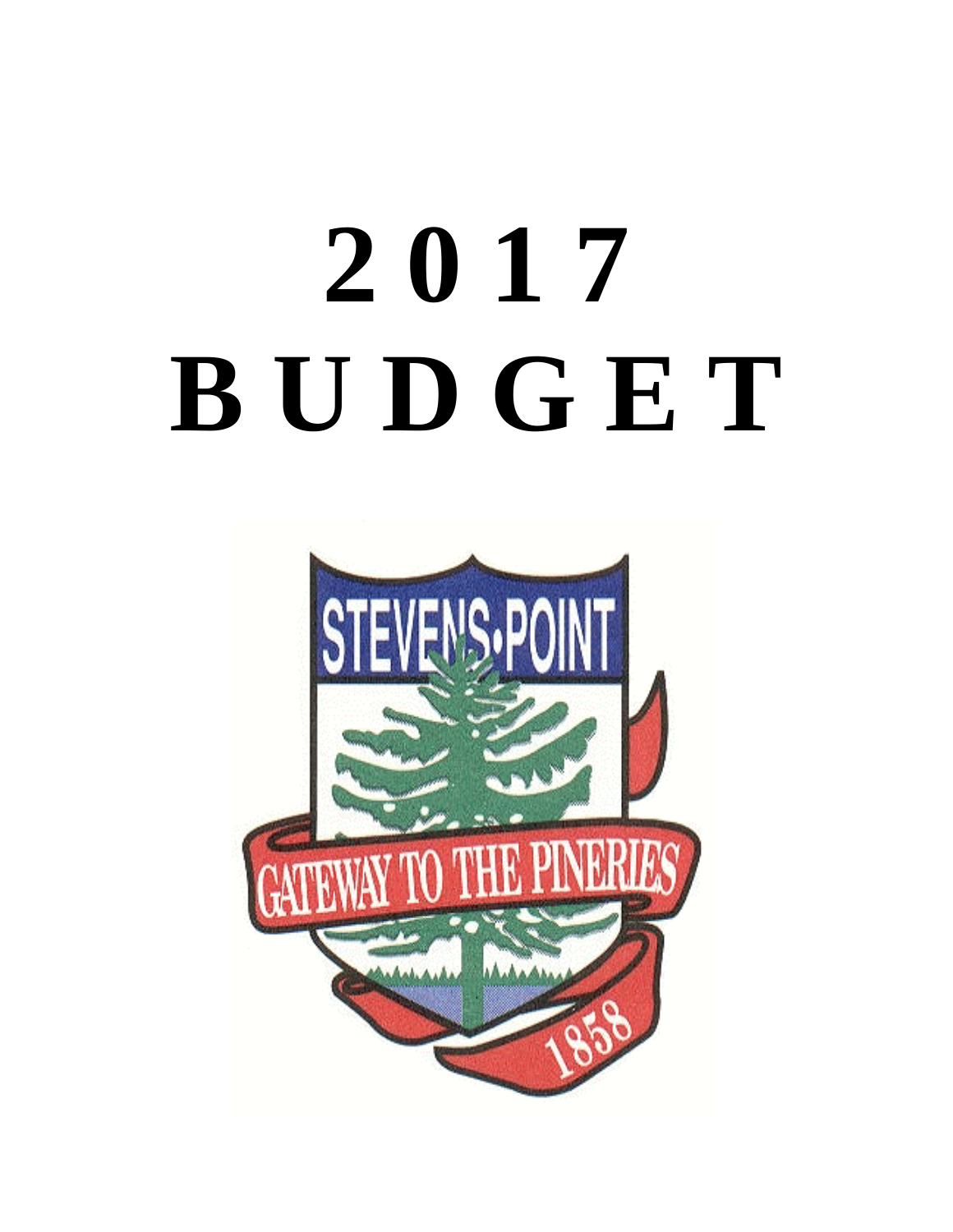|                                      | 2016 Budget     | 2017 Budget     | <b>Dollar Change</b> | Percent of<br>Change |
|--------------------------------------|-----------------|-----------------|----------------------|----------------------|
| <b>GENERAL GOVERNMENT</b>            | \$2,901,627.00  | \$2,936,516.00  | \$34,889.00          | 1.20%                |
| <b>AIRPORT</b>                       | \$0.00          | \$150,000.00    | \$150,000.00         | 100.00%              |
| <b>TRANSIT</b>                       | \$395,785.00    | \$405,000.00    | \$9,215.00           | 2.33%                |
| <b>PUBLIC SAFETY - FIRE</b>          | \$4,909,019.00  | \$5,107,728.00  | \$198,709.00         | 4.05%                |
| PUBLIC SAFETY - POLICE               | \$5,186,689.00  | \$5,214,164.00  | \$27,475.00          | 0.53%                |
| PUBLIC SAFETY - INSPECTION           | \$577,392.00    | \$648,463.00    | \$71,071.00          | 12.31%               |
| <b>PUBLIC WORKS</b>                  | \$5,608,743.00  | \$5,644,726.00  | \$35,983.00          | 0.64%                |
| PARK, RECREATION, ARENA & FORESTRY   | \$1,852,527.00  | \$1,890,400.00  | \$37,873.00          | 2.04%                |
| <b>CAPITAL IMPROVEMENTS</b>          | \$750,300.00    | \$753,465.00    | \$3,165.00           | 0.42%                |
| TOTAL EXPENDITURES (RESTRAINT PROG.) | \$22,182,082.00 | \$22,750,462.00 | \$568,380.00         | 2.56%                |
| MUNICIPAL AIRPORT EXPENDITURES       | \$150,000.00    | \$0.00          | $-$150,000.00$       | $-100.00\%$          |
| <b>TOTAL AIRPORT</b>                 | \$150,000.00    | \$0.00          | $-$150,000.00$       | $-100.00\%$          |
| <b>TOTAL LEVY EXPENDITURES</b>       | \$22,332,082.00 | \$22,750,462.00 | \$418,380.00         | 1.87%                |
| <b>GENERAL REVENUES</b>              | \$10,956,702.00 | \$11,129,241.00 | \$172,539.00         | 1.57%                |
| CAPITAL IMP FUND BALANCE APPL        | \$750,300.00    | \$753,465.00    | \$3,165.00           | 0.42%                |
| <b>TOTAL REVENUES</b>                | \$11,707,002.00 | \$11,882,706.00 | \$175,704.00         | 1.50%                |
| <b>GENERAL CITY TAX LEVY</b>         | \$10,625,080.00 | \$10,867,756.00 | \$242,676.00         | 2.28%                |
| <b>DEBT SERVICE LEVY</b>             | \$4,145,976.00  | \$4,345,505.00  | \$199,529.00         | 4.81%                |
| <b>TOTAL CITY TAX LEVY</b>           | \$14,771,056.00 | \$15,213,261.00 | \$442,205.00         | 2.99%                |

11/15/2016 15:24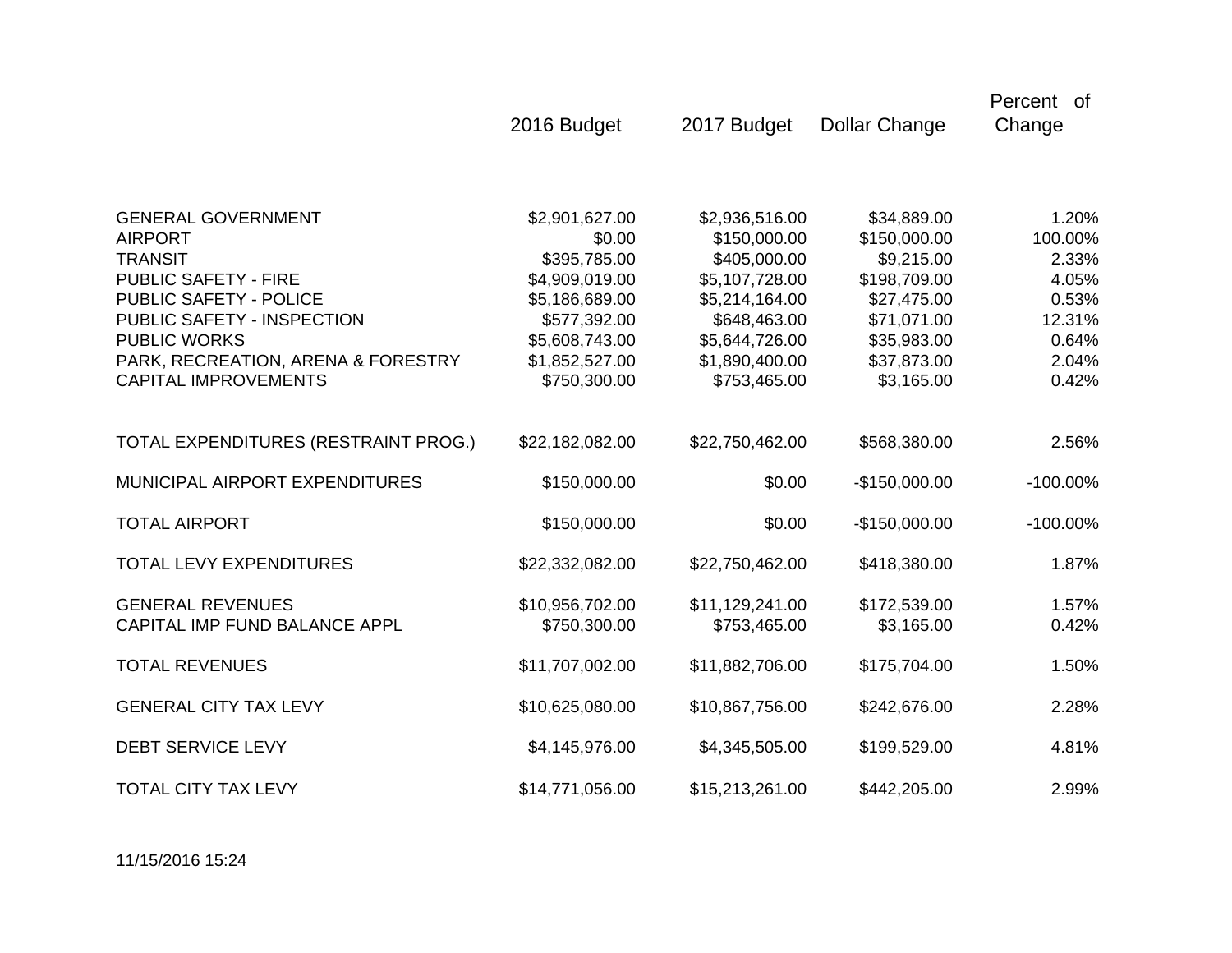## **TABLE OF CONTENTS**

### **GENERAL GOVERNMENT**

| <b>General Revenues</b>                | $1 - 4$ | <b>Animal Control</b>              | 19        |
|----------------------------------------|---------|------------------------------------|-----------|
| <b>Common Council</b>                  | 4       | <b>Forest Cemetery</b>             | $19 - 20$ |
| City Attorney                          | $4 - 5$ | <b>Union Cemetery</b>              | 20        |
| City Mayor's Office                    | 5       | Parks Department                   | $20 - 21$ |
| City Personnel Office                  | $5 - 6$ | <b>Recreation Department</b>       | 21        |
| City Clerk's Office & Elections        | 6       | <b>Winter Recreation Programs</b>  | 21        |
| City Treasurer's Office                | 6       | <b>Special Events</b>              | 22        |
| Information Technology Office          | 7       | <b>City Swimming Pool</b>          | 22        |
| City Assessor's Office                 | 7       | Recreation Center Bldg. Operations | $22 - 23$ |
| <b>General City Buildings</b>          | 7       | City Forestry Dept.                | 23        |
| Miscellaneous Unclassified             | $7 - 8$ |                                    |           |
| Information Technology                 | 8       |                                    |           |
| Other & Other Misc. General Government | $8 - 9$ | <b>CAPITAL IMPROVEMENTS</b>        | $23 - 25$ |
| <b>Municipal Court</b>                 | 9       |                                    |           |
| Police & Fire Commission               | 10      | <b>TRANSFERS</b>                   | $25 - 26$ |

#### **PUBLIC SAFETY**

| City Inspection Office         | 10        |
|--------------------------------|-----------|
| General Police                 | $10 - 12$ |
| <b>Fire Pensions</b>           | 12        |
| Fire Administration            | 12        |
| Fire Station #1 & #2           | 13        |
| Fire Safety/Education/Training | 13        |
| <b>Fire Operational</b>        | $13 - 14$ |
| Ambulance                      | $14 - 15$ |

#### **DEPT OF PUBLIC WORKS**

| DPW Administration/Engineering    | 15        | CAPITAL/CONSTRUCTION FUNDS (401-450)              | $72 - 85$  |
|-----------------------------------|-----------|---------------------------------------------------|------------|
| Fleet Maintenance/Wastewater      | 16        | Capital Projects (401)                            | $72 - 73$  |
| Fleet Maintenance/Water           | 16        | TIF #5-#9 Const Funds (415-419)                   | $77 - 83$  |
| <b>Fleet Maintenance</b>          | 16        | Vehicle Equipment Fund (450)                      | $84 - 85$  |
| DPW - Eligible                    | 17        |                                                   |            |
| DPW - Ineligible                  | $17 - 18$ | <b>INTERNAL SERVICES FUND (610, 650, 651,652)</b> | $86 - 89$  |
| McDill Pond                       | 18        | Employee Self Insurance Fund (650)                | 87         |
| Special Events                    | 18        | Work Comp Self Insurance Fund (651)               | 88         |
| <b>Refuse/Garbage Collections</b> | 18        | Liab/Prop Ins Reserve Fund (652)                  | 89         |
| Recycling                         | $18 - 19$ |                                                   |            |
| Downtown Maintenance              | 19        |                                                   |            |
| City Owned Property Expenses      | 19        | TRUST FUNDS (800'S)                               | $90 - 100$ |

#### **REC/PARKS/TELECOMMUNICATIONS/FORESTRY**

| <b>General Revenues</b>                | $1 - 4$ | Animal Control                     | 19        |
|----------------------------------------|---------|------------------------------------|-----------|
| <b>Common Council</b>                  | 4       | <b>Forest Cemetery</b>             | $19 - 20$ |
| City Attorney                          | $4 - 5$ | <b>Union Cemetery</b>              | 20        |
| City Mayor's Office                    | 5       | Parks Department                   | $20 - 21$ |
| City Personnel Office                  | $5 - 6$ | <b>Recreation Department</b>       | 21        |
| City Clerk's Office & Elections        | 6       | <b>Winter Recreation Programs</b>  | 21        |
| City Treasurer's Office                | 6       | <b>Special Events</b>              | 22        |
| Information Technology Office          |         | <b>City Swimming Pool</b>          | 22        |
| City Assessor's Office                 | 7       | Recreation Center Bldg. Operations | $22 - 23$ |
| <b>General City Buildings</b>          | 7       | City Forestry Dept.                | 23        |
| Miscellaneous Unclassified             | $7 - 8$ |                                    |           |
| <b>Information Technology</b>          | 8       |                                    |           |
| Other & Other Misc. General Government | $8 - 9$ | <b>CAPITAL IMPROVEMENTS</b>        | $23 - 25$ |

Police & Fire Commission **25 - 26 26 - 26 26 · 26 26 · 26 26 · 26 26 · 26 25 · 26 TRANSFERS**

| City Inspection Office         | 10        | <b>SPECIAL FUNDS (202 - 251)</b> | $27 - 59$ |
|--------------------------------|-----------|----------------------------------|-----------|
| <b>General Police</b>          | $10 - 12$ | Room Tax Fund (202)              | $27 - 29$ |
| <b>Fire Pensions</b>           | 12        | Telecommunications (232)         | 43-44     |
| Fire Administration            | 12        | Edgewater Manor (247)            | $53 - 54$ |
| Fire Station #1 & #2           | 13        | Special Assessments (248)        | 55        |
| Fire Safety/Education/Training | 13        | Willett Ice Arena (249)          | 56-57     |
| <b>Fire Operational</b>        | $13 - 14$ | Arts Center (251)                | 59        |
|                                |           |                                  |           |

**DEBT SERVICE (300, 305, 306, 307, 308, 309)** 

```
DPW Administration/Engineering 15 72 - 85
CAPITAL/CONSTRUCTION FUNDS ( 401-450)
                                               Capital Projects (401) 72 - 73
                                               TIF #5-#9 Const Funds (415-419) 77 - 83
                                               Vehicle Equipment Fund (450) 84 - 85
```

| $17 - 18$ | <b>INTERNAL SERVICES FUND (610, 650, 651,652)</b> | $86 - 89$ |
|-----------|---------------------------------------------------|-----------|
| 18        | Employee Self Insurance Fund (650)                | 87        |
| 18        | Work Comp Self Insurance Fund (651)               | 88        |
| 18        | Liab/Prop Ins Reserve Fund (652)                  | 89        |
|           |                                                   |           |

**60 - 71**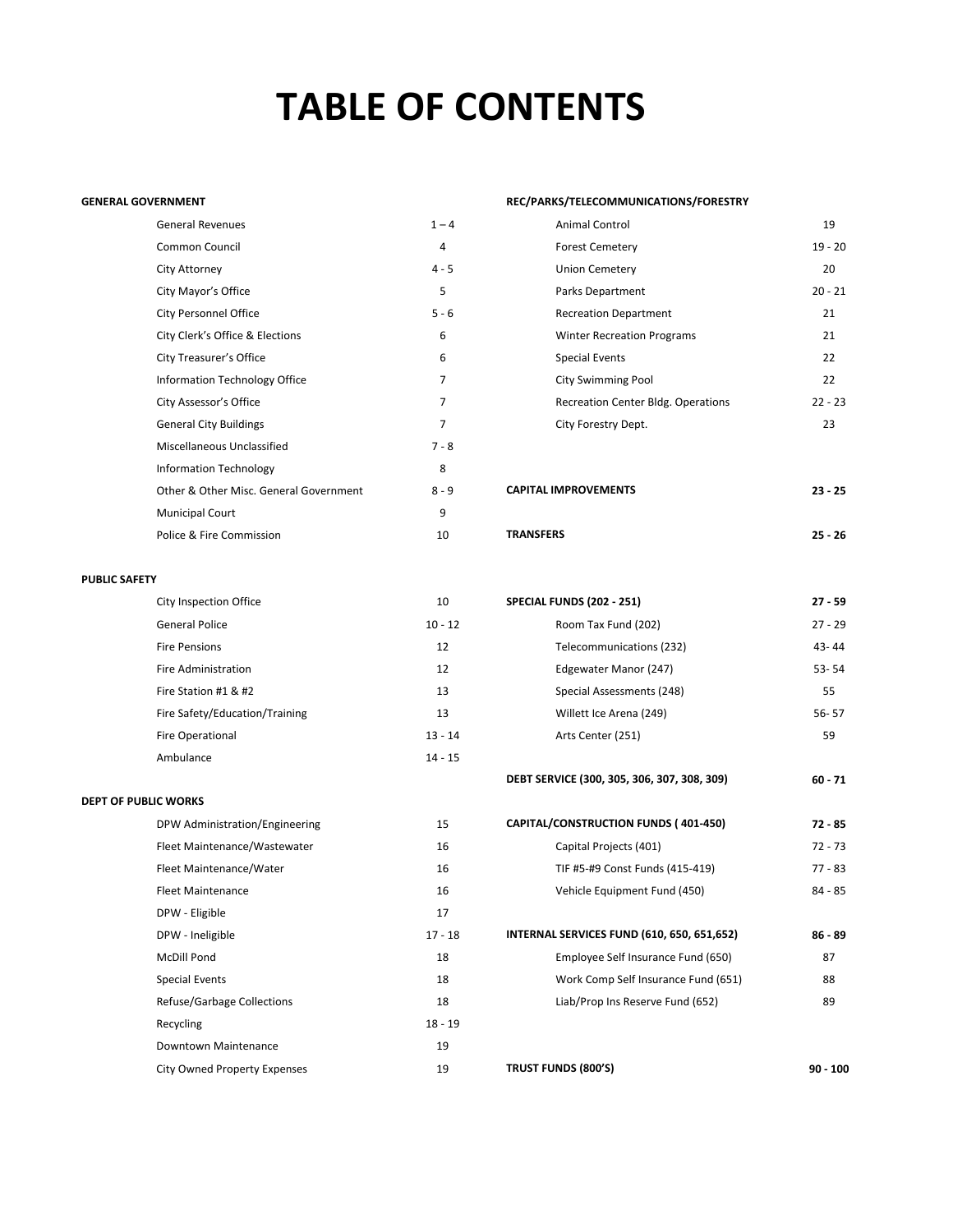| CITY OF STEVENS POINT              |                                                             | 2017 BUDGET<br>Period: 11/16 |                                         |                                          | Page:<br>- 1<br>Dec 20, 2016 08:48AM |  |
|------------------------------------|-------------------------------------------------------------|------------------------------|-----------------------------------------|------------------------------------------|--------------------------------------|--|
| <b>Account Number</b>              | <b>Account Title</b>                                        | 2015<br>Pri Year<br>Actual   | 01/16-11/16<br><b>Cur YTD</b><br>Actual | 2016<br><b>Cur Year</b><br><b>Budget</b> | 2017<br>Fut Year<br><b>Budget</b>    |  |
| <b>GENERAL FUND</b>                |                                                             |                              |                                         |                                          |                                      |  |
| <b>TAXES</b>                       |                                                             |                              |                                         |                                          |                                      |  |
| 100.41.00110.00                    | <b>GENERAL PROPERTY TAXES</b>                               | 10,442,895                   | 10,851,906                              | .00                                      | .00                                  |  |
| 100.41.00112.00                    | PERSONAL PROPERTY CHARGEB                                   | 20,105                       | 2,232                                   | .00                                      | .00                                  |  |
| 100.41.00140.00                    | MOBILE HOME TAXES                                           | 61,280                       | 49,437                                  | 70,000                                   | 65,000                               |  |
| 100.41.00220.00                    | GENERAL SALES TAX DISCOUNT                                  | 120                          | 110                                     | 100                                      | 100                                  |  |
| 100.41.00221.00                    | <b>FUEL TAX REFUND</b>                                      | 7,321                        | 5,420                                   | 6,000                                    | 7,000                                |  |
| 100.41.00320.00                    | HOUSING AUTHOR TX EXEMPT EN                                 | 74,877                       | 34,857                                  | 76,000                                   | 80,000                               |  |
| 100.41.00321.00                    | UTILITY TAX REVENUE                                         | 792,026                      | .00                                     | 790,000                                  | 790,000                              |  |
| 100.41.00322.00                    | PAYMENT IN LIEU OF TAXES                                    | 6,000                        | .00                                     | 6,000                                    | 6,000                                |  |
| 100.41.00710.00                    | PYMT IN LIEU OF TAXES - SHOPKO                              | 12,751                       | 12,879                                  | 12,878                                   | 13,007                               |  |
| 100.41.00800.00                    | INT & PENALTY - DELQ RE TAX                                 | 25,086                       | 28,583                                  | 25,000                                   | 25,000                               |  |
| <b>Total TAXES:</b>                |                                                             | 11,442,462                   | 10,985,423                              | 985,978                                  | 986,107                              |  |
| <b>SPECIAL ASSESSMENTS</b>         |                                                             |                              |                                         |                                          |                                      |  |
| 100.42.00500.00                    | <b>GENERAL SPECIAL ASSESSMENTS</b>                          | 24,785                       | 186,138                                 | .00                                      | .00                                  |  |
| 100.42.00900.00                    | <b>SPECIAL CHARGES</b>                                      | 63,166                       | 35,042                                  | 65,000                                   | 75,000                               |  |
| 100.42.00951.00                    | SPEC CHG - DELQ WATER SRCHR                                 | 6,237                        | 3,929                                   | 6,000                                    | 6,000                                |  |
| <b>Total SPECIAL ASSESSMENTS:</b>  |                                                             | 94,188                       | 225,109                                 | 71,000                                   | 81,000                               |  |
| <b>INTERGOVERNMENTAL REVENUES</b>  |                                                             |                              |                                         |                                          |                                      |  |
| 100.43.00410.51                    | <b>STATE SHARED REVENUE</b>                                 | 3,348,509                    | 3,343,854                               | 3,348,839                                | 3,348,000                            |  |
| 100.43.00415.00                    | STATE EXEMPT COMPUTER AID                                   | 695,102                      | 312,715                                 | 320,000                                  | 335,000                              |  |
| 100.43.00420.52                    | <b>FIRE INSURANCE</b>                                       | 67,407                       | 74,307                                  | 67,000                                   | 75,000                               |  |
| 100.43.00426.53                    | PARK RIDGE - DROP OFF CHARGE                                | 6,571                        | .00                                     | 6,768                                    | 6,869                                |  |
| 100.43.00431.53                    | <b>STATE ROAD AIDS</b>                                      | 1,320,222                    | 1,326,743                               | 1,327,393                                | 1,412,909                            |  |
| 100.43.00432.53                    | CONNECTING STREET STATE AID                                 | 102,852                      | 102,554                                 | 103,597                                  | 103,000                              |  |
| 100.43.00434.51                    | STATE AID - EXPEND. RETRAINT                                | 474,309                      | 427,883                                 | 427,884                                  | 420,000                              |  |
| 100.43.00540.51                    | <b>GENERAL STATE GRANT REVENU</b>                           | .00                          | 1,500                                   | .00                                      | .00                                  |  |
| 100.43.00610.51                    | STATE PAYMENT MUNICIPAL SERV                                | 505,813                      | 457,880                                 | 459,817                                  | 422,350                              |  |
| 100.43.20520.52                    | STATE AID - POLICE TRAINING<br>PARK RIDGE FIRE DEPT SUBSIDY | 6,880                        | 6,400                                   | 7,040                                    | 6,400                                |  |
| 100.43.25860.52<br>100.43.30313.53 | PLOVER SHARE OF UTILITIES                                   | 1,500<br>1,669               | .00<br>.00                              | 1,500<br>.00                             | 1,500<br>1,600                       |  |
| 100.43.30314.53                    | PORTAGE CO SHARE OF UTILITIES                               | 1,669                        | .00                                     | .00                                      | 1,600                                |  |
| 100.43.30558.53                    | COUNTY RECYCLING GRANT REV                                  | 47,642                       | 22,642                                  | 47,600                                   | 47,600                               |  |
| 100.43.50605.55                    | PARK RIDGE REC. SUBSIDY                                     | 2,480                        | 2,480                                   | 2,400                                    | 2,400                                |  |
|                                    | Total INTERGOVERNMENTAL REVENUES:                           | 6,582,624                    | 6,078,958                               | 6,119,838                                | 6,184,228                            |  |
| <b>LICENSES &amp; PERMITS</b>      |                                                             |                              |                                         |                                          |                                      |  |
| 100.44.12100.51                    | <b>THEATER LICENSES</b>                                     | 1,100                        | 1,100                                   | 1,100                                    | 1,100                                |  |
| 100.44.12101.51                    | <b>OPERATOR LICENSES</b>                                    | 17,399                       | 16,666                                  | 18,000                                   | 18,000                               |  |
| 100.44.12103.51                    | AMUSEMENT DEVICE LICENSES                                   | 2,630                        | 2,710                                   | 2,500                                    | 2,500                                |  |
| 100.44.12104.51                    | <b>BOWLING ALLEY LICENSES</b>                               | 480                          | 480                                     | 480                                      | 480                                  |  |
| 100.44.12105.51                    | FOOD/REFRESHMENT SALE LIC                                   | 40                           | 30                                      | 30                                       | 30                                   |  |
| 100.44.12108.51                    | <b>TAXI COMPANY LICENSES</b>                                | 265                          | 200                                     | 265                                      | 165                                  |  |
| 100.44.12109.51                    | <b>TAXI DRIVER LICENSES</b>                                 | 690                          | 90                                      | 540                                      | 90                                   |  |
| 100.44.12110.51                    | LIQUOR/MALT BEVERAGE LIC                                    | 51,591                       | 41,214                                  | 39,000                                   | 39,000                               |  |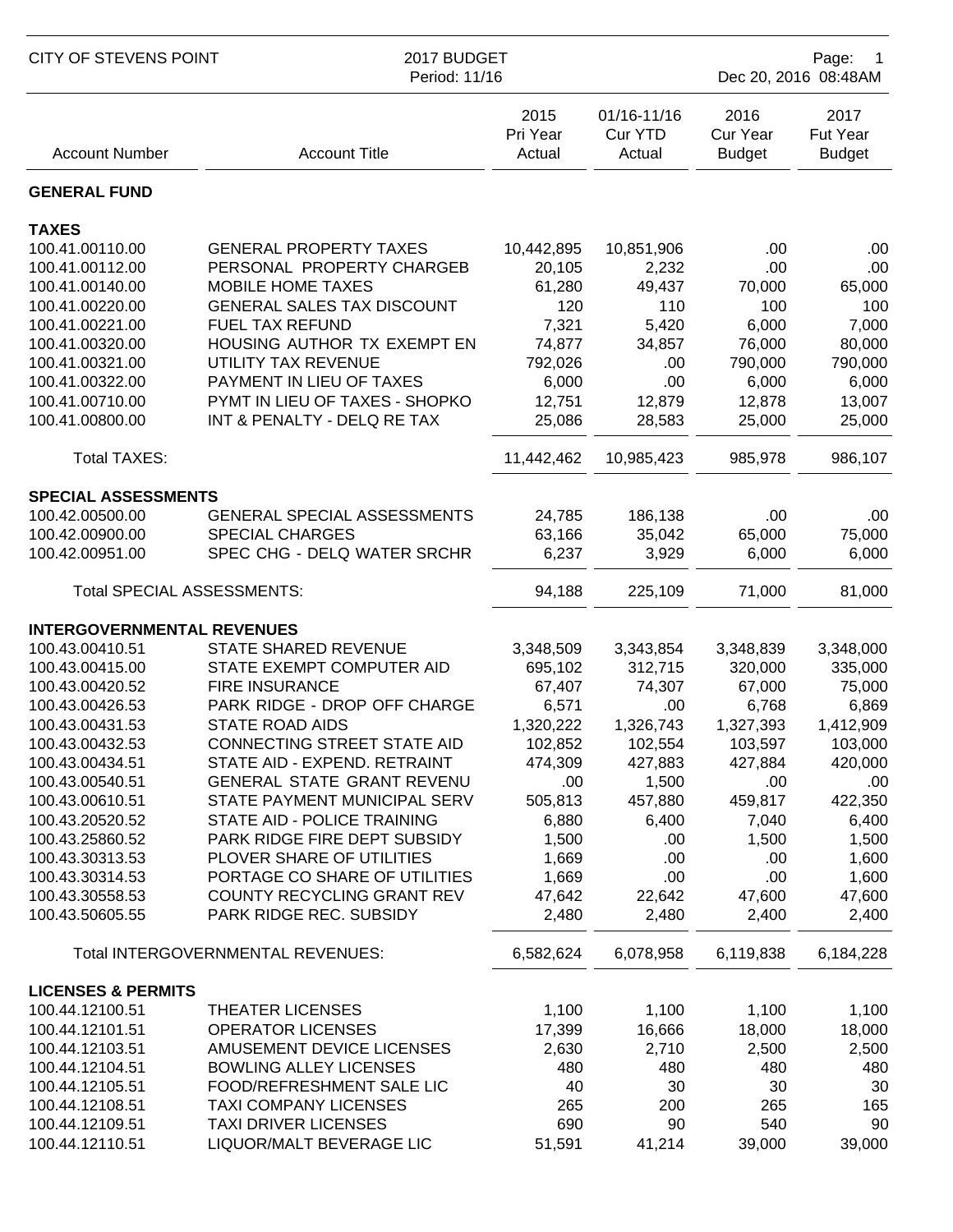| 2015<br>01/16-11/16<br>2016<br>2017<br>Pri Year<br><b>Cur YTD</b><br><b>Cur Year</b><br><b>Fut Year</b><br><b>Account Number</b><br><b>Account Title</b><br>Actual<br>Actual<br><b>Budget</b><br><b>Budget</b><br><b>CIGARETTE MACHINE LIC</b><br>1,800<br>1,900<br>100.44.12113.51<br>1,750<br>100.44.12114.51<br>MOBILE HOME PARK LIC<br>463<br>463<br>463<br>SNOW REMOVAL CONTR LICENSE<br>720<br>590<br>910<br>100.44.12117.51<br>100.44.12118.51<br>SOFT DRINK VENDOR LIC<br>795<br>280<br>325<br><b>DANCE HALL LICENSES</b><br>85<br>100.44.12120.51<br>195<br>195<br>100.44.12121.51<br>REFUSE COLLECTORS LIC<br>44<br>44<br>44<br>100.44.12122.51<br>ANIMAL DEALERS LICENSES<br>72<br>72<br>72<br><b>TRANSIENT MERCHANTS LIC</b><br>682<br>449<br>510<br>100.44.12123.51<br>438<br><b>CEMENT CONTRACTOR'S LIC</b><br>20<br>20<br>20<br>100.44.12126.51<br>20<br>100.44.12129.51<br>SECONDHAND DEALERS LICENSE<br>270<br>775<br>270<br>270<br>100.44.12130.51<br><b>HOBBY ANIMAL PERMITS</b><br>.00<br>20<br>.00<br>.00<br>374<br>100.44.14200.51<br><b>CAT LICENSE REVENUE</b><br>506<br>500<br>500<br>100.44.14201.51<br>DOG LICENSE REVENUE<br>1,639<br>2,000<br>1,402<br>2,000<br>ROOMING HOUSE LICENSES<br>68,122<br>902<br>63,924<br>100.44.18127.51<br>.00<br>30<br>100.44.18128.51<br>DPW-SIDEWALK CAFE LICENSE FE<br>60<br>100<br>100<br>100.44.18300.52<br><b>BUILDING/INSPECTION PERMITS</b><br>127,274<br>184,359<br>71,884<br>116,623<br>23,992<br>100.44.18301.52<br><b>ELECTRICAL PERMITS</b><br>21,607<br>46,062<br>17,287<br>100.44.18302.52<br>PLUMBING PERMITS<br>19,163<br>19,009<br>37,566<br>12,485<br>100.44.18303.52<br>H.V.A.C. PERMITS<br>16,397<br>17,859<br>20,353<br>13,276<br>DPW - RIGHT OF WAY PERMITS<br>100.44.18305.52<br>.00<br>.00<br>6,250<br>7,985<br><b>ZONING PERMITS/FEE'S</b><br>7,740<br>8,520<br>8,000<br>100.44.18400.52<br>5,332<br><b>BICYCLE LICENSE REVENUE</b><br>100.44.20202.52<br>648<br>906<br>600 | CITY OF STEVENS POINT |  | 2017 BUDGET<br>Period: 11/16 |  |  | Page:<br>2<br>Dec 20, 2016 08:48AM |  |  |
|------------------------------------------------------------------------------------------------------------------------------------------------------------------------------------------------------------------------------------------------------------------------------------------------------------------------------------------------------------------------------------------------------------------------------------------------------------------------------------------------------------------------------------------------------------------------------------------------------------------------------------------------------------------------------------------------------------------------------------------------------------------------------------------------------------------------------------------------------------------------------------------------------------------------------------------------------------------------------------------------------------------------------------------------------------------------------------------------------------------------------------------------------------------------------------------------------------------------------------------------------------------------------------------------------------------------------------------------------------------------------------------------------------------------------------------------------------------------------------------------------------------------------------------------------------------------------------------------------------------------------------------------------------------------------------------------------------------------------------------------------------------------------------------------------------------------------------------------------------------------------------------------------------------------------------------------------------------|-----------------------|--|------------------------------|--|--|------------------------------------|--|--|
|                                                                                                                                                                                                                                                                                                                                                                                                                                                                                                                                                                                                                                                                                                                                                                                                                                                                                                                                                                                                                                                                                                                                                                                                                                                                                                                                                                                                                                                                                                                                                                                                                                                                                                                                                                                                                                                                                                                                                                  |                       |  |                              |  |  |                                    |  |  |
|                                                                                                                                                                                                                                                                                                                                                                                                                                                                                                                                                                                                                                                                                                                                                                                                                                                                                                                                                                                                                                                                                                                                                                                                                                                                                                                                                                                                                                                                                                                                                                                                                                                                                                                                                                                                                                                                                                                                                                  |                       |  |                              |  |  | 1,800                              |  |  |
|                                                                                                                                                                                                                                                                                                                                                                                                                                                                                                                                                                                                                                                                                                                                                                                                                                                                                                                                                                                                                                                                                                                                                                                                                                                                                                                                                                                                                                                                                                                                                                                                                                                                                                                                                                                                                                                                                                                                                                  |                       |  |                              |  |  | 463                                |  |  |
|                                                                                                                                                                                                                                                                                                                                                                                                                                                                                                                                                                                                                                                                                                                                                                                                                                                                                                                                                                                                                                                                                                                                                                                                                                                                                                                                                                                                                                                                                                                                                                                                                                                                                                                                                                                                                                                                                                                                                                  |                       |  |                              |  |  | 720                                |  |  |
|                                                                                                                                                                                                                                                                                                                                                                                                                                                                                                                                                                                                                                                                                                                                                                                                                                                                                                                                                                                                                                                                                                                                                                                                                                                                                                                                                                                                                                                                                                                                                                                                                                                                                                                                                                                                                                                                                                                                                                  |                       |  |                              |  |  | 300                                |  |  |
|                                                                                                                                                                                                                                                                                                                                                                                                                                                                                                                                                                                                                                                                                                                                                                                                                                                                                                                                                                                                                                                                                                                                                                                                                                                                                                                                                                                                                                                                                                                                                                                                                                                                                                                                                                                                                                                                                                                                                                  |                       |  |                              |  |  | 155                                |  |  |
|                                                                                                                                                                                                                                                                                                                                                                                                                                                                                                                                                                                                                                                                                                                                                                                                                                                                                                                                                                                                                                                                                                                                                                                                                                                                                                                                                                                                                                                                                                                                                                                                                                                                                                                                                                                                                                                                                                                                                                  |                       |  |                              |  |  | 44                                 |  |  |
|                                                                                                                                                                                                                                                                                                                                                                                                                                                                                                                                                                                                                                                                                                                                                                                                                                                                                                                                                                                                                                                                                                                                                                                                                                                                                                                                                                                                                                                                                                                                                                                                                                                                                                                                                                                                                                                                                                                                                                  |                       |  |                              |  |  | 72                                 |  |  |
|                                                                                                                                                                                                                                                                                                                                                                                                                                                                                                                                                                                                                                                                                                                                                                                                                                                                                                                                                                                                                                                                                                                                                                                                                                                                                                                                                                                                                                                                                                                                                                                                                                                                                                                                                                                                                                                                                                                                                                  |                       |  |                              |  |  |                                    |  |  |
|                                                                                                                                                                                                                                                                                                                                                                                                                                                                                                                                                                                                                                                                                                                                                                                                                                                                                                                                                                                                                                                                                                                                                                                                                                                                                                                                                                                                                                                                                                                                                                                                                                                                                                                                                                                                                                                                                                                                                                  |                       |  |                              |  |  |                                    |  |  |
|                                                                                                                                                                                                                                                                                                                                                                                                                                                                                                                                                                                                                                                                                                                                                                                                                                                                                                                                                                                                                                                                                                                                                                                                                                                                                                                                                                                                                                                                                                                                                                                                                                                                                                                                                                                                                                                                                                                                                                  |                       |  |                              |  |  |                                    |  |  |
|                                                                                                                                                                                                                                                                                                                                                                                                                                                                                                                                                                                                                                                                                                                                                                                                                                                                                                                                                                                                                                                                                                                                                                                                                                                                                                                                                                                                                                                                                                                                                                                                                                                                                                                                                                                                                                                                                                                                                                  |                       |  |                              |  |  |                                    |  |  |
|                                                                                                                                                                                                                                                                                                                                                                                                                                                                                                                                                                                                                                                                                                                                                                                                                                                                                                                                                                                                                                                                                                                                                                                                                                                                                                                                                                                                                                                                                                                                                                                                                                                                                                                                                                                                                                                                                                                                                                  |                       |  |                              |  |  |                                    |  |  |
|                                                                                                                                                                                                                                                                                                                                                                                                                                                                                                                                                                                                                                                                                                                                                                                                                                                                                                                                                                                                                                                                                                                                                                                                                                                                                                                                                                                                                                                                                                                                                                                                                                                                                                                                                                                                                                                                                                                                                                  |                       |  |                              |  |  |                                    |  |  |
|                                                                                                                                                                                                                                                                                                                                                                                                                                                                                                                                                                                                                                                                                                                                                                                                                                                                                                                                                                                                                                                                                                                                                                                                                                                                                                                                                                                                                                                                                                                                                                                                                                                                                                                                                                                                                                                                                                                                                                  |                       |  |                              |  |  |                                    |  |  |
|                                                                                                                                                                                                                                                                                                                                                                                                                                                                                                                                                                                                                                                                                                                                                                                                                                                                                                                                                                                                                                                                                                                                                                                                                                                                                                                                                                                                                                                                                                                                                                                                                                                                                                                                                                                                                                                                                                                                                                  |                       |  |                              |  |  |                                    |  |  |
|                                                                                                                                                                                                                                                                                                                                                                                                                                                                                                                                                                                                                                                                                                                                                                                                                                                                                                                                                                                                                                                                                                                                                                                                                                                                                                                                                                                                                                                                                                                                                                                                                                                                                                                                                                                                                                                                                                                                                                  |                       |  |                              |  |  |                                    |  |  |
|                                                                                                                                                                                                                                                                                                                                                                                                                                                                                                                                                                                                                                                                                                                                                                                                                                                                                                                                                                                                                                                                                                                                                                                                                                                                                                                                                                                                                                                                                                                                                                                                                                                                                                                                                                                                                                                                                                                                                                  |                       |  |                              |  |  |                                    |  |  |
|                                                                                                                                                                                                                                                                                                                                                                                                                                                                                                                                                                                                                                                                                                                                                                                                                                                                                                                                                                                                                                                                                                                                                                                                                                                                                                                                                                                                                                                                                                                                                                                                                                                                                                                                                                                                                                                                                                                                                                  |                       |  |                              |  |  |                                    |  |  |
|                                                                                                                                                                                                                                                                                                                                                                                                                                                                                                                                                                                                                                                                                                                                                                                                                                                                                                                                                                                                                                                                                                                                                                                                                                                                                                                                                                                                                                                                                                                                                                                                                                                                                                                                                                                                                                                                                                                                                                  |                       |  |                              |  |  |                                    |  |  |
|                                                                                                                                                                                                                                                                                                                                                                                                                                                                                                                                                                                                                                                                                                                                                                                                                                                                                                                                                                                                                                                                                                                                                                                                                                                                                                                                                                                                                                                                                                                                                                                                                                                                                                                                                                                                                                                                                                                                                                  |                       |  |                              |  |  |                                    |  |  |
|                                                                                                                                                                                                                                                                                                                                                                                                                                                                                                                                                                                                                                                                                                                                                                                                                                                                                                                                                                                                                                                                                                                                                                                                                                                                                                                                                                                                                                                                                                                                                                                                                                                                                                                                                                                                                                                                                                                                                                  |                       |  |                              |  |  | 600                                |  |  |
| <b>Total LICENSES &amp; PERMITS:</b><br>343,844<br>367,692<br>260,112                                                                                                                                                                                                                                                                                                                                                                                                                                                                                                                                                                                                                                                                                                                                                                                                                                                                                                                                                                                                                                                                                                                                                                                                                                                                                                                                                                                                                                                                                                                                                                                                                                                                                                                                                                                                                                                                                            |                       |  |                              |  |  | 260,853                            |  |  |
| <b>FINES &amp; FORFEITURES</b>                                                                                                                                                                                                                                                                                                                                                                                                                                                                                                                                                                                                                                                                                                                                                                                                                                                                                                                                                                                                                                                                                                                                                                                                                                                                                                                                                                                                                                                                                                                                                                                                                                                                                                                                                                                                                                                                                                                                   |                       |  |                              |  |  |                                    |  |  |
| LATE DOG LIC. PENALTY<br>320<br>260<br>100.45.14150.51<br>200                                                                                                                                                                                                                                                                                                                                                                                                                                                                                                                                                                                                                                                                                                                                                                                                                                                                                                                                                                                                                                                                                                                                                                                                                                                                                                                                                                                                                                                                                                                                                                                                                                                                                                                                                                                                                                                                                                    |                       |  |                              |  |  | 200                                |  |  |
| DAMAGED PROPERTY REIMB<br>3,175<br>100.45.19250.00<br>5,183<br>.00                                                                                                                                                                                                                                                                                                                                                                                                                                                                                                                                                                                                                                                                                                                                                                                                                                                                                                                                                                                                                                                                                                                                                                                                                                                                                                                                                                                                                                                                                                                                                                                                                                                                                                                                                                                                                                                                                               |                       |  |                              |  |  | .00                                |  |  |
| MUNI COURT ADMIN FEES<br>100.45.20010.51<br>108,560<br>101,153<br>112,000                                                                                                                                                                                                                                                                                                                                                                                                                                                                                                                                                                                                                                                                                                                                                                                                                                                                                                                                                                                                                                                                                                                                                                                                                                                                                                                                                                                                                                                                                                                                                                                                                                                                                                                                                                                                                                                                                        |                       |  |                              |  |  | 119,257                            |  |  |
| MUNICIPAL COURT MISC REVENU<br>100.45.20011.51<br>111<br>27<br>.00                                                                                                                                                                                                                                                                                                                                                                                                                                                                                                                                                                                                                                                                                                                                                                                                                                                                                                                                                                                                                                                                                                                                                                                                                                                                                                                                                                                                                                                                                                                                                                                                                                                                                                                                                                                                                                                                                               |                       |  |                              |  |  | .00                                |  |  |
| MUNICIPAL COURT FINES/FORF<br>$219 -$<br>.00<br>100.45.20012.51<br>43,559                                                                                                                                                                                                                                                                                                                                                                                                                                                                                                                                                                                                                                                                                                                                                                                                                                                                                                                                                                                                                                                                                                                                                                                                                                                                                                                                                                                                                                                                                                                                                                                                                                                                                                                                                                                                                                                                                        |                       |  |                              |  |  | .00.                               |  |  |
| COURT PENALTIES/FINES/COSTS<br>27,325<br>20,000<br>100.45.20110.52<br>15,285                                                                                                                                                                                                                                                                                                                                                                                                                                                                                                                                                                                                                                                                                                                                                                                                                                                                                                                                                                                                                                                                                                                                                                                                                                                                                                                                                                                                                                                                                                                                                                                                                                                                                                                                                                                                                                                                                     |                       |  |                              |  |  | 25,000                             |  |  |
| 100.45.20111.52<br>PD SHARE MUNI FINE/FORFEITUR<br>155,687<br>140,884<br>160,000                                                                                                                                                                                                                                                                                                                                                                                                                                                                                                                                                                                                                                                                                                                                                                                                                                                                                                                                                                                                                                                                                                                                                                                                                                                                                                                                                                                                                                                                                                                                                                                                                                                                                                                                                                                                                                                                                 |                       |  |                              |  |  | 160,000                            |  |  |
| 100.45.20130.52<br>PARKING TICKET REVENUES<br>131,171<br>142,627<br>130,000                                                                                                                                                                                                                                                                                                                                                                                                                                                                                                                                                                                                                                                                                                                                                                                                                                                                                                                                                                                                                                                                                                                                                                                                                                                                                                                                                                                                                                                                                                                                                                                                                                                                                                                                                                                                                                                                                      |                       |  |                              |  |  | 130,000                            |  |  |
| Total FINES & FORFEITURES:<br>426,129<br>448,978<br>422,200                                                                                                                                                                                                                                                                                                                                                                                                                                                                                                                                                                                                                                                                                                                                                                                                                                                                                                                                                                                                                                                                                                                                                                                                                                                                                                                                                                                                                                                                                                                                                                                                                                                                                                                                                                                                                                                                                                      |                       |  |                              |  |  | 434,457                            |  |  |
| <b>PUBLIC CHARGES FOR SERVICES</b>                                                                                                                                                                                                                                                                                                                                                                                                                                                                                                                                                                                                                                                                                                                                                                                                                                                                                                                                                                                                                                                                                                                                                                                                                                                                                                                                                                                                                                                                                                                                                                                                                                                                                                                                                                                                                                                                                                                               |                       |  |                              |  |  |                                    |  |  |
| 100.46.12111.51<br>(NT)CLERK'S GENERAL REV<br>7,704<br>8,657<br>3,500                                                                                                                                                                                                                                                                                                                                                                                                                                                                                                                                                                                                                                                                                                                                                                                                                                                                                                                                                                                                                                                                                                                                                                                                                                                                                                                                                                                                                                                                                                                                                                                                                                                                                                                                                                                                                                                                                            |                       |  |                              |  |  | 3,500                              |  |  |
| 206<br>2,301<br>300<br>100.46.14120.51<br><b>GEN TREASURY REV'S/FEE'S</b>                                                                                                                                                                                                                                                                                                                                                                                                                                                                                                                                                                                                                                                                                                                                                                                                                                                                                                                                                                                                                                                                                                                                                                                                                                                                                                                                                                                                                                                                                                                                                                                                                                                                                                                                                                                                                                                                                        |                       |  |                              |  |  | 300                                |  |  |
| <b>GARBAGE TAG SALES</b><br>3,816<br>100.46.14435.51<br>4,494<br>3,600                                                                                                                                                                                                                                                                                                                                                                                                                                                                                                                                                                                                                                                                                                                                                                                                                                                                                                                                                                                                                                                                                                                                                                                                                                                                                                                                                                                                                                                                                                                                                                                                                                                                                                                                                                                                                                                                                           |                       |  |                              |  |  | 4,000                              |  |  |
| 100.46.14540.51<br>CEMETERY PLOT SALES<br>5,500<br>3,000<br>4,500                                                                                                                                                                                                                                                                                                                                                                                                                                                                                                                                                                                                                                                                                                                                                                                                                                                                                                                                                                                                                                                                                                                                                                                                                                                                                                                                                                                                                                                                                                                                                                                                                                                                                                                                                                                                                                                                                                |                       |  |                              |  |  | 3,000                              |  |  |
| 100.46.14606.51<br>(T) CITY LOGO SALES<br>303<br>454<br>300                                                                                                                                                                                                                                                                                                                                                                                                                                                                                                                                                                                                                                                                                                                                                                                                                                                                                                                                                                                                                                                                                                                                                                                                                                                                                                                                                                                                                                                                                                                                                                                                                                                                                                                                                                                                                                                                                                      |                       |  |                              |  |  | 300                                |  |  |
| ASSESSOR'S GEN REVENUES<br>26<br>366<br>.00<br>100.46.16130.51                                                                                                                                                                                                                                                                                                                                                                                                                                                                                                                                                                                                                                                                                                                                                                                                                                                                                                                                                                                                                                                                                                                                                                                                                                                                                                                                                                                                                                                                                                                                                                                                                                                                                                                                                                                                                                                                                                   |                       |  |                              |  |  | .00                                |  |  |
| (T)INSP - GEN TAXABLE REVENUE<br>13<br>.00<br>.00<br>100.46.18160.51                                                                                                                                                                                                                                                                                                                                                                                                                                                                                                                                                                                                                                                                                                                                                                                                                                                                                                                                                                                                                                                                                                                                                                                                                                                                                                                                                                                                                                                                                                                                                                                                                                                                                                                                                                                                                                                                                             |                       |  |                              |  |  | .00                                |  |  |
| (NT)INSP - GEN NON-TAXABLE REV<br>100.46.18161.51<br>16<br>241<br>.00                                                                                                                                                                                                                                                                                                                                                                                                                                                                                                                                                                                                                                                                                                                                                                                                                                                                                                                                                                                                                                                                                                                                                                                                                                                                                                                                                                                                                                                                                                                                                                                                                                                                                                                                                                                                                                                                                            |                       |  |                              |  |  | .00                                |  |  |
| POLICE - ALARM REVENUES<br>2,730<br>972<br>2,500<br>100.46.20201.52                                                                                                                                                                                                                                                                                                                                                                                                                                                                                                                                                                                                                                                                                                                                                                                                                                                                                                                                                                                                                                                                                                                                                                                                                                                                                                                                                                                                                                                                                                                                                                                                                                                                                                                                                                                                                                                                                              |                       |  |                              |  |  | 2,000                              |  |  |
| POLICE CONTRACTUAL SERV<br>16,300<br>7,500<br>100.46.20210.52<br>12,940                                                                                                                                                                                                                                                                                                                                                                                                                                                                                                                                                                                                                                                                                                                                                                                                                                                                                                                                                                                                                                                                                                                                                                                                                                                                                                                                                                                                                                                                                                                                                                                                                                                                                                                                                                                                                                                                                          |                       |  |                              |  |  | 7,500                              |  |  |
| 100.46.20211.20<br>(NT)POLICE GENERAL REV<br>7,702<br>6,947<br>10,000                                                                                                                                                                                                                                                                                                                                                                                                                                                                                                                                                                                                                                                                                                                                                                                                                                                                                                                                                                                                                                                                                                                                                                                                                                                                                                                                                                                                                                                                                                                                                                                                                                                                                                                                                                                                                                                                                            |                       |  |                              |  |  | 10,000                             |  |  |
| 100.46.20212.52<br>(T) POLICE GENERAL REV<br>205<br>126<br>250<br>184<br>100.46.20215.52<br>RESTITUTION FOR POLICE DEPT<br>1,246<br>.00                                                                                                                                                                                                                                                                                                                                                                                                                                                                                                                                                                                                                                                                                                                                                                                                                                                                                                                                                                                                                                                                                                                                                                                                                                                                                                                                                                                                                                                                                                                                                                                                                                                                                                                                                                                                                          |                       |  |                              |  |  | 250<br>250                         |  |  |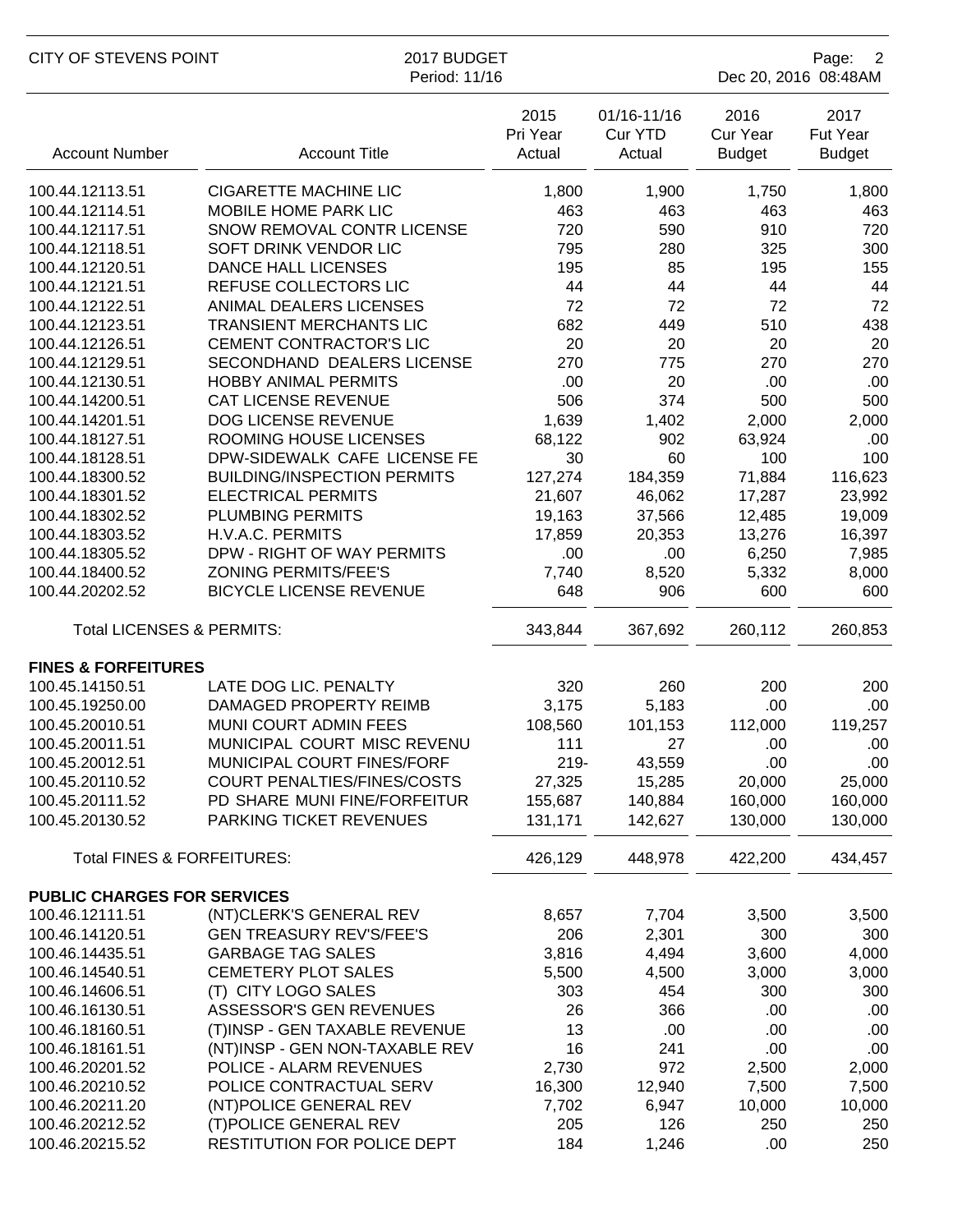| <b>CITY OF STEVENS POINT</b>       |                                           | 2017 BUDGET<br>Period: 11/16 |                                  |                                          | Page:<br>-3<br>Dec 20, 2016 08:48AM |  |  |
|------------------------------------|-------------------------------------------|------------------------------|----------------------------------|------------------------------------------|-------------------------------------|--|--|
| <b>Account Number</b>              | <b>Account Title</b>                      | 2015<br>Pri Year<br>Actual   | 01/16-11/16<br>Cur YTD<br>Actual | 2016<br><b>Cur Year</b><br><b>Budget</b> | 2017<br>Fut Year<br><b>Budget</b>   |  |  |
|                                    |                                           |                              |                                  |                                          |                                     |  |  |
| 100.46.20218.52                    | POLICE OVERTIME REIMB                     | .00.                         | 89                               | .00                                      | .00                                 |  |  |
| 100.46.20331.52                    | METER REVENUE (QUARTERS)                  | 25,469                       | 22,725                           | 30,000                                   | 95,000                              |  |  |
| 100.46.20332.52                    | (T) PARKING PERMIT REVENUE                | 8,010                        | 5,829                            | 6,000                                    | 5,000                               |  |  |
| 100.46.25210.52                    | AMBULANCE CONTRACTUAL SERV                | .00                          | 6,825                            | .00                                      | .00                                 |  |  |
| 100.46.25220.52                    | GENERAL FIRE DEPT REVENUE                 | 3,207                        | 4,905                            | 2,000                                    | 2,000                               |  |  |
| 100.46.30301.53                    | (NT) ENGINEERING REV                      | 1,454                        | 69                               | 1,500                                    | 1,500                               |  |  |
| 100.46.30302.53                    | MESSAGE BOARD REVENUE                     | 350                          | .00                              | .00                                      | .00                                 |  |  |
| 100.46.30311.53                    | (NT) DPW STREET MAINT REV                 | .00                          | 107                              | 3,000                                    | 3,000                               |  |  |
| 100.46.30425.53                    | DEMO MATERIAL DUMP CHARGES                | 513                          | 615                              | 200                                      | 200                                 |  |  |
| 100.46.30500.53                    | EZ CART FEE (NT)                          | 2,763                        | 3,934                            | 2,000                                    | 2,000                               |  |  |
| 100.46.50370.55                    | (T) BOAT SLIP RENTALS                     | 9,976                        | 10,403                           | 10,500                                   | 10,500                              |  |  |
| 100.46.50720.55                    | PARKS DEPT GENERAL REV                    | 5,151                        | 5,486                            | 7,000                                    | 7,000                               |  |  |
| 100.46.50730.55                    | <b>RECREATION DEPT GEN REV</b>            | 3,130                        | 1,686                            | 2,200                                    | 2,200                               |  |  |
| 100.46.50731.55                    | SWIM POOL GEN REVENUE                     | 41,830                       | 42,332                           | 38,500                                   | 38,500                              |  |  |
| 100.46.50732.55                    | (NT) SWIM POOL GEN REV                    | 846                          | 3,110                            | 1,500                                    | 1,000                               |  |  |
| 100.46.50733.56                    | FORESTRY GENERAL REVENUE                  | 850                          | 1,791                            | .00                                      | 800                                 |  |  |
| 100.46.50740.55                    | <b>GOERKE STADIUM REVENUE</b>             | 29,971                       | 28,634                           | 27,000                                   | 27,000                              |  |  |
| 100.46.50905.55                    | (T) WINTER PROGRAM REVENUES               | 1,287                        | 24                               | 7,000                                    | .00                                 |  |  |
| 100.46.50907.55                    | (T) WINTER SPORTS REV                     | 2,078                        | 3,772                            | 5,000                                    | 5,000                               |  |  |
| 100.46.50908.55                    | <b>IVERSON CONCESS - NO TAX</b>           | 737                          | 500                              | 2,000                                    | 2,000                               |  |  |
| 100.46.50910.55                    | <b>BUKOLT CONCESSION REV'S</b>            | 1,188                        | .00                              | 2,500                                    | 2,500                               |  |  |
| 100.46.50911.55                    | S.P.S.A. CONCESS. REVENUES                | 3,128                        | .00                              | 4,000                                    | 3,500                               |  |  |
| 100.46.50912.55                    | <b>GOERKE CONCESSION REVENUE</b>          | .00                          | 1,990                            | 2,000                                    | 2,000                               |  |  |
| 100.46.50913.55                    | JELICH PROP EXPEND REIMB                  | 3,500                        | 4,050                            | 4,200                                    | 4,200                               |  |  |
| 100.46.50914.55                    | W.P.R.A TICKET REVENUE                    | 6,354                        | 8,539                            | 1,000                                    | 1,000                               |  |  |
| 100.46.50915.55                    | PARKS VENDING MACH. REVENUE               | 549                          | 116                              | 200                                      | 200                                 |  |  |
|                                    | <b>Total PUBLIC CHARGES FOR SERVICES:</b> | 197,998                      | 199,819                          | 190,250                                  | 247,200                             |  |  |
| <b>INTERDEPARTMENTAL REVENUE</b>   |                                           |                              |                                  |                                          |                                     |  |  |
| 100.47.19400.51                    | <b>COURT SERVICE FEE CHARGES</b>          | 691                          | 195                              | .00                                      | .00                                 |  |  |
| 100.47.19800.51                    | <b>TOWER RENT</b>                         | 37,277                       | 17,007                           | .00                                      | .00                                 |  |  |
| 100.47.20010.51                    | MUNI COURT REIMB - PLOVER                 | .00                          | .00                              | .00                                      | .00                                 |  |  |
| 100.47.20350.52                    | POLICE-RESTITUTION BLOOD DRA              | 3,044                        | 2,924                            | 2,500                                    | 2,000                               |  |  |
| 100.47.20512.52                    | SCH. DIST REIMB/POL LIAISON               | 156,526                      | 79,420                           | 158,840                                  | 163,600                             |  |  |
| 100.47.25320.52                    | <b>COUNTY AMBULANCE SUBSIDY</b>           | 1,910,416                    | 1,939,072                        | 1,939,072                                | 1,968,158                           |  |  |
| 100.47.26380.51                    | <b>STORM WATER UTILITY</b>                | 75,000                       | 70,000                           | 70,000                                   | 70,000                              |  |  |
| 100.47.26390.51                    | COMM DEV WAGE REIMBURSEME                 | 59,370                       | .00                              | 31,584                                   | 16,336                              |  |  |
| 100.47.26391.51                    | ARENA WAGE REIMBURSEMENT                  | .00.                         | .00                              | 49,228                                   | 36,202                              |  |  |
|                                    | Total INTERDEPARTMENTAL REVENUE:          | 2,242,323                    | 2,108,618                        | 2,251,224                                | 2,256,296                           |  |  |
| <b>MISCELLANEOUS REVENUE</b>       |                                           |                              |                                  |                                          |                                     |  |  |
| 100.48.00100.51                    | <b>INV. INTEREST REVENUE</b>              | 210,931                      | 153,063                          | 200,000                                  | 280,000                             |  |  |
| 100.48.00950.55                    | CAPITAL (GAIN)/LOSS ON INVEST             | 268                          | .00                              | .00                                      | .00                                 |  |  |
| 100.48.00954.55                    | UNREALIZED (GAIN)/LOSS ON INV             | 26,331-                      | .00                              | .00                                      | .00                                 |  |  |
| 100.48.19110.51                    | INTEREST ON CHECKING ACCTS                | 1,634                        | 2,730                            | 2,000                                    | 3,000                               |  |  |
| 100.48.19112.51                    | ATM REVENUE ACCOUNT                       | 948                          | 888                              | 1,000                                    |                                     |  |  |
|                                    | <b>INTEREST ON ASSESSMENTS</b>            |                              |                                  |                                          | 1,000                               |  |  |
| 100.48.19130.51<br>100.48.19210.51 | <b>GEN CITY PROPERTY RENTAL</b>           | 2,277<br>1,000               | 2,718<br>1,000                   | .00<br>.00                               | .00<br>.00                          |  |  |
| 100.48.19300.51                    | GEN CITY LAND & PROPERTY SAL              | 14,379                       | 483                              | .00                                      | .00                                 |  |  |
|                                    |                                           |                              |                                  |                                          |                                     |  |  |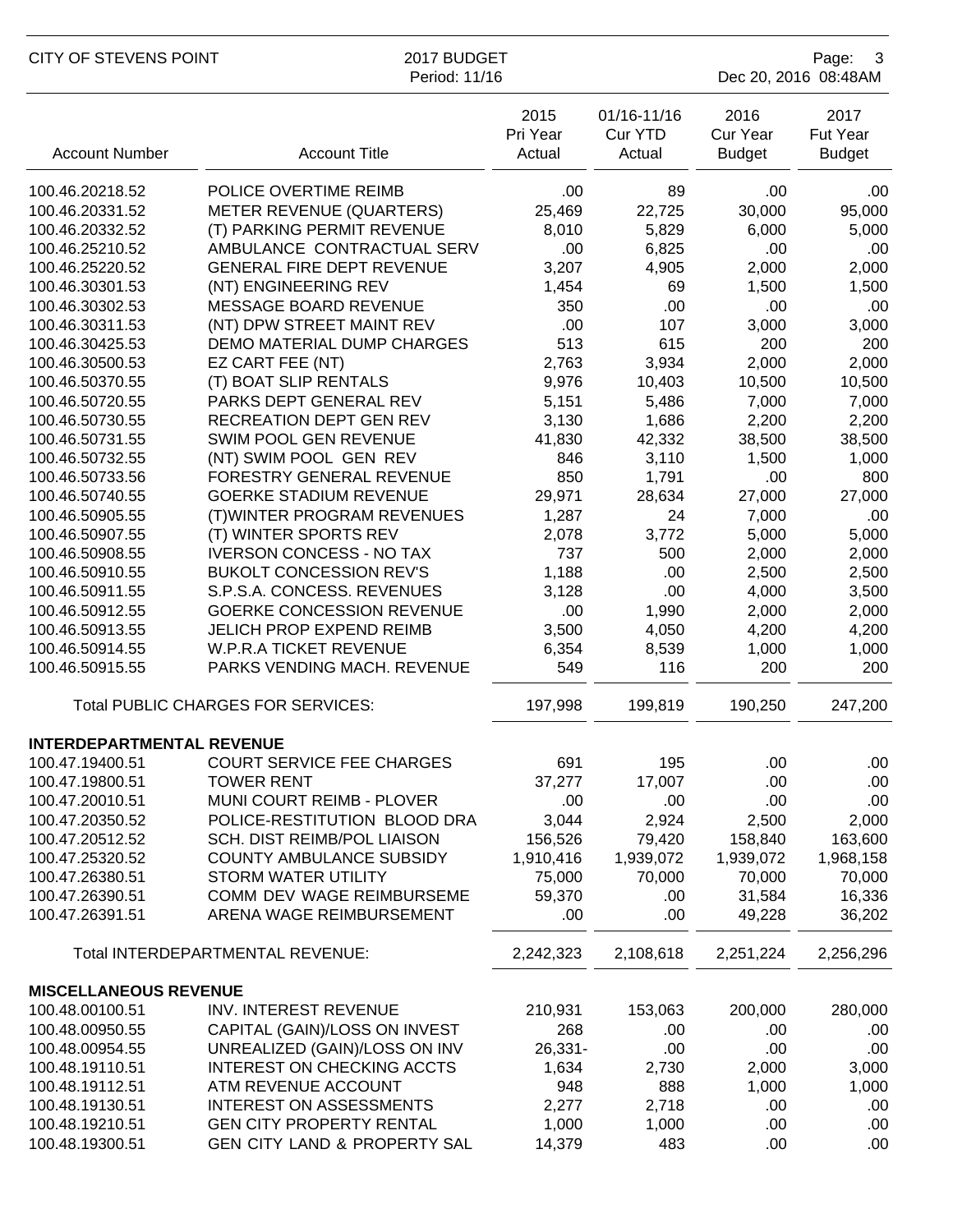| CITY OF STEVENS POINT                              |                                       | 2017 BUDGET<br>Period: 11/16 |                                         |                                          | Page:<br>4<br>Dec 20, 2016 08:48AM       |  |
|----------------------------------------------------|---------------------------------------|------------------------------|-----------------------------------------|------------------------------------------|------------------------------------------|--|
| <b>Account Number</b>                              | <b>Account Title</b>                  | 2015<br>Pri Year<br>Actual   | 01/16-11/16<br><b>Cur YTD</b><br>Actual | 2016<br><b>Cur Year</b><br><b>Budget</b> | 2017<br><b>Fut Year</b><br><b>Budget</b> |  |
| 100.48.19400.00                                    | <b>INSUR RECOVERY REV (CITY VEH)</b>  | 26,990                       | .00                                     | .00                                      | .00                                      |  |
| 100.48.19450.00                                    | <b>INSUR POLICY DIVIDENDS</b>         | 109,686                      | 93,733                                  | 85,000                                   | .00                                      |  |
| 100.48.19600.51                                    | <b>DONATIONS FOR DOG PARK</b>         | 359                          | 480                                     | .00                                      | .00                                      |  |
| 100.48.19900.51                                    | MISC UNCLASSIFIED REVENUE             | 4,026                        | 8,321                                   | 6,000                                    | 6,000                                    |  |
| 100.48.19900.52                                    | COMM DEV-MISC UNCLASSIFIED R          | .00                          | .00                                     | .00                                      | .00                                      |  |
| 100.48.19901.51                                    | MISCELLANEOUS REIMBURSEMEN            | .00                          | .00                                     | .00                                      | .00                                      |  |
| 100.48.20702.52                                    | DONATIONS FOR POLICE AUXILIA          | 183                          | 668                                     | .00                                      | .00                                      |  |
| 100.48.20703.52                                    | POLICE MISC REVENUE                   | 4,920                        | .00                                     | .00                                      | .00                                      |  |
| 100.48.20704.52                                    | <b>CHAPLAIN PROGRAM DONATIONS</b>     | 400                          | .00                                     | .00                                      | .00                                      |  |
| 100.48.25250.52                                    | FIRE DEPT MISC REVENUES               | 875                          | .00                                     | .00                                      | .00                                      |  |
| 100.48.25251.52                                    | <b>AMBULANCE MISC REVENUE</b>         | .00                          | 925                                     | .00                                      | .00                                      |  |
| 100.48.25252.52                                    | DONATIONS FOR FIRE DEPT               | 240                          | .00                                     | .00                                      | .00                                      |  |
| 100.48.30601.53                                    | (T)DPW-GENERAL MATERIAL SALE          | 329                          | 126                                     | 1,000                                    | 1,000                                    |  |
| 100.48.30602.53                                    | (NT)DPW-GENERAL MATERIAL SAL          | 5,439                        | 5,274                                   | 1,000                                    | 1,000                                    |  |
| 100.48.30710.53                                    | DOWNTOWN MAINTENANCE REIM             | 14,813                       | 11,393                                  | 8,000                                    | 12,000                                   |  |
| 100.48.30850.53                                    | PROJECT PLAN FEE DEPOSITS             | 913                          | 1,063                                   | 1,100                                    | 1,100                                    |  |
| 100.48.40201.54                                    | DONATIONS FOR DEER CULLING            | 1,130                        | 1,100                                   | .00                                      | .00                                      |  |
| 100.48.50203.55                                    | (T) REC/FACILITY RENTAL               | 3,253                        | 4,621                                   | 4,000                                    | 4,000                                    |  |
| 100.48.50204.55                                    | (NT)REC FACILITY REV                  | .00.                         | .00                                     | .00                                      | .00                                      |  |
| 100.48.50205.55                                    | (T) PARKS LODGE RENTALS               | 42,474                       | 43,719                                  | 37,000                                   | 40,000                                   |  |
| 100.48.50206.55                                    | PARK CONSTRUCTION REIMB               | 652                          | .00                                     | .00                                      | .00                                      |  |
| 100.48.50208.55                                    | PARKS DONATIONS                       | 1,098                        | 2,887                                   | .00                                      | .00                                      |  |
| 100.48.50209.55                                    | <b>VETERAN MEMORIAL PRK DONATI</b>    | 2,500                        | .00                                     | .00                                      | .00                                      |  |
| 100.48.50210.56                                    | <b>DONATIONS FOR FORESTRY</b>         | 3,000                        | 2,000                                   | .00                                      | .00                                      |  |
| 100.48.50211.51                                    | <b>SCULPTURE PARK DONATIONS</b>       | 7,150                        | 5,520                                   | .00                                      | .00                                      |  |
| 100.48.50560.55                                    | DONATIONS-PARKS CAPITAL IMP           | .00                          | .00                                     | .00                                      | .00                                      |  |
|                                                    | <b>Total MISCELLANEOUS REVENUE:</b>   | 435,535                      | 342,709                                 | 346,100                                  | 349,100                                  |  |
| <b>OTHER FINANCING SOURCES</b>                     |                                       |                              |                                         |                                          |                                          |  |
| 100.49.19232.59                                    | OP TRANS FR TELECOM                   | 90,000                       | 90,000                                  | 90,000                                   | 90,000                                   |  |
| 100.49.19311.59                                    | OPER TRANSFER FROM ROOM TA            | 100,000                      | 220,000                                 | 220,000                                  | 240,000                                  |  |
| 100.49.19315.59                                    | <b>VOIDED STALE CHECKS</b>            | $517 -$                      | .00                                     | .00                                      | .00                                      |  |
| 100.49.19400.59                                    | FUND BAL APPL TO CAPITAL              | .00                          | .00                                     | 750,300                                  | 753,465                                  |  |
| 100.49.19801.59                                    | TRANSFER FROM FUND 801                | .00                          | .00                                     | .00                                      | .00                                      |  |
|                                                    | <b>Total OTHER FINANCING SOURCES:</b> | 189,483                      | 310,000                                 | 1,060,300                                | 1,083,465                                |  |
| <b>GENERAL GOVERNMENT</b><br><b>COMMON COUNCIL</b> |                                       |                              |                                         |                                          |                                          |  |
| 100.51.00100.1010                                  | <b>COMMON COUNCIL PAY</b>             | 49,700                       | 49,242                                  | 54,600                                   | 57,300                                   |  |
| 100.51.00100.1910                                  | EMPLOYER CONTRIB/S.S. TAX             | 3,802                        | 3,767                                   | 4,177                                    | 4,383                                    |  |
| 100.51.00100.1930                                  | <b>WORKERS COMPENSATION PREM</b>      | 123                          | 64                                      | 71                                       | 80                                       |  |
| 100.51.00100.3300                                  | <b>GENERAL TRAVEL EXPENSES</b>        | 2,154                        | 253                                     | 1,000                                    | 1,000                                    |  |
| 100.51.00100.5000                                  | MISCELLANEOUS EXPENSES                | 488                          | 180                                     | 500                                      | 500                                      |  |
| 100.51.00100.5910                                  | <b>GEN SEMINAR/EDUCATION EXP</b>      | .00                          | 710                                     | .00                                      | 1,000                                    |  |
| <b>Total COMMON COUNCIL:</b>                       |                                       | 56,267                       | 54,216                                  | 60,348                                   | 64,263                                   |  |
| <b>CITY ATTORNEY</b>                               |                                       |                              |                                         |                                          |                                          |  |
| 100.51.00300.1030                                  | ELECTED OFFICIALS SALARY              | 91,667                       | 82,333                                  | 92,667                                   | 94,550                                   |  |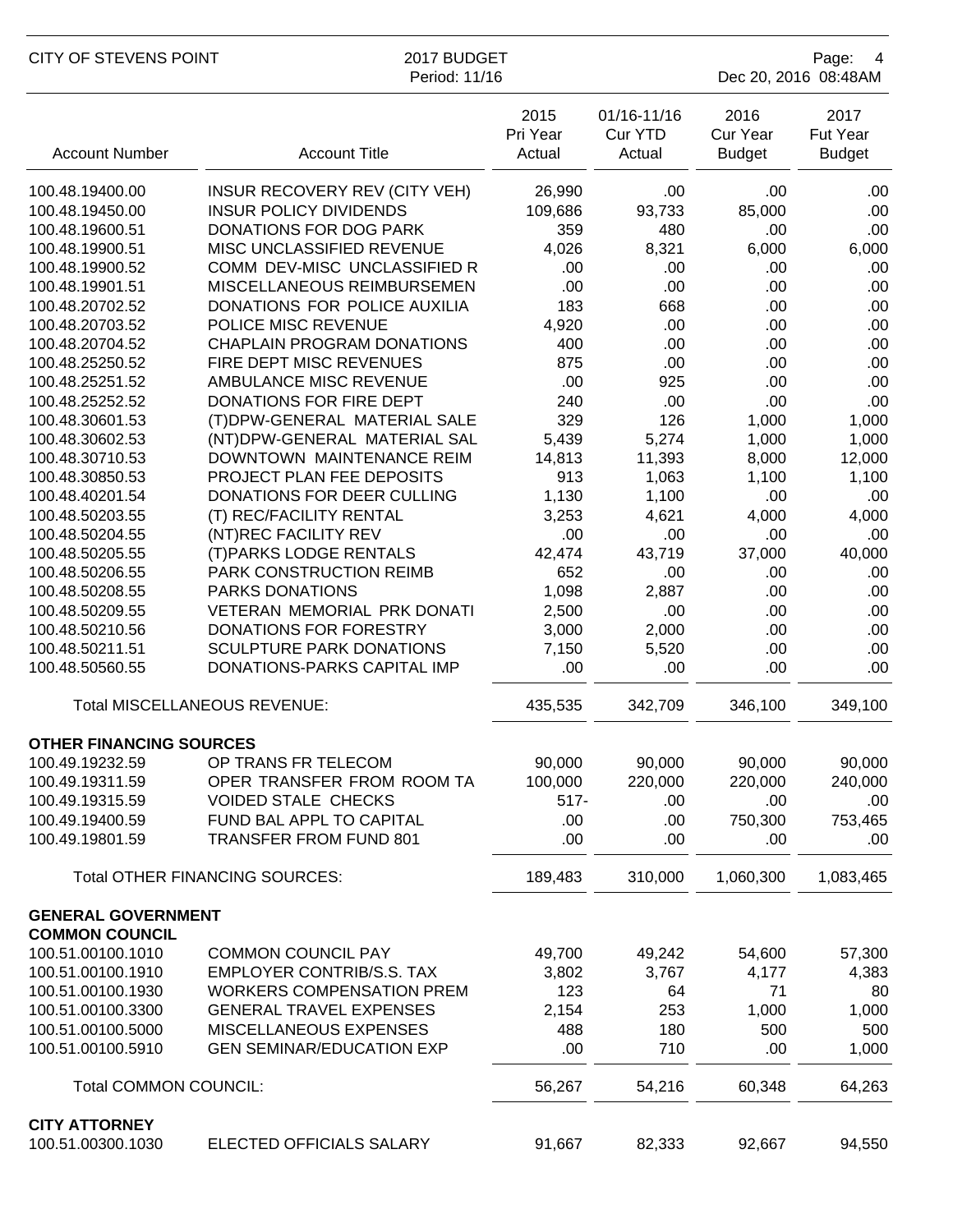| CITY OF STEVENS POINT                  |                                                              | 2017 BUDGET<br>Period: 11/16 |                                         |                                          | Page:<br>5<br>Dec 20, 2016 08:48AM |  |  |
|----------------------------------------|--------------------------------------------------------------|------------------------------|-----------------------------------------|------------------------------------------|------------------------------------|--|--|
| <b>Account Number</b>                  | <b>Account Title</b>                                         | 2015<br>Pri Year<br>Actual   | 01/16-11/16<br><b>Cur YTD</b><br>Actual | 2016<br><b>Cur Year</b><br><b>Budget</b> | 2017<br>Fut Year<br><b>Budget</b>  |  |  |
| 100.51.00300.1470                      | <b>LEGAL ASSISTANT</b>                                       | 47,350                       | 43,560                                  | 49,005                                   | 50,773                             |  |  |
| 100.51.00300.1900                      | <b>EMPLOYER CONTRIB/WISC RET.</b>                            | 10,278                       | 8,309                                   | 10,370                                   | 9,882                              |  |  |
| 100.51.00300.1910                      | <b>EMPLOYER CONTRIB/S.S. TAX</b>                             | 10,504                       | 9,510                                   | 10,838                                   | 11,117                             |  |  |
| 100.51.00300.1920                      | <b>EMPLOYER CONTRIB/LIFE INSUR</b>                           | 86                           | 87                                      | 84                                       | 84                                 |  |  |
| 100.51.00300.1930                      | <b>WORKERS COMPENSATION PREM</b>                             | 236                          | 180                                     | 184                                      | 189                                |  |  |
| 100.51.00300.1940                      | I.C. INSURANCE PREMIUM                                       | .00                          | .00                                     | 218                                      | 218                                |  |  |
| 100.51.00300.1950                      | MEDICAL INSURANCE PREM                                       | 15,513                       | 15,513                                  | 15,513                                   | 15,513                             |  |  |
| 100.51.00300.1955                      | <b>HSA CONTRIBUTIONS</b>                                     | .00                          | 1,000                                   | 1,000                                    | 1,000                              |  |  |
| 100.51.00300.2001                      | <b>ATTORNEY'S FEE'S</b>                                      | .00                          | .00                                     | .00                                      | .00                                |  |  |
| 100.51.00300.2002                      | <b>LEGAL SERVICE FEES</b>                                    | 358                          | 261                                     | 1,500                                    | 1,500                              |  |  |
| 100.51.00300.2005                      | <b>WITNESS FEES</b>                                          | 230                          | .00                                     | 2,500                                    | 2,500                              |  |  |
| 100.51.00300.3000                      | <b>OFFICE SUPPLIES</b>                                       | 248                          | 223                                     | 700                                      | 700                                |  |  |
| 100.51.00300.3200                      | <b>LEGAL SUBSCRIPTIONS &amp; FORMS</b>                       | 3,401                        | 1,813                                   | 3,225                                    | 3,225                              |  |  |
| 100.51.00300.3202                      | <b>MEMBERSHIP DUES</b>                                       | 560                          | 560                                     | 625                                      | 625                                |  |  |
| 100.51.00300.3301<br>100.51.00300.5910 | <b>MILEAGE EXPENSES</b><br><b>GENERAL EDUCATIONAL EXPEND</b> | 95<br>1,452                  | 160<br>1,139                            | 300<br>1,200                             | 300<br>1,200                       |  |  |
| <b>Total CITY ATTORNEY:</b>            |                                                              | 181,978                      | 164,648                                 | 189,929                                  | 193,376                            |  |  |
| <b>MAYORS OFFICE</b>                   |                                                              |                              |                                         |                                          |                                    |  |  |
| 100.51.10410.1030                      | ELECTED OFFICIALS SALARY                                     | 70,729                       | 63,783                                  | 71,761                                   | 72,837                             |  |  |
| 100.51.10410.1900                      | <b>EMPLOYER CONTRIB/WISC RET.</b>                            | 3,799                        | 4,210                                   | 4,736                                    | 4,953                              |  |  |
| 100.51.10410.1910                      | <b>EMPLOYER CONTRIB/S.S. TAX</b>                             | 5,155                        | 4,502                                   | 5,490                                    | 5,572                              |  |  |
| 100.51.10410.1920                      | <b>EMPLOYER CONTRIB/LIFE INSUR</b>                           | 30                           | 62                                      | 24                                       | 60                                 |  |  |
| 100.51.10410.1930                      | <b>WORKERS COMPENSATION PREM</b>                             | 120                          | 83                                      | 93                                       | 95                                 |  |  |
| 100.51.10410.1940                      | I.C. INSURANCE PREMIUM                                       | .00                          | .00                                     | 158                                      | 158                                |  |  |
| 100.51.10410.1950                      | MEDICAL INSURANCE PREM                                       | 13,103                       | 20,941                                  | 20,941                                   | 20,941                             |  |  |
| 100.51.10410.1955                      | <b>HSA CONTRIBUTIONS</b>                                     | .00                          | 400                                     | 400                                      | 400                                |  |  |
| 100.51.10410.3301                      | <b>MILEAGE EXPENSES</b>                                      | 873                          | 1,189                                   | 1,500                                    | 1,000                              |  |  |
| 100.51.10410.3450                      | COMMUNITY/PUBLIC RELATIONS                                   | 1,536                        | 795                                     | 1,500                                    | 1,000                              |  |  |
| 100.51.10410.5000                      | MISCELLANEOUS EXPENSES                                       | 1,163                        | 1,000                                   | 1,000                                    | 1,000                              |  |  |
| 100.51.10410.5910                      | <b>GENERAL EDUCATIONAL EXPEND</b>                            | 796                          | 738                                     | 1,000                                    | 1,000                              |  |  |
| 100.51.10410.5915                      | <b>TRAVEL EXPENSES</b>                                       | 827                          | 728                                     | 1,000                                    | 3,500                              |  |  |
| <b>Total MAYORS OFFICE:</b>            |                                                              | 98,131                       | 98,430                                  | 109,603                                  | 112,516                            |  |  |
| <b>CITY PERSONNEL OFFICE</b>           |                                                              |                              |                                         |                                          |                                    |  |  |
| 100.51.10430.1165                      | PERSONNEL SPEC. SALARY                                       | 70,682                       | 65,062                                  | 73,195                                   | 76,960                             |  |  |
| 100.51.10430.1200                      | CONFID. SECRETARY WAGES                                      | 52,093                       | 46,643                                  | 52,473                                   | 53,394                             |  |  |
| 100.51.10430.1500                      | <b>LONGEVITY</b>                                             | 979                          | 990                                     | 1,080                                    | 1,080                              |  |  |
| 100.51.10430.1900                      | EMPLOYER CONTRIB/WISC RET.                                   | 8,415                        | 7,438                                   | 8,365                                    | 8,938                              |  |  |
| 100.51.10430.1910                      | EMPLOYER CONTRIB/S.S. TAX                                    | 8,929                        | 8,065                                   | 9,696                                    | 10,055                             |  |  |
| 100.51.10430.1920                      | <b>EMPLOYER CONTRIB/LIFE INSUR</b>                           | 183                          | 208                                     | 216<br>163                               | 216                                |  |  |
| 100.51.10430.1930<br>100.51.10430.1940 | <b>WORKERS COMPENSATION PREM</b><br>I.C. INSURANCE PREMIUM   | 209<br>.00                   | 218<br>.00.                             | 275                                      | 169<br>275                         |  |  |
| 100.51.10430.1950                      | MEDICAL INSURANCE PREM                                       |                              | 41,882                                  | 41,882                                   | 41,882                             |  |  |
| 100.51.10430.1955                      | <b>HSA CONTRIBUTIONS</b>                                     | 39,308<br>.00                | 2,000                                   | 2,000                                    | 2,000                              |  |  |
| 100.51.10430.3000                      | <b>GENERAL OFFICE SUPLIES</b>                                | 603                          | 375                                     | 1,200                                    | 1,200                              |  |  |
| 100.51.10430.3202                      | <b>MEMBERSHIP DUES</b>                                       | .00                          | 390                                     | 225                                      | 225                                |  |  |
| 100.51.10430.3301                      | <b>MILEAGE EXPENSES</b>                                      | 164                          | 48                                      | 150                                      | 150                                |  |  |
| 100.51.10430.5910                      | <b>GEN SEMINAR/EDUCATION EXP.</b>                            | 50                           | .00                                     | 300                                      | 300                                |  |  |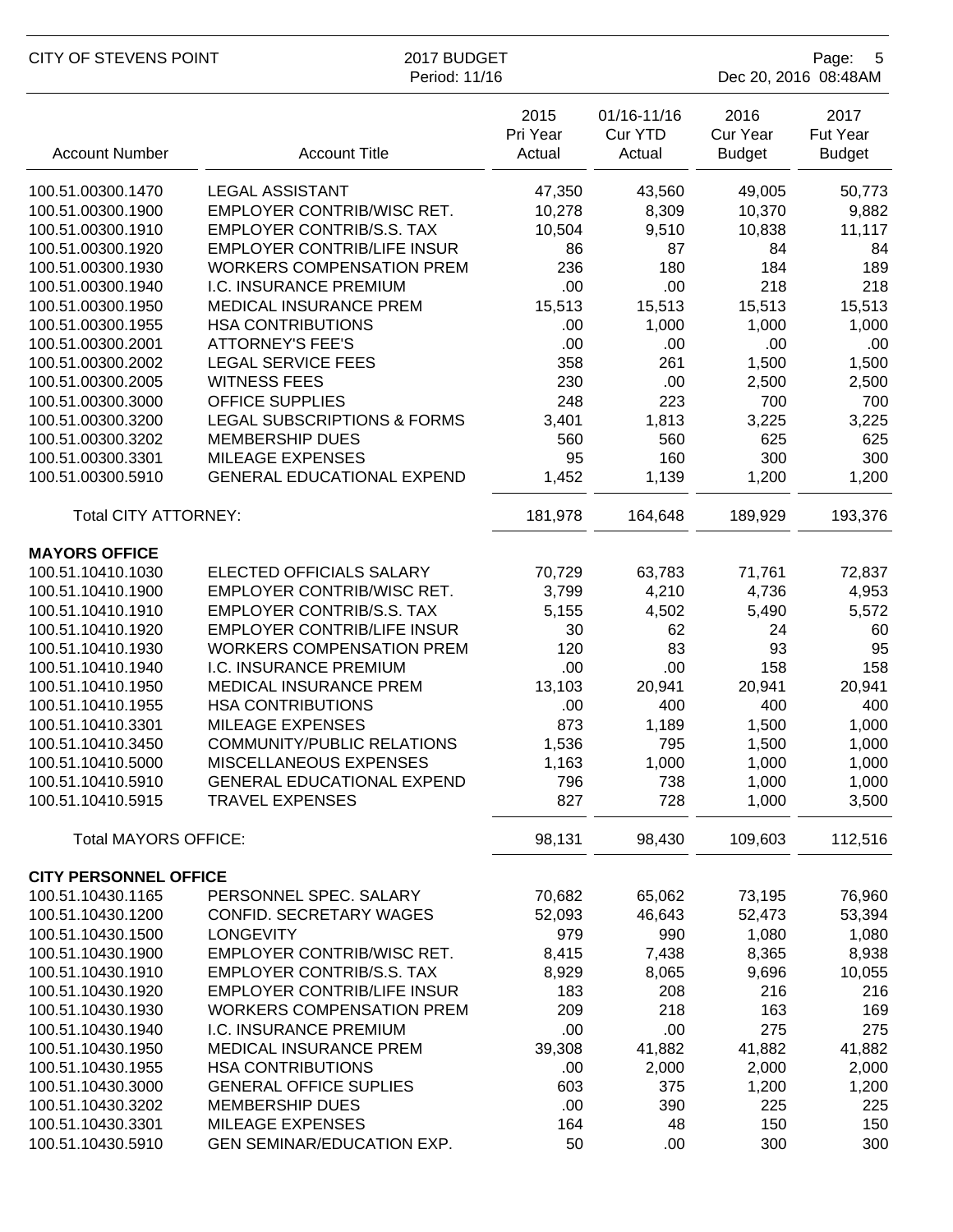| <b>CITY OF STEVENS POINT</b>        | 2017 BUDGET<br>Period: 11/16       |                            |                                         |                                          | Page:<br>6<br>Dec 20, 2016 08:48AM |
|-------------------------------------|------------------------------------|----------------------------|-----------------------------------------|------------------------------------------|------------------------------------|
| <b>Account Number</b>               | <b>Account Title</b>               | 2015<br>Pri Year<br>Actual | 01/16-11/16<br><b>Cur YTD</b><br>Actual | 2016<br><b>Cur Year</b><br><b>Budget</b> | 2017<br>Fut Year<br><b>Budget</b>  |
| <b>Total CITY PERSONNEL OFFICE:</b> |                                    | 181,615                    | 173,320                                 | 191,220                                  | 196,844                            |
| <b>CITY CLERKS OFFICE</b>           |                                    |                            |                                         |                                          |                                    |
| 100.51.12420.1030                   | ELECTED OFFICIALS SALARY           | 61,667                     | 55,667                                  | 62,667                                   | 64,050                             |
| 100.51.12420.1161                   | <b>TECHNICIAN'S WAGES</b>          | 45,291                     | 40,014                                  | 46,592                                   | 49,400                             |
| 100.51.12420.1250                   | <b>SECRETARIAL WAGES</b>           | 38,214                     | 33,816                                  | 39,374                                   | 41,496                             |
| 100.51.12420.1411                   | <b>LTE WAGES</b>                   | 1,434                      | 14,965                                  | 8,000                                    | 8,054                              |
| 100.51.12420.1465                   | POLL WORKER WAGES                  | 18,176                     | 56,970                                  | 56,500                                   | 26,177                             |
| 100.51.12420.1500                   | <b>LONGEVITY</b>                   | 726                        | 539                                     | 660                                      | 660                                |
| 100.51.12420.1530                   | <b>GENERAL OVERTIME WAGES</b>      | 780                        | 2,856                                   | 4,000                                    | 3,000                              |
| 100.51.12420.1900                   | EMPLOYER CONTRIB/WISC RET.         | 10,480                     | 9,130                                   | 10,117                                   | 10,785                             |
| 100.51.12420.1910                   | <b>EMPLOYER CONTRIB/S.S. TAX</b>   | 10,077                     | 10,193                                  | 16,661                                   | 14,754                             |
| 100.51.12420.1920                   | <b>EMPLOYER CONTRIB/LIFE INSUR</b> | 187                        | 198                                     | 204                                      | 204                                |
| 100.51.12420.1930                   | <b>WORKERS COMPENSATION PREM</b>   | 304                        | 265                                     | 282                                      | 250                                |
| 100.51.12420.1940                   | I.C. INSURANCE PREMIUM             | .00                        | .00                                     | 190                                      | 190                                |
| 100.51.12420.1950                   | <b>MEDICAL INSURANCE PREM</b>      | 39,308                     | 41,882                                  | 41,882                                   | 62,823                             |
| 100.51.12420.1955                   | <b>HSA CONTRIBUTIONS</b>           | .00                        | 2,000                                   | 2,000                                    | 2,000                              |
| 100.51.12420.2203                   | <b>TELEPHONE UTILITY CHARGES</b>   | 1,062                      | 822                                     | 1,181                                    | 1,181                              |
| 100.51.12420.2907                   | CNTRCTD SOFTWARE MAINT/LIC F       | 4,683                      | 2,400                                   | 4,800                                    | 4,800                              |
| 100.51.12420.3001                   | <b>GENERAL SUPPLIES</b>            | 1,144                      | 911                                     | 2,100                                    | 2,100                              |
| 100.51.12420.3202                   | <b>MEMBERSHIP DUES</b>             | 65                         | 65                                      | 220                                      | 220                                |
| 100.51.12420.3301                   | <b>MILEAGE EXPENSES</b>            | 288                        | 22                                      | 300                                      | 300                                |
| 100.51.12420.5350                   | <b>ELECTION EXPENSES</b>           | 5,781                      | 2,488                                   | 4,500                                    | 4,500                              |
| 100.51.12420.5910                   | <b>GEN SEMINAR/EDUCATION EXP.</b>  | 730                        | 125                                     | 700                                      | 700                                |
| <b>Total CITY CLERKS OFFICE:</b>    |                                    | 240,395                    | 275,326                                 | 302,930                                  | 297,644                            |
| <b>CITY TREASURY</b>                |                                    |                            |                                         |                                          |                                    |
| 100.51.14520.1030                   | ELECTED OFFICIALS SALARY           | 71,667                     | 64,555                                  | 72,667                                   | 82,573                             |
| 100.51.14520.1129                   | <b>ACCOUNTANT'S SALARY</b>         | 61,353                     | 56,446                                  | 63,502                                   | 66,414                             |
| 100.51.14520.1254                   | <b>FINANCE OFFICE MANAGER</b>      | 61,353                     | 56,446                                  | 63,502                                   | 66,664                             |
| 100.51.14520.1274                   | <b>ACCOUNT CLERK II WAGES</b>      | 42,897                     | 37,960                                  | 44,200                                   | 46,800                             |
| 100.51.14520.1275                   | PART-TIME ACCT CLERK I WAGES       | 18,306                     | 15,896                                  | 18,387                                   | 19,199                             |
| 100.51.14520.1500                   | <b>LONGEVITY</b>                   | 1,122                      | 1,025                                   | 1,245                                    | 1,170                              |
| 100.51.14520.1530                   | <b>GENERAL OVERTIME WAGES</b>      | 203                        | 112                                     | 500                                      | 500                                |
| 100.51.14520.1900                   | EMPLOYER CONTRIB/WISC RET.         | 18,140                     | 15,614                                  | 17,424                                   | 19,266                             |
| 100.51.14520.1910                   | <b>EMPLOYER CONTRIB/S.S. TAX</b>   | 17,937                     | 16,375                                  | 20,196                                   | 21,674                             |
| 100.51.14520.1920                   | <b>EMPLOYER CONTRIB/LIFE INSUR</b> | 213                        | 225                                     | 216                                      | 240                                |
| 100.51.14520.1930                   | <b>WORKERS COMPENSATION PREM</b>   | 435                        | 307                                     | 342                                      | 367                                |
| 100.51.14520.1940                   | I.C. INSURANCE PREMIUM             | .00                        | .00                                     | 451                                      | 451                                |
| 100.51.14520.1950                   | <b>MEDICAL INSURANCE PREM</b>      | 66,718                     | 70,580                                  | 70,580                                   | 70,580                             |
| 100.51.14520.1955                   | <b>HSA CONTRIBUTIONS</b>           | .00.                       | 3,500                                   | 3,500                                    | 3,500                              |
| 100.51.14520.2203                   | <b>TELEPHONE UTILITY CHARGES</b>   | 8                          | 3                                       | 10                                       | 10                                 |
| 100.51.14520.3000                   | <b>GENERAL OFFICE SUPPLIES</b>     | 3,982                      | 1,591                                   | 4,200                                    | 4,200                              |
| 100.51.14520.3202                   | <b>MEMBERSHIP DUES</b>             | 125                        | 75                                      | 350                                      | 350                                |
| 100.51.14520.3301                   | <b>MILEAGE EXPENSES</b>            | 581                        | 993                                     | 1,155                                    | 1,155                              |
| 100.51.14520.5910                   | <b>GEN SEMINAR/EDUCATION EXP.</b>  | 2,666                      | 2,230                                   | 2,800                                    | 2,800                              |
| Total CITY TREASURY:                |                                    | 367,705                    | 343,934                                 | 385,227                                  | 407,913                            |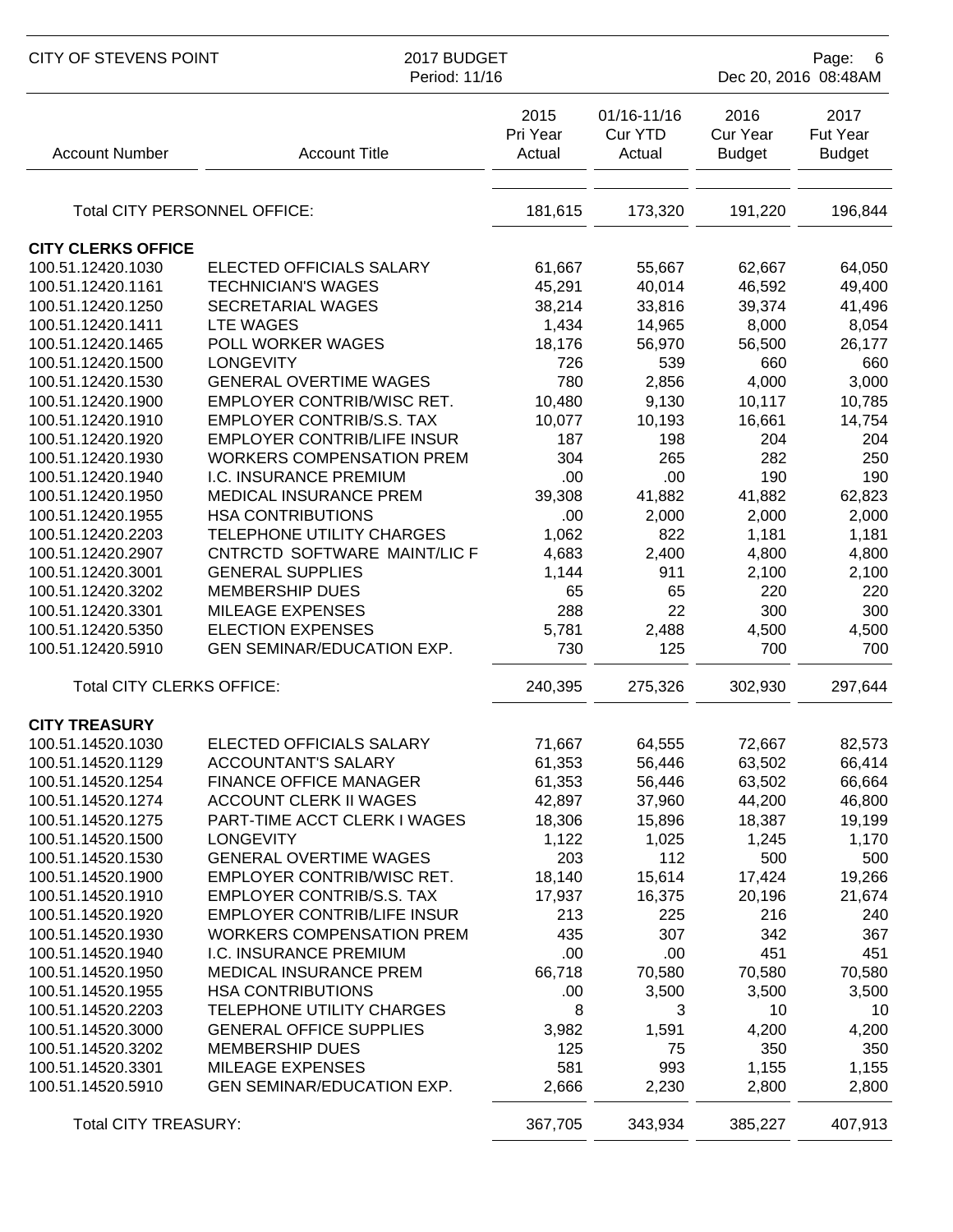| <b>CITY OF STEVENS POINT</b><br>2017 BUDGET<br>Period: 11/16 |                                    |                            |                                         | Page:<br>$\overline{7}$<br>Dec 20, 2016 08:48AM |                                   |  |
|--------------------------------------------------------------|------------------------------------|----------------------------|-----------------------------------------|-------------------------------------------------|-----------------------------------|--|
| <b>Account Number</b>                                        | <b>Account Title</b>               | 2015<br>Pri Year<br>Actual | 01/16-11/16<br><b>Cur YTD</b><br>Actual | 2016<br><b>Cur Year</b><br><b>Budget</b>        | 2017<br>Fut Year<br><b>Budget</b> |  |
| <b>INFORMATION TECHNOLOGY</b>                                |                                    |                            |                                         |                                                 |                                   |  |
| 100.51.15540.1124                                            | <b>IT NETWORK ADMINISTRATOR</b>    | 15,409                     | 54,931                                  | 61,797                                          | 64,626                            |  |
| 100.51.15540.1900                                            | EMPLOYER CONTRIB/WISC RET.         | 1,048                      | 3,625                                   | 4,079                                           | 4,395                             |  |
| 100.51.15540.1910                                            | <b>EMPLOYER CONTRIB/S.S. TAX</b>   | 1,120                      | 3,845                                   | 4,727                                           | 4,944                             |  |
| 100.51.15540.1920                                            | <b>EMPLOYER CONTRIB/LIFE INSUR</b> | 5                          | 36                                      | 36                                              | 36                                |  |
| 100.51.15540.1930                                            | <b>WORKERS COMPENSATION PREM</b>   | .00                        | .00                                     | 80                                              | 84                                |  |
| 100.51.15540.1940                                            | I.C. INSURANCE PREM                | .00                        | .00                                     | 120                                             | 120                               |  |
| 100.51.15540.1950                                            | MEDICAL INSURANCE PREM             | 4,913                      | 20,941                                  | 20,941                                          | 20,941                            |  |
| 100.51.15540.1955                                            | <b>HSA CONTRIBUTIONS</b>           | .00                        | .00                                     | 200                                             | .00                               |  |
| 100.51.15540.2203                                            | <b>TELEPHONE UTILITY CHARGES</b>   | .00                        | 63                                      | 360                                             | .00                               |  |
| 100.51.15540.3000                                            | <b>GENERAL OFFICE SUPPLIES</b>     | 58                         | .00                                     | 2,000                                           | 2,000                             |  |
| 100.51.15540.3301                                            | <b>MILEAGE EXPENSES</b>            | .00                        | 117                                     | 1,000                                           | 1,000                             |  |
| 100.51.15540.5910                                            | <b>GEN SEMINAR/EDUCATION EXP</b>   | .00                        | .00                                     | 1,000                                           | 1,000                             |  |
|                                                              | Total INFORMATION TECHNOLOGY:      | 22,553                     | 83,557                                  | 96,340                                          | 99,146                            |  |
| <b>CITY ASSESSOR'S OFFICE</b>                                |                                    |                            |                                         |                                                 |                                   |  |
| 100.51.16530.1166                                            | DEPUTY ASSESSOR'S WAGES            | 66,466                     | 61,032                                  | 68,661                                          | 69,534                            |  |
| 100.51.16530.1260                                            | ASSESSMENT TECH. WAGES             | 42,897                     | 37,960                                  | 44,200                                          | 46,613                            |  |
| 100.51.16530.1500                                            | <b>LONGEVITY</b>                   | 1,014                      | 826                                     | 960                                             | 1,040                             |  |
| 100.51.16530.1530                                            | <b>GENERAL OVERTIME WAGES</b>      | .00                        | .00                                     | .00                                             | .00                               |  |
| 100.51.16530.1900                                            | EMPLOYER CONTRIB/WISC RET.         | 7,481                      | 6,774                                   | 7,512                                           | 7,969                             |  |
| 100.51.16530.1910                                            | <b>EMPLOYER CONTRIB/S.S. TAX</b>   | 7,495                      | 6,849                                   | 8,707                                           | 8,965                             |  |
| 100.51.16530.1920                                            | <b>EMPLOYER CONTRIB/LIFE INSUR</b> | 200                        | 205                                     | 192                                             | 216                               |  |
| 100.51.16530.1930                                            | <b>WORKERS COMPENSATION PREM</b>   | 1,800                      | 1,614                                   | 1,801                                           | 1,827                             |  |
| 100.51.16530.1940                                            | <b>I.C. INSURANCE PREMIUM</b>      | .00                        | .00                                     | 252                                             | 252                               |  |
| 100.51.16530.1950                                            | <b>MEDICAL INSURANCE PREM</b>      | 39,308                     | 41,882                                  | 41,882                                          | 41,882                            |  |
| 100.51.16530.1955                                            | <b>HSA CONTRIBUTIONS</b>           | .00                        | 2,000                                   | 200                                             | 2,000                             |  |
| 100.51.16530.2203                                            | <b>TELEPHONE UTILITY CHARGES</b>   | 309                        | 134                                     | 316                                             | 316                               |  |
| 100.51.16530.2901                                            | <b>CONTRACT ASSESSOR</b>           | 49,992                     | 41,660                                  | 50,000                                          | 50,000                            |  |
| 100.51.16530.3000                                            | <b>GENERAL OFFICE SUPLIES</b>      | 1,008                      | 107                                     | 1,000                                           | 1,000                             |  |
| 100.51.16530.3200                                            | <b>PUBLICATIONS</b>                | 999                        | 1,019                                   | 1,000                                           | 1,000                             |  |
| 100.51.16530.3301                                            | MILEAGE EXPENSES                   | 64                         | .00                                     | 400                                             | 400                               |  |
| 100.51.16530.5910                                            | <b>GEN SEMINAR/EDUCATION EXP.</b>  | 1,188                      | 549                                     | 2,000                                           | 2,000                             |  |
|                                                              | Total CITY ASSESSOR'S OFFICE:      | 220,219                    | 202,612                                 | 229,083                                         | 235,014                           |  |
| <b>CITY HALL BUILDING</b>                                    |                                    |                            |                                         |                                                 |                                   |  |
| 100.51.19600.2922                                            | <b>CONTRACTED/BLDG MAINTENANC</b>  | 253,292                    | 64,247                                  | 300,000                                         | 280,000                           |  |
| 100.51.19600.5008                                            | ATM EXPENDITURE ACCOUNT            | .00                        | 18                                      | 100                                             | 100                               |  |
| <b>Total CITY HALL BUILDING:</b>                             |                                    | 253,292                    | 64,265                                  | 300,100                                         | 280,100                           |  |
| <b>MISC UNCLASSIFIED GENERAL</b>                             |                                    |                            |                                         |                                                 |                                   |  |
| 100.51.19850.1700                                            | <b>SICK LEAVE PAYOUT</b>           | 225,000                    | 225,000                                 | 225,000                                         | 235,000                           |  |
| 100.51.19850.2203                                            | <b>TELEPHONE CHARGES</b>           | 5,899                      | 9,129                                   | 6,011                                           | 6,011                             |  |
| 100.51.19850.2909                                            | COPIER/POSTAGE MACH MAINT.         | 13,232                     | 24,386                                  | 10,000                                          | 12,000                            |  |
| 100.51.19850.2910                                            | <b>OUTSIDE ATTORNEY CHARGES</b>    | 493                        | .00                                     | .00                                             | .00                               |  |
| 100.51.19850.5000                                            | MISCELLANEOUS EXPENSES             | 2,789                      | 12,460                                  | 7,000                                           | 10,000                            |  |
| 100.51.19850.5006                                            | MISC PROMOTIONAL EXPENSES          | 1,810                      | .00                                     | .00                                             | .00                               |  |
| 100.51.19850.5016                                            | <b>DOG PARK EXPENSES</b>           | 45                         | 45                                      | .00                                             | .00                               |  |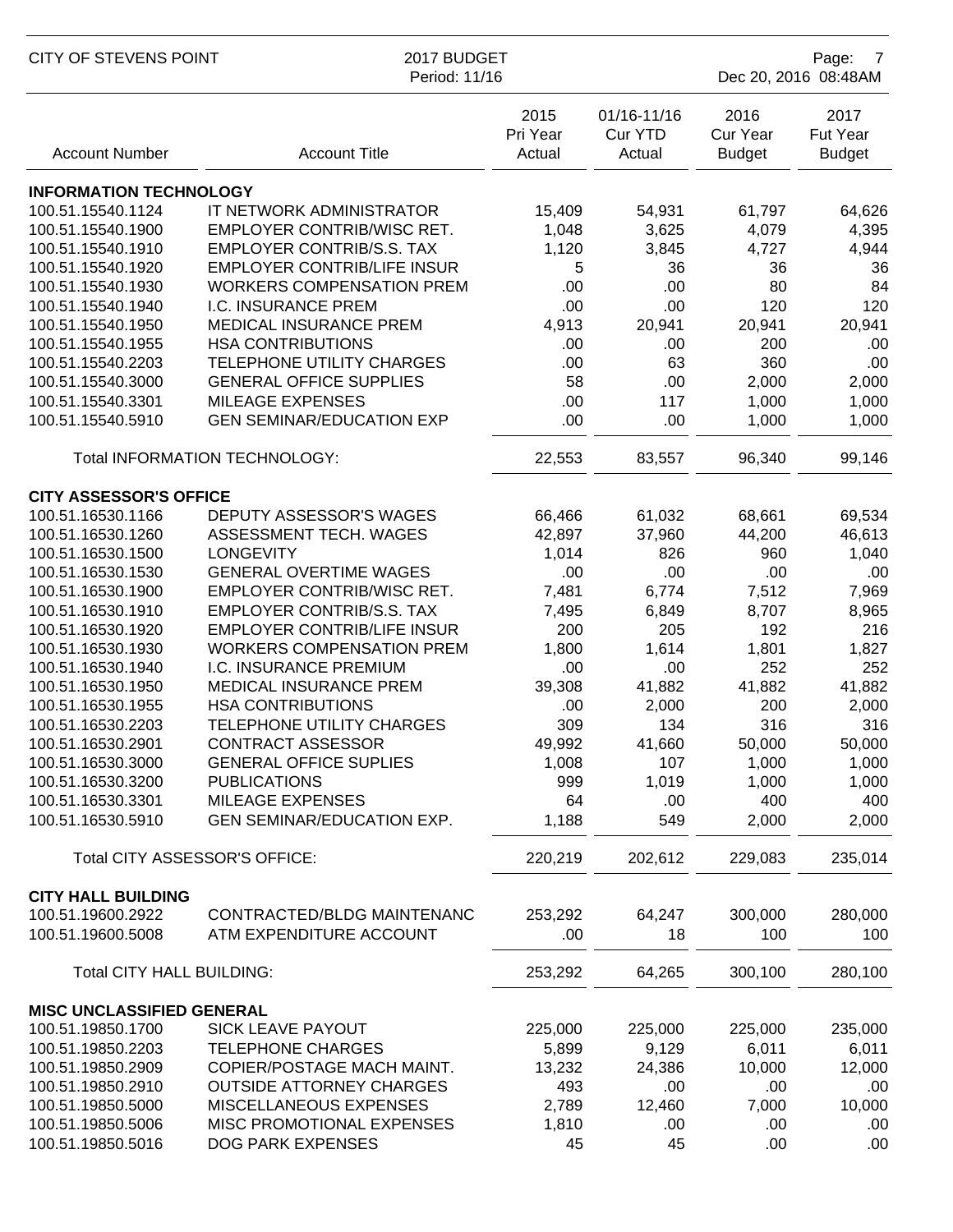| <b>CITY OF STEVENS POINT</b><br>2017 BUDGET<br>Period: 11/16                                                                                                                                                                                                                                                                          |                                                                                                                                                                                                                                                                                                                                                                                                                                            |                                                                                                                                   |                                                                                                                              |                                                                                                                                    | Page:<br>8<br>Dec 20, 2016 08:48AM                                                                                               |
|---------------------------------------------------------------------------------------------------------------------------------------------------------------------------------------------------------------------------------------------------------------------------------------------------------------------------------------|--------------------------------------------------------------------------------------------------------------------------------------------------------------------------------------------------------------------------------------------------------------------------------------------------------------------------------------------------------------------------------------------------------------------------------------------|-----------------------------------------------------------------------------------------------------------------------------------|------------------------------------------------------------------------------------------------------------------------------|------------------------------------------------------------------------------------------------------------------------------------|----------------------------------------------------------------------------------------------------------------------------------|
| <b>Account Number</b>                                                                                                                                                                                                                                                                                                                 | <b>Account Title</b>                                                                                                                                                                                                                                                                                                                                                                                                                       | 2015<br>Pri Year<br>Actual                                                                                                        | 01/16-11/16<br><b>Cur YTD</b><br>Actual                                                                                      | 2016<br><b>Cur Year</b><br><b>Budget</b>                                                                                           | 2017<br>Fut Year<br><b>Budget</b>                                                                                                |
| 100.51.19850.5121<br>100.51.19850.5601<br>100.51.19850.5770<br>100.51.19850.5902<br>100.51.19850.8900<br>100.51.19850.8902<br>100.51.19850.9050                                                                                                                                                                                       | <b>COURT FILING FEE'S</b><br><b>GENERAL SAFETY EXPENSES</b><br><b>GEN REPAIR - RENTAL PROPERTY</b><br><b>GENERAL TAX REFUNDS</b><br>PURCHASE LAND<br>ANNEXATION EXP.<br>LEVY FOR CONTINGENCIES                                                                                                                                                                                                                                             | 362<br>.00<br>62<br>24,911<br>41,264<br>4,045<br>53,350                                                                           | 200<br>4,932<br>1,393<br>36,209<br>.00<br>3,751<br>31,185                                                                    | .00<br>3,000<br>.00<br>.00<br>.00<br>4,400<br>140,000                                                                              | .00<br>7,000<br>.00<br>.00<br>.00<br>4,000<br>101,106                                                                            |
|                                                                                                                                                                                                                                                                                                                                       | Total MISC UNCLASSIFIED GENERAL:                                                                                                                                                                                                                                                                                                                                                                                                           | 373,262                                                                                                                           | 348,690                                                                                                                      | 395,411                                                                                                                            | 375,117                                                                                                                          |
| <b>INFORMATION TECHNOLOGY</b><br>100.51.19870.2206<br>100.51.19870.2800<br>100.51.19870.2906<br>100.51.19870.2907<br>100.51.19870.2908<br>100.51.19870.2909<br>100.51.19870.8011                                                                                                                                                      | <b>INTERNET CONNECTION FEES</b><br><b>COMPUTER REPAIR/UPGRADE</b><br>IT CONTRACTED SERVICES<br><b>SOFTWARE LIC FEE'S</b><br><b>GIS PROJECT</b><br>NETWORK INFRASTRUCTURE<br>SOFTWARE PURCH/UPGRADES                                                                                                                                                                                                                                        | 7,200<br>4,587<br>12,640<br>49,125<br>7,842<br>9,054<br>4,927                                                                     | 6,600<br>4,125<br>16,942<br>87,207<br>2,926<br>.00<br>5,625                                                                  | 7,200<br>10,000<br>10,000<br>59,450<br>6,000<br>10,000<br>5,000                                                                    | 7,200<br>15,000<br>10,000<br>65,000<br>15,000<br>12,000<br>5,000                                                                 |
|                                                                                                                                                                                                                                                                                                                                       | Total INFORMATION TECHNOLOGY:                                                                                                                                                                                                                                                                                                                                                                                                              | 95,375                                                                                                                            | 123,425                                                                                                                      | 107,650                                                                                                                            | 129,200                                                                                                                          |
| <b>OTHER GENERAL GOVERNMENT</b><br>100.51.19900.2011<br>100.51.19900.2100<br>100.51.19900.2150<br>100.51.19900.2903<br>100.51.19900.3006<br>100.51.19900.3013<br>100.51.19900.5002<br>100.51.19900.5003<br>100.51.19900.5010<br>100.51.19900.5012<br>100.51.19900.5013<br>100.51.19900.5151<br>100.51.19900.5410<br>100.51.19900.5910 | <b>AUDIOGRAMS</b><br>DRUG/ALCOHOL TESTING<br>E.A.P. PAYMENTS<br>CONTRACTED PERSONNEL SERV<br><b>POSTAGE</b><br><b>COPY PAPER/ENVELOPES</b><br><b>RECRUITMENT EXPENDITURES</b><br>CHECKING ACCOUNT CHARGES<br><b>TAXES ON CITY PROPERTY</b><br>UNCOLLECTABLE ACCOUNTS EXP<br>STATE FEE MFG PROP ASSESSMN<br>PUBLICATIONS-NOTICES/LEGALS<br><b>BOARD OF REVIEW EXPENSES</b><br><b>STORM WATER UTILITY</b><br>Total OTHER GENERAL GOVERNMENT: | 682<br>2,073<br>5,577<br>16,041<br>24,109<br>5,679<br>4,678<br>4,162<br>.00<br>35,105<br>258<br>5,999<br>388<br>53,285<br>158,035 | 569<br>2,143<br>3,300<br>18,929<br>8,978<br>4,580<br>3,370<br>2,925<br>.00<br>.00<br>.00<br>6,878<br>250<br>39,818<br>91,739 | 700<br>2,200<br>6,077<br>24,500<br>22,000<br>7,000<br>4,000<br>7,000<br>.00<br>.00<br>5,000<br>8,000<br>1,000<br>54,000<br>141,477 | 700<br>2,200<br>6,000<br>23,500<br>27,000<br>6,000<br>5,000<br>3,000<br>.00<br>.00<br>.00<br>8,000<br>1,000<br>54,000<br>136,400 |
| <b>UNCOLL TAXES AND PAYBACKS</b><br>100.51.19910.5011<br>100.51.19910.5019                                                                                                                                                                                                                                                            | UNCOLL P/P EXPENDITURES<br>PERSONAL PROPERTY PAYBACKS                                                                                                                                                                                                                                                                                                                                                                                      | 88<br>1,278                                                                                                                       | .00<br>3,523                                                                                                                 | .00<br>.00                                                                                                                         | .00<br>.00                                                                                                                       |
|                                                                                                                                                                                                                                                                                                                                       | Total UNCOLL TAXES AND PAYBACKS:                                                                                                                                                                                                                                                                                                                                                                                                           | 1,365                                                                                                                             | 3,523                                                                                                                        | .00                                                                                                                                | .00                                                                                                                              |
| <b>INSURANCE (LIAB/FLEET/UMB)</b><br>100.51.19930.5100                                                                                                                                                                                                                                                                                | LIABILITY/FLEET/UMB INS PREM                                                                                                                                                                                                                                                                                                                                                                                                               | 141,635                                                                                                                           | 91,206                                                                                                                       | 150,000                                                                                                                            | 105,000                                                                                                                          |
|                                                                                                                                                                                                                                                                                                                                       | Total INSURANCE (LIAB/FLEET/UMB):                                                                                                                                                                                                                                                                                                                                                                                                          | 141,635                                                                                                                           | 91,206                                                                                                                       | 150,000                                                                                                                            | 105,000                                                                                                                          |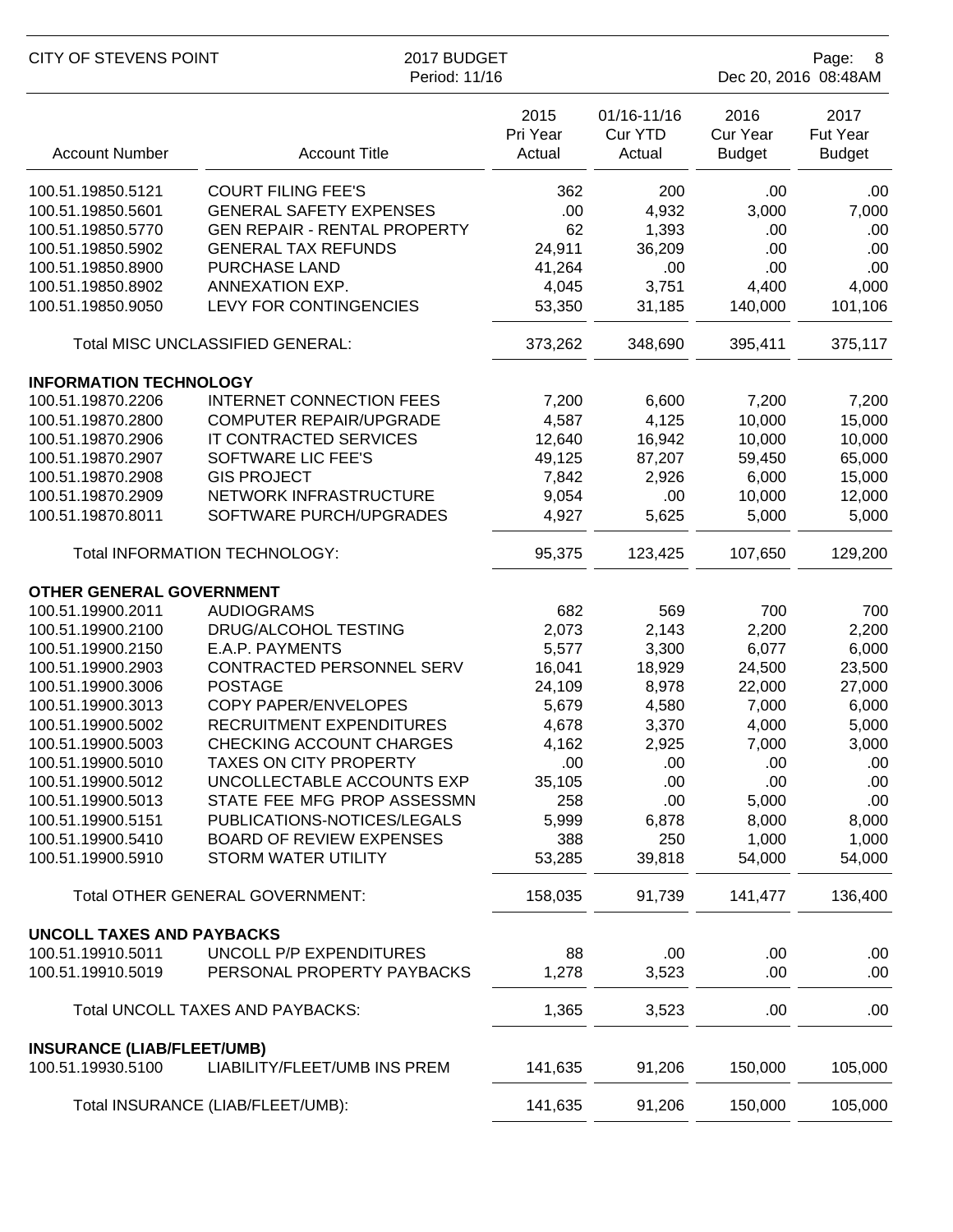| CITY OF STEVENS POINT            |                                    | 2017 BUDGET<br>Period: 11/16 |                                         |                                          | Page:<br>- 9<br>Dec 20, 2016 08:48AM     |  |  |
|----------------------------------|------------------------------------|------------------------------|-----------------------------------------|------------------------------------------|------------------------------------------|--|--|
| <b>Account Number</b>            | <b>Account Title</b>               | 2015<br>Pri Year<br>Actual   | 01/16-11/16<br><b>Cur YTD</b><br>Actual | 2016<br><b>Cur Year</b><br><b>Budget</b> | 2017<br><b>Fut Year</b><br><b>Budget</b> |  |  |
| <b>INSURANCE - PROPERTY</b>      |                                    |                              |                                         |                                          |                                          |  |  |
| 100.51.19931.5100                | PROPERTY INSURANCE PREMIUM         | 27,337                       | 34,437                                  | 35,000                                   | 37,000                                   |  |  |
| Total INSURANCE - PROPERTY:      |                                    | 27,337                       | 34,437                                  | 35,000                                   | 37,000                                   |  |  |
| <b>INSURANCE - BOILER</b>        |                                    |                              |                                         |                                          |                                          |  |  |
| 100.51.19932.5100                | <b>INSURANCE PREMIUMS</b>          | 8,002                        | 3,800                                   | 15,000                                   | 5,000                                    |  |  |
| <b>Total INSURANCE - BOILER:</b> |                                    | 8,002                        | 3,800                                   | 15,000                                   | 5,000                                    |  |  |
| <b>MUN. MEMBERSHIP - LEAGUE</b>  |                                    |                              |                                         |                                          |                                          |  |  |
| 100.51.19951.3202                | LEAGUE MEMBERSHIP DUES             | 5,870                        | 6,142                                   | 6,200                                    | 6,500                                    |  |  |
|                                  | Total MUN. MEMBERSHIP - LEAGUE:    | 5,870                        | 6,142                                   | 6,200                                    | 6,500                                    |  |  |
| <b>MUN. MEMBERSHIP - CHAMBER</b> |                                    |                              |                                         |                                          |                                          |  |  |
| 100.51.19952.3202                | <b>CHAMBER MEMBERSHIP DUES</b>     | 1,274                        | 1,319                                   | 1,500                                    | 1,500                                    |  |  |
|                                  | Total MUN. MEMBERSHIP - CHAMBER:   | 1,274                        | 1,319                                   | 1,500                                    | 1,500                                    |  |  |
| <b>EXTERNAL AUDITING</b>         |                                    |                              |                                         |                                          |                                          |  |  |
| 100.51.19960.2004                | <b>CPA/AUDITING SERVICES</b>       | 51,052                       | 50,148                                  | 52,000                                   | 55,000                                   |  |  |
| 100.51.19960.2006                | SPECIAL AUDIT PROJECTS             | .00                          | .00                                     | .00                                      | .00                                      |  |  |
| 100.51.19960.5000                | MISCELLANEOUS EXPENSES             | .00                          | 7,600                                   | 8,000                                    | 8,000                                    |  |  |
| <b>Total EXTERNAL AUDITING:</b>  |                                    | 51,052                       | 57,748                                  | 60,000                                   | 63,000                                   |  |  |
| <b>MUNICIPAL COURT</b>           |                                    |                              |                                         |                                          |                                          |  |  |
| 100.51.20010.1035                | MUNICIPAL COURT JUDGE              | 12,000                       | 12,889                                  | 14,667                                   | 16,000                                   |  |  |
| 100.51.20010.1256                | <b>MUNICIPAL COURT CLERK</b>       | 42,675                       | 39,289                                  | 44,200                                   | 46,613                                   |  |  |
| 100.51.20010.1257                | <b>ON-CALL MUNICIPAL CLERK</b>     | 1,432                        | 2,196                                   | 2,000                                    | 4,000                                    |  |  |
| 100.51.20010.1530                | <b>GENERAL OVERTIME WAGES</b>      | .00.                         | .00                                     | .00                                      | 1,000                                    |  |  |
| 100.51.20010.1900                | EMPLOYER CONTRIB/WIS RET.          | 2,902                        | 2,593                                   | 3,885                                    | 4,326                                    |  |  |
| 100.51.20010.1910                | EMPLOYER CONTRIB/S.S. TAX          | 3,973                        | 3,839                                   | 4,656                                    | 5,172                                    |  |  |
| 100.51.20010.1920                | <b>EMPLOYER CONTRIB/LIFE INSUR</b> | 63                           | 64                                      | 60                                       | 60                                       |  |  |
| 100.51.20010.1930                | <b>WORKERS COMPENSATION PREM</b>   | 93                           | 55                                      | 79                                       | 88                                       |  |  |
| 100.51.20010.1940                | I.C. INSURANCE PREMIUM             | .00                          | .00                                     | .00                                      | 96                                       |  |  |
| 100.51.20010.1950                | MEDICAL INSURANCE PREMIUM          | 19,654                       | 20,941                                  | 20,941                                   | 20,941                                   |  |  |
| 100.51.20010.1955                | <b>HSA CONTRIBUTIONS</b>           | .00                          | 1,000                                   | 1,000                                    | 1,000                                    |  |  |
| 100.51.20010.2203                | TELEPHONE UTILITY CHARGES          | 315                          | 490                                     | 325                                      | 325                                      |  |  |
| 100.51.20010.2501                | MONTHLY SURCHARGE PAYMENT          | .00.                         | .00                                     | .00                                      | .00.                                     |  |  |
| 100.51.20010.2907                | CONTRACTED SOFTWARE MAINT          | 13,738                       | 4,536                                   | 4,536                                    | 7,386                                    |  |  |
| 100.51.20010.3000                | <b>GENERAL OFFICE SUPPLIES</b>     | 1,375                        | 1,612                                   | 2,000                                    | 2,000                                    |  |  |
| 100.51.20010.3006                | <b>POSTAGE</b>                     | 1,924                        | 1,631                                   | 2,000                                    | 2,000                                    |  |  |
| 100.51.20010.3301                | <b>MILEAGE EXPENSES</b>            | 162                          | 147                                     | 100                                      | 100                                      |  |  |
| 100.51.20010.5000                | MISCELLANEOUS EXPENSE              | 1,332                        | 1,085                                   | 6,000                                    | 6,000                                    |  |  |
| 100.51.20010.5003                | <b>BANK ACCOUNT CHARGES</b>        | 686                          | 605                                     | 650                                      | 650                                      |  |  |
| 100.51.20010.5910                | <b>GEN SEMINAR/EDUCATION EXP.</b>  | 1,477                        | 1,041                                   | 1,500                                    | 1,500                                    |  |  |
| <b>Total MUNICIPAL COURT:</b>    |                                    | 103,801                      | 94,013                                  | 108,599                                  | 119,257                                  |  |  |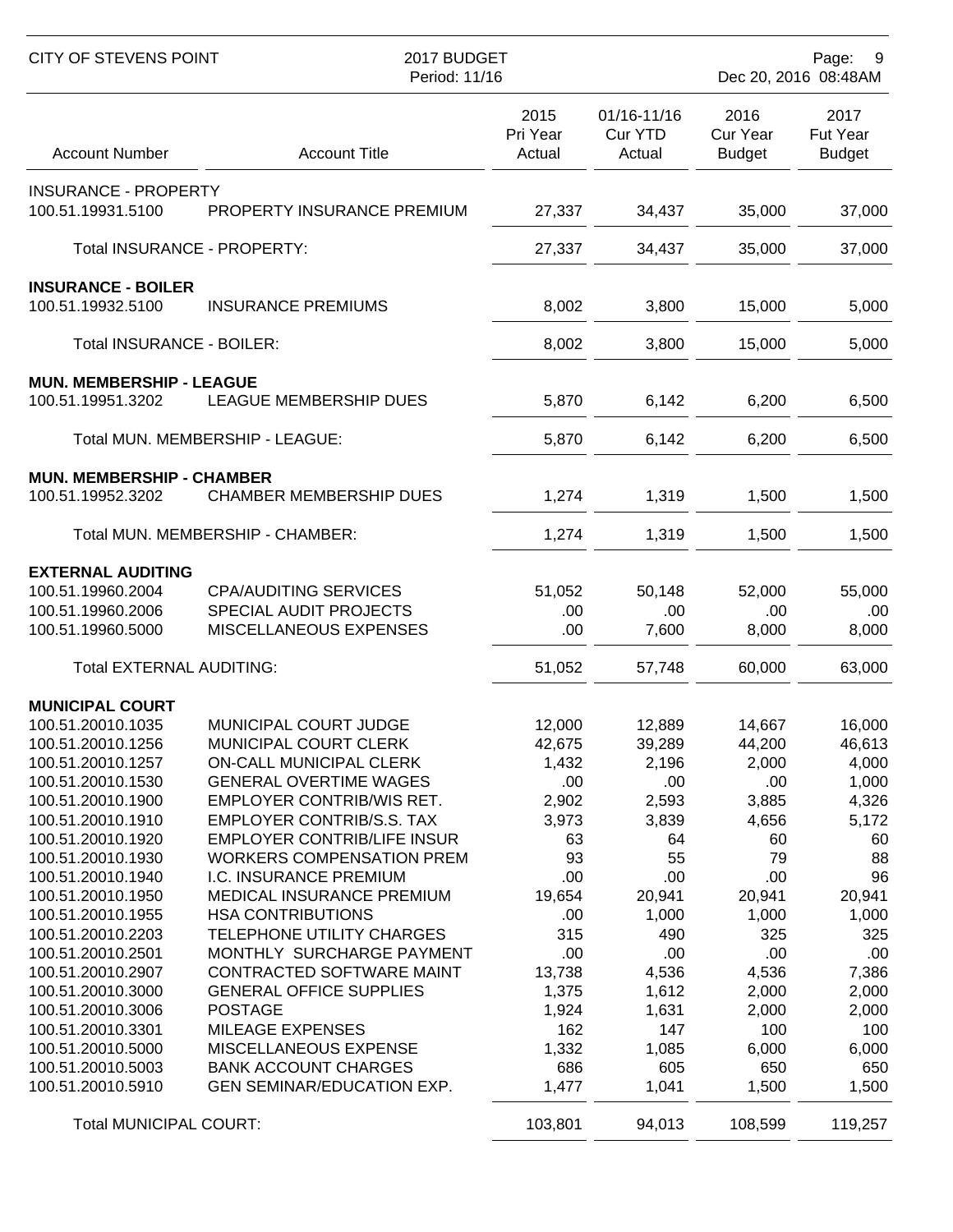| <b>CITY OF STEVENS POINT</b>                            |                                                              | 2017 BUDGET<br>Period: 11/16 |                                         |                                          | Page:<br>10<br>Dec 20, 2016 08:48AM |  |  |
|---------------------------------------------------------|--------------------------------------------------------------|------------------------------|-----------------------------------------|------------------------------------------|-------------------------------------|--|--|
| <b>Account Number</b>                                   | <b>Account Title</b>                                         | 2015<br>Pri Year<br>Actual   | 01/16-11/16<br><b>Cur YTD</b><br>Actual | 2016<br><b>Cur Year</b><br><b>Budget</b> | 2017<br>Fut Year<br><b>Budget</b>   |  |  |
| <b>POLICE &amp; FIRE COMMISSION</b>                     |                                                              |                              |                                         |                                          |                                     |  |  |
| 100.51.21110.1020                                       | <b>COMMISSIONERS PAY</b>                                     | 5,340                        | 780                                     | 5,000                                    | 5,500                               |  |  |
| 100.51.21110.1910                                       | <b>EMPLOYER CONTRIB/S.S. TAX</b>                             | 409                          | 60                                      | 383                                      | 421                                 |  |  |
| 100.51.21110.1930                                       | <b>WORKERS COMPENSATION PREM</b>                             | 18                           | 1                                       | 7                                        | $\overline{7}$                      |  |  |
| 100.51.21110.2203                                       | <b>TELEPHONE UTILITY CHARGES</b>                             | 151                          | 333                                     | 320                                      | 498                                 |  |  |
| 100.51.21110.3001                                       | <b>GENERAL SUPPLIES</b>                                      | 37                           | .00                                     | .00                                      | .00                                 |  |  |
| 100.51.21110.5000                                       | MISCELLANEOUS EXPENSES                                       | 170                          | .00                                     | 300                                      | 300                                 |  |  |
|                                                         | Total POLICE & FIRE COMMISSION:                              | 6,124                        | 1,173                                   | 6,010                                    | 6,726                               |  |  |
|                                                         | <b>Total GENERAL GOVERNMENT:</b>                             | 2,595,289                    | 2,317,523                               | 2,891,627                                | 2,871,516                           |  |  |
| <b>PUBLIC SAFETY</b>                                    |                                                              |                              |                                         |                                          |                                     |  |  |
| <b>CITY INSPECTION DEPARTMENT</b>                       |                                                              |                              |                                         |                                          |                                     |  |  |
| 100.52.18400.1110                                       | <b>DIRECTORS SALARY</b>                                      | 87,057                       | 80,057                                  | 87,693                                   | 93,808                              |  |  |
| 100.52.18400.1123                                       | <b>CITY PLANNER</b>                                          | 52,024                       | 47,868                                  | 53,851                                   | 55,973                              |  |  |
| 100.52.18400.1130                                       | <b>BUILDING INSPECTORS SAL.</b>                              | 80,217                       | 52,106                                  | 68,661                                   | 40,610                              |  |  |
| 100.52.18400.1131                                       | <b>BLDG INSPECTOR II WAGES</b>                               | 51,775                       | 50,859                                  | 57,096                                   | 60,715                              |  |  |
| 100.52.18400.1132                                       | PLUMBING INSPECTOR'S SAL.                                    | 15,009                       | 14,336                                  | 14,669                                   | 15,179                              |  |  |
| 100.52.18400.1137                                       | PART TIME ELECT INSP WAGES                                   | 4,664                        | 11,748                                  | 14,274                                   | 36,429                              |  |  |
| 100.52.18400.1138                                       | ORDINANCE CONTROL OFFICER                                    | 1,194                        | 3,874                                   | 13,926                                   | 51,397                              |  |  |
| 100.52.18400.1250                                       | SECRETARIAL WAGES                                            | 39,280                       | 36,329                                  | 40,435                                   | 39,312                              |  |  |
| 100.52.18400.1411                                       | <b>LTE WAGES</b>                                             | .00                          | 3,606                                   | .00                                      | .00                                 |  |  |
| 100.52.18400.1500                                       | <b>LONGEVITY</b>                                             | 859                          | 421                                     | 840                                      | 672                                 |  |  |
| 100.52.18400.1900                                       | EMPLOYER CONTRIB/WISC RET.                                   | 20,294                       | 17,513                                  | 23,195                                   | 26,798                              |  |  |
| 100.52.18400.1910                                       | <b>EMPLOYER CONTRIB/S.S. TAX</b>                             | 21,881                       | 21,511                                  | 26,886                                   | 30,148                              |  |  |
| 100.52.18400.1920                                       | <b>EMPLOYER CONTRIB/LIFE INSUR</b>                           | 385                          | 436                                     | 382                                      | 382                                 |  |  |
| 100.52.18400.1930                                       | <b>WORKERS COMPENSATION PREM</b>                             | 7,871                        | 6,784                                   | 7,931                                    | 9,046                               |  |  |
| 100.52.18400.1940                                       | I.C. INSURANCE PREMIUM                                       | .00                          | .00                                     | 669                                      | 669                                 |  |  |
| 100.52.18400.1950                                       | <b>MEDICAL INSURANCE PREM</b>                                | 81,201                       | 69,962                                  | 83,764                                   | 104,705                             |  |  |
| 100.52.18400.1955                                       | <b>HSA CONTRIBUTIONS</b>                                     | .00                          | 4,000                                   | 4,000                                    | 3,000                               |  |  |
| 100.52.18400.2203                                       | <b>TELEPHONE UTILITY CHARGES</b>                             | 500                          | 278                                     | 2,504                                    | 2,504                               |  |  |
| 100.52.18400.2927                                       | CONTRACTED SPECIAL CHARGES                                   | 14,099                       | 4,577                                   | 20,000                                   | 20,000                              |  |  |
| 100.52.18400.2931                                       | SERVICES-WEIGHTS/MEASURES                                    | 9,600                        | 9,600                                   | 9,600                                    | 9,600                               |  |  |
| 100.52.18400.3000                                       | <b>GENERAL OFFICE SUPPLIES</b>                               | 3,470                        | 4,006                                   | 3,068                                    | 3,068                               |  |  |
| 100.52.18400.3020                                       | SAFETY SHOE REIMBURSEMENTS                                   | .00                          | 500                                     | .00                                      | 500                                 |  |  |
| 100.52.18400.3202                                       | <b>MEMBERSHIP DUES</b>                                       | 1,122                        | 2,320                                   | 2,735                                    | 2,735                               |  |  |
| 100.52.18400.3301                                       | <b>MILEAGE EXPENSES</b><br><b>GEN SEMINAR/EDUCATION EXP.</b> | 2,116                        | 1,223                                   | 2,208                                    | 1,708                               |  |  |
| 100.52.18400.5910                                       |                                                              | 1,942                        | 3,233                                   | 4,005                                    | 4,505                               |  |  |
| 100.52.18400.7100<br>100.52.18400.7502                  | ECONOMIC DEVELOPMENT SUBSI<br><b>WRITE-OFF EXPENSES</b>      | 35,000<br>400                | 35,000<br>2,100                         | 35,000<br>.00                            | 35,000<br>.00                       |  |  |
|                                                         | Total CITY INSPECTION DEPARTMENT:                            | 531,959                      | 484,247                                 | 577,392                                  | 648,463                             |  |  |
|                                                         |                                                              |                              |                                         |                                          |                                     |  |  |
| <b>GENERAL POLICE EXPENDITURES</b><br>100.52.20100.1115 | POLICE CHIEF'S SALARY                                        | 99,119                       | 80,020                                  | 90,022                                   | 94,182                              |  |  |
| 100.52.20100.1128                                       | <b>ASST CHIEF'S SALARIES</b>                                 | 158,044                      | 144,287                                 | 164,444                                  | 169,291                             |  |  |
| 100.52.20100.1160                                       | <b>IT COORDINATOR</b>                                        | 61,353                       | 29,689                                  | 31,751                                   | 33,707                              |  |  |
| 100.52.20100.1200                                       | CONFID. SECRETARY WAGES                                      | 52,024                       | 47,868                                  | 53,851                                   | 57,054                              |  |  |
| 100.52.20100.1210                                       | <b>SERGEANTS WAGES</b>                                       | 484,275                      | 412,721                                 | 478,268                                  | 479,682                             |  |  |
| 100.52.20100.1215                                       | <b>CORPORAL WAGES</b>                                        | .00                          | 255,513                                 | 250,764                                  | 255,779                             |  |  |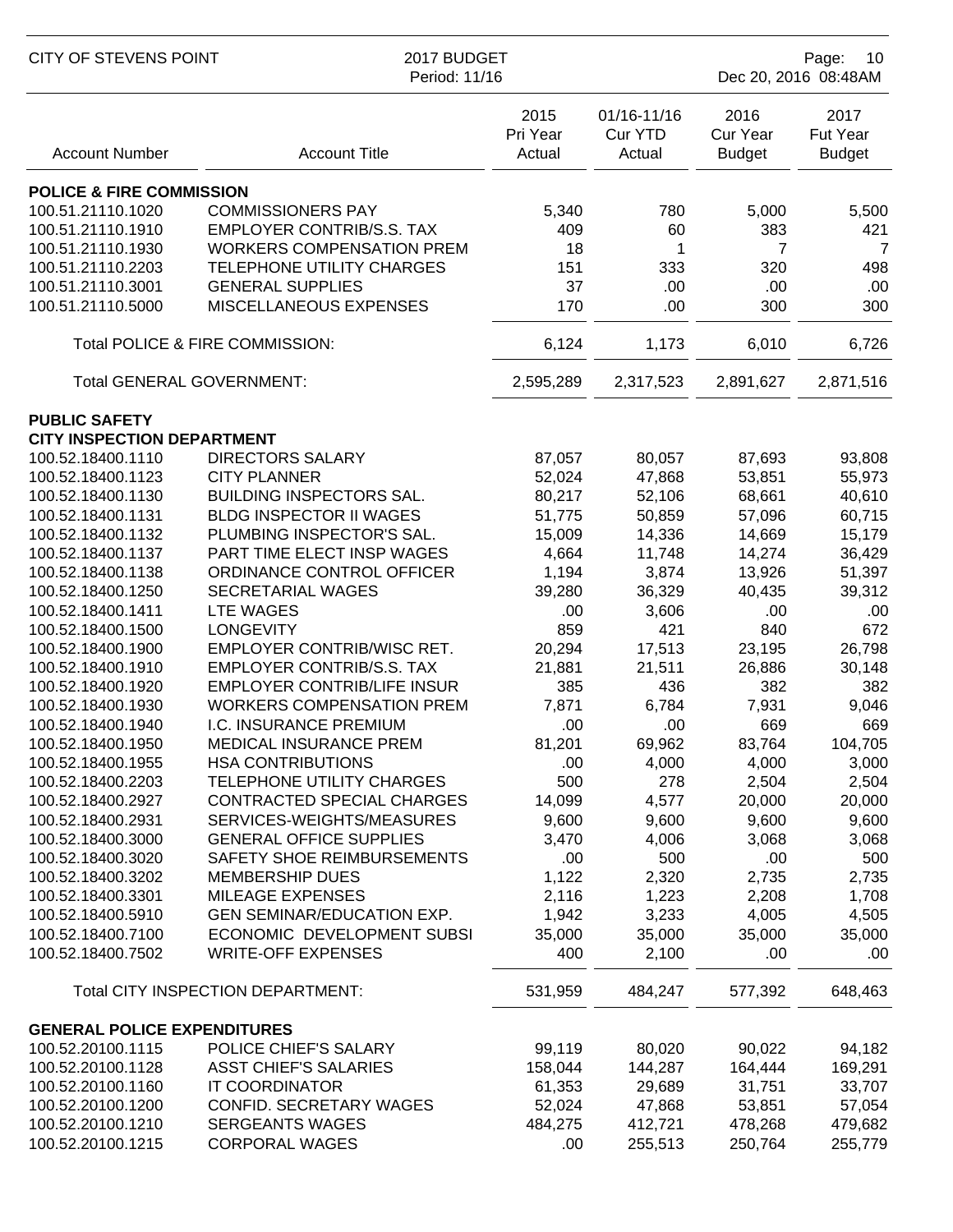| <b>CITY OF STEVENS POINT</b>           | 2017 BUDGET<br>Period: 11/16                           |                            |                                         |                                          | Page:<br>11<br>Dec 20, 2016 08:48AM |
|----------------------------------------|--------------------------------------------------------|----------------------------|-----------------------------------------|------------------------------------------|-------------------------------------|
|                                        |                                                        |                            |                                         |                                          |                                     |
| <b>Account Number</b>                  | <b>Account Title</b>                                   | 2015<br>Pri Year<br>Actual | 01/16-11/16<br><b>Cur YTD</b><br>Actual | 2016<br><b>Cur Year</b><br><b>Budget</b> | 2017<br>Fut Year<br><b>Budget</b>   |
| 100.52.20100.1235                      | POLICE OFFICER'S WAGES                                 | 1,940,695                  | 1,580,633                               | 1,796,359                                | 1,796,395                           |
| 100.52.20100.1250                      | SECRETARIAL WAGES                                      | 109,834                    | 96,396                                  | 112,881                                  | 117,022                             |
| 100.52.20100.1281                      | PART-TIME CSO/PRKNG OFCR WA                            | 35,866                     | 29,403                                  | 41,122                                   | 42,900                              |
| 100.52.20100.1440                      | <b>CROSSING GUARDS WAGES</b>                           | 29,495                     | 25,880                                  | 33,355                                   | 33,588                              |
| 100.52.20100.1500                      | <b>LONGEVITY</b>                                       | 15,364                     | 15,025                                  | 15,180                                   | 13,880                              |
| 100.52.20100.1510                      | <b>CLERICAL LONGEVITY</b>                              | 924                        | 686                                     | 1,380                                    | 1,380                               |
| 100.52.20100.1530                      | <b>GENERAL OVERTIME WAGES</b>                          | 188,671                    | 169,470                                 | 204,000                                  | 208,000                             |
| 100.52.20100.1532                      | OVERTIME EARNED IN PRIOR YEA                           | 38,989-                    | 30,874-                                 | 40,000-                                  | 40,000-                             |
| 100.52.20100.1533                      | OVERTIME EARNED IN PY - RB                             | $1,261 -$                  | 567-                                    | .00.                                     | .00                                 |
| 100.52.20100.1534                      | <b>GENERAL OVERTIME WAGES - RB</b>                     | 969                        | 1,268                                   | 1,000                                    | 1,000                               |
| 100.52.20100.1535                      | <b>GENERAL OVERTIME WAGES - REI</b>                    | .00                        | .00.                                    | .00.                                     | .00                                 |
| 100.52.20100.1540                      | <b>BOOKED TIME CHARGES</b>                             | 22,540                     | 17,744                                  | .00                                      | .00                                 |
| 100.52.20100.1580                      | <b>HOLIDAY PAY</b>                                     | 97,959                     | 99,933                                  | 100,815                                  | 100,467                             |
| 100.52.20100.1590                      | <b>CONTRACTUAL PAY</b>                                 | 11,559                     | 11,372                                  | 10,000                                   | 8,000                               |
| 100.52.20100.1650                      | SHIFT DIFFERENTIAL PAY                                 | 7,735                      | .00                                     | .00.                                     | .00                                 |
| 100.52.20100.1670                      | <b>UNIFORM PAY</b>                                     | 21,917                     | 20,500                                  | 22,000                                   | 22,000                              |
| 100.52.20100.1900                      | EMPLOYER CONTRIB/WISC RET.                             | 305,511                    | 266,435                                 | 321,383                                  | 375,819                             |
| 100.52.20100.1910                      | <b>EMPLOYER CONTRIB/S.S. TAX</b>                       | 234,434                    | 215,212                                 | 258,582                                  | 260,644                             |
| 100.52.20100.1920                      | <b>EMPLOYER CONTRIB/LIFE INSUR</b>                     | 1,843                      | 1,908                                   | 1,881                                    | 1,848                               |
| 100.52.20100.1930                      | <b>WORKERS COMPENSATION PREM</b>                       | 107,450                    | 78,041                                  | 89,730                                   | 90,278                              |
| 100.52.20100.1940                      | I.C. INSURANCE PREMIUM                                 | .00                        | .00.                                    | 6,268                                    | 6,332                               |
| 100.52.20100.1950                      | <b>MEDICAL INSURANCE PREM</b>                          | 687,617                    | 725,283                                 | 758,533                                  | 724,408                             |
| 100.52.20100.1955                      | <b>HSA CONTRIBUTION</b>                                | .00                        | 29,000                                  | 27,500                                   | 25,800                              |
| 100.52.20100.1960<br>100.52.20100.2200 | UNEMP COMP EXP REIMB.<br><b>GENERAL UTILITY CHARGE</b> | 1,137<br>268               | 710<br>209                              | .00<br>279                               | .00<br>279                          |
| 100.52.20100.2203                      | TELEPHONE UTILITY CHARGES                              | 17,764                     | 17,818                                  | 22,051                                   | 22,979                              |
| 100.52.20100.2212                      | <b>TV SERVICES</b>                                     | .00                        | 136                                     | .00                                      | 600                                 |
| 100.52.20100.2821                      | TIME SYSTEM SERVICES                                   | 5,222                      | 4,914                                   | 7,500                                    | 7,500                               |
| 100.52.20100.2906                      | <b>CONTRACTED DP CHARGES</b>                           | 49,795                     | 32,017                                  | 70,750                                   | 51,200                              |
| 100.52.20100.2913                      | CONTRACTED RADIO/COMM MAIN                             | 12,172                     | 888                                     | 8,000                                    | 8,000                               |
| 100.52.20100.2932                      | <b>GENERAL SERVICES</b>                                | .00                        | 398                                     | .00                                      | 7,400                               |
| 100.52.20100.3001                      | <b>GENERAL SUPPLIES</b>                                | 23,024                     | 13,816                                  | 28,000                                   | 18,000                              |
| 100.52.20100.3003                      | <b>CRIMINAL INV SUPPLIES</b>                           | 7,267                      | 6,748                                   | 9,000                                    | 13,000                              |
| 100.52.20100.3005                      | PARKING METER SUPPLIES                                 | 209                        | 38                                      | 6,000                                    | 6,000                               |
| 100.52.20100.3300                      | <b>GENERAL TRAVEL EXPENSES</b>                         | 1,107                      | 324                                     | 500                                      | 500                                 |
| 100.52.20100.3301                      | <b>MILEAGE EXPENSES</b>                                | 221                        | 270                                     | 750                                      | 750                                 |
| 100.52.20100.3401                      | <b>GAS &amp; OIL CHARGES</b>                           | 63,832                     | 55,853                                  | 80,000                                   | 70,000                              |
| 100.52.20100.3450                      | <b>COMMUNITY/PUBLIC RELATIONS</b>                      | .00                        | 1,716                                   | 3,000                                    | 3,000                               |
| 100.52.20100.3501                      | <b>PARTS &amp; SUPPLIES</b>                            | 8,444                      | 8,938                                   | 10,000                                   | 10,000                              |
| 100.52.20100.3504                      | <b>VEHICLE TOWING CHARGES</b>                          | 530                        | 836                                     | 1,000                                    | 1,000                               |
| 100.52.20100.3510                      | OPERATIONS SPT FLEET EQUIPME                           | 3,649                      | 3,485                                   | 6,000                                    | 6,000                               |
| 100.52.20100.3603                      | PROTECTIVE VESTS                                       | 3,128                      | 2,693                                   | 3,600                                    | 5,500                               |
| 100.52.20100.3604                      | OPERATIONS MISC SUPPLIES                               | 2,323                      | 1,650                                   | 4,000                                    | 4,000                               |
| 100.52.20100.3609                      | <b>AMMO &amp; SUPPLIES</b>                             | 14,464                     | 10,284                                  | 12,000                                   | 13,000                              |
| 100.52.20100.3801                      | UNIFORM REPLACEMENTS                                   | 8,023                      | 9,094                                   | 8,350                                    | 10,000                              |
| 100.52.20100.5000                      | MISCELLANEOUS EXPENSES                                 | .00                        | 346                                     | .00                                      | 2,000                               |
| 100.52.20100.5100                      | <b>INSURANCE PREMIUM PAYMENT</b>                       | 800                        | .00                                     | 1,800                                    | 1,600                               |
| 100.52.20100.5107                      | POLICE PROF LIAB INS PREMIUM                           | 12,843                     | 13,000                                  | 13,000                                   | 13,000                              |
| 100.52.20100.5501                      | TICKET VIOL/RP STATE FEES                              | 4,500                      | .00                                     | 2,500                                    | 2,500                               |
| 100.52.20100.5600                      | OSHA BLOOD PATH PROG EXP                               | 309                        | 916                                     | 500                                      | 500                                 |
| 100.52.20100.5610                      | EVIDENTIAL BLOOD DRAW EXPEN                            | 4,279                      | 5,382                                   | 2,500                                    | 2,500                               |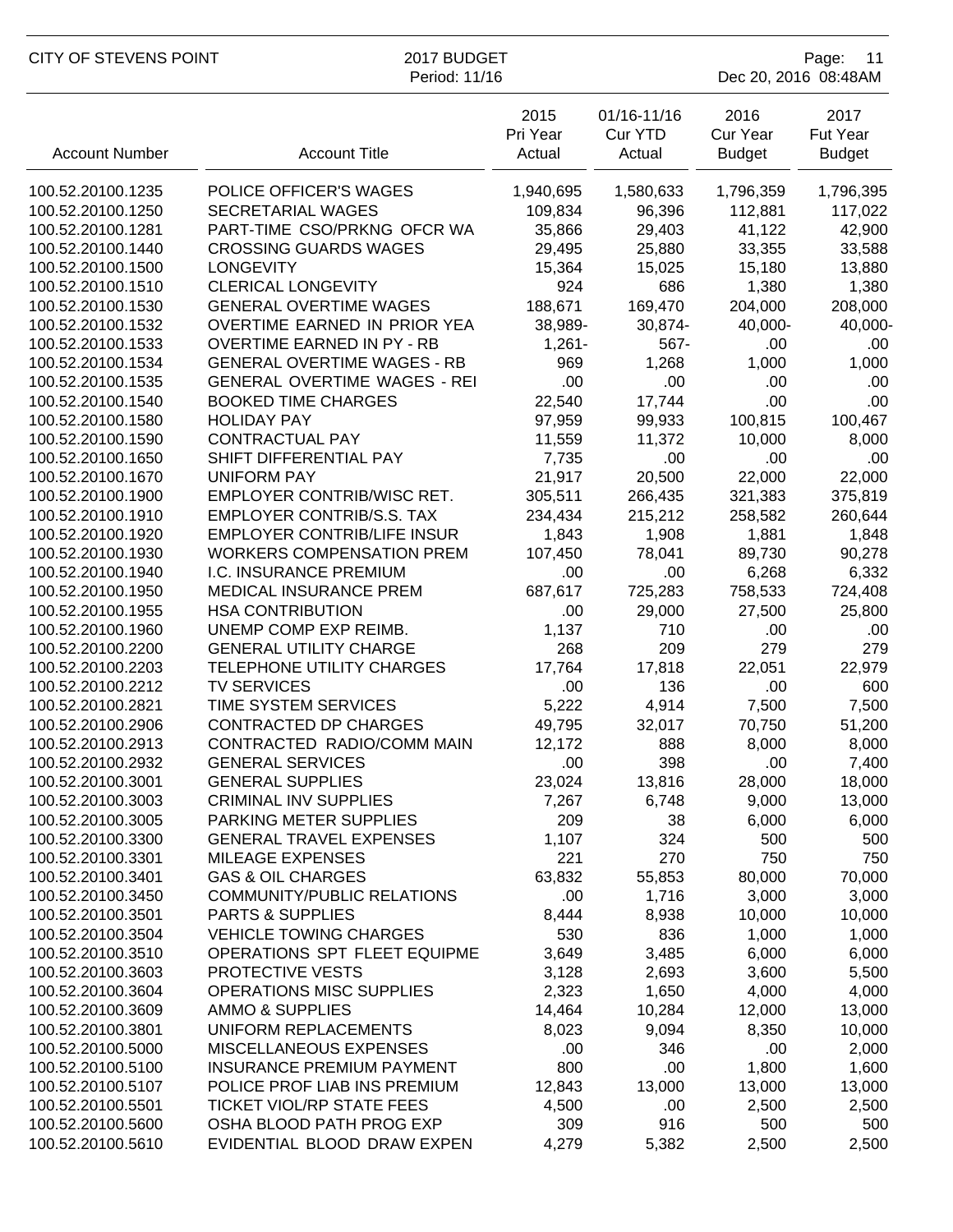| <b>CITY OF STEVENS POINT</b>                                                                                                                                                                                                                                                                                                                                                                                |                                                                                                                                                                                                                                                                                                                                                                                                                                                                                                                                                                     | 2017 BUDGET<br>Period: 11/16                                                                                                                               |                                                                                                                                                             |                                                                                                                                                                 | Page:<br>12<br>Dec 20, 2016 08:48AM                                                                                                                             |  |
|-------------------------------------------------------------------------------------------------------------------------------------------------------------------------------------------------------------------------------------------------------------------------------------------------------------------------------------------------------------------------------------------------------------|---------------------------------------------------------------------------------------------------------------------------------------------------------------------------------------------------------------------------------------------------------------------------------------------------------------------------------------------------------------------------------------------------------------------------------------------------------------------------------------------------------------------------------------------------------------------|------------------------------------------------------------------------------------------------------------------------------------------------------------|-------------------------------------------------------------------------------------------------------------------------------------------------------------|-----------------------------------------------------------------------------------------------------------------------------------------------------------------|-----------------------------------------------------------------------------------------------------------------------------------------------------------------|--|
| <b>Account Number</b>                                                                                                                                                                                                                                                                                                                                                                                       | <b>Account Title</b>                                                                                                                                                                                                                                                                                                                                                                                                                                                                                                                                                | 2015<br>Pri Year<br>Actual                                                                                                                                 | 01/16-11/16<br><b>Cur YTD</b><br>Actual                                                                                                                     | 2016<br><b>Cur Year</b><br><b>Budget</b>                                                                                                                        | 2017<br>Fut Year<br><b>Budget</b>                                                                                                                               |  |
| 100.52.20100.5615<br>100.52.20100.5704<br>100.52.20100.5705<br>100.52.20100.5706<br>100.52.20100.5707<br>100.52.20100.5708<br>100.52.20100.5907<br>100.52.20100.5909<br>100.52.20100.5912<br>100.52.20100.5921<br>100.52.20100.7204                                                                                                                                                                         | PRISONER EXPENSES<br><b>CRIME PREVENT PROG EXP</b><br><b>LEXIPOL</b><br><b>AUXILIARY POLICE UNIT</b><br><b>AUXILIARY POLICE DONATION EXP</b><br>CHAPLAIN PROGRAM EXPENDITU<br><b>GENERAL TRAINING EXPENSES</b><br><b>IN-SERVICE TRAINING</b><br>EDUCATIONAL COMPENSATION<br>PROMOTION/RECRUIT TESTING<br><b>RESTITUTION MEDIATION FEE</b>                                                                                                                                                                                                                           | 300<br>2,450<br>6,570<br>753<br>.00<br>60<br>15,800<br>6,619<br>6,632<br>4,133<br>.00                                                                      | 205<br>1,932<br>7,621<br>1,420<br>.00<br>100<br>14,822<br>4,781<br>6,045<br>3,510<br>.00.                                                                   | 1,000<br>3,000<br>7,000<br>1,500<br>.00<br>.00<br>16,000<br>7,040<br>15,000<br>3,500<br>500                                                                     | 1,000<br>3,000<br>8,000<br>1,500<br>.00<br>.00<br>20,000<br>6,400<br>10,000<br>4,000<br>.00                                                                     |  |
|                                                                                                                                                                                                                                                                                                                                                                                                             | <b>Total GENERAL POLICE EXPENDITURES:</b>                                                                                                                                                                                                                                                                                                                                                                                                                                                                                                                           | 4,923,572                                                                                                                                                  | 4,555,761                                                                                                                                                   | 5,186,689                                                                                                                                                       | 5,214,164                                                                                                                                                       |  |
| <b>OVERTIME RESERVE USEAGE</b><br>100.52.20126.1530                                                                                                                                                                                                                                                                                                                                                         | <b>GENERAL OVERTIME WAGES</b><br>Total OVERTIME RESERVE USEAGE:                                                                                                                                                                                                                                                                                                                                                                                                                                                                                                     | 3,572<br>3,572                                                                                                                                             | 786<br>786                                                                                                                                                  | .00<br>.00                                                                                                                                                      | .00.<br>.00.                                                                                                                                                    |  |
|                                                                                                                                                                                                                                                                                                                                                                                                             |                                                                                                                                                                                                                                                                                                                                                                                                                                                                                                                                                                     |                                                                                                                                                            |                                                                                                                                                             |                                                                                                                                                                 |                                                                                                                                                                 |  |
| <b>GENERAL FIRE DEPT EXPEND</b><br>100.52.25200.1999                                                                                                                                                                                                                                                                                                                                                        | PENSION REIMBURSEMENTS                                                                                                                                                                                                                                                                                                                                                                                                                                                                                                                                              | 8,386                                                                                                                                                      | 7,137                                                                                                                                                       | .00                                                                                                                                                             | .00.                                                                                                                                                            |  |
|                                                                                                                                                                                                                                                                                                                                                                                                             | Total GENERAL FIRE DEPT EXPEND:                                                                                                                                                                                                                                                                                                                                                                                                                                                                                                                                     | 8,386                                                                                                                                                      | 7,137                                                                                                                                                       | .00                                                                                                                                                             | .00                                                                                                                                                             |  |
| <b>FIRE DEPT - ADMINISTRATION</b>                                                                                                                                                                                                                                                                                                                                                                           |                                                                                                                                                                                                                                                                                                                                                                                                                                                                                                                                                                     |                                                                                                                                                            |                                                                                                                                                             |                                                                                                                                                                 |                                                                                                                                                                 |  |
| 100.52.25210.1200<br>100.52.25210.1500<br>100.52.25210.1900<br>100.52.25210.1910<br>100.52.25210.1920<br>100.52.25210.1930<br>100.52.25210.1940<br>100.52.25210.1950<br>100.52.25210.1955<br>100.52.25210.2010<br>100.52.25210.2203<br>100.52.25210.3001<br>100.52.25210.3202<br>100.52.25210.3301<br>100.52.25210.3801<br>100.52.25210.5910<br>100.52.25210.5911<br>100.52.25210.5912<br>100.52.25210.5930 | <b>CONFID. SECRETARY WAGES</b><br><b>LONGEVITY</b><br>EMPLOYER CONTRIB/WISC RET.<br>EMPLOYER CONTRIB/S.S. TAX<br><b>EMPLOYER CONTRIB/LIFE INSUR</b><br><b>WORKERS COMPENSATION PREM</b><br>I.C. INSURANCE PREMIUM<br><b>MEDICAL INSURANCE PREM</b><br><b>HSA CONTRIBUTIONS</b><br>PHYSICAL EXAM EXPENDITURES<br><b>TELEPHONE UTILITY CHARGES</b><br><b>GENERAL SUPPLIES</b><br><b>MEMBERSHIP DUES</b><br>MILEAGE EXPENSES<br>UNIFORM REPLACEMENTS<br><b>GEN SEMINAR/EDUCATION EXP.</b><br>PERSONNEL TESTS<br>EDUCATIONAL COMPENSATION<br>FIRE DONATION EXPENDITURES | 48,602<br>720<br>16,206<br>4,749<br>119<br>4,142<br>.00<br>27,410<br>.00.<br>2,772<br>1,613<br>2,482<br>804<br>770<br>304<br>780<br>2,746<br>11,550<br>751 | 44,596<br>660<br>14,445<br>4,314<br>127<br>3,326<br>.00<br>28,698<br>500<br>3,093<br>1,248<br>1,020<br>569<br>179<br>74<br>1,046<br>2,713<br>12,701<br>.00. | 50,170<br>720<br>16,188<br>5,216<br>123<br>3,734<br>266<br>28,698<br>500<br>2,000<br>1,680<br>3,200<br>1,000<br>1,050<br>300<br>4,500<br>2,000<br>15,000<br>.00 | 50,565<br>730<br>19,048<br>5,310<br>132<br>3,904<br>266<br>28,698<br>500<br>2,000<br>1,680<br>3,200<br>1,000<br>1,050<br>300<br>4,500<br>2,000<br>15,000<br>.00 |  |
| 100.52.25210.8000<br>100.52.25210.8100                                                                                                                                                                                                                                                                                                                                                                      | <b>COMPUTER SYSTEM UPGRADES</b><br><b>OFFICE FURNITURE</b>                                                                                                                                                                                                                                                                                                                                                                                                                                                                                                          | 30<br>.00                                                                                                                                                  | 485<br>1,868                                                                                                                                                | 2,500<br>4,000                                                                                                                                                  | 2,500<br>4,000                                                                                                                                                  |  |
| 100.52.25210.8500                                                                                                                                                                                                                                                                                                                                                                                           | <b>BREATHING APPARATUS</b><br>Total FIRE DEPT - ADMINISTRATION:                                                                                                                                                                                                                                                                                                                                                                                                                                                                                                     | 4,117<br>222,510                                                                                                                                           | .00.<br>206,136                                                                                                                                             | .00<br>237,880                                                                                                                                                  | .00<br>245,807                                                                                                                                                  |  |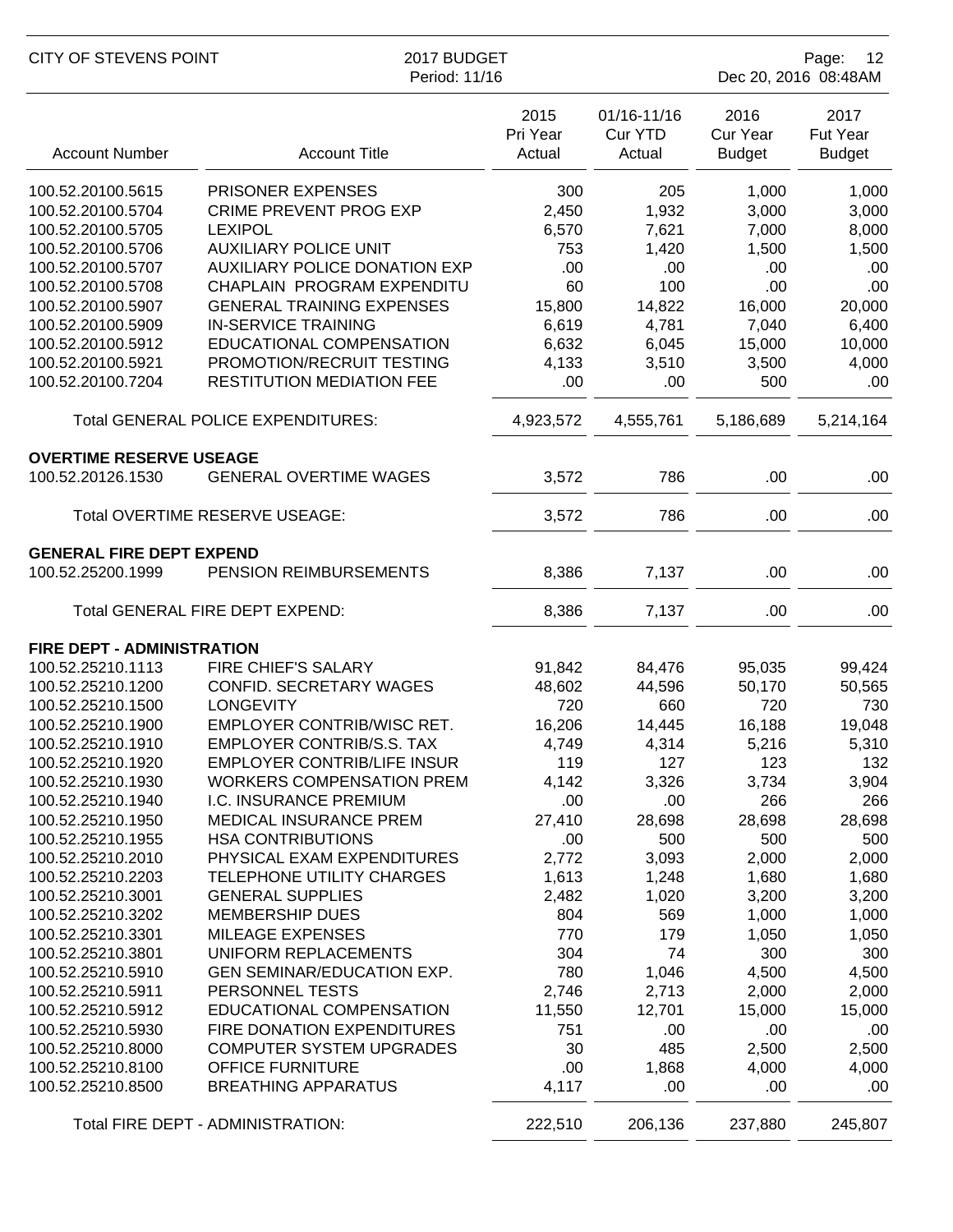| <b>CITY OF STEVENS POINT</b>       |                                          | 2017 BUDGET<br>Period: 11/16 |                                         |                                          | Page:<br>13<br>Dec 20, 2016 08:48AM      |  |  |
|------------------------------------|------------------------------------------|------------------------------|-----------------------------------------|------------------------------------------|------------------------------------------|--|--|
| <b>Account Number</b>              | <b>Account Title</b>                     | 2015<br>Pri Year<br>Actual   | 01/16-11/16<br><b>Cur YTD</b><br>Actual | 2016<br><b>Cur Year</b><br><b>Budget</b> | 2017<br><b>Fut Year</b><br><b>Budget</b> |  |  |
| <b>FIRE - STATION #1</b>           |                                          |                              |                                         |                                          |                                          |  |  |
| 100.52.25220.2200                  | <b>GAS/ELECTRIC CHARGES</b>              | 17,463                       | 8,274                                   | 11,746                                   | 8,932                                    |  |  |
| 100.52.25220.2203                  | <b>TELEPHONE UTILITY CHARGES</b>         | 7,509                        | 6,476                                   | 8,733                                    | 7,500                                    |  |  |
| 100.52.25220.2204                  | <b>WATER/SEWER UTIL. CHARGES</b>         | 1,329                        | 817                                     | 1,314                                    | 1,314                                    |  |  |
| 100.52.25220.2902                  | <b>CONTRACTED SERVICES - GEN</b>         | 1,798                        | 65                                      | 1,200                                    | 1,200                                    |  |  |
| 100.52.25220.3550                  | <b>GEN BUILDING MAINT &amp; SUPPLIES</b> | 7,952                        | 3,175                                   | 5,300                                    | 5,300                                    |  |  |
| 100.52.25220.8100                  | <b>GENERAL OFFICE FURNITURE</b>          | 3,994                        | .00                                     | .00.                                     | .00                                      |  |  |
| Total FIRE - STATION #1:           |                                          | 40,045                       | 18,807                                  | 28,293                                   | 24,246                                   |  |  |
| <b>FIRE DEPT - STATION #2</b>      |                                          |                              |                                         |                                          |                                          |  |  |
| 100.52.25230.2200                  | <b>GAS/ELECTRIC CHARGES</b>              | .00                          | 4,302                                   | 7,813                                    | 5,854                                    |  |  |
| 100.52.25230.2203                  | <b>TELEPHONE UTILITY CHARGES</b>         | 1,851                        | 1,793                                   | 1,828                                    | 1,815                                    |  |  |
| 100.52.25230.2204                  | <b>WATER/SEWER UTIL. CHARGES</b>         | 870                          | 612                                     | 960                                      | 960                                      |  |  |
| 100.52.25230.2902                  | <b>CONTRACTED SERVICES - GEN</b>         | 808                          | 393                                     | 1,000                                    | 1,000                                    |  |  |
| 100.52.25230.3550                  | <b>GEN BUILDING MAINT &amp; SUPPLIES</b> | 1,519                        | 2,020                                   | 3,000                                    | 3,000                                    |  |  |
| Total FIRE DEPT - STATION #2:      |                                          | 5,049                        | 9,120                                   | 14,601                                   | 12,629                                   |  |  |
| FIRE DEPT - SAFETY/EDUC.           |                                          |                              |                                         |                                          |                                          |  |  |
| 100.52.25240.1530                  | <b>GENERAL OVERTIME WAGES</b>            | 13,641                       | 10,116                                  | 14,000                                   | 14,000                                   |  |  |
| 100.52.25240.1900                  | EMPLOYER CONTRIB/WISC RET.               | 1,532                        | 827                                     | 1,897                                    | 2,198                                    |  |  |
| 100.52.25240.1910                  | <b>EMPLOYER CONTRIB/S.S. TAX</b>         | 147                          | 54                                      | 203                                      | 203                                      |  |  |
| 100.52.25240.1930                  | <b>WORKERS COMPENSATION PREM</b>         | 608                          | 419                                     | 540                                      | 540                                      |  |  |
| 100.52.25240.5650                  | PUBLIC EDUCATION EXP                     | 4,193                        | 3,550                                   | 5,000                                    | 5,000                                    |  |  |
| 100.52.25240.5907                  | FIRE INVESTIGATION EXPENSE               | 925                          | 66                                      | 4,000                                    | 4,000                                    |  |  |
|                                    | Total FIRE DEPT - SAFETY/EDUC.:          | 21,045                       | 15,031                                  | 25,640                                   | 25,941                                   |  |  |
| <b>FIRE DEPT - TRAINING</b>        |                                          |                              |                                         |                                          |                                          |  |  |
| 100.52.25250.1530                  | <b>GENERAL OVERTIME WAGES</b>            | 6,817                        | 10,910                                  | 14,500                                   | 14,500                                   |  |  |
| 100.52.25250.1900                  | EMPLOYER CONTRIB/WISC RET.               | 640                          | 1,047                                   | 1,965                                    | 2,277                                    |  |  |
| 100.52.25250.1910                  | <b>EMPLOYER CONTRIB/S.S. TAX</b>         | 61                           | 74                                      | 210                                      | 210                                      |  |  |
| 100.52.25250.1930                  | <b>WORKERS COMPENSATION PREM</b>         | 630                          | 251                                     | 560                                      | 560                                      |  |  |
| 100.52.25250.5601                  | <b>GEN HEALTH/SAFETY EXP</b>             | 599                          | .00                                     | 500                                      | 500                                      |  |  |
| 100.52.25250.5907                  | <b>GENERAL TRAINING EXPENSES</b>         | 5,082                        | 3,100                                   | 3,000                                    | 3,000                                    |  |  |
| 100.52.25250.5910                  | <b>GEN SEMINAR/EDUCATION EXP.</b>        | 6,413                        | 3,870                                   | 7,500                                    | 7,500                                    |  |  |
| <b>Total FIRE DEPT - TRAINING:</b> |                                          | 20,241                       | 19,252                                  | 28,235                                   | 28,547                                   |  |  |
| <b>FIRE - OPERATIONAL</b>          |                                          |                              |                                         |                                          |                                          |  |  |
| 100.52.25270.1125                  | <b>ASSISTANT FIRE CHIEF</b>              | 79,544                       | 73,467                                  | 82,222                                   | 79,082                                   |  |  |
| 100.52.25270.1128                  | <b>CAPTAIN'S SALARIES</b>                | 203,742                      | 126,452                                 | 136,264                                  | 145,103                                  |  |  |
| 100.52.25270.1205                  | <b>LIEUTENANT WAGES</b>                  | 193,667                      | 179,083                                 | 196,487                                  | 206,180                                  |  |  |
| 100.52.25270.1220                  | <b>MPO WAGES</b>                         | 378,270                      | 341,960                                 | 378,090                                  | 392,400                                  |  |  |
| 100.52.25270.1230                  | F.F./EMT WAGES                           | 630,898                      | 649,522                                 | 732,265                                  | 784,737                                  |  |  |
| 100.52.25270.1233                  | <b>WORKERS COMP DEDUCTION</b>            | 6,900-                       | .00                                     | .00                                      | .00                                      |  |  |
| 100.52.25270.1500                  | <b>LONGEVITY</b>                         | 6,135                        | 5,375                                   | 5,790                                    | 6,040                                    |  |  |
| 100.52.25270.1530                  | <b>GENERAL OVERTIME WAGES</b>            | 137,435                      | 50,596                                  | 155,296                                  | 155,296                                  |  |  |
| 100.52.25270.1532                  | OVERTIME EARNED IN PY - FIRE             | $3,795-$                     | 4,492-                                  | .00.                                     | .00                                      |  |  |
| 100.52.25270.1540                  | <b>BOOKED TIME CHARGES</b>               | 5,069                        | 710                                     | .00                                      | .00                                      |  |  |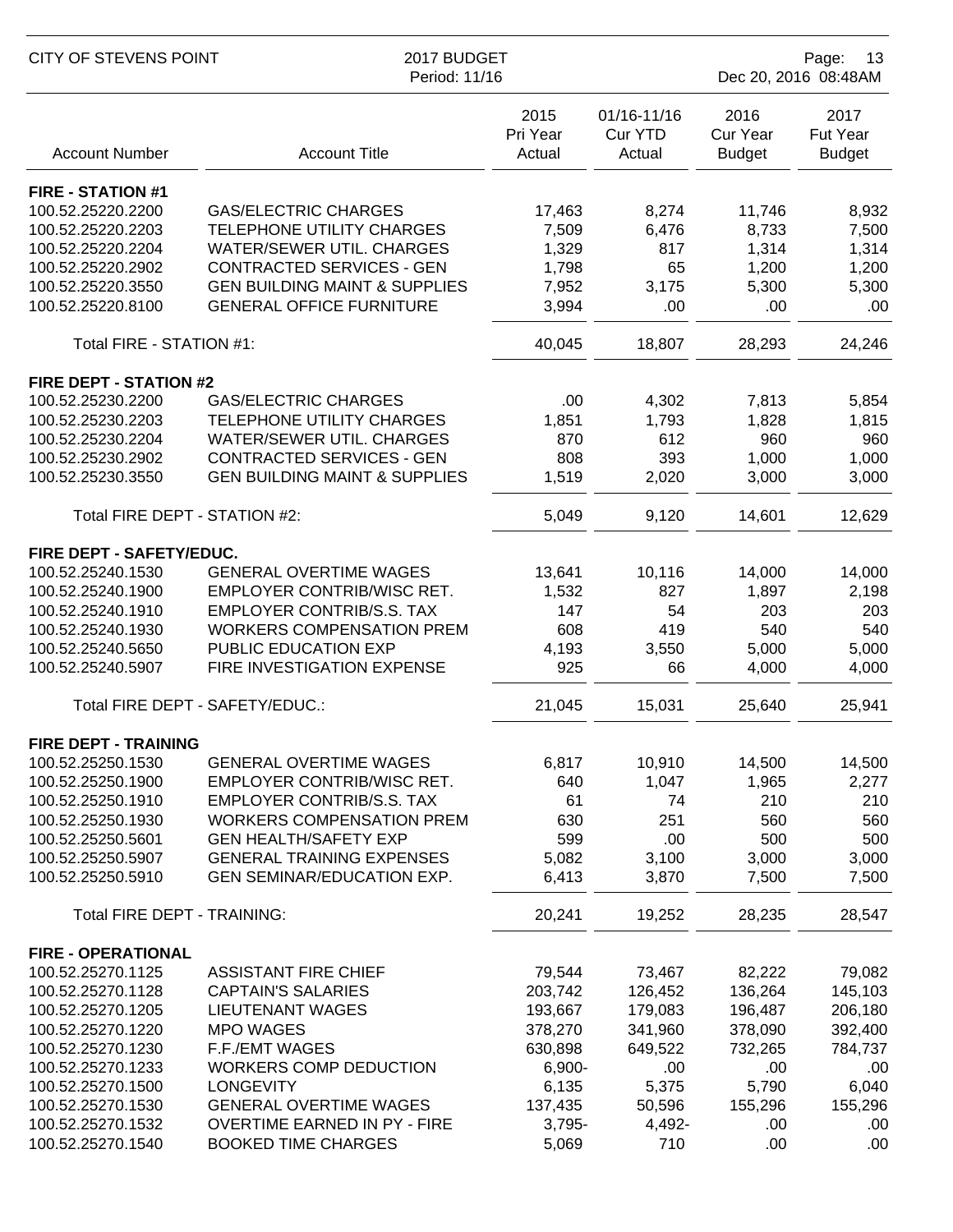| CITY OF STEVENS POINT     |                                    | 2017 BUDGET<br>Period: 11/16 |                                         |                                          | Page:<br>14<br>Dec 20, 2016 08:48AM |  |  |
|---------------------------|------------------------------------|------------------------------|-----------------------------------------|------------------------------------------|-------------------------------------|--|--|
| <b>Account Number</b>     | <b>Account Title</b>               | 2015<br>Pri Year<br>Actual   | 01/16-11/16<br><b>Cur YTD</b><br>Actual | 2016<br><b>Cur Year</b><br><b>Budget</b> | 2017<br>Fut Year<br><b>Budget</b>   |  |  |
| 100.52.25270.1560         | F.L.S.A. PAY                       | 16,090                       | 15,544                                  | 22,600                                   | 22,600                              |  |  |
| 100.52.25270.1580         | <b>HOLIDAY PAY</b>                 | 83,425                       | 66,337                                  | 92,000                                   | 92,000                              |  |  |
| 100.52.25270.1651         | <b>ACTING CAPTAIN WAGES</b>        | 1,924                        | 1,724                                   | 2,800                                    | 2,800                               |  |  |
| 100.52.25270.1652         | <b>ACTING LIEUTENANT WAGES</b>     | 5,649                        | 5,461                                   | 5,200                                    | 5,200                               |  |  |
| 100.52.25270.1653         | <b>ACTING MPO WAGES</b>            | 6,576                        | 6,477                                   | 6,800                                    | 6,800                               |  |  |
| 100.52.25270.1670         | <b>UNIFORM PAY</b>                 | 16,181                       | 15,823                                  | 19,200                                   | 19,200                              |  |  |
| 100.52.25270.1900         | <b>EMPLOYER CONTRIB/WISC RET.</b>  | 244,428                      | 207,466                                 | 246,043                                  | 298,023                             |  |  |
| 100.52.25270.1910         | <b>EMPLOYER CONTRIB/S.S. TAX</b>   | 22,530                       | 19,707                                  | 26,590                                   | 27,803                              |  |  |
| 100.52.25270.1920         | <b>EMPLOYER CONTRIB/LIFE INSUR</b> | 962                          | 987                                     | 993                                      | 1,044                               |  |  |
| 100.52.25270.1930         | <b>WORKERS COMPENSATION PREM</b>   | 81,297                       | 57,186                                  | 69,867                                   | 73,039                              |  |  |
| 100.52.25270.1940         | I.C. INSURANCE PREMIUM             | .00                          | .00                                     | 3,510                                    | 3,560                               |  |  |
| 100.52.25270.1950         | <b>MEDICAL INSURANCE PREM</b>      | 339,763                      | 402,116                                 | 391,681                                  | 410,293                             |  |  |
| 100.52.25270.1955         | <b>HSA CONTRIBUTIONS</b>           | .00                          | 17,400                                  | 18,600                                   | 17,200                              |  |  |
| 100.52.25270.2212         | <b>TV SERVICES</b>                 | .00                          | 1,036                                   | 1,000                                    | 1,000                               |  |  |
| 100.52.25270.2907         | SOFTWARE/LICENSE FEES              | .00                          | .00                                     | .00                                      | 11,000                              |  |  |
| 100.52.25270.2913         | CONTRACTED RADIO/COMM MAIN         | 1,620                        | .00                                     | 2,000                                    | 2,000                               |  |  |
| 100.52.25270.3001         | <b>GENERAL SUPPLIES</b>            | 2,066                        | 1,417                                   | 2,000                                    | 2,000                               |  |  |
| 100.52.25270.3401         | <b>GAS &amp; OIL CHARGES</b>       | 15,746                       | 12,912                                  | 23,000                                   | 15,000                              |  |  |
| 100.52.25270.3501         | <b>PARTS &amp; SUPPLIES</b>        | 13,507                       | 16,265                                  | 1,000                                    | 9,000                               |  |  |
| 100.52.25270.3650         | FIRE HOSES & FITTINGS              | 1,683                        | 1,124                                   | 1,000                                    | 1,000                               |  |  |
| 100.52.25270.3651         | GENERAL FIRE SUPPRESSION EX        | 4,691                        | 4,958                                   | 6,000                                    | 6,000                               |  |  |
| 100.52.25270.3652         | <b>FIREMEN'S EQUIPMENT</b>         | 2,916                        | 3,000                                   | 3,000                                    | 3,000                               |  |  |
| 100.52.25270.8500         | <b>BREATHING APPARATUS</b>         | .00                          | 1,985                                   | 4,000                                    | 4,000                               |  |  |
| Total FIRE - OPERATIONAL: |                                    | 2,485,119                    | 2,281,599                               | 2,635,298                                | 2,802,400                           |  |  |
| <b>AMBULANCE</b>          |                                    |                              |                                         |                                          |                                     |  |  |
| 100.52.25300.1125         | <b>ASSISTANT FIRE CHIEF</b>        | 79,544                       | 73,086                                  | 82,222                                   | 85,800                              |  |  |
| 100.52.25300.1128         | <b>CAPTAIN'S SALARIES</b>          | .00                          | 63,226                                  | 69,494                                   | 72,552                              |  |  |
| 100.52.25300.1205         | <b>LIEUTENANT WAGES</b>            | 196,041                      | 177,677                                 | 199,420                                  | 206,180                             |  |  |
| 100.52.25300.1230         | F.F./EMT WAGES                     | 657,867                      | 556,231                                 | 643,679                                  | 676,801                             |  |  |
| 100.52.25300.1233         | <b>WORKERS COMP DEDUCTION</b>      | .00                          | .00                                     | .00                                      | .00                                 |  |  |
| 100.52.25300.1500         | <b>LONGEVITY</b>                   | 3,136                        | 3,284                                   | 4,040                                    | 3,972                               |  |  |
| 100.52.25300.1530         | <b>GENERAL OVERTIME WAGES</b>      | 114,422                      | 58,109                                  | 128,600                                  | 105,222                             |  |  |
| 100.52.25300.1532         | OVERTIME EARNED IN PY - AMB        | $5,310-$                     | $6,305-$                                | .00                                      | .00                                 |  |  |
| 100.52.25300.1560         | F.L.S.A. PAY                       | 9,170                        | 9,283                                   | 8,500                                    | 8,500                               |  |  |
| 100.52.25300.1580         | <b>HOLIDAY PAY</b>                 | 55,830                       | 48,818                                  | 50,000                                   | 50,000                              |  |  |
| 100.52.25300.1610         | OFF DUTY AMB. TRIPS                | 33,031                       | 21,969                                  | 45,000                                   | 35,000                              |  |  |
| 100.52.25300.1630         | OFF DUTY TRAINING PAY              | 15,620                       | 20,399                                  | 19,000                                   | 17,000                              |  |  |
| 100.52.25300.1670         | <b>CLOTHING PAY</b>                | 10,591                       | 10,584                                  | 10,000                                   | 10,000                              |  |  |
| 100.52.25300.1810         | <b>MEAL ALLOWANCE PAY</b>          | 40                           | .00                                     | 100                                      | 100                                 |  |  |
| 100.52.25300.1900         | EMPLOYER CONTRIB/WISC RET.         | 160,850                      | 138,338                                 | 167,878                                  | 198,152                             |  |  |
| 100.52.25300.1910         | <b>EMPLOYER CONTRIB/S.S. TAX</b>   | 15,699                       | 13,885                                  | 18,584                                   | 18,932                              |  |  |
| 100.52.25300.1920         | <b>EMPLOYER CONTRIB/LIFE INSUR</b> | 503                          | 544                                     | 545                                      | 576                                 |  |  |
| 100.52.25300.1930         | <b>WORKERS COMPENSATION PREM</b>   | 170,014                      | 83,582                                  | 107,932                                  | 109,962                             |  |  |
| 100.52.25300.1940         | I.C. INSURANCE PREMIUM             | .00                          | .00                                     | 2,359                                    | 2,345                               |  |  |
| 100.52.25300.1950         | <b>MEDICAL INSURANCE PREM</b>      | 260,564                      | 264,066                                 | 271,848                                  | 261,577                             |  |  |
| 100.52.25300.1955         | <b>HSA CONTRIBUTIONS</b>           | .00.                         | 11,600                                  | 12,500                                   | 11,300                              |  |  |
| 100.52.25300.2200         | <b>GAS/ELECTRIC CHARGES</b>        | 20,252                       | 14,169                                  | 19,595                                   | 19,595                              |  |  |
| 100.52.25300.2203         | <b>TELEPHONE UTILITY CHARGES</b>   | 3,143                        | 2,798                                   | 3,228                                    | 3,566                               |  |  |
| 100.52.25300.2204         | <b>WATER/SEWER UTILITY CHARGES</b> | .00.                         | 256                                     | 2,148                                    | 1,126                               |  |  |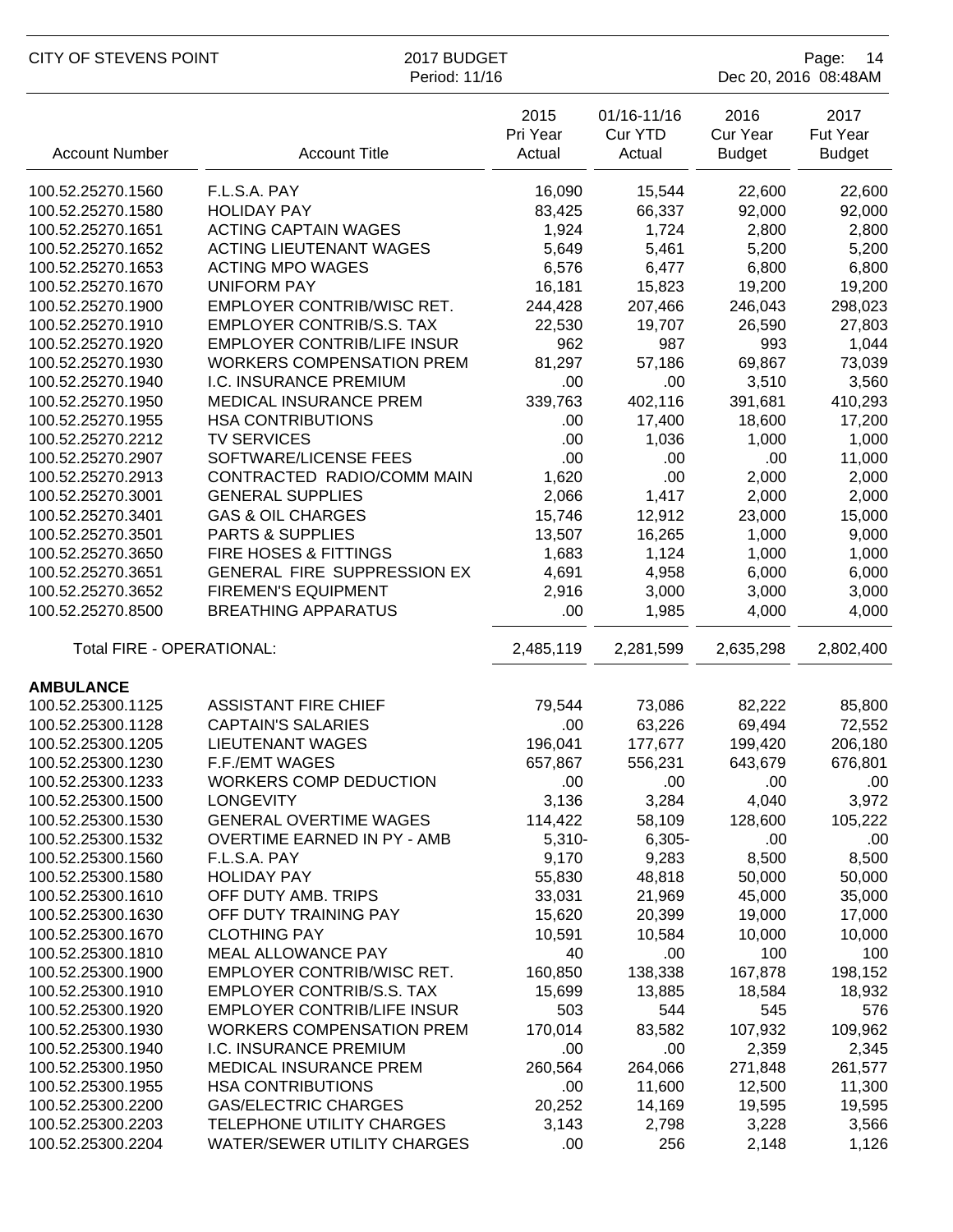| CITY OF STEVENS POINT                                          |                                          | 2017 BUDGET<br>Period: 11/16 |                                         |                                          | Page:<br>15<br>Dec 20, 2016 08:48AM |  |  |
|----------------------------------------------------------------|------------------------------------------|------------------------------|-----------------------------------------|------------------------------------------|-------------------------------------|--|--|
| <b>Account Number</b>                                          | <b>Account Title</b>                     | 2015<br>Pri Year<br>Actual   | 01/16-11/16<br><b>Cur YTD</b><br>Actual | 2016<br><b>Cur Year</b><br><b>Budget</b> | 2017<br>Fut Year<br><b>Budget</b>   |  |  |
| 100.52.25300.2212                                              | <b>TV SERVICES</b>                       | .00                          | 1,140                                   | 2,000                                    | 1,500                               |  |  |
| 100.52.25300.2902                                              | <b>CONTRACTED SERVICES - GEN</b>         | .00                          | 567                                     | 2,000                                    | 2,000                               |  |  |
| 100.52.25300.2906                                              | IT CONTRACTED SERVICES                   | .00                          | .00                                     | .00                                      | .00                                 |  |  |
| 100.52.25300.2913                                              | CONTRACTED RADIO/COMM MAIN               | 3,500                        | 950                                     | 500                                      | 500                                 |  |  |
| 100.52.25300.3001                                              | <b>GENERAL SUPPLIES</b>                  | 213                          | 928                                     | 2,500                                    | 2,500                               |  |  |
| 100.52.25300.3025                                              | <b>GENERAL EQUIPMENT</b>                 | .00                          | 3,794                                   | 3,500                                    | 3,500                               |  |  |
| 100.52.25300.3300                                              | <b>GENERAL TRAVEL EXPENSES</b>           | 398                          | 87                                      | 1,000                                    | 1,000                               |  |  |
| 100.52.25300.3301                                              | <b>MILEAGE EXPENSES</b>                  | 597                          | 367                                     | 1,000                                    | 1,000                               |  |  |
| 100.52.25300.3550                                              | <b>GEN BUILDING MAINT &amp; SUPPLIES</b> | .00                          | 2,720                                   | 3,000                                    | 3,000                               |  |  |
| 100.52.25300.3900                                              | OTHER GEN MISC SUPPLIES                  | 8,472                        | 958                                     | 8,000                                    | 8,000                               |  |  |
| 100.52.25300.3902                                              | <b>GENERAL LAUNDRY SUPPLIES</b>          | 83                           | 172                                     | 500                                      | 500                                 |  |  |
| 100.52.25300.5001                                              | MISC UNEXP RESERVE EXPEND.               | .00                          | .00                                     | .00                                      | .00                                 |  |  |
| 100.52.25300.5108                                              | <b>EMT MALPRACTICE INSUR</b>             | 15,900                       | 15,900                                  | 15,900                                   | 15,900                              |  |  |
| 100.52.25300.5601                                              | <b>GEN HEALTH/SAFETY EXP</b>             | 168                          | 751                                     | 500                                      | 500                                 |  |  |
| 100.52.25300.5603                                              | <b>GENERAL AWARD EXP</b>                 | 2,045                        | 1,467                                   | 1,000                                    | 1,000                               |  |  |
| 100.52.25300.5650                                              | PUBLIC EDUCATION EXP                     | .00                          | 1,276                                   | 2,000                                    | 2,000                               |  |  |
| 100.52.25300.5910                                              | <b>GEN SEMINAR/EDUCATION EXP.</b>        | 15,490                       | 4,244                                   | 17,000                                   | 17,000                              |  |  |
| 100.52.25300.5911                                              | PRE-EMPLOYMENT TESTING                   | .00                          | 2,209                                   | 2,000                                    | 2,000                               |  |  |
| 100.52.25300.5912                                              | EDUCATIONAL COMPENSATION                 | 5,300                        | 3,636                                   | 5,000                                    | 5,000                               |  |  |
| 100.52.25300.5913                                              | REGULATED MANDATED EXPEND                | 750                          | 300                                     | 1,000                                    | 1,000                               |  |  |
| 100.52.25300.5980                                              | CONTRACT'L RTN OF SURPLUS FD             | 49,683                       | 2,310                                   | .00                                      | .00                                 |  |  |
| 100.52.25300.8000                                              | <b>COMPUTER SYSTEM UPGRADES</b>          | 1,501                        | 1,288                                   | 4,000                                    | 2,000                               |  |  |
| <b>Total AMBULANCE:</b>                                        |                                          | 1,905,106                    | 1,610,661                               | 1,939,072                                | 1,968,158                           |  |  |
| <b>Total PUBLIC SAFETY:</b>                                    |                                          | 10,166,603                   | 9,208,537                               | 10,673,100                               | 10,970,355                          |  |  |
| <b>DEPT OF PUBLIC WORKS</b><br><b>D.P.W. ADMIN/ENGINEERING</b> |                                          |                              |                                         |                                          |                                     |  |  |
| 100.53.30100.1110                                              | <b>DIRECTORS SALARIES</b>                | 91,842                       | 84,476                                  | 95,035                                   | 99,424                              |  |  |
| 100.53.30100.1121                                              | SUPERINTEND. OF SERVICES                 | 77,450                       | 71,201                                  | 80,101                                   | 83,138                              |  |  |
| 100.53.30100.1122                                              | <b>CITY SURVEYOR'S SALARY</b>            | 56,678                       | 52,157                                  | 58,677                                   | 60,715                              |  |  |
| 100.53.30100.1150                                              | <b>CIVIL ENGINEER</b>                    | .00                          | .00.                                    | .00                                      | .00                                 |  |  |
| 100.53.30100.1162                                              | FLEET MAINTENANCE SUPVRSR                | 56,678                       | 52,157                                  | 58,677                                   | 62,150                              |  |  |
| 100.53.30100.1250                                              | SECRETARIAL WAGES                        | 83,918                       | 73,336                                  | 80,870                                   | 85,280                              |  |  |
| 100.53.30100.1270                                              | <b>ENGINEERING TECH. WAGES</b>           | 153,962                      | 134,822                                 | 156,270                                  | 162,967                             |  |  |
| 100.53.30100.1285                                              | <b>STOCK CLERK WAGES</b>                 | 63,622                       | 53,707                                  | 51,646                                   | 53,830                              |  |  |
| 100.53.30100.1290                                              | ASSIST STOCK CLERKS WAGES                | 45,641                       | 30,999                                  | 44,627                                   | 45,178                              |  |  |
| 100.53.30100.1460                                              | LTE WAGES                                | 9,690                        | 9,607                                   | 13,000                                   | 13,088                              |  |  |
| 100.53.30100.1500                                              | <b>LONGEVITY</b>                         | 15,991                       | 11,561                                  | 14,640                                   | 13,000                              |  |  |
| 100.53.30100.1530                                              | <b>GENERAL OVERTIME WAGES</b>            | 5,977                        | 8,945                                   | 8,427                                    | 8,500                               |  |  |
| 100.53.30100.1560                                              | F.L.S.A. PAY                             | 277                          | 246                                     | 500                                      | 500                                 |  |  |
| 100.53.30100.1900                                              | EMPLOYER CONTRIB/WISC RET.               | 43,848                       | 39,348                                  | 42,832                                   | 45,866                              |  |  |
| 100.53.30100.1910                                              | EMPLOYER CONTRIB/S.S. TAX                | 47,038                       | 43,715                                  | 50,679                                   | 52,639                              |  |  |
| 100.53.30100.1920                                              | <b>EMPLOYER CONTRIB/LIFE INSUR</b>       | 2,122                        | 2,181                                   | 2,190                                    | 2,191                               |  |  |
| 100.53.30100.1930                                              | <b>WORKERS COMPENSATION PREM</b>         | 48,669                       | 21,696                                  | 26,133                                   | 27,185                              |  |  |
| 100.53.30100.1940                                              | I.C. INSURANCE PREMIUM                   | .00                          | .00.                                    | 5,042                                    | 5,029                               |  |  |
| 100.53.30100.1950                                              | <b>MEDICAL INSURANCE PREM</b>            | 603,957                      | 670,834                                 | 695,710                                  | 677,098                             |  |  |
| 100.53.30100.1955                                              | <b>HSA CONTRIBUTIONS</b>                 | .00                          | 21,900                                  | 26,000                                   | 24,400                              |  |  |
| 100.53.30100.1960                                              | UNEMPLOYMENT COMPENSATION                | 5,623                        | 520                                     | .00.                                     | .00                                 |  |  |
| 100.53.30100.2203                                              | TELEPHONE UTILITY CHARGES                | 1,556                        | 2,805                                   | 1,576                                    | 1,576                               |  |  |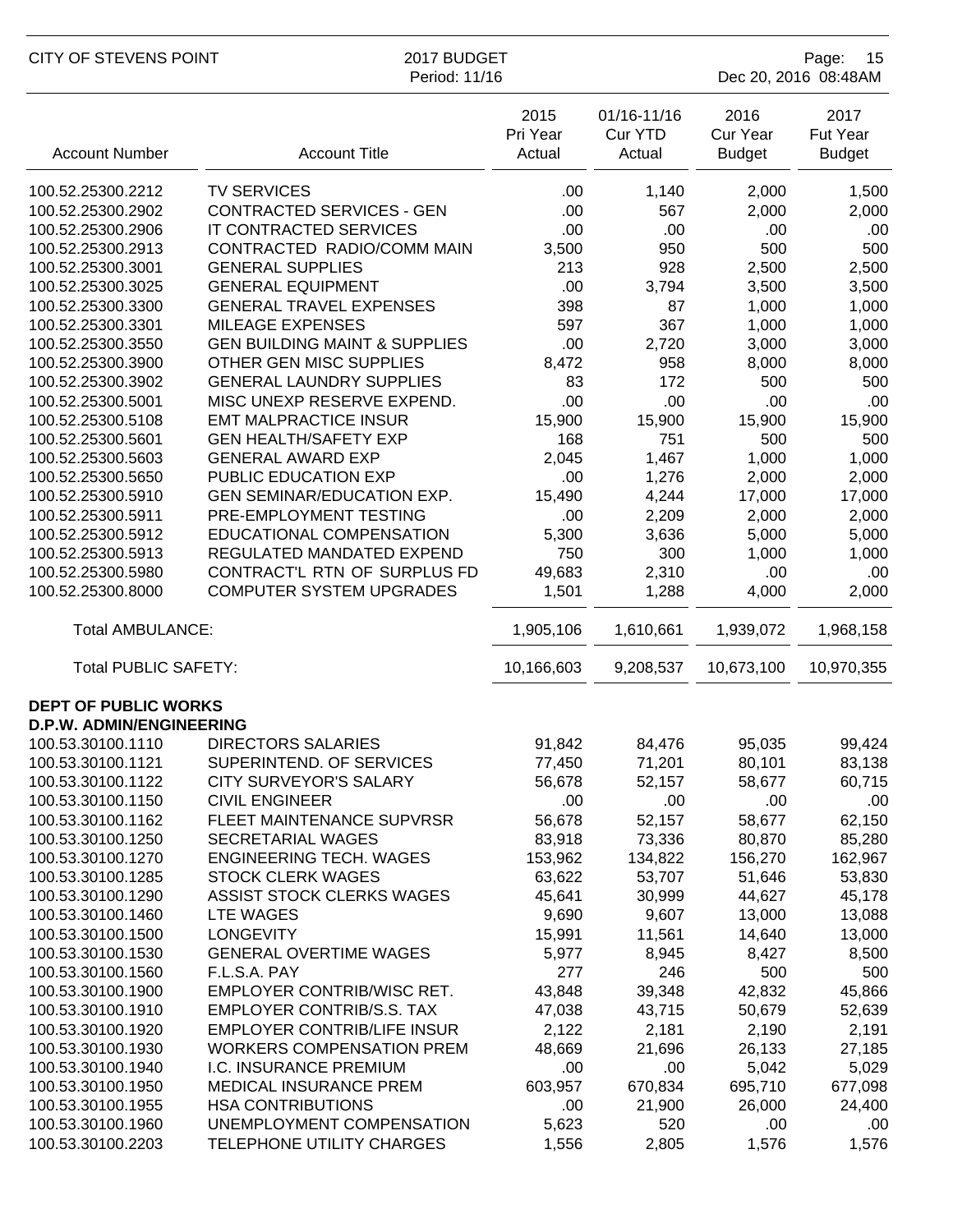| <b>CITY OF STEVENS POINT</b>    |                                     | 2017 BUDGET<br>Period: 11/16 |                                         |                                          | Page:<br>16<br>Dec 20, 2016 08:48AM      |  |  |
|---------------------------------|-------------------------------------|------------------------------|-----------------------------------------|------------------------------------------|------------------------------------------|--|--|
| <b>Account Number</b>           | <b>Account Title</b>                | 2015<br>Pri Year<br>Actual   | 01/16-11/16<br><b>Cur YTD</b><br>Actual | 2016<br><b>Cur Year</b><br><b>Budget</b> | 2017<br><b>Fut Year</b><br><b>Budget</b> |  |  |
| 100.53.30100.2915               | <b>CONTRACTED LABOR</b>             | .00                          | 3,748                                   | .00                                      | .00                                      |  |  |
| 100.53.30100.2919               | <b>CONT/ENG EQUIP REPAIR/MAINT</b>  | 991                          | 538                                     | 2,320                                    | 1,000                                    |  |  |
| 100.53.30100.3000               | <b>GENERAL OFFICE SUPPLIES</b>      | 14,680                       | 9,899                                   | 15,000                                   | 15,000                                   |  |  |
| 100.53.30100.3009               | SHIPPING/FREIGHT CHARGES            | 341                          | 161                                     | 600                                      | 600                                      |  |  |
| 100.53.30100.3020               | SAFETY SHOE REIMBURSEMENTS          | 8,735                        | 8,440                                   | 8,000                                    | 8,000                                    |  |  |
| 100.53.30100.3200               | <b>PUBLICATIONS</b>                 | 3,620                        | 2,462                                   | 2,500                                    | 3,500                                    |  |  |
| 100.53.30100.3301               | <b>MILEAGE EXPENSES</b>             | 59                           | 166                                     | 750                                      | 500                                      |  |  |
| 100.53.30100.3505               | <b>TOOLS &amp; RELATED SUPPLIES</b> | 7,722                        | 6,532                                   | 13,200                                   | 13,200                                   |  |  |
| 100.53.30100.3506               | RAGS/MATS/COVERALL'S                | 15,786                       | 15,054                                  | 5,500                                    | 5,500                                    |  |  |
| 100.53.30100.3511               | <b>PERMIT FEES</b>                  | 1,745                        | 2,628                                   | 4,620                                    | 4,620                                    |  |  |
| 100.53.30100.5910               | <b>GEN SEMINAR/EDUCATION EXP.</b>   | 9,830                        | 4,559                                   | 9,000                                    | 9,000                                    |  |  |
|                                 | Total D.P.W. ADMIN/ENGINEERING:     | 1,478,048                    | 1,440,399                               | 1,574,122                                | 1,584,674                                |  |  |
| <b>FLEET MAINT/WASTE WATER</b>  |                                     |                              |                                         |                                          |                                          |  |  |
| 100.53.30231.1300               | <b>MECHANIC'S WAGES</b>             | 743                          | 936                                     | 584                                      | 584                                      |  |  |
| 100.53.30231.1306               | DPW LABORERS WAGES                  | .00                          | .00                                     | .00                                      | .00                                      |  |  |
| 100.53.30231.1900               | EMPLOYER CONTRIB/WISC RET.          | 46                           | 66                                      | 39                                       | 40                                       |  |  |
| 100.53.30231.1910               | EMPLOYER CONTRIB/S.S. TAX           | $\overline{7}$               | 18                                      | 45                                       | 45                                       |  |  |
| 100.53.30231.1930               | <b>WORKERS COMPENSATION PREM</b>    | 52                           | 8                                       | 27                                       | 27                                       |  |  |
|                                 | Total FLEET MAINT/WASTE WATER :     | 849                          | 1,027                                   | 695                                      | 696                                      |  |  |
| <b>FLEET MAINT/WATER DEPT</b>   |                                     |                              |                                         |                                          |                                          |  |  |
| 100.53.30232.1300               | <b>MECHANIC WAGES</b>               | 1,750                        | 3,503                                   | 1,169                                    | 1,169                                    |  |  |
| 100.53.30232.1530               | <b>GENERAL OVERTIME WAGES</b>       | .00                          | .00                                     | 57                                       | 100                                      |  |  |
| 100.53.30232.1900               | <b>EMPLOYER CONTRIB/WISC RET.</b>   | 117                          | 238                                     | 81                                       | 86                                       |  |  |
| 100.53.30232.1910               | <b>EMPLOYER CONTRIB/S.S. TAX</b>    | 16                           | 55                                      | 94                                       | 97                                       |  |  |
| 100.53.30232.1930               | <b>WORKERS COMPENSATION PREM</b>    | 105                          | 1                                       | 54                                       | 54                                       |  |  |
|                                 | Total FLEET MAINT/WATER DEPT:       | 1,988                        | 3,797                                   | 1,455                                    | 1,506                                    |  |  |
| <b>FLEET MAINTENANCE</b>        |                                     |                              |                                         |                                          |                                          |  |  |
| 100.53.30233.1300               | <b>MECHANIC'S WAGES</b>             | 234,915                      | 209,349                                 | 251,539                                  | 258,113                                  |  |  |
| 100.53.30233.1306               | <b>DPW LABORERS WAGES</b>           | .00                          | .00                                     | 227                                      | 227                                      |  |  |
| 100.53.30233.1530               | <b>GENERAL OVERTIME WAGES</b>       | 2,811                        | 2,676                                   | 5,000                                    | 5,000                                    |  |  |
| 100.53.30233.1900               | EMPLOYER CONTRIB/WISC RET.          | 16,264                       | 15,004                                  | 16,947                                   | 17,907                                   |  |  |
| 100.53.30233.1910               | <b>EMPLOYER CONTRIB/S.S. TAX</b>    | 18,506                       | 17,498                                  | 19,643                                   | 20,146                                   |  |  |
| 100.53.30233.1930               | <b>WORKERS COMPENSATION PREM</b>    | 18,830                       | 10,822                                  | 11,732                                   | 12,039                                   |  |  |
| 100.53.30233.2912               | CONTRACTED VEH. MAINT               | 78,759                       | 92,391                                  | 150,000                                  | 150,000                                  |  |  |
| 100.53.30233.3401               | <b>GAS &amp; OIL CHARGES</b>        | 155,276                      | 114,851                                 | 235,000                                  | 180,000                                  |  |  |
| 100.53.30233.3501               | <b>PARTS &amp; SUPPLIES</b>         | 85,614                       | 52,996                                  | 85,000                                   | 85,000                                   |  |  |
| 100.53.30233.3502               | <b>VEHICLE TIRE PURCHASES</b>       | 45,526                       | 45,610                                  | 40,000                                   | 45,000                                   |  |  |
| 100.53.30233.3504               | <b>VEHICLE TOWING CHARGES</b>       | 1,161                        | 1,340                                   | 2,200                                    | 2,200                                    |  |  |
| 100.53.30233.3508               | <b>VEHICLE CLEANING EXP.</b>        | 1,016                        | 1,320                                   | 2,200                                    | 2,200                                    |  |  |
| <b>Total FLEET MAINTENANCE:</b> |                                     | 658,678                      | 563,857                                 | 819,488                                  | 777,832                                  |  |  |
| <b>FLEET MAINT/STORM WATER</b>  |                                     |                              |                                         |                                          |                                          |  |  |
| 100.53.30234.1300               | <b>MECHANIC'S WAGES</b>             | .00                          | 653                                     | .00                                      | .00                                      |  |  |
| 100.53.30234.1306               | DPW LABORERS WAGES                  | .00                          | .00                                     | .00                                      | .00                                      |  |  |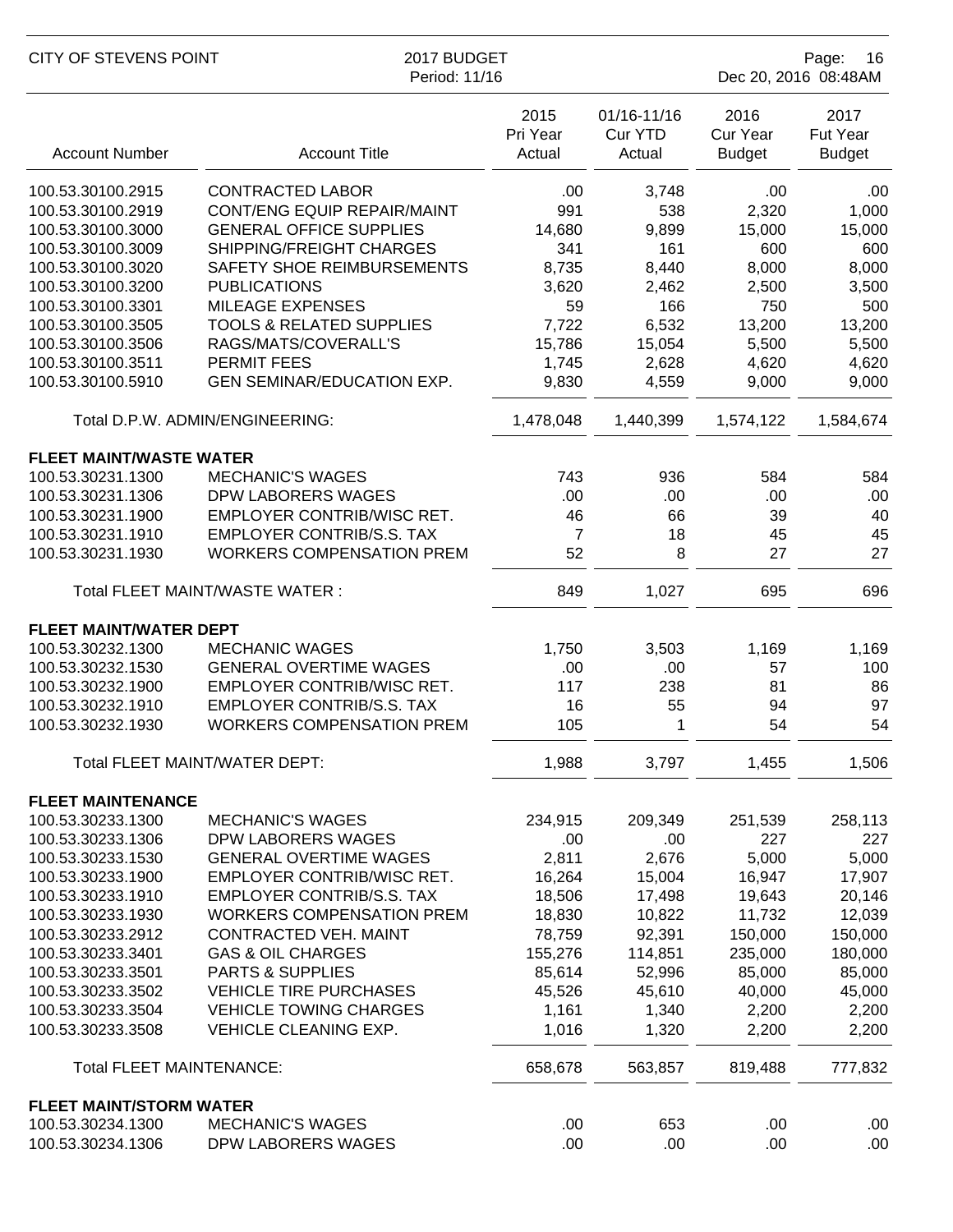| 2016<br>2015<br>01/16-11/16<br>Pri Year<br>Cur YTD<br><b>Cur Year</b><br><b>Account Number</b><br><b>Account Title</b><br>Actual<br>Actual<br><b>Budget</b> | 2017<br>Fut Year<br><b>Budget</b> |
|-------------------------------------------------------------------------------------------------------------------------------------------------------------|-----------------------------------|
| EMPLOYER CONTRIB/WISC RET.<br>100.53.30234.1900<br>.00<br>43<br>.00                                                                                         | .00                               |
| 100.53.30234.1910<br>EMPLOYER CONTRIB/S.S. TAX<br>.00<br>15<br>.00                                                                                          | .00                               |
| <b>WORKERS COMPENSATION PREM</b><br>100.53.30234.1930<br>.00<br>.00<br>.00                                                                                  | .00                               |
| Total FLEET MAINT/STORM WATER:<br>.00<br>712<br>.00                                                                                                         | .00                               |
| <b>DPW - ELIGIBLE</b>                                                                                                                                       |                                   |
| DPW LABORERS WAGES<br>100.53.30397.1306<br>908,824<br>877,193<br>812,463                                                                                    | 887,334                           |
| 100.53.30397.1530<br><b>GENERAL OVERTIME WAGES</b><br>22,610<br>18,149<br>38,390                                                                            | 38,650                            |
| 100.53.30397.1900<br>EMPLOYER CONTRIB/WISC RET.<br>58,336<br>61,791<br>60,428                                                                               | 62,967                            |
| 100.53.30397.1910<br><b>EMPLOYER CONTRIB/S.S. TAX</b><br>65,756<br>63,055<br>70,042                                                                         | 70,838                            |
| 100.53.30397.1930<br><b>WORKERS COMPENSATION PREM</b><br>40,877<br>79,623<br>40,025                                                                         | 41,350                            |
| 100.53.30397.2200<br><b>GAS/ELECTRIC CHARGES</b><br>10,220<br>13,662<br>6,332                                                                               | 13,662                            |
| STREET LIGHT UTILITY CHARGES<br>427,646<br>442,114<br>100.53.30397.2202<br>337,939                                                                          | 442,114                           |
| TELEPHONE UTILITY CHARGES<br>1,179<br>100.53.30397.2203<br>1,156<br>350                                                                                     | 1,179                             |
| 100.53.30397.2204<br>WATER/SEWER UTIL. CHARGES<br>4,722<br>4,792<br>4,131                                                                                   | 4,792                             |
| TRAFFIC SIGNAL UTILITY CHARGE<br>20,114<br>19,577<br>100.53.30397.2209<br>18,170                                                                            | 20,000                            |
| 100.53.30397.2301<br><b>TRAFFIC SIGNAL REPAIRS</b><br>21,128<br>22,000                                                                                      |                                   |
| 7,769<br><b>BUILDING MAINTENANCE COSTS</b><br>.00<br>800<br>147                                                                                             | 22,000<br>800                     |
| 100.53.30397.2810<br>440                                                                                                                                    |                                   |
| CONTRACTED RADIO/COMM MAIN<br>336<br>1,200<br>100.53.30397.2913                                                                                             | 1,200                             |
| 3,000<br><b>GENERAL SUPPLIES</b><br>375<br>150<br>100.53.30397.3001                                                                                         | 2,500                             |
| 6,000<br>SAFETY EQUIPMENT/SUPPLIES<br>5,084<br>100.53.30397.3008<br>4,669                                                                                   | 6,000                             |
| 107,000<br>100.53.30397.3401<br><b>GAS &amp; OIL CHARGES</b><br>48,927<br>36,633                                                                            | 80,000                            |
| <b>PARTS &amp; SUPPLIES</b><br>100.53.30397.3501<br>191,428<br>161,481<br>125,000                                                                           | 203,000                           |
| <b>TOOLS &amp; RELATED SUPPLIES</b><br>23,800<br>100.53.30397.3505<br>21,806<br>18,584                                                                      | 24,000                            |
| <b>DITCH RESTORATION</b><br>95<br>.00<br>100.53.30397.3509<br>.00                                                                                           | .00                               |
| 17,622<br><b>GENERAL BUILDING MAINT SUPPL</b><br>23,086<br>29,000<br>100.53.30397.3550                                                                      | 29,000                            |
| <b>BROOM/SWEEPER SUPPLIES</b><br>8,129<br>9,000<br>100.53.30397.3702<br>5,000                                                                               | 9,000                             |
| <b>BARRICADE SUPPLIES</b><br>1,858<br>100.53.30397.3710<br>8,790<br>15,000                                                                                  | 13,000                            |
| ROAD SALT PURCHASE<br>146,094<br>223,422<br>200,000<br>100.53.30397.4500                                                                                    | 200,000                           |
| 100.53.30397.4501<br><b>ROAD SAND PURCHASE</b><br>5,679<br>6,330<br>7,500                                                                                   | 7,500                             |
| 1,578<br>300<br>100.53.30397.4800<br><b>PURCHASE PAINT</b><br>.00.                                                                                          | 300                               |
| 25,000<br>100.53.30397.4801<br><b>SIGN SUPPLIES</b><br>22,842<br>36,863                                                                                     | 25,000                            |
| 100.53.30397.4803<br><b>TRAFFIC PAINT</b><br>20,337<br>28,000<br>22,261                                                                                     | 28,000                            |
| 100.53.30397.5000<br>1,047<br>5,000<br><b>MISCELLANEOUS EXPENSES</b><br>544                                                                                 | 2,000                             |
| 100.53.30397.5114<br>PROP DAMAGE REPAIR EXP<br>13,912<br>6,663<br>.00                                                                                       | 10,000                            |
| 100.53.30397.5115<br>DAMAGE CAUSED BY CITY EQUIP<br>671<br>190<br>.00                                                                                       | .00                               |
| 100.53.30397.5155<br><b>CONCRETE REPAIRS</b><br>106,328<br>51,000<br>111,361                                                                                | 51,000                            |
| 2,000<br>100.53.30397.8250<br><b>VEHICLE RADIO PURCHASES</b><br>826<br>675                                                                                  | 2,000                             |
| <b>GEN CONSTRUCTION CHGS</b><br>100.53.30397.8700<br>114,355<br>111,837<br>207,000                                                                          | 207,000                           |
| 100.53.30397.8701<br><b>INTERSECTION REPLACEMENT</b><br>.00<br>.00<br>.00.                                                                                  | .00                               |
| Total DPW - ELIGIBLE:<br>2,351,489<br>2,435,854<br>2,147,276                                                                                                | 2,506,186                         |
| <b>DPW - INELIGIBLE</b>                                                                                                                                     |                                   |
| DPW LABORERS WAGES<br>100.53.30398.1306<br>10,737<br>9,279<br>30,000                                                                                        | 15,398                            |
| <b>GENERAL OVERTIME WAGES</b><br>2,000<br>100.53.30398.1530<br>316<br>64                                                                                    | 2,000                             |
| EMPLOYER CONTRIB/WISC RET.<br>2,112<br>100.53.30398.1900<br>749<br>570                                                                                      | 1,183                             |
| <b>EMPLOYER CONTRIB/S.S. TAX</b><br>539<br>2,448<br>100.53.30398.1910<br>670                                                                                | 1,331                             |
| <b>WORKERS COMPENSATION PREM</b><br>6,595<br>331<br>1,398<br>100.53.30398.1930                                                                              | 718                               |
| 100.53.30398.2202<br><b>ELECTRIC UTILITY CHARGES</b><br>11,154<br>15,941<br>4,172                                                                           | 12,269                            |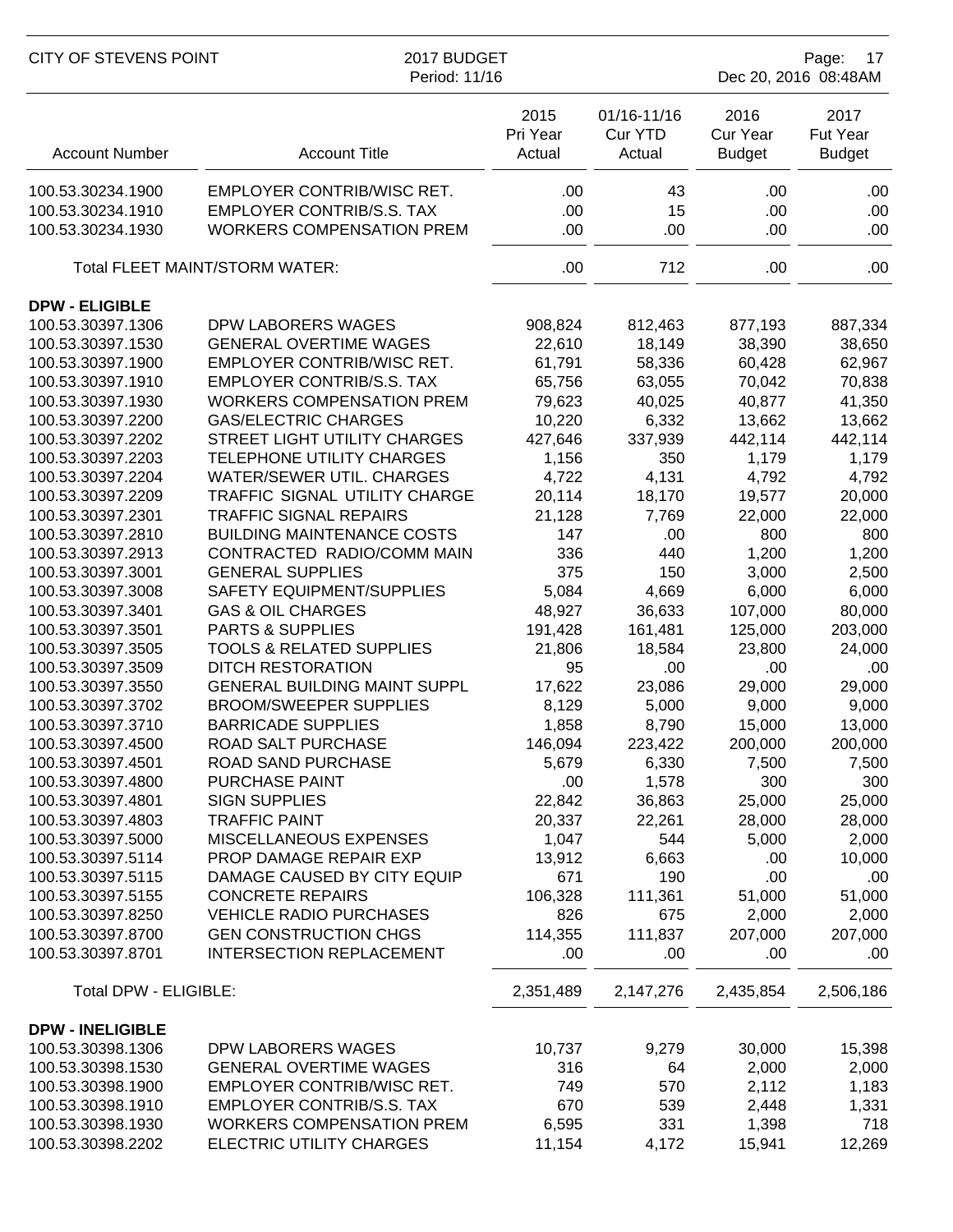| CITY OF STEVENS POINT                  |                                                          | 2017 BUDGET<br>Period: 11/16 |                                         |                                   | Page:<br>18<br>Dec 20, 2016 08:48AM |  |  |
|----------------------------------------|----------------------------------------------------------|------------------------------|-----------------------------------------|-----------------------------------|-------------------------------------|--|--|
| <b>Account Number</b>                  | <b>Account Title</b>                                     | 2015<br>Pri Year<br>Actual   | 01/16-11/16<br><b>Cur YTD</b><br>Actual | 2016<br>Cur Year<br><b>Budget</b> | 2017<br>Fut Year<br><b>Budget</b>   |  |  |
| 100.53.30398.2210                      | <b>DIGGERS HOTLINE</b>                                   | 2,188                        | 1,992                                   | 3,200                             | 3,200                               |  |  |
| 100.53.30398.2302                      | <b>STREET LIGHT REPAIRS</b>                              | 40,274                       | 2,549                                   | 20,000                            | 20,000                              |  |  |
| 100.53.30398.2914                      | <b>CONTRACTED SIREN REPAIRS</b>                          | 6,794                        | .00                                     | 1,500                             | 1,500                               |  |  |
| 100.53.30398.4500                      | <b>ROAD SALT PURCHASE</b>                                | .00                          | .00                                     | 200                               | 200                                 |  |  |
| 100.53.30398.4803                      | <b>TRAFFIC PAINT</b>                                     | 6,506                        | 696                                     | 650                               | 650                                 |  |  |
| 100.53.30398.4804                      | <b>SIGN POST PURCHASES</b>                               | .00.                         | .00                                     | 600                               | 600                                 |  |  |
| 100.53.30398.5751                      | <b>SNOW REMOVAL COSTS</b>                                | .00                          | .00.                                    | 1,000                             | 1,000                               |  |  |
| 100.53.30398.5752                      | <b>WEED REMOVAL COSTS</b>                                | .00                          | .00                                     | 50                                | 50                                  |  |  |
| 100.53.30398.8701                      | <b>INTERSECTION REPLACEMENT</b>                          | .00                          | .00                                     | .00                               | .00                                 |  |  |
| 100.53.30398.8702                      | <b>CONCRETE REPLACEMENT EXP</b>                          | 54,530                       | 43,466                                  | 35,000                            | 35,000                              |  |  |
| Total DPW - INELIGIBLE:                |                                                          | 140,514                      | 63,659                                  | 116,099                           | 95,099                              |  |  |
| <b>MC DILL POND</b>                    |                                                          |                              |                                         |                                   |                                     |  |  |
| 100.53.30399.1300                      | <b>MECHANIC'S WAGES</b>                                  | .00.                         | 1,730                                   | 2,000                             | 2,000                               |  |  |
| 100.53.30399.1900                      | <b>EMPLOYER CONTRIB/WISC RET.</b>                        | .00                          | 114                                     | 132                               | 136                                 |  |  |
| 100.53.30399.1910                      | <b>EMPLOYER CONTRIB/S.S. TAX</b>                         | .00                          | 54                                      | 153                               | 153                                 |  |  |
| 100.53.30399.1930                      | <b>WORKERS COMPENSATION PREM</b>                         | .00.                         | 11                                      | 93                                | 93                                  |  |  |
| 100.53.30399.3501                      | <b>VEHICLE PARTS &amp; SUPPLIES</b>                      | .00.                         | 334                                     | 7,500                             | 7,500                               |  |  |
| 100.53.30399.5000                      | MISCELLANEOUS EXPENSES                                   | .00.                         | 4,492                                   | .00                               | .00.                                |  |  |
| Total MC DILL POND:                    |                                                          | .00.                         | 6,734                                   | 9,878                             | 9,882                               |  |  |
| <b>SPECIAL EVENTS</b>                  |                                                          |                              |                                         |                                   |                                     |  |  |
| 100.53.30427.2207                      | <b>X-MAS LIGHT UTILITIES</b>                             | 519                          | 245                                     | 500                               | 500                                 |  |  |
| 100.53.30427.2902                      | <b>CONTRACTED SERVICES - GEN</b>                         | 548                          | .00                                     | 6,000                             | 6,000                               |  |  |
| 100.53.30427.3703                      | <b>XMAS LITES/DEC REPAIR SUPPL</b>                       | 6,752                        | 6,008                                   | 5,500                             | 6,500                               |  |  |
| 100.53.30427.3901                      | <b>FLAG SUPPLIES</b>                                     | .00.                         | .00                                     | .00                               | .00.                                |  |  |
| <b>Total SPECIAL EVENTS:</b>           |                                                          | 7,819                        | 6,253                                   | 12,000                            | 13,000                              |  |  |
| <b>REFUSE/GARBAGE COLLECTIONS</b>      |                                                          |                              |                                         |                                   |                                     |  |  |
| 100.53.30620.1306                      | DPW LABORERS WAGES                                       | 150,520                      | 128,219                                 | 143,878                           | 153,878                             |  |  |
| 100.53.30620.1530                      | <b>GENERAL OVERTIME WAGES</b>                            | 658                          | 62                                      | 500                               | 1,000                               |  |  |
| 100.53.30620.1900                      | <b>EMPLOYER CONTRIB/WISC RET.</b>                        | 9,996                        | 9,141                                   | 9,529                             | 10,532                              |  |  |
| 100.53.30620.1910                      | <b>EMPLOYER CONTRIB/S.S. TAX</b>                         | 10,521                       | 9,899                                   | 11,045                            | 11,848                              |  |  |
| 100.53.30620.1930                      | <b>WORKERS COMPENSATION PREM</b>                         | 12,902                       | 6,450                                   | 6,728                             | 7,217                               |  |  |
| 100.53.30620.3200                      | <b>PUBLICATIONS</b>                                      | 948                          | 677                                     | 1,200                             | 1,200                               |  |  |
| 100.53.30620.3711                      | <b>GARBAGE/REF COLL. SUPPLIES</b>                        | .00                          | 1,650                                   | 300                               | 300                                 |  |  |
| 100.53.30620.5000                      | MISCELLANEOUS EXPENSE                                    | 220                          | .00                                     | .00                               | .00                                 |  |  |
| 100.53.30620.5750                      | <b>LANDFILL CHARGES</b><br><b>WASTE DISPOSAL CHARGES</b> | 263,890                      | 221,569                                 | 255,000                           | 265,000                             |  |  |
| 100.53.30620.5801<br>100.53.30620.5802 | <b>DEMOLITION COSTS</b>                                  | .00.<br>.00.                 | .00<br>.00                              | 100<br>6,000                      | 100<br>2,000                        |  |  |
| 100.53.30620.5804                      | <b>LANDFILL DROP CHARGES</b>                             | .00                          | .00                                     | 4,000                             | 2,000                               |  |  |
| 100.53.30620.5805                      | MODIFIED LANDFILL OPERATIONS                             | .00                          | .00                                     | 100                               | 100                                 |  |  |
|                                        | Total REFUSE/GARBAGE COLLECTIONS:                        | 449,656                      | 377,666                                 | 438,380                           | 455,175                             |  |  |
| <b>RECYCLING</b>                       |                                                          |                              |                                         |                                   |                                     |  |  |
| 100.53.30633.1306                      | DPW LABORERS WAGES                                       | 38,889                       | 34,088                                  | 92,875                            | 92,875                              |  |  |
| 100.53.30633.1530                      | <b>GENERAL OVERTIME WAGES</b>                            | 2,225                        | 1,765                                   | 500                               | 2,000                               |  |  |
|                                        |                                                          |                              |                                         |                                   |                                     |  |  |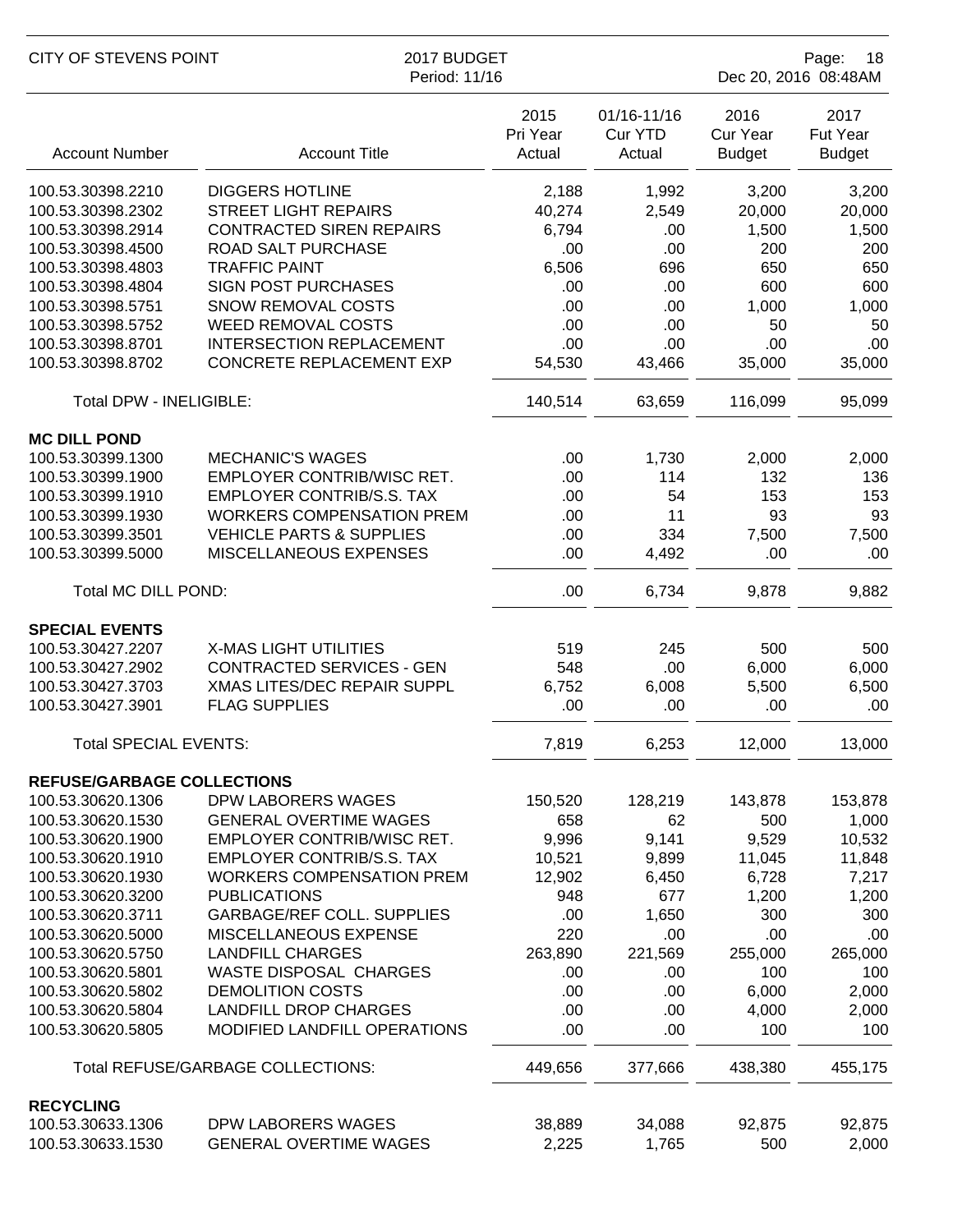| CITY OF STEVENS POINT               |                                     | 2017 BUDGET<br>Period: 11/16 |                                         |                                          | Page:<br>19<br>Dec 20, 2016 08:48AM |  |  |
|-------------------------------------|-------------------------------------|------------------------------|-----------------------------------------|------------------------------------------|-------------------------------------|--|--|
| <b>Account Number</b>               | <b>Account Title</b>                | 2015<br>Pri Year<br>Actual   | 01/16-11/16<br><b>Cur YTD</b><br>Actual | 2016<br><b>Cur Year</b><br><b>Budget</b> | 2017<br>Fut Year<br><b>Budget</b>   |  |  |
| 100.53.30633.1900                   | EMPLOYER CONTRIB/WISC RET.          | 3,055                        | 2,508                                   | 6,163                                    | 6,452                               |  |  |
| 100.53.30633.1910                   | <b>EMPLOYER CONTRIB/S.S. TAX</b>    | 3,284                        | 2,750                                   | 7,143                                    | 7,258                               |  |  |
| 100.53.30633.1930                   | <b>WORKERS COMPENSATION PREM</b>    | 8,322                        | 1,645                                   | 4,328                                    | 4,328                               |  |  |
| 100.53.30633.2917                   | CONTRACTED REFUSE COLLECT           | 5,122                        | 4,235                                   | 2,500                                    | 2,500                               |  |  |
| 100.53.30633.3000                   | OFFICE SUPPLIES                     | .00                          | .00                                     | .00                                      | .00                                 |  |  |
| 100.53.30633.3001                   | <b>GENERAL SUPPLIES</b>             | .00                          | .00                                     | .00                                      | .00                                 |  |  |
| 100.53.30633.3200                   | <b>PUBLICATIONS</b>                 | 2,232                        | 1,256                                   | 4,500                                    | 2,500                               |  |  |
| 100.53.30633.3300                   | <b>GENERAL TRAVEL EXPENSES</b>      | 325                          | .00                                     | 150                                      | 150                                 |  |  |
| 100.53.30633.5000                   | MISCELLANEOUS EXPENSES              | 220                          | 440                                     | .00                                      | .00                                 |  |  |
| 100.53.30633.5750                   | <b>LANDFILL CHARGES</b>             | .00                          | .00                                     | .00                                      | .00                                 |  |  |
| 100.53.30633.5910                   | <b>GENERAL EDUCATIONAL EXPEND</b>   | 558                          | 475                                     | 900                                      | 900                                 |  |  |
| <b>Total RECYCLING:</b>             |                                     | 64,233                       | 49,162                                  | 119,059                                  | 118,963                             |  |  |
| <b>DOWNTOWN MAINTENANCE</b>         |                                     |                              |                                         |                                          |                                     |  |  |
| 100.53.30635.2200                   | <b>GAS/ELECTRIC CHARGES</b>         | .00                          | .00                                     | .00                                      | .00                                 |  |  |
| 100.53.30635.2204                   | WATER/SEWER UTIL. CHARGES           | .00                          | .00                                     | .00                                      | .00                                 |  |  |
| 100.53.30635.5000                   | MISCELLANEOUS EXPENSES              | 4,696                        | .00                                     | 1,500                                    | 1,500                               |  |  |
| 100.53.30635.5751                   | <b>SNOW REMOVAL COSTS</b>           | 25,331                       | 25,471                                  | 32,000                                   | 32,000                              |  |  |
| 100.53.30635.5752                   | <b>WEED REMOVAL COSTS</b>           | 16,000                       | 16,000                                  | 15,000                                   | 15,000                              |  |  |
|                                     | Total DOWNTOWN MAINTENANCE:         | 46,027                       | 41,471                                  | 48,500                                   | 48,500                              |  |  |
| <b>CITY OWNED PROPERTY EXPENSES</b> |                                     |                              |                                         |                                          |                                     |  |  |
| 100.53.30650.2200                   | <b>GAS/ELECTRIC CHARGES</b>         | 21,467                       | 15,110                                  | 26,674                                   | 26,674                              |  |  |
| 100.53.30650.2203                   | TELEPHONE UTILITY CHARGES           | 332                          | 276                                     | 339                                      | 339                                 |  |  |
| 100.53.30650.2204                   | <b>WATER/SEWER UTIL CHARGES</b>     | 1,208                        | 881                                     | 1,200                                    | 1,200                               |  |  |
| 100.53.30650.5000                   | MISCELLANEOUS EXPENSES              | 15,290                       | 12,944                                  | 5,000                                    | 5,000                               |  |  |
| 100.53.30650.5751                   | <b>SNOW REMOVAL CHARGES</b>         | .00                          | .00                                     | .00                                      | .00                                 |  |  |
|                                     | Total CITY OWNED PROPERTY EXPENSES: | 38,297                       | 29,212                                  | 33,213                                   | 33,213                              |  |  |
|                                     | Total DEPT OF PUBLIC WORKS:         | 5,237,598                    | 4,731,227                               | 5,608,743                                | 5,644,726                           |  |  |
| PEST/ANIMAL CONTROL/CEMETARY        |                                     |                              |                                         |                                          |                                     |  |  |
| <b>ANIMAL CONTROL</b>               |                                     |                              |                                         |                                          |                                     |  |  |
| 100.54.40100.5862                   | DEER CULLING EXP.                   | 1,740                        | 1,385                                   | 3,000                                    | 3,000                               |  |  |
| 100.54.40100.7110                   | HUMANE SOCIETY SUBSIDY              | 73,217                       | .00                                     | 75,000                                   | 75,000                              |  |  |
| <b>Total ANIMAL CONTROL:</b>        |                                     | 74,957                       | 1,385                                   | 78,000                                   | 78,000                              |  |  |
| <b>FOREST CEMETERY</b>              |                                     |                              |                                         |                                          |                                     |  |  |
| 100.54.40910.1400                   | SEASONAL EMP WAGES                  | 15,067                       | 19,411                                  | 18,500                                   | 18,626                              |  |  |
| 100.54.40910.1900                   | <b>EMPLOYER CONTRIB/WISC RET.</b>   | 525                          | 846                                     | 400                                      | 400                                 |  |  |
| 100.54.40910.1910                   | <b>EMPLOYER CONTRIB/S.S. TAX</b>    | 1,070                        | 1,092                                   | 268                                      | 270                                 |  |  |
| 100.54.40910.1930                   | <b>WORKERS COMPENSATION PREM</b>    | 1,320                        | 654                                     | 629                                      | 633                                 |  |  |
| 100.54.40910.3401                   | <b>GAS &amp; OIL CHARGES</b>        | .00                          | .00                                     | .00                                      | .00                                 |  |  |
| 100.54.40910.3500                   | <b>GENERAL MAINTENANCE SUPPLIE</b>  | 453                          | 671                                     | 500                                      | 500                                 |  |  |
| 100.54.40910.5000                   | MISCELLANEOUS EXPENSE               | .00                          | .00                                     | .00                                      | .00                                 |  |  |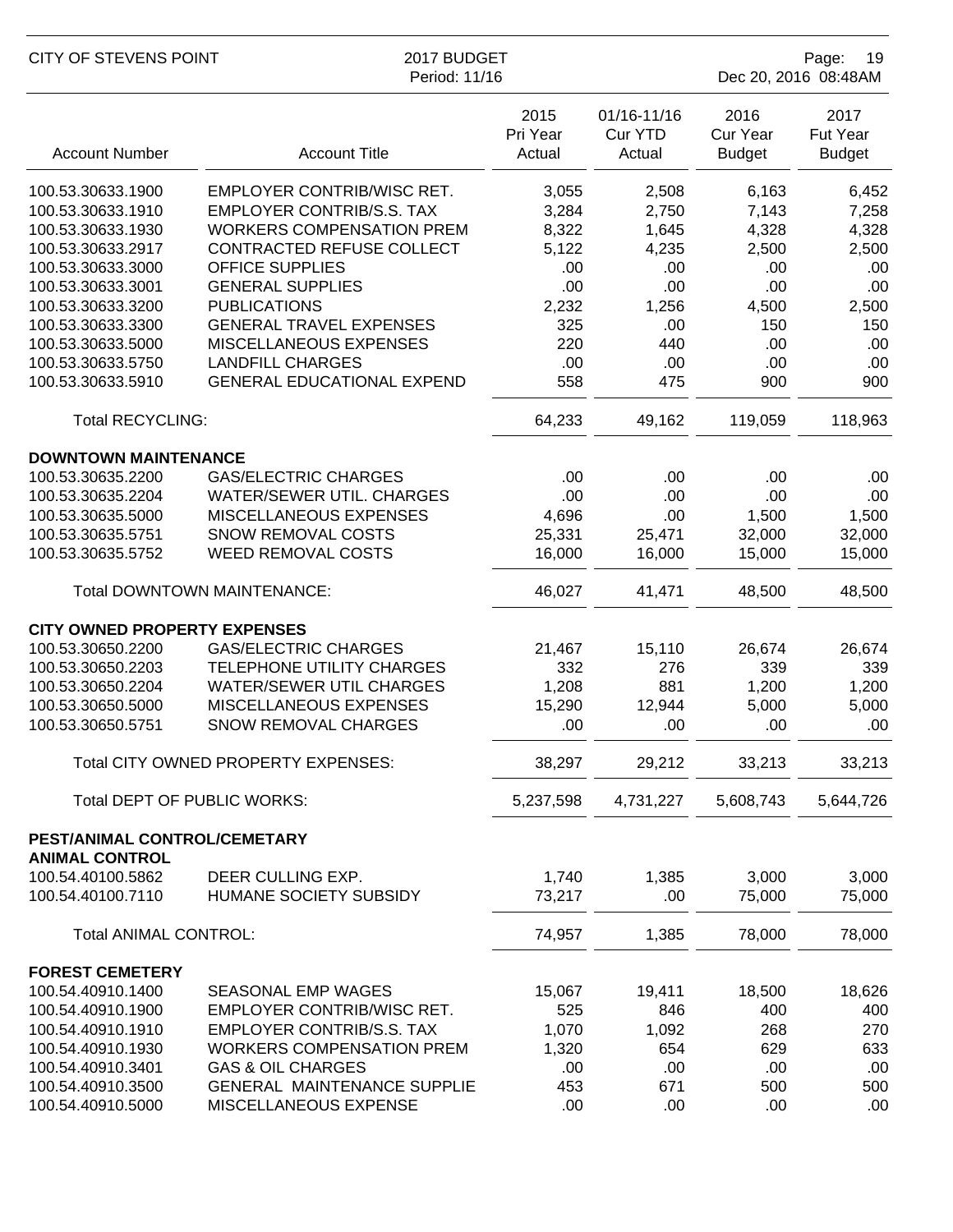| <b>CITY OF STEVENS POINT</b>                                         | 2017 BUDGET<br>Period: 11/16                           |                            |                                         |                                          | Page:<br>20<br>Dec 20, 2016 08:48AM |
|----------------------------------------------------------------------|--------------------------------------------------------|----------------------------|-----------------------------------------|------------------------------------------|-------------------------------------|
| <b>Account Number</b>                                                | <b>Account Title</b>                                   | 2015<br>Pri Year<br>Actual | 01/16-11/16<br><b>Cur YTD</b><br>Actual | 2016<br><b>Cur Year</b><br><b>Budget</b> | 2017<br>Fut Year<br><b>Budget</b>   |
| <b>Total FOREST CEMETERY:</b>                                        |                                                        | 18,435                     | 22,673                                  | 20,297                                   | 20,429                              |
| <b>UNION CEMETERY</b><br>100.54.40920.3500                           | <b>GENERAL MAINTENANCE SUPPLIE</b>                     | .00.                       | 1,126                                   | 500                                      | 500                                 |
| <b>Total UNION CEMETERY:</b>                                         |                                                        | .00                        | 1,126                                   | 500                                      | 500                                 |
|                                                                      | Total PEST/ANIMAL CONTROL/CEMETARY:                    | 93,392                     | 25,184                                  | 98,797                                   | 98,929                              |
| <b>CULTURE, RECREATION &amp; EDUCATIO</b><br><b>PARKS DEPARTMENT</b> |                                                        |                            |                                         |                                          |                                     |
| 100.55.50200.1120                                                    | <b>MANAGERS SALARY</b>                                 | 64,762                     | 59,497                                  | 66,934                                   | 69,826                              |
| 100.55.50200.1315                                                    | <b>LEADMAN'S WAGES</b>                                 | 45,129                     | 42,097                                  | 48,963                                   | 49,400                              |
| 100.55.50200.1320                                                    | <b>PARK CUSTODIAN'S WAGES</b>                          | 185,733                    | 153,533                                 | 191,116                                  | 192,357                             |
| 100.55.50200.1325                                                    | <b>BUILDING CUSTODIANS WAGES</b>                       |                            |                                         |                                          |                                     |
| 100.55.50200.1400                                                    | SEASONAL EMP WAGES                                     | 47,579                     | 45,048                                  | 49,005                                   | 45,739                              |
|                                                                      |                                                        | 75,471                     | 69,640                                  | 102,600                                  | 103,298                             |
| 100.55.50200.1500                                                    | <b>LONGEVITY</b><br><b>GENERAL OVERTIME WAGES</b>      | 2,997                      | 1,938                                   | 2,960                                    | 1,920                               |
| 100.55.50200.1530                                                    |                                                        | 31,556                     | 32,072                                  | 27,559                                   | 29,059                              |
| 100.55.50200.1560                                                    | F.L.S.A. PAY                                           | 95                         | 88                                      | .00                                      | .00                                 |
| 100.55.50200.1900                                                    | EMPLOYER CONTRIB/WISC RET.                             | 26,329                     | 22,937                                  | 25,511                                   | 26,404                              |
| 100.55.50200.1910                                                    | <b>EMPLOYER CONTRIB/S.S. TAX</b>                       | 33,569                     | 26,228                                  | 31,058                                   | 31,203                              |
| 100.55.50200.1920                                                    | <b>EMPLOYER CONTRIB/LIFE INSUR</b>                     | 453                        | 391                                     | 443                                      | 432                                 |
| 100.55.50200.1930                                                    | <b>WORKERS COMPENSATION PREM</b>                       | 34,303                     | 12,965                                  | 16,530                                   | 16,649                              |
| 100.55.50200.1940                                                    | I.C. INSURANCE PREMIUM                                 | .00                        | .00                                     | 893                                      | 858                                 |
| 100.55.50200.1950                                                    | MEDICAL INSURANCE PREM                                 | 113,133                    | 113,032                                 | 120,218                                  | 120,218                             |
| 100.55.50200.1955                                                    | <b>HSA CONTRIBUTIONS</b>                               | .00<br>.00                 | 5,700                                   | 6,000                                    | 4,900                               |
| 100.55.50200.2100                                                    | DRUG/ALCOHOL TESTING<br>TELEPHONE UTILITY CHARGES      |                            | .00                                     | .00                                      | .00                                 |
| 100.55.50200.2203                                                    |                                                        | 1,294                      | 2,364                                   | 1,402                                    | 1,565                               |
| 100.55.50200.2922                                                    | CONTRACTED/BLDG MAINTENANC<br><b>SECURITY SERVICES</b> | 7,179                      | 9,949                                   | 16,000                                   | 16,000                              |
| 100.55.50200.2950                                                    | SAFETY EQUIPMENT/SUPPLIES                              | 17,655                     | 17,635                                  | 18,000                                   | 18,000                              |
| 100.55.50200.3008<br>100.55.50200.3020                               | <b>CLOTHING EXP. REIMBURSMENTS</b>                     | 1,387<br>1,800             | 4,180<br>1,840                          | 2,200<br>1,350                           | 2,200<br>1,800                      |
| 100.55.50200.3202                                                    | <b>MEMBERSHIP DUES</b>                                 | .00                        | .00                                     | 130                                      | 130                                 |
| 100.55.50200.3301                                                    | MILEAGE EXPENSES                                       | .00                        | .00                                     | .00                                      | .00                                 |
| 100.55.50200.3505                                                    | <b>TOOLS &amp; RELATED SUPPLIES</b>                    | 5,079                      | 3,341                                   | 3,000                                    | 3,000                               |
| 100.55.50200.3550                                                    | <b>GENERAL BUILDING MAINT SUPPL</b>                    | 12,900                     | 11,806                                  | 18,000                                   | 18,000                              |
| 100.55.50200.3750                                                    | PARK EQUIP REPAIR SUPPLIES                             | 1,156                      | 1,780                                   | 2,000                                    | 2,000                               |
| 100.55.50200.3751                                                    | PLAYGROUND EQUIP REP SUPPL.                            | 5,544                      | 3,543                                   | 5,000                                    | 8,000                               |
| 100.55.50200.3752                                                    | PICNIC EQUIP REPAIR SUPPLIES                           | 4,306                      | 8,005                                   | 2,500                                    | 5,500                               |
| 100.55.50200.3753                                                    | WINTER SPORTS REP. SUPPLIES                            | 1,526                      | 335                                     | 3,500                                    | 3,500                               |
| 100.55.50200.3754                                                    | <b>TURF SUPPLIES</b>                                   | 10,845                     | 10,221                                  | 11,000                                   | 11,000                              |
| 100.55.50200.3755                                                    | <b>VETERAN'S MEMORIAL PARK EXP</b>                     | .00                        | .00.                                    | .00                                      | .00                                 |
| 100.55.50200.5750                                                    | <b>LANDFILL CHARGES</b>                                | 2,664                      | 2,466                                   | 3,500                                    | 3,500                               |
| 100.55.50200.5753                                                    | <b>GENERAL ELECTRICAL REPAIRS</b>                      | 1,906                      | 1,571                                   | 5,000                                    | 5,000                               |
| 100.55.50200.5754                                                    | <b>WATER/SEWER LINE REPAIRS</b>                        | 7,737                      | 3,730                                   | 7,500                                    | 7,500                               |
| 100.55.50200.5851                                                    | ROAD/WALKWAY MAINT. EXP                                | 3,009                      | 1,826                                   | 2,500                                    | 2,500                               |
| 100.55.50200.5852                                                    | TENNIS COURT MAINT EXP                                 | 279                        | 3,897                                   | 2,000                                    | 2,000                               |
| 100.55.50200.5853                                                    | <b>BALL DIAMOND MAINT. EXP.</b>                        | 12,771                     | 7,768                                   | 14,000                                   | 14,000                              |
| 100.55.50200.5855                                                    | VANDALISM REPAIR EXP.                                  | 2,081                      | 283                                     | 1,500                                    | 1,500                               |
| 100.55.50200.5910                                                    | <b>GEN SEMINAR/EDUCATION EXP.</b>                      | 606                        | 130                                     | 500                                      | 500                                 |
|                                                                      |                                                        |                            |                                         |                                          |                                     |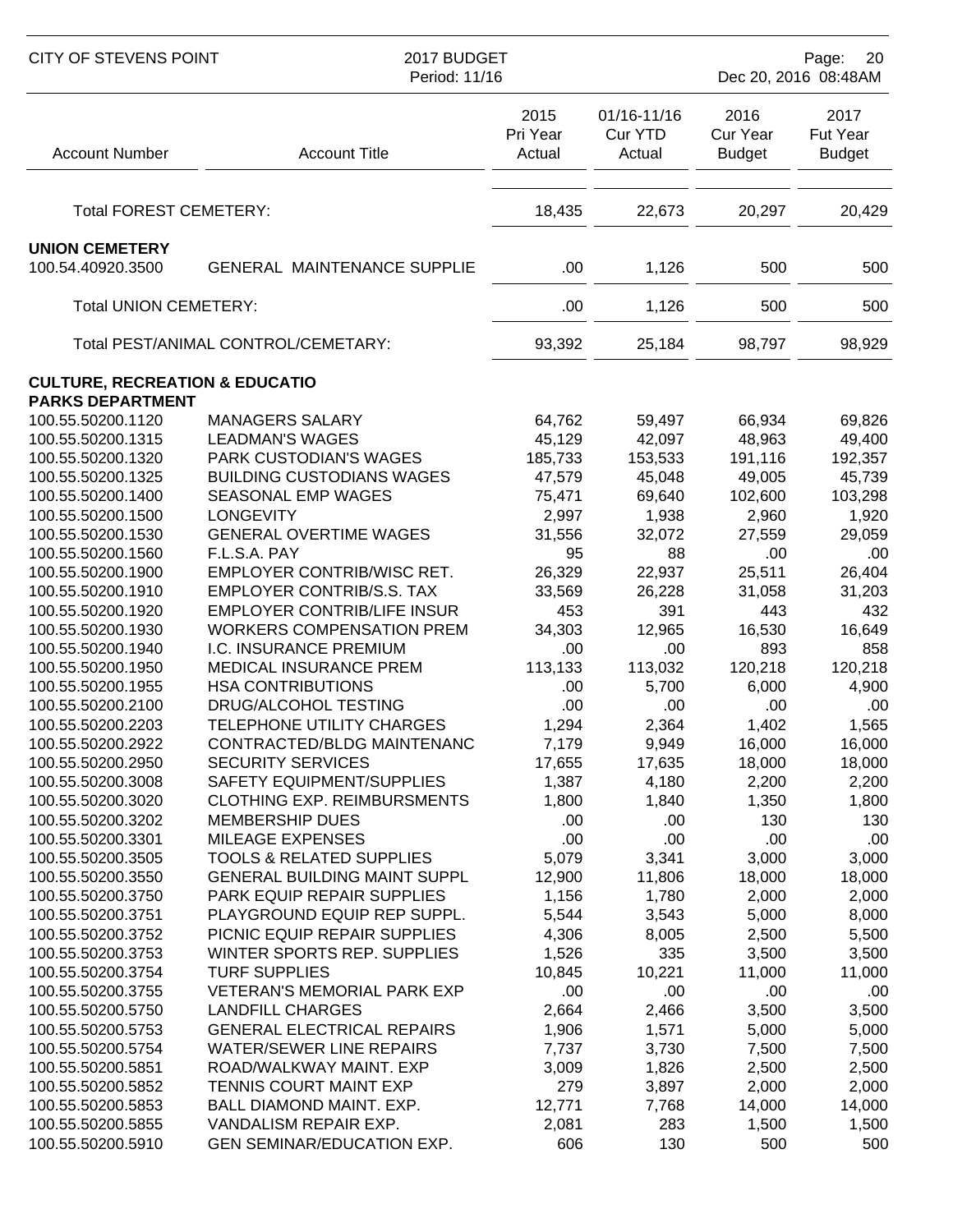| <b>CITY OF STEVENS POINT</b>      | 2017 BUDGET<br>Period: 11/16       |                            |                                         |                                          | Page:<br>21<br>Dec 20, 2016 08:48AM |
|-----------------------------------|------------------------------------|----------------------------|-----------------------------------------|------------------------------------------|-------------------------------------|
| <b>Account Number</b>             | <b>Account Title</b>               | 2015<br>Pri Year<br>Actual | 01/16-11/16<br><b>Cur YTD</b><br>Actual | 2016<br><b>Cur Year</b><br><b>Budget</b> | 2017<br>Fut Year<br><b>Budget</b>   |
|                                   | <b>Total PARKS DEPARTMENT:</b>     |                            | 681,834                                 | 810,372                                  | 819,458                             |
| <b>PARK/REC ADMINISTRATION</b>    |                                    |                            |                                         |                                          |                                     |
| 100.55.50300.1110                 | <b>DIRECTORS SALARIES</b>          | 82,255                     | 75,638                                  | 85,093                                   | 88,858                              |
| 100.55.50300.1156                 | REC. FACILITY MGR SALARY           | 66,028                     | 60,773                                  | 68,370                                   | 71,739                              |
| 100.55.50300.1250                 | <b>SECRETARIAL WAGES</b>           | 39,430                     | 34,921                                  | 40,435                                   | 42,640                              |
| 100.55.50300.1320                 | ICE CENTER MAINTENANCE WAGE        | 41,357                     | 41,217                                  | 47,778                                   | 49,026                              |
| 100.55.50300.1500                 | <b>LONGEVITY</b>                   | 2,244                      | 1,896                                   | 2,160                                    | 2,160                               |
| 100.55.50300.1530                 | <b>GENERAL OVERTIME WAGES</b>      | .00                        | .00                                     | 1,500                                    | .00                                 |
| 100.55.50300.1560                 | F.L.S.A. PAY                       | $\overline{7}$             | .00                                     | .00                                      | .00                                 |
| 100.55.50300.1900                 | <b>EMPLOYER CONTRIB/WISC RET.</b>  | 15,684                     | 14,523                                  | 16,093                                   | 17,301                              |
| 100.55.50300.1910                 | <b>EMPLOYER CONTRIB/S.S. TAX</b>   | 16,408                     | 15,573                                  | 18,768                                   | 19,463                              |
| 100.55.50300.1920                 | <b>EMPLOYER CONTRIB/LIFE INSUR</b> | 261                        | 292                                     | 267                                      | 324                                 |
| 100.55.50300.1930                 | <b>WORKERS COMPENSATION PREM</b>   | 14,170                     | 6,237                                   | 6,895                                    | 7,183                               |
| 100.55.50300.1940                 | I.C. INSURANCE PREMIUM             | .00                        | .00                                     | 517                                      | 517                                 |
| 100.55.50300.1950                 | MEDICAL INSURANCE PREM             | 59,164                     | 62,824                                  | 62,823                                   | 62,823                              |
| 100.55.50300.1955                 | <b>HSA CONTRIBUTIONS</b>           | .00                        | 3,000                                   | 3,000                                    | 3,000                               |
| 100.55.50300.1960                 | UNEMP COMP EXP REIMB.              | 18,900                     | 3,449                                   | 20,000                                   | 20,000                              |
| 100.55.50300.2911                 | CONTRACTED OFFICE MCH MAINT        | 60                         | 1,024                                   | 700                                      | 700                                 |
| 100.55.50300.2913                 | CONTRACTED RADIO/COMM MAIN         | 77                         | 422                                     | 600                                      | 600                                 |
| 100.55.50300.3000                 | <b>GENERAL OFFICE SUPLIES</b>      | 1,053                      | 1,698                                   | 1,500                                    | 1,500                               |
| 100.55.50300.3200                 | <b>PUBLICATIONS</b>                | 40                         | 5                                       | 75                                       | 75                                  |
| 100.55.50300.3202                 | <b>MEMBERSHIP DUES</b>             | 165                        | 295                                     | 300                                      | 300                                 |
| 100.55.50300.3203                 | <b>BACKGROUND CHECKS</b>           | 560                        | 532                                     | 650                                      | 650                                 |
| 100.55.50300.3301                 | <b>MILEAGE EXPENSES</b>            | 252                        | 106                                     | 1,500                                    | 1,000                               |
| 100.55.50300.3450                 | <b>GENERAL PROMOTIONAL SUPPLIE</b> | 746                        | 1,400                                   | 3,000                                    | 3,000                               |
| 100.55.50300.5000                 | MISCELLANEOUS EXPENSE              | 854                        | 694                                     | .00                                      | .00                                 |
| 100.55.50300.5200                 | <b>CREDIT CARD FEES</b>            | 1,959                      | 1,042                                   | 800                                      | 1,300                               |
| 100.55.50300.5858                 | <b>WPRA TICKET EXPENSES</b>        | 5,805                      | 5,525                                   | .00                                      | .00.                                |
| 100.55.50300.5910                 | <b>GEN SEMINAR/EDUCATION EXP.</b>  | 743                        | 464                                     | 500                                      | 500                                 |
| 100.55.50300.5930                 | PARKS DONATION EXPENDITURES        | 1,448                      | 12,294                                  | .00                                      | .00                                 |
| 100.55.50300.5931                 | <b>SCULPTURE PARK EXPENSES</b>     | 11,658                     | 6,145                                   | .00                                      | .00                                 |
|                                   | Total PARK/REC ADMINISTRATION:     | 381,328                    | 351,990                                 | 383,324                                  | 394,659                             |
| <b>WINTER RECREATION PROGRAMS</b> |                                    |                            |                                         |                                          |                                     |
| 100.55.50320.1400                 | <b>SEASONAL EMP WAGES</b>          | 3,024                      | .00                                     | 6,100                                    | .00.                                |
| 100.55.50320.1910                 | <b>EMPLOYER CONTRIB/S.S. TAX</b>   | 248                        | .00                                     | 88                                       | .00.                                |
| 100.55.50320.1930                 | <b>WORKERS COMPENSATION PREM</b>   | 522                        | .00                                     | 207                                      | .00.                                |
| 100.55.50320.3301                 | MILEAGE EXPENSES                   | .00                        | .00                                     | .00                                      | .00.                                |
| 100.55.50320.3755                 | <b>GEN RECREATION SUPPLIES</b>     | 177                        | .00                                     | 500                                      | .00.                                |
|                                   | Total WINTER RECREATION PROGRAMS:  | 3,972                      | .00                                     | 6,895                                    | .00.                                |
| <b>IVERSON WINTER REC EXP</b>     |                                    |                            |                                         |                                          |                                     |
| 100.55.50321.1400                 | SEASONAL EMP WAGES                 | 17,880                     | 11,154                                  | 23,200                                   | 23,358                              |
| 100.55.50321.1900                 | <b>EMPLOYER CONTRIB/WISC RET.</b>  | 1                          | 49                                      | .00                                      | 105                                 |
| 100.55.50321.1910                 | <b>EMPLOYER CONTRIB/S.S. TAX</b>   | 1,402                      | 216                                     | 336                                      | 339                                 |
| 100.55.50321.1930                 | <b>WORKERS COMPENSATION PREM</b>   | 1,665                      | 296                                     | 789                                      | 794                                 |
| 100.55.50321.3755                 | <b>GEN RECREATION SUPPLIES</b>     | 633                        | 915                                     | 2,500                                    | 2,500                               |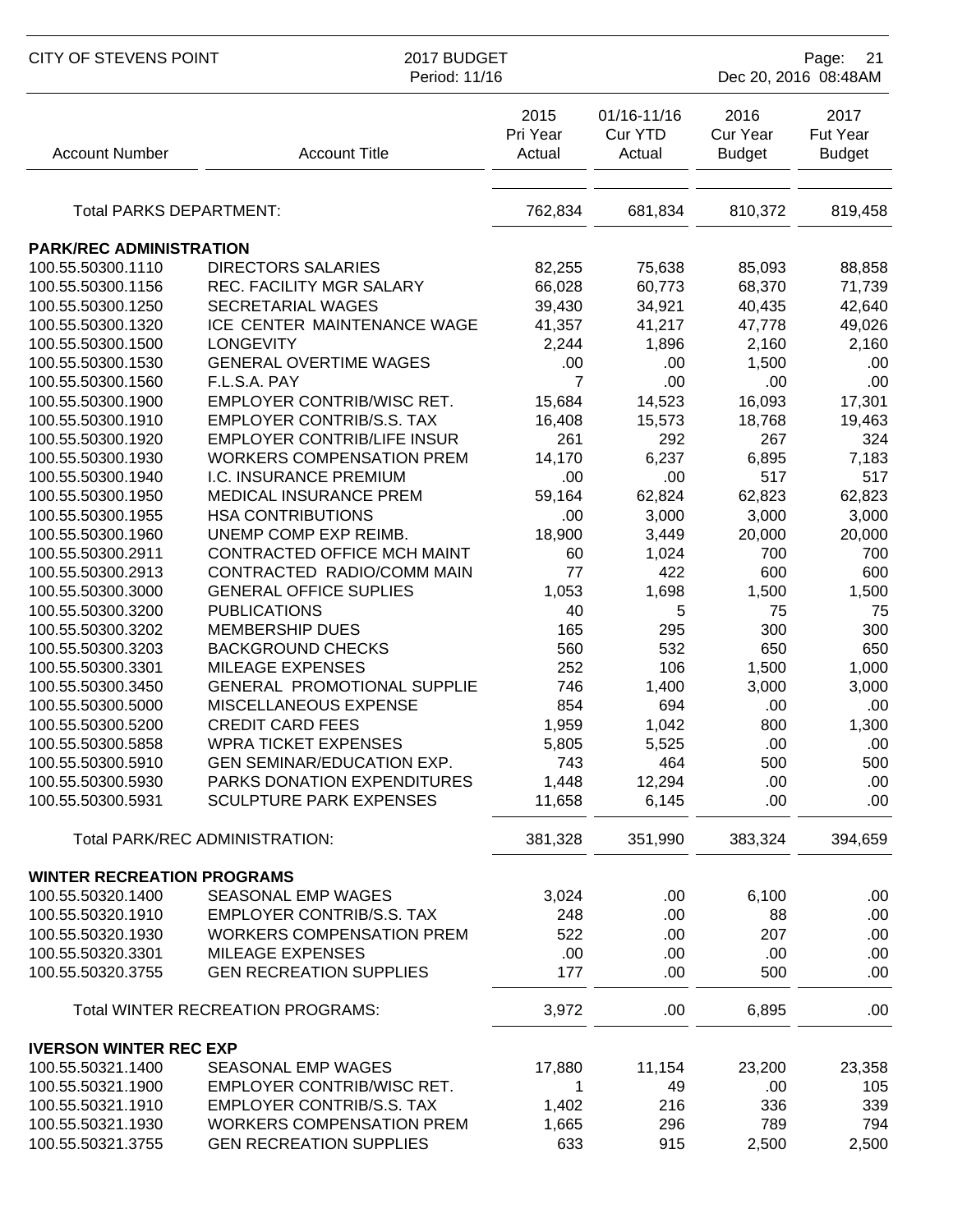| <b>CITY OF STEVENS POINT</b>                            |                                                               | 2017 BUDGET<br>Period: 11/16 |                                         |                                          | Page:<br>22<br>Dec 20, 2016 08:48AM |  |  |
|---------------------------------------------------------|---------------------------------------------------------------|------------------------------|-----------------------------------------|------------------------------------------|-------------------------------------|--|--|
| <b>Account Number</b>                                   | <b>Account Title</b>                                          | 2015<br>Pri Year<br>Actual   | 01/16-11/16<br><b>Cur YTD</b><br>Actual | 2016<br><b>Cur Year</b><br><b>Budget</b> | 2017<br>Fut Year<br><b>Budget</b>   |  |  |
|                                                         | Total IVERSON WINTER REC EXP:                                 | 21,581                       | 12,629                                  | 26,825                                   | 27,096                              |  |  |
| <b>MEMORIAL DAY PROGRAM</b><br>100.55.50330.7100        | <b>SUBSIDY DISBURSEMENTS</b>                                  | 100                          | 100                                     | 100                                      | 100                                 |  |  |
|                                                         | Total MEMORIAL DAY PROGRAM:                                   | 100                          | 100                                     | 100                                      | 100                                 |  |  |
| <b>BAND SHELL ENTERTAIN. PROG.</b><br>100.55.50350.7100 | <b>CITY BAND SUBSIDY</b>                                      | 5,000                        | 5,000                                   | 5,000                                    | 5,000                               |  |  |
|                                                         | Total BAND SHELL ENTERTAIN. PROG.:                            | 5,000                        | 5,000                                   | 5,000                                    | 5,000                               |  |  |
| <b>PORTAGE CO TEEN PROGRAM</b>                          |                                                               |                              |                                         |                                          |                                     |  |  |
| 100.55.50370.7100                                       | <b>SUBSIDY DISBURSEMENTS</b>                                  | 1,000                        | 1,000                                   | 1,000                                    | 1,000                               |  |  |
|                                                         | Total PORTAGE CO TEEN PROGRAM:                                | 1,000                        | 1,000                                   | 1,000                                    | 1,000                               |  |  |
| <b>HISTORICAL SOCIETY PROGRAM</b><br>100.55.50371.7100  | <b>SUBSIDY DISBURSEMENTS</b>                                  | 1,000                        | 1,000                                   | 1,000                                    | 1,000                               |  |  |
|                                                         | Total HISTORICAL SOCIETY PROGRAM:                             | 1,000                        | 1,000                                   | 1,000                                    | 1,000                               |  |  |
| <b>SWIMMING POOL EXP</b>                                |                                                               |                              |                                         |                                          |                                     |  |  |
| 100.55.50421.1400<br>100.55.50421.1910                  | <b>SEASONAL EMP WAGES</b><br><b>EMPLOYER CONTRIB/S.S. TAX</b> | 62,890                       | 68,747<br>997                           | 67,100<br>973                            | 67,556                              |  |  |
|                                                         | <b>WORKERS COMPENSATION PREM</b>                              | 4,811                        |                                         |                                          | 980                                 |  |  |
| 100.55.50421.1930<br>100.55.50421.2200                  | <b>GENERAL UTILITY CHARGES</b>                                | 4,436                        | 2,171                                   | 2,281                                    | 2,297                               |  |  |
|                                                         |                                                               | 21,083                       | 13,086                                  | 30,755                                   | 30,755                              |  |  |
| 100.55.50421.2926                                       | CONTRACTED/GEN EQUIP MAINT                                    | 10,718                       | 7,813                                   | 4,000                                    | 4,000                               |  |  |
| 100.55.50421.3008                                       | SAFETY EQUIPMENT/SUPPLIES                                     | 1,456                        | 1,460                                   | 1,250                                    | 1,250                               |  |  |
| 100.55.50421.3301                                       | <b>MILEAGE EXPENSES</b>                                       | .00                          | .00                                     | 200                                      | 200                                 |  |  |
| 100.55.50421.3450                                       | GENERAL PROMOTIONAL SUPPLIE                                   | 1,013                        | 2,058                                   | 1,200                                    | 1,500                               |  |  |
| 100.55.50421.3550                                       | <b>GENERAL BUILDING MAINT SUPPL</b>                           | 3,316                        | 5,516                                   | 4,400                                    | 4,400                               |  |  |
| 100.55.50421.3551                                       | <b>GEN JANITORIAL SUPPLIES</b>                                | 2,271                        | 1,891                                   | 3,300                                    | 3,000                               |  |  |
| 100.55.50421.3756                                       | <b>SWIM POOL CHEMICALS</b>                                    | 10,965                       | 13,106                                  | 11,750                                   | 11,750                              |  |  |
| 100.55.50421.5000<br>100.55.50421.5910                  | MISCELLANEOUS EXPENSES<br><b>GEN SEMINAR/EDUCATION EXP</b>    | .00<br>.00                   | .00<br>.00                              | .00<br>500                               | .00<br>500                          |  |  |
| Total SWIMMING POOL EXP:                                |                                                               | 122,960                      | 116,845                                 | 127,709                                  | 128,188                             |  |  |
| <b>GENERAL RECREATION</b>                               |                                                               |                              |                                         |                                          |                                     |  |  |
| 100.55.50490.2200                                       | <b>GAS/ELECTRIC CHARGES</b>                                   | 54,293                       | 50,151                                  | 61,664                                   | 61,664                              |  |  |
| 100.55.50490.2203                                       | TELEPHONE UTILITY CHARGES                                     | 868                          | 898                                     | 880                                      | 946                                 |  |  |
| 100.55.50490.2204                                       | WATER/SEWER UTIL. CHARGES                                     | 28,536                       | 27,241                                  | 31,988                                   | 31,988                              |  |  |
| 100.55.50490.2205                                       | MARKET SQUARE FOUNTAIN WAT                                    | 8,038                        | 6,541                                   | 8,697                                    | 8,697                               |  |  |
| 100.55.50490.3551                                       | <b>GEN JANITORIAL SUPPLIES</b>                                | 11,765                       | 10,053                                  | 12,000                                   | 12,000                              |  |  |
| 100.55.50490.5856                                       | MARKET SQUARE FOUNTAIN MAIN                                   | 176                          | .00                                     | 500                                      | 500                                 |  |  |
| <b>Total GENERAL RECREATION:</b>                        |                                                               | 103,677                      | 94,884                                  | 115,729                                  | 115,795                             |  |  |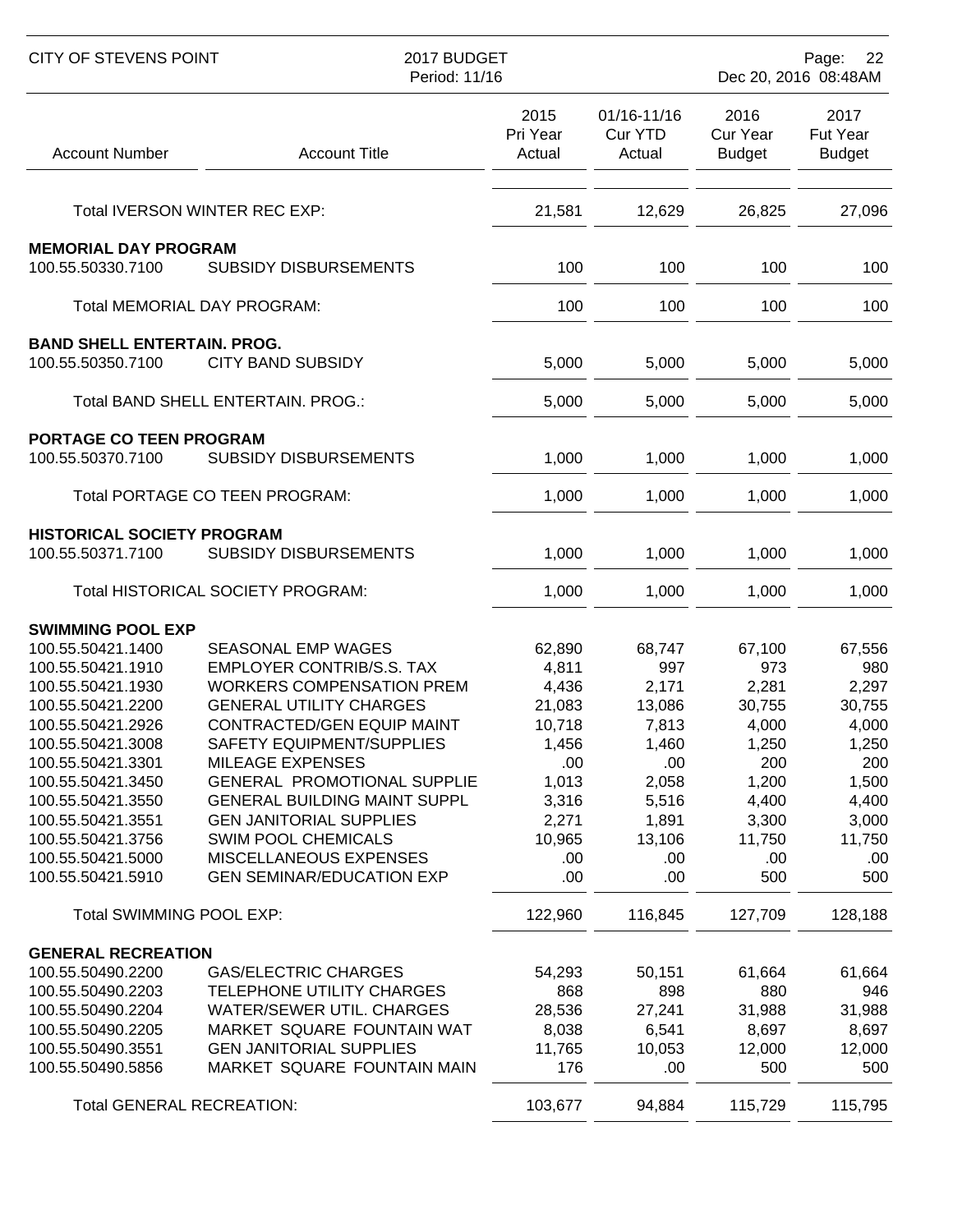| <b>CITY OF STEVENS POINT</b>                       |                                                     | 2017 BUDGET<br>Period: 11/16 |                                         |                                          |                                   |
|----------------------------------------------------|-----------------------------------------------------|------------------------------|-----------------------------------------|------------------------------------------|-----------------------------------|
| <b>Account Number</b>                              | <b>Account Title</b>                                | 2015<br>Pri Year<br>Actual   | 01/16-11/16<br><b>Cur YTD</b><br>Actual | 2016<br><b>Cur Year</b><br><b>Budget</b> | 2017<br>Fut Year<br><b>Budget</b> |
|                                                    | Total CULTURE, RECREATION & EDUCATIO:               | 1,403,451                    | 1,265,283                               | 1,477,954                                | 1,492,296                         |
| <b>CONSERVATION &amp; DEVELOPMENT</b>              |                                                     |                              |                                         |                                          |                                   |
| <b>FORESTRY DEPARTMENT</b>                         |                                                     |                              |                                         |                                          |                                   |
| 100.56.50100.1120                                  | <b>MANAGERS SALARY</b>                              | 66,466                       | 61,032                                  | 68,661                                   | 69,826                            |
| 100.56.50100.1330                                  | <b>ARBORIST'S WAGES</b>                             | 46,504                       | 41,124                                  | 47,778                                   | 48,298                            |
| 100.56.50100.1400                                  | <b>SEASONAL EMP WAGES</b>                           | 41,101                       | 44,939                                  | 44,500                                   | 44,803                            |
| 100.56.50100.1500                                  | <b>LONGEVITY</b>                                    | 1,009                        | 947                                     | 1,080                                    | 1,080                             |
| 100.56.50100.1530                                  | <b>GENERAL OVERTIME WAGES</b>                       | 221                          | .00                                     | .00                                      | .00                               |
| 100.56.50100.1560                                  | F.L.S.A. PAY                                        | 22                           | 21                                      | .00                                      | .00                               |
| 100.56.50100.1900                                  | <b>EMPLOYER CONTRIB/WISC RET.</b>                   | 8,508                        | 7,171                                   | 7,756                                    | 8,106                             |
| 100.56.50100.1910                                  | <b>EMPLOYER CONTRIB/S.S. TAX</b>                    | 11,248                       | 8,375                                   | 9,635                                    | 9,769                             |
| 100.56.50100.1920                                  | <b>EMPLOYER CONTRIB/LIFE INSUR</b>                  | 108                          | 137                                     | 109                                      | 168                               |
| 100.56.50100.1930                                  | <b>WORKERS COMPENSATION PREM</b>                    | 11,158                       | 4,970                                   | 5,472                                    | 5,540                             |
| 100.56.50100.1940                                  | I.C. INSURANCE PREMIUM                              | .00                          | .00                                     | 278                                      | 278                               |
| 100.56.50100.1950                                  | MEDICAL INSURANCE PREM                              | 39,308                       | 42,283                                  | 41,882                                   | 41,882                            |
| 100.56.50100.1955                                  | <b>HSA CONTRIBUTIONS</b><br>CONTRACTED/TREE REMOVAL | .00<br>35,027                | 2,000                                   | 2,000                                    | 2,000                             |
| 100.56.50100.2928<br>100.56.50100.3000             | <b>GENERAL OFFICE SUPLIES</b>                       | 303                          | 35,388<br>20                            | 35,000<br>600                            | 35,000<br>600                     |
| 100.56.50100.3200                                  | <b>PUBLICATIONS</b>                                 | .00                          | .00                                     | 225                                      | 225                               |
| 100.56.50100.3202                                  | <b>MEMBERSHIP DUES</b>                              | 375                          | 325                                     | 300                                      | 300                               |
| 100.56.50100.3758                                  | <b>FORESTRY SUPPLIES</b>                            | 3,487                        | 3,514                                   | 4,000                                    | 4,000                             |
| 100.56.50100.4511                                  | <b>NURSERY STOCK</b>                                | 2,413                        | 4,978                                   | 5,000                                    | 5,000                             |
| 100.56.50100.5910                                  | <b>GEN SEMINAR/EDUCATION EXP.</b>                   | 501                          | 390                                     | 1,500                                    | 1,500                             |
| 100.56.50100.5920                                  | MISCELLANEOUS TREE REMOVAL                          | 195                          | .00                                     | .00                                      | .00                               |
| 100.56.50100.5925                                  | EMERALD ASH BORER PROJECT E                         | .00                          | 43,556                                  | .00                                      | .00                               |
| 100.56.50100.5930                                  | FORESTRY DONATION EXPENDITU                         | 3,615                        | .00                                     | .00                                      | .00                               |
| 100.56.50100.5935                                  | <b>TREE TREATMENTS</b>                              | .00                          | 17,890                                  | .00                                      | 20,800                            |
| Total FORESTRY DEPARTMENT:                         |                                                     | 271,569                      | 319,060                                 | 275,776                                  | 299,175                           |
|                                                    | Total CONSERVATION & DEVELOPMENT:                   | 271,569                      | 319,060                                 | 275,776                                  | 299,175                           |
| <b>CAPITAL OUTLAY</b>                              |                                                     |                              |                                         |                                          |                                   |
| <b>CAPITAL - REASSESSMENT</b><br>100.57.70136.2904 | CNTRD ASSNG SRVCS - REVALUA                         | 57,600                       | 48,000                                  | 57,600                                   | 24,000                            |
| 100.57.70136.8010                                  | <b>COMPUTER SOFTWARE PURCHAS</b>                    | .00                          | .00                                     | .00                                      | 18,215                            |
|                                                    | Total CAPITAL - REASSESSMENT:                       | 57,600                       | 48,000                                  | 57,600                                   | 42,215                            |
|                                                    |                                                     |                              |                                         |                                          |                                   |
| <b>CAPITAL - INSP/COMM DVLPT</b>                   |                                                     |                              |                                         |                                          |                                   |
| 100.57.70137.8004                                  | <b>OFFICE EQUIPMENT</b>                             | .00                          | 573                                     | 4,000                                    | .00                               |
| 100.57.70137.8008                                  | ZONING CODE REWRITE                                 | .00                          | .00                                     | .00                                      | 200,000                           |
|                                                    | Total CAPITAL - INSP/COMM DVLPT:                    | .00                          | 573                                     | 4,000                                    | 200,000                           |
| <b>CAPITAL - GEN CITY HALL</b>                     |                                                     |                              |                                         |                                          |                                   |
| 100.57.70140.8010                                  | <b>COMPUTER SOFTWARE PURCHAS</b>                    | 87,500                       | .00                                     | 38,000                                   | .00                               |
| 100.57.70140.8909                                  | <b>BUILDING MAINT PLAN UPGR.</b>                    | 35,450                       | 38,338                                  | 50,000                                   | 50,000                            |
| 100.57.70140.8912                                  | CITY SHARE COURTHOUSE EXPEN                         | .00                          | .00                                     | .00                                      | 81,000                            |
| 100.57.70140.8913                                  | IT GENERAL EQUIPMENT                                | 37,791                       | 120,522                                 | .00                                      | 80,000                            |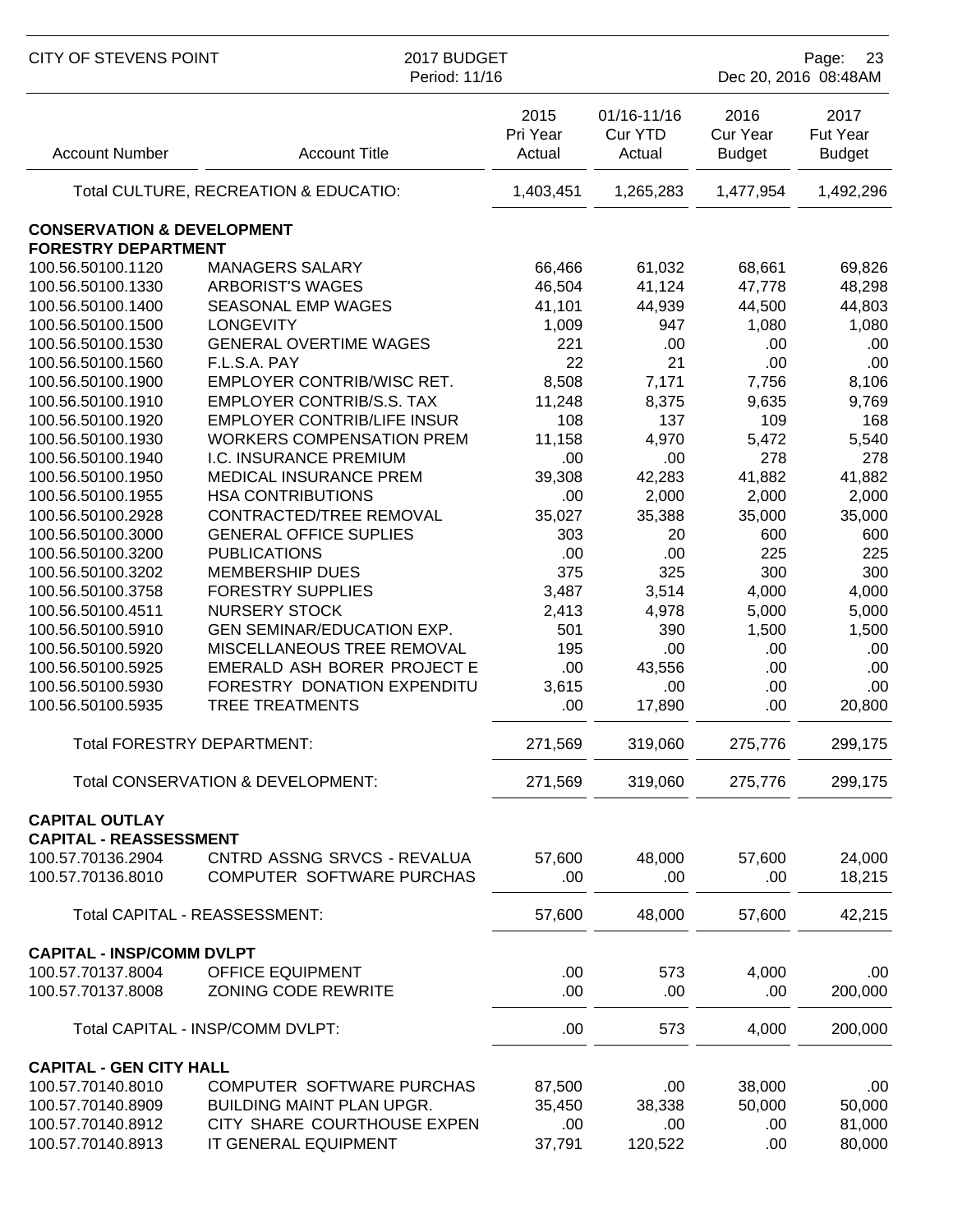| CITY OF STEVENS POINT            |                                   | 2017 BUDGET<br>Period: 11/16 |                                         |                                          | Page:<br>24<br>Dec 20, 2016 08:48AM |  |  |
|----------------------------------|-----------------------------------|------------------------------|-----------------------------------------|------------------------------------------|-------------------------------------|--|--|
| <b>Account Number</b>            | <b>Account Title</b>              | 2015<br>Pri Year<br>Actual   | 01/16-11/16<br><b>Cur YTD</b><br>Actual | 2016<br><b>Cur Year</b><br><b>Budget</b> | 2017<br>Fut Year<br><b>Budget</b>   |  |  |
| 100.57.70140.8934                | PHONE/DATA INFRASTRUCTURE         | 9,348                        | 331                                     | 15,000                                   | 45,000                              |  |  |
| Total CAPITAL - GEN CITY HALL:   |                                   | 170,090                      | 159,192                                 | 103,000                                  | 256,000                             |  |  |
| <b>CAPITAL - POLICE DEPT</b>     |                                   |                              |                                         |                                          |                                     |  |  |
| 100.57.70210.8004                | PURCH OFFICE EQUIPMENT            | .00                          | 6,131                                   | 6,500                                    | 4,500                               |  |  |
| 100.57.70210.8006                | <b>COMPUTER EQUIPMENT</b>         | .00                          | .00                                     | 75,000                                   | .00                                 |  |  |
| 100.57.70210.8010                | <b>COMPUTER SOFTWARE PURCHAS</b>  | 459                          | .00                                     | .00                                      | .00                                 |  |  |
| 100.57.70210.8070                | VIDEO EQUIPMENT REPLACEMEN        | 8,500                        | .00                                     | .00                                      | .00                                 |  |  |
| 100.57.70210.8102                | <b>FURNITURE REPLACEMENT</b>      | .00                          | .00                                     | 6,500                                    | 2,000                               |  |  |
| 100.57.70210.8254                | <b>GENERAL POLICE EQUIPMENT</b>   | .00                          | .00                                     | .00                                      | 6,000                               |  |  |
| 100.57.70210.8255                | <b>SQUAD COMM EQUIPMENT</b>       | 850                          | 4,995                                   | .00                                      | .00                                 |  |  |
| 100.57.70210.8259                | <b>SWAT EQUIPMENT</b>             | .00                          | .00                                     | .00                                      | 5,000                               |  |  |
| 100.57.70210.8430                | <b>INVESTIGATIVE EQUIPMENT</b>    | .00                          | 29,556                                  | .00                                      | .00                                 |  |  |
| 100.57.70210.8434                | <b>COMPUTER FORENSIC EQUIPMEN</b> | 700                          | .00                                     | .00                                      | .00                                 |  |  |
| Total CAPITAL - POLICE DEPT:     |                                   | 10,509                       | 40,682                                  | 88,000                                   | 17,500                              |  |  |
| <b>CAPITAL - FIRE DEPT</b>       |                                   |                              |                                         |                                          |                                     |  |  |
| 100.57.70220.3910                | <b>GENERAL EQUIPMENT PURCH</b>    | 5,758                        | 46,180                                  | 56,000                                   | .00                                 |  |  |
| 100.57.70220.8009                | PURCHASE COPIER MACHINE           | .00                          | .00                                     | .00                                      | 4,200                               |  |  |
| 100.57.70220.8501                | GENERAL FIRE/RESCUE EQUPME        | .00                          | .00                                     | .00                                      | 13,000                              |  |  |
| 100.57.70220.8511                | THERMAL IMAGE CAMERA PURCH.       | 8,859                        | .00                                     | .00                                      | .00                                 |  |  |
| 100.57.70220.8512                | <b>TURN OUT GEAR</b>              | .00                          | .00                                     | .00                                      | 20,000                              |  |  |
| 100.57.70220.8514                | <b>MOBILE DATA ACCESS</b>         | .00                          | 35,000                                  | .00                                      | .00                                 |  |  |
| 100.57.70220.8755                | <b>GEN BLDG RENOVATION EXP.</b>   | .00                          | .00                                     | .00                                      | 5,000                               |  |  |
| Total CAPITAL - FIRE DEPT:       |                                   | 14,617                       | 81,180                                  | 56,000                                   | 42,200                              |  |  |
| <b>CAPITAL - DPW/ENGINEERING</b> |                                   |                              |                                         |                                          |                                     |  |  |
| 100.57.70311.8010                | SOFTWARE PURCHASE                 | 25,330                       | 3,511                                   | 15,000                                   | .00                                 |  |  |
| 100.57.70311.8021                | <b>TRAFFIC SIGNAL EQUIPMENT</b>   | 17,229                       | 14,346                                  | 25,000                                   | .00                                 |  |  |
| 100.57.70311.8024                | <b>GENERAL STREET MAINTENANCE</b> | .00.                         | .00                                     | .00.                                     | 40,000                              |  |  |
| 100.57.70311.8236                | <b>GARBAGE/RECYCLING SUPPLIES</b> | .00                          | 25,570                                  | 26,000                                   | .00                                 |  |  |
| 100.57.70311.8257                | TRAFFIC ENFORCEMENT EQUIPM        | .00                          | .00                                     | 5,000                                    | 30,000                              |  |  |
| 100.57.70311.8930                | RADIO TELEMETRY PROJECT           | 12,976                       | 10,450                                  | 17,000                                   | .00                                 |  |  |
| 100.57.70311.8942                | SIGNAGE/LANDSCAPING               | .00                          | 22,280                                  | 13,000                                   | .00                                 |  |  |
| 100.57.70311.8943                | BICYCLE LANES-TAP GRANT-LCL S     | .00                          | .00                                     | .00                                      | 13,300                              |  |  |
|                                  | Total CAPITAL - DPW/ENGINEERING:  | 55,535                       | 76,157                                  | 101,000                                  | 83,300                              |  |  |
| <b>CAPITAL - DPW FLEET</b>       |                                   |                              |                                         |                                          |                                     |  |  |
| 100.57.70320.8617                | <b>TRAILER</b>                    | 9,131                        | .00                                     | .00                                      | .00                                 |  |  |
| Total CAPITAL - DPW FLEET:       |                                   | 9,131                        | .00                                     | .00                                      | .00.                                |  |  |
| <b>CAPITAL - AIRPORT</b>         |                                   |                              |                                         |                                          |                                     |  |  |
| 100.57.70351.8758                | <b>BLDG/GROUNDS MAINT/UPGRADE</b> | .00                          | 32,729                                  | 45,000                                   | 5,000                               |  |  |
| 100.57.70351.8942                | SIGNAGE/LANDSCAPING               | 33,366                       | .00                                     | .00                                      | .00.                                |  |  |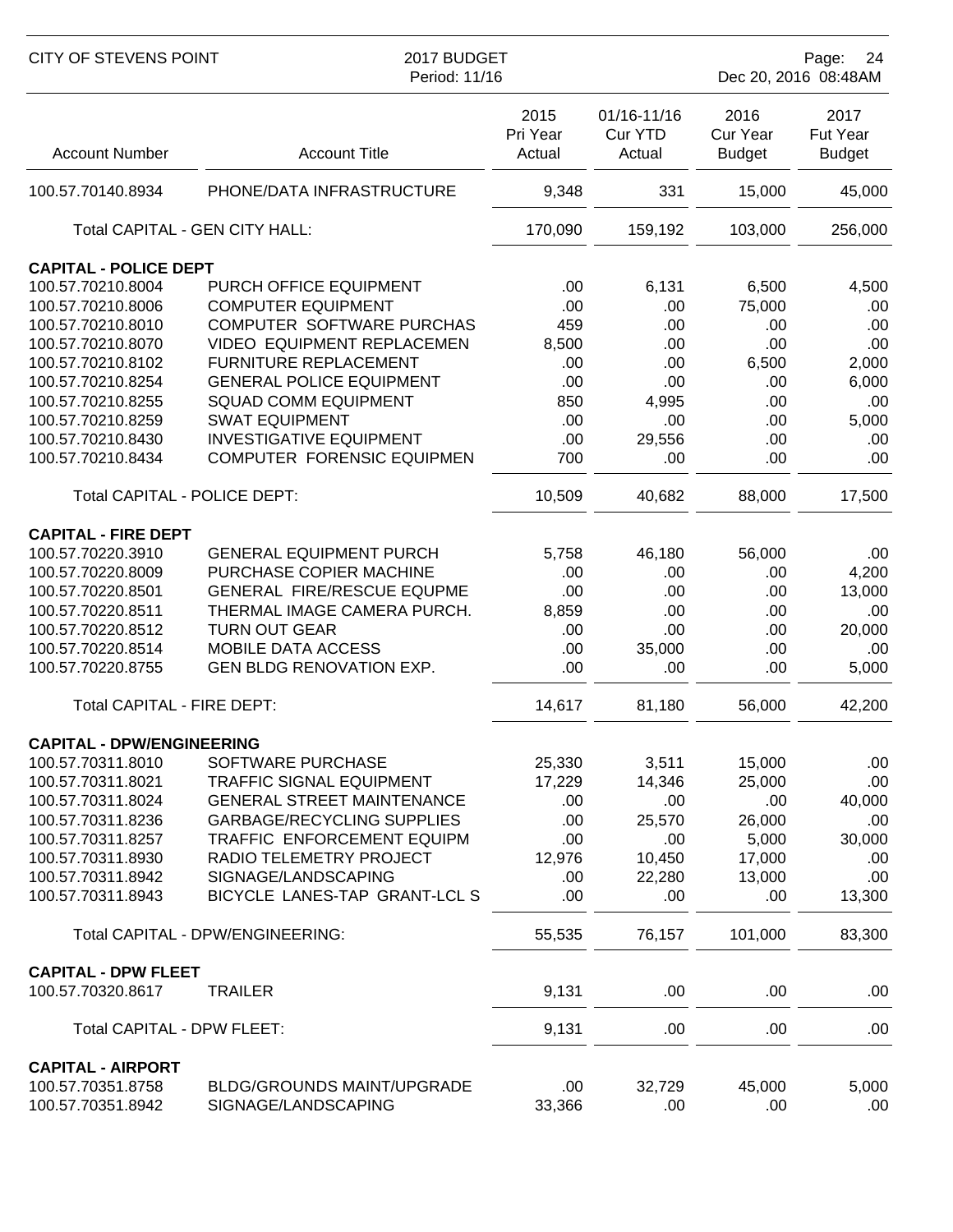| <b>CITY OF STEVENS POINT</b>                                                                                                                           | 2017 BUDGET<br>Period: 11/16                                                                                                                                                        |                                        |                                         |                                                    | Page:<br>25<br>Dec 20, 2016 08:49AM          |
|--------------------------------------------------------------------------------------------------------------------------------------------------------|-------------------------------------------------------------------------------------------------------------------------------------------------------------------------------------|----------------------------------------|-----------------------------------------|----------------------------------------------------|----------------------------------------------|
| <b>Account Number</b>                                                                                                                                  | <b>Account Title</b>                                                                                                                                                                | 2015<br>Pri Year<br>Actual             | 01/16-11/16<br><b>Cur YTD</b><br>Actual | 2016<br><b>Cur Year</b><br><b>Budget</b>           | 2017<br><b>Fut Year</b><br><b>Budget</b>     |
| <b>Total CAPITAL - AIRPORT:</b>                                                                                                                        |                                                                                                                                                                                     | 33,366                                 | 32,729                                  | 45,000                                             | 5,000                                        |
| <b>CAPITAL - TRANSIT</b><br>100.57.70520.8200<br>100.57.70520.8207<br>100.57.70520.8219<br>100.57.70520.8601<br>100.57.70520.8961<br>100.57.70520.8963 | PICKUP TRUCK PURCHASES<br><b>BUS PURCHASES</b><br><b>STAFF VEHICLE PURCHASE</b><br><b>PURCHASE MOWERS</b><br><b>TRANSIT FACILITY UPGRADES</b><br><b>TRANSPORTATION DEV PLAN-LCL</b> | .00<br>.00<br>.00<br>.00<br>.00<br>.00 | .00<br>.00<br>.00<br>.00<br>.00<br>.00  | 8,500<br>139,000<br>6,000<br>4,000<br>2,200<br>.00 | .00<br>.00<br>.00<br>.00<br>11,000<br>14,000 |
| Total CAPITAL - TRANSIT:                                                                                                                               |                                                                                                                                                                                     | .00                                    | .00                                     | 159,700                                            | 25,000                                       |
| <b>CAPITAL - PARKS DEPT</b><br>100.57.70620.8211<br>100.57.70620.8275<br>100.57.70620.8704<br>100.57.70620.8759                                        | <b>TRACTOR PURCHASES</b><br>PARKING LOTS - PAVING<br><b>COMPREHENSIVE PARK PLAN</b><br><b>BUKOLT PARK REPAIRS</b>                                                                   | .00<br>.00<br>.00<br>.00               | .00<br>29,725<br>.00<br>.00             | .00<br>48,000<br>.00<br>.00                        | 51,500<br>.00<br>18,000<br>12,750            |
| Total CAPITAL - PARKS DEPT:                                                                                                                            |                                                                                                                                                                                     | .00.                                   | 29,725                                  | 48,000                                             | 82,250                                       |
| <b>CAPITAL - SWIMMING POOL</b><br>100.57.70641.8689<br>100.57.70641.8909<br>100.57.70641.8927                                                          | <b>CHEMICAL SYSTEM</b><br><b>BUILDING MAINT PLAN UPGRADES</b><br>POOL EQUIPMENT PURCHASE                                                                                            | .00<br>.00<br>9,816                    | 4,745<br>31,221<br>.00                  | 5,000<br>71,500<br>.00                             | .00<br>.00<br>.00                            |
|                                                                                                                                                        | Total CAPITAL - SWIMMING POOL:                                                                                                                                                      | 9,816                                  | 35,966                                  | 76,500                                             | .00                                          |
| <b>CAPITAL - PARKS COURT AREAS</b><br>100.57.70656.8662                                                                                                | <b>RESURFACE BB/TENNIS COURTS</b>                                                                                                                                                   | .00                                    | 4,820                                   | 5,500                                              | .00.                                         |
|                                                                                                                                                        | Total CAPITAL - PARKS COURT AREAS:                                                                                                                                                  | .00                                    | 4,820                                   | 5,500                                              | .00                                          |
| <b>CITY FORESTRY DEPARTMENT</b><br>100.57.70700.8712<br>100.57.70700.8714                                                                              | UPDATE TREE INVENTORY<br><b>TREE MANAGEMENT</b>                                                                                                                                     | .00<br>5,883                           | .00<br>.00                              | 6,000<br>.00.                                      | .00<br>.00.                                  |
|                                                                                                                                                        | Total CITY FORESTRY DEPARTMENT:                                                                                                                                                     | 5,883                                  | .00                                     | 6,000                                              | .00                                          |
| <b>Total CAPITAL OUTLAY:</b>                                                                                                                           |                                                                                                                                                                                     | 366,546                                | 509,022                                 | 750,300                                            | 753,465                                      |
| <b>TRANSFERS OUT</b><br><b>TRANSFER TO SOIL REMEDIATION</b><br>100.59.99222.9500                                                                       | TRANSFER TO FUND 222                                                                                                                                                                | 180,000                                | .00                                     | .00                                                | .00                                          |
|                                                                                                                                                        | Total TRANSFER TO SOIL REMEDIATION:                                                                                                                                                 | 180,000                                | .00                                     | .00                                                | .00                                          |
| <b>TRANSFER TO TRANSIT-SUBSIDY</b><br>100.59.99601.9500                                                                                                | TRANSFER TO TRANSIT - SUBSIDY                                                                                                                                                       | .00.                                   | 395,785                                 | 395,785                                            | 405,000                                      |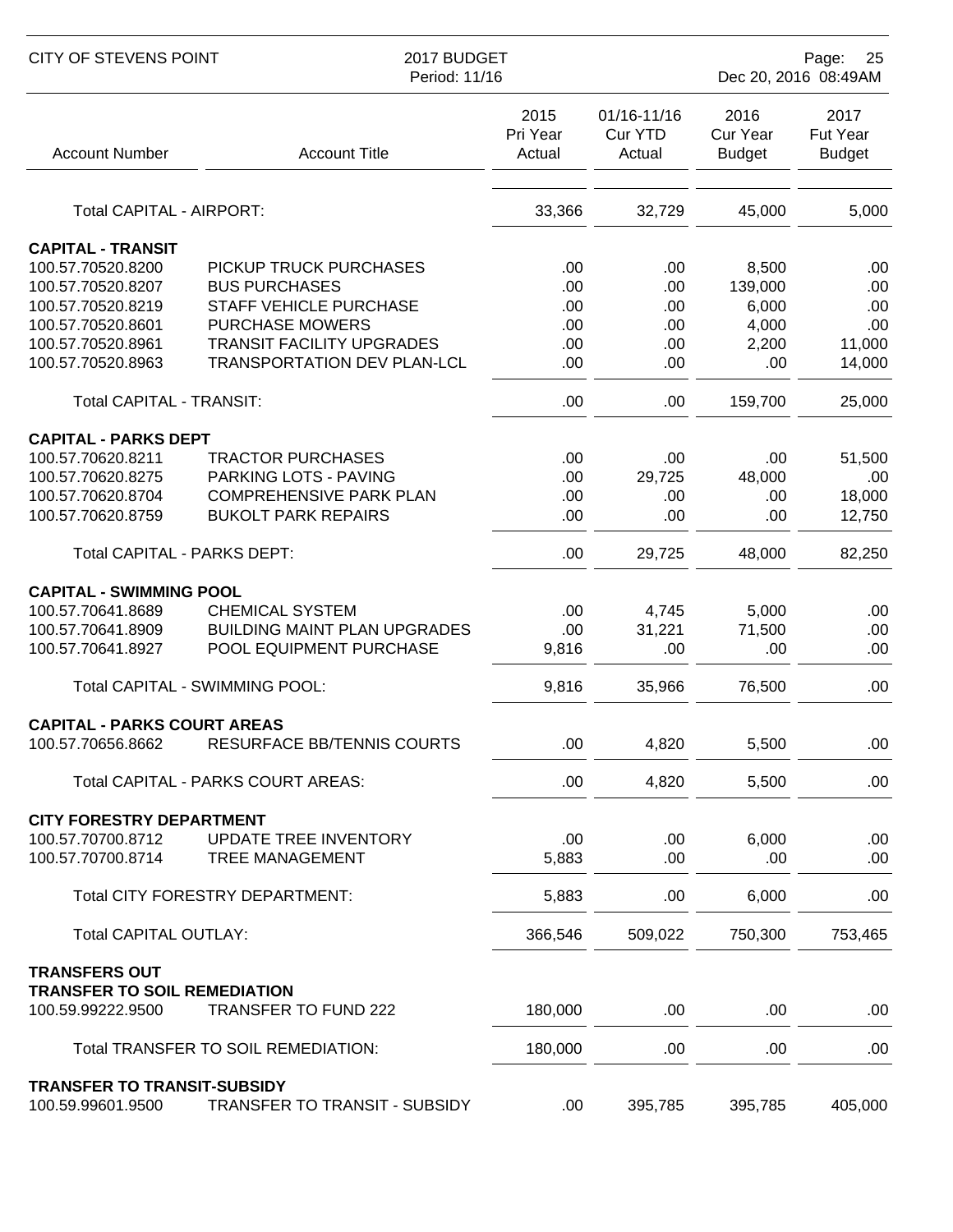| CITY OF STEVENS POINT                                                     |                                        | 2017 BUDGET<br>Period: 11/16 |                                         |                                          | Page:<br>26<br>Dec 20, 2016 08:49AM |  |  |
|---------------------------------------------------------------------------|----------------------------------------|------------------------------|-----------------------------------------|------------------------------------------|-------------------------------------|--|--|
| <b>Account Number</b>                                                     | <b>Account Title</b>                   | 2015<br>Pri Year<br>Actual   | 01/16-11/16<br><b>Cur YTD</b><br>Actual | 2016<br><b>Cur Year</b><br><b>Budget</b> | 2017<br>Fut Year<br><b>Budget</b>   |  |  |
|                                                                           | Total TRANSFER TO TRANSIT-SUBSIDY:     | .00                          | 395,785                                 | 395,785                                  | 405,000                             |  |  |
| <b>TRANSFER TO AIRPORT-SUBSIDY</b><br>100.59.99610.9500                   | TRANSFER TO AIRPORT-SUBSIDY            | .00                          | .00                                     | .00                                      | 150,000                             |  |  |
|                                                                           | Total TRANSFER TO AIRPORT-SUBSIDY:     | .00                          | .00                                     | .00                                      | 150,000                             |  |  |
| <b>TRANS TO FUND 652</b><br>100.59.99652.9500<br>Total TRANS TO FUND 652: | <b>TRANSFER TO FUND 652</b>            | .00<br>.00.                  | 75,000<br>75,000                        | .00<br>.00.                              | 55,000<br>55,000                    |  |  |
| <b>TRANS TO SECTION 125 FUND</b><br>100.59.99850.9500                     | <b>TRANSFER TO FUND 850</b>            | .00                          | 10,000                                  | 10,000                                   | 10,000                              |  |  |
|                                                                           | Total TRANS TO SECTION 125 FUND:       | .00                          | 10,000                                  | 10,000                                   | 10,000                              |  |  |
| <b>Total TRANSFERS OUT:</b>                                               |                                        | 180,000                      | 480,785                                 | 405,785                                  | 620,000                             |  |  |
| <b>GENERAL FUND Revenue Total:</b>                                        |                                        | 21,954,588                   | 21,067,306                              | 11,707,002                               | 11,882,706                          |  |  |
|                                                                           | <b>GENERAL FUND Expenditure Total:</b> | 20,314,449                   | 18,856,622                              | 22,182,082                               | 22,750,462                          |  |  |
| Net Total GENERAL FUND:                                                   |                                        | 1,640,139                    | 2,210,684                               | 10,475,080-                              | 10,867,756-                         |  |  |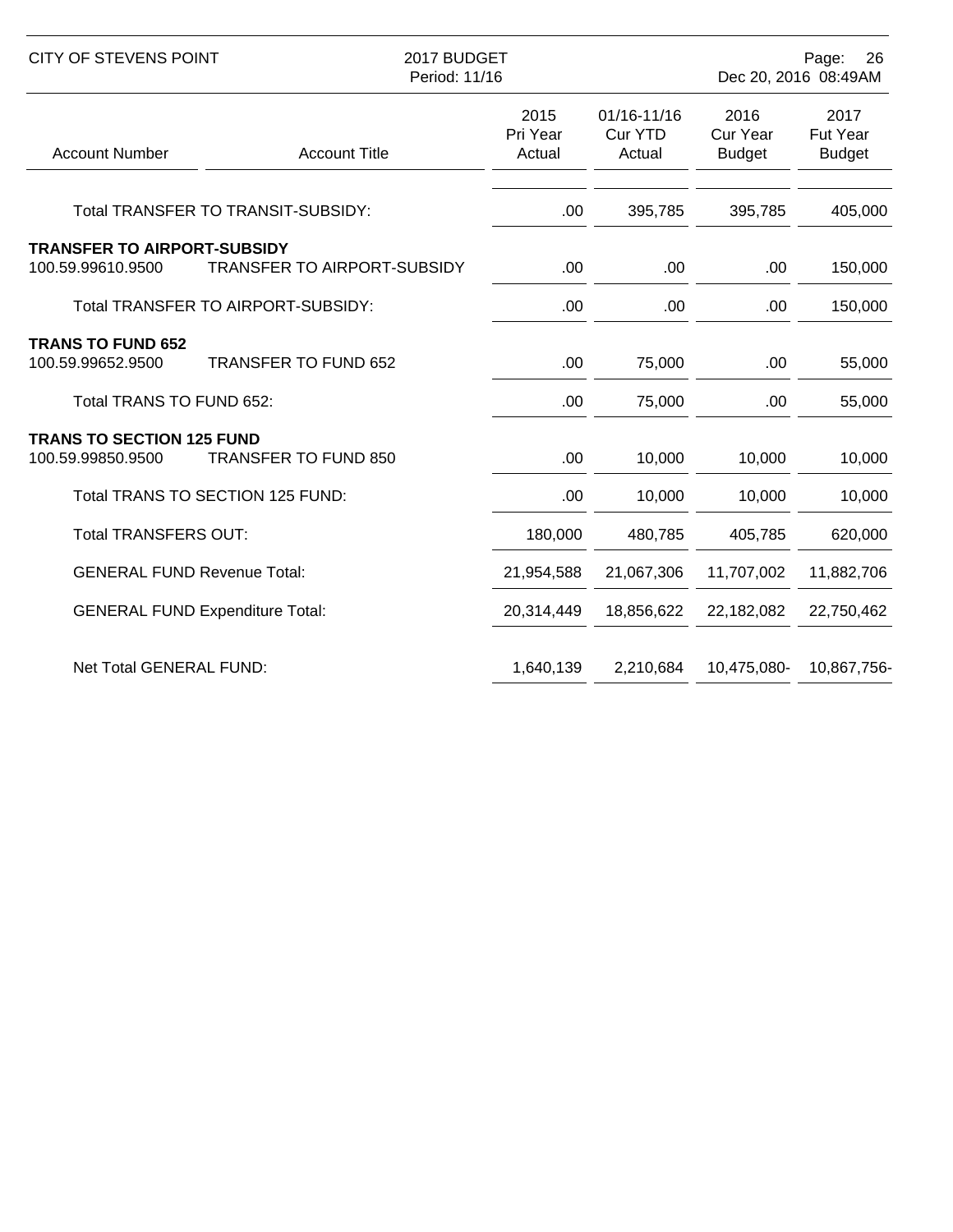| <b>CITY OF STEVENS POINT</b>        |                                       | 2017 BUDGET<br>Period: 11/16 |                                         |                                          | Page:<br>27<br>Dec 20, 2016 08:49AM |  |  |
|-------------------------------------|---------------------------------------|------------------------------|-----------------------------------------|------------------------------------------|-------------------------------------|--|--|
| <b>Account Number</b>               | <b>Account Title</b>                  | 2015<br>Pri Year<br>Actual   | 01/16-11/16<br><b>Cur YTD</b><br>Actual | 2016<br><b>Cur Year</b><br><b>Budget</b> | 2017<br>Fut Year<br><b>Budget</b>   |  |  |
| <b>ROOM TAX FUND</b>                |                                       |                              |                                         |                                          |                                     |  |  |
| <b>TAXES</b>                        |                                       |                              |                                         |                                          |                                     |  |  |
| 202.41.00210.55                     | <b>HOTEL/MOTEL TAXES</b>              | 789,545                      | 680,667                                 | 740,000                                  | 800,000                             |  |  |
| 202.41.00215.55                     | <b>ROOM TAX SPLIT FOR GRANT'S</b>     | 21,521                       | .00                                     | .00                                      | .00                                 |  |  |
| 202.41.00810.55                     | INT/PENALTY DELINQ. ROOM TAX          | .00                          | .00                                     | .00                                      | .00.                                |  |  |
| <b>Total TAXES:</b>                 |                                       | 811,066                      | 680,667                                 | 740,000                                  | 800,000                             |  |  |
| <b>MISCELLANEOUS REVENUE</b>        |                                       |                              |                                         |                                          |                                     |  |  |
| 202.48.00100.51                     | INV. INTEREST REVENUE                 | 22,143                       | .00                                     | 20,000                                   | .00.                                |  |  |
| 202.48.00208.55                     | PARKS CONST REIMB/DONATIONS           | .00                          | .00                                     | 2,000                                    | .00                                 |  |  |
| 202.48.00210.55                     | ARTS CENTER BLDG RENTAL REV           | .00                          | 96                                      | 500                                      | .00                                 |  |  |
| 202.48.00300.55                     | <b>ARTS CENTER SALES</b>              | 19,127                       | 6,896                                   | 21,500                                   | .00                                 |  |  |
| 202.48.00310.55                     | <b>ARTS - ENTRY FEES</b>              | 5,974                        | 4,378                                   | 6,000                                    | .00                                 |  |  |
| 202.48.00540.55                     | <b>ARTS - SPONSORSHIP REVENUE</b>     | 480                          | .00.                                    | 100                                      | .00                                 |  |  |
| 202.48.00550.55                     | ARTS CENTER - MISC DONATION \$        | 1,485                        | 684                                     | 3,000                                    | .00                                 |  |  |
| 202.48.00551.55                     | ARTS CENTER CAP PROJ DONATI           | 13,100                       | 930                                     | 100                                      | .00                                 |  |  |
| 202.48.00900.55                     | <b>ARTS CENTER - MISC REVENUE</b>     | .00                          | .00                                     | 100                                      | .00                                 |  |  |
| 202.48.00950.55                     | CAPITAL (GAIN)/LOSS ON INVEST         | 10,345                       | .00                                     | .00                                      | .00                                 |  |  |
| 202.48.00954.55                     | UNREALIZED (GAIN)/LOSS ON INV         | $18,141-$                    | .00                                     | .00                                      | .00                                 |  |  |
| <b>Total MISCELLANEOUS REVENUE:</b> |                                       | 54,514                       | 12,985                                  | 53,300                                   | .00                                 |  |  |
|                                     |                                       |                              |                                         |                                          |                                     |  |  |
| <b>OTHER FINANCING SOURCES</b>      |                                       |                              |                                         |                                          |                                     |  |  |
| 202.49.00310.55                     | FUND BALANCE USEAGE ACCOUN            | .00                          | .00                                     | 27,912                                   | .00                                 |  |  |
|                                     | <b>Total OTHER FINANCING SOURCES:</b> | .00                          | .00                                     | 27,912                                   | .00                                 |  |  |
| <b>ARTS EXPENDITURES</b>            |                                       |                              |                                         |                                          |                                     |  |  |
| <b>FIREWORKS/CELEBRATION</b>        |                                       |                              |                                         |                                          |                                     |  |  |
| 202.55.00340.7100                   | <b>FIREWORKS SUBSIDY DISB</b>         | 10,000                       | 10,000                                  | 10,000                                   | .00                                 |  |  |
| Total FIREWORKS/CELEBRATION:        |                                       | 10,000                       | 10,000                                  | 10,000                                   | .00.                                |  |  |
| <b>RIVERFRONT CELEB. PROGRAM</b>    |                                       |                              |                                         |                                          |                                     |  |  |
| 202.55.00360.7100                   | <b>RIVERFRONT SUBSIDY DISB</b>        | 25,000                       | 25,000                                  | 25,000                                   | 35,000                              |  |  |
|                                     | Total RIVERFRONT CELEB. PROGRAM:      | 25,000                       | 25,000                                  | 25,000                                   | 35,000                              |  |  |
| <b>ARTS COUNCIL</b>                 |                                       |                              |                                         |                                          |                                     |  |  |
| 202.55.00375.1470                   | PART TIME EMPLOYEE WAGES              | 18,363                       | 13,567                                  | 22,901                                   | .00                                 |  |  |
| 202.55.00375.1900                   | <b>EMPLOYER CONTRIB/WISC RET.</b>     | 1,218                        | 123                                     | 1,511                                    | .00                                 |  |  |
| 202.55.00375.1910                   | EMPLOYER CONTRIB/S.S. TAX             | 1,374                        | 1,139                                   | 1,752                                    | .00.                                |  |  |
| 202.55.00375.1930                   | <b>WORKERS COMPENSATION PREM</b>      | 39                           | 19                                      | 30                                       | .00                                 |  |  |
| 202.55.00375.2200                   | <b>GENERAL UTILITY CHARGES</b>        | 1,756                        | 1,127                                   | 2,194                                    | .00                                 |  |  |
| 202.55.00375.2203                   | <b>TELEPHONE UTILITY CHARGES</b>      | 440                          | 416                                     | 524                                      | .00                                 |  |  |
| 202.55.00375.3006                   | <b>POSTAGE</b>                        | .00                          | .00                                     | 1,000                                    | .00                                 |  |  |
| 202.55.00375.3550                   | <b>GENERAL BUILDING MAINT SUPPL</b>   | 1,581                        | 1,108                                   | 1,000                                    | .00                                 |  |  |
| 202.55.00375.5000                   | MISCELLANEOUS EXPENSES                | 1,247                        | 450                                     | 800                                      | .00.                                |  |  |
| 202.55.00375.5856                   | ARTS EXHIBITION EXP.                  | 17,475                       | 6,666                                   | 22,000                                   | .00.                                |  |  |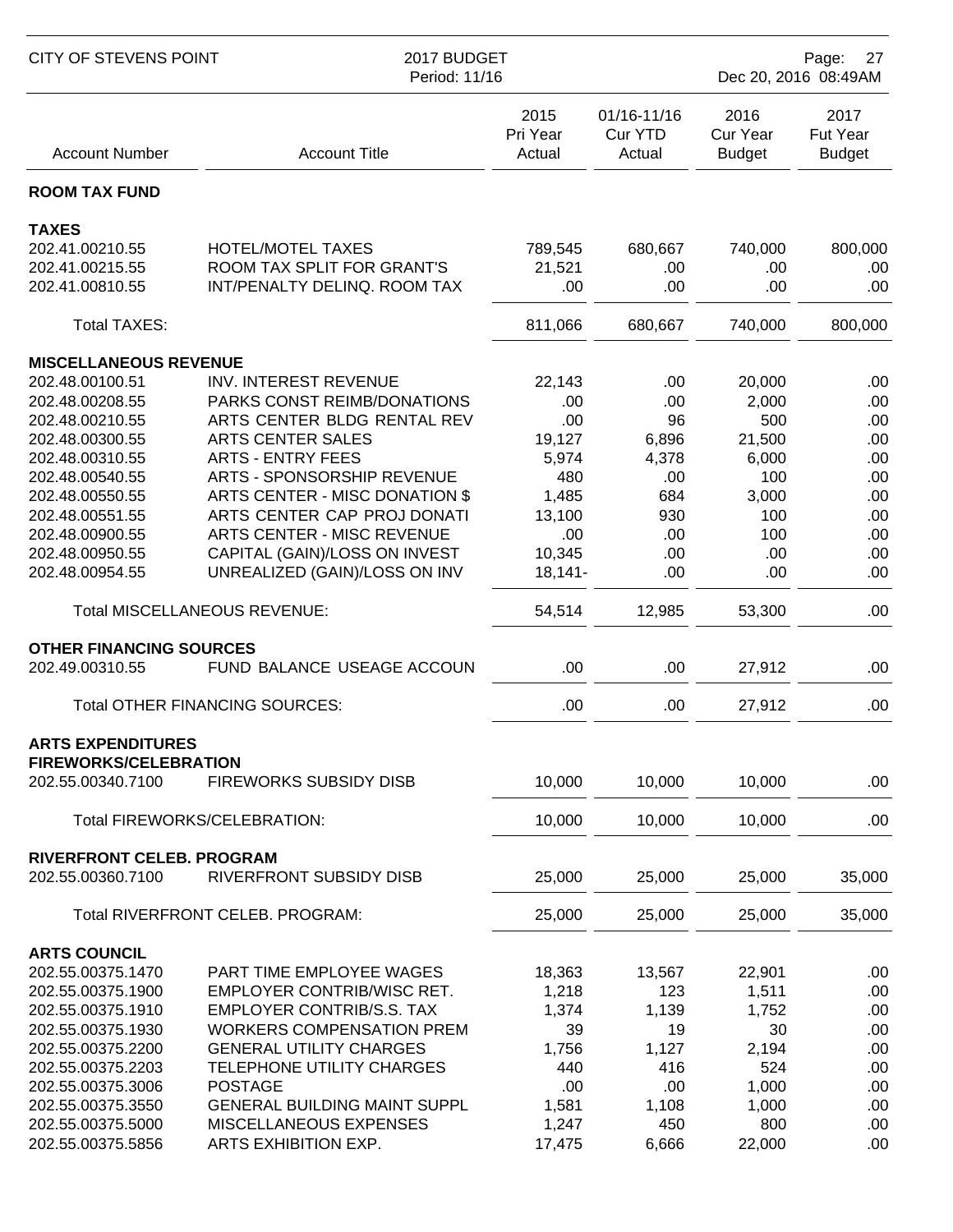| <b>CITY OF STEVENS POINT</b>                                                                                                                                                                                           |                                                                                                                                                                                                                                                   | 2017 BUDGET<br>Period: 11/16                                             |                                                                |                                                                   | Page:<br>28<br>Dec 20, 2016 08:49AM                  |  |  |
|------------------------------------------------------------------------------------------------------------------------------------------------------------------------------------------------------------------------|---------------------------------------------------------------------------------------------------------------------------------------------------------------------------------------------------------------------------------------------------|--------------------------------------------------------------------------|----------------------------------------------------------------|-------------------------------------------------------------------|------------------------------------------------------|--|--|
| <b>Account Number</b>                                                                                                                                                                                                  | <b>Account Title</b>                                                                                                                                                                                                                              | 2015<br>Pri Year<br>Actual                                               | 01/16-11/16<br><b>Cur YTD</b><br>Actual                        | 2016<br><b>Cur Year</b><br><b>Budget</b>                          | 2017<br>Fut Year<br><b>Budget</b>                    |  |  |
| 202.55.00375.5930                                                                                                                                                                                                      | ARTS CNTR CAP PROJ DONATION                                                                                                                                                                                                                       | 870                                                                      | .00                                                            | .00                                                               | .00                                                  |  |  |
| <b>Total ARTS COUNCIL:</b>                                                                                                                                                                                             |                                                                                                                                                                                                                                                   | 44,361                                                                   | 24,616                                                         | 53,712                                                            | .00                                                  |  |  |
| <b>SPECIAL EVENTS</b><br>202.55.00380.5000                                                                                                                                                                             | MISCELLANEOUS EXPENSES                                                                                                                                                                                                                            | 4,221                                                                    | 14,668                                                         | 12,500                                                            | 10,000                                               |  |  |
| <b>Total SPECIAL EVENTS:</b>                                                                                                                                                                                           |                                                                                                                                                                                                                                                   | 4,221                                                                    | 14,668                                                         | 12,500                                                            | 10,000                                               |  |  |
| <b>MISCELLANEOUS EXPENSES</b><br>202.55.00385.5000                                                                                                                                                                     | MISCELLANEOUS EXPENSES                                                                                                                                                                                                                            | .00                                                                      | .00                                                            | .00                                                               | 39,000                                               |  |  |
|                                                                                                                                                                                                                        | Total MISCELLANEOUS EXPENSES:                                                                                                                                                                                                                     | .00                                                                      | .00                                                            | .00                                                               | 39,000                                               |  |  |
| <b>Total ARTS EXPENDITURES:</b>                                                                                                                                                                                        |                                                                                                                                                                                                                                                   | 83,582                                                                   | 74,284                                                         | 101,212                                                           | 84,000                                               |  |  |
| <b>CONVENTION &amp; TOURISM</b><br><b>CONVENTION &amp; TOURISM</b>                                                                                                                                                     |                                                                                                                                                                                                                                                   |                                                                          |                                                                |                                                                   |                                                      |  |  |
| 202.56.00710.7100                                                                                                                                                                                                      | <b>CONV &amp; TOURISM SUBSIDY DISB</b>                                                                                                                                                                                                            | 303,468                                                                  | 396,531                                                        | 345,000                                                           | 375,000                                              |  |  |
| Total CONVENTION & TOURISM:                                                                                                                                                                                            |                                                                                                                                                                                                                                                   | 303,468                                                                  | 396,531                                                        | 345,000                                                           | 375,000                                              |  |  |
| Total CONVENTION & TOURISM:                                                                                                                                                                                            |                                                                                                                                                                                                                                                   | 303,468                                                                  | 396,531                                                        | 345,000                                                           | 375,000                                              |  |  |
| <b>CAPITAL OUTLAY</b><br><b>CENT WIS CHILDREN'S MUSEUM</b><br>202.57.55121.5000                                                                                                                                        | CENTRAL WI CHILDRENS MUSEUM                                                                                                                                                                                                                       | 20,000                                                                   | .00                                                            | .00.                                                              | .00                                                  |  |  |
|                                                                                                                                                                                                                        | Total CENT WIS CHILDREN'S MUSEUM:                                                                                                                                                                                                                 | 20,000                                                                   | .00                                                            | .00                                                               | .00                                                  |  |  |
| <b>OUTLAY - WILLETT ARENA</b><br>202.57.70646.8670<br>202.57.70646.8673<br>202.57.70646.8675<br>202.57.70646.8677<br>202.57.70646.8688<br>202.57.70646.8713<br><b>ARTS CENTER CAPITAL PROJECT</b><br>202.57.70807.8909 | RENOVATE BLEACHERS<br><b>LOCKER ROOM PROJECTS</b><br>REPLACE SOUND SYSTEMS<br><b>REPLACE FLOORING</b><br><b>ADA WHEELCHAIR LIFT</b><br><b>RESURFACING PROJECTS</b><br><b>Total OUTLAY - WILLETT ARENA:</b><br><b>BUILDING MAINT PLAN UPGRADES</b> | 117,279<br>15,376<br>6,608<br>14,551<br>24,494<br>.00.<br>178,308<br>.00 | .00<br>6,386<br>.00<br>.00<br>.00<br>58,680<br>65,066<br>7,370 | .00.<br>7,500<br>.00.<br>.00<br>.00.<br>10,500<br>18,000<br>7,000 | .00<br>.00<br>.00<br>.00<br>.00<br>.00<br>.00<br>.00 |  |  |
|                                                                                                                                                                                                                        |                                                                                                                                                                                                                                                   |                                                                          |                                                                |                                                                   |                                                      |  |  |
| <b>Total CAPITAL OUTLAY:</b>                                                                                                                                                                                           | Total ARTS CENTER CAPITAL PROJECT:                                                                                                                                                                                                                | .00<br>198,308                                                           | 7,370<br>72,436                                                | 7,000<br>25,000                                                   | .00<br>.00                                           |  |  |
|                                                                                                                                                                                                                        |                                                                                                                                                                                                                                                   |                                                                          |                                                                |                                                                   |                                                      |  |  |
| <b>CAPITAL OUTLAY</b><br><b>TRANSFER TO DEBT SERV FUNDS</b><br>202.59.70230.9500                                                                                                                                       | <b>OPERATING TRANSFERS</b>                                                                                                                                                                                                                        | 50,000                                                                   | 50,000                                                         | 50,000                                                            | .00                                                  |  |  |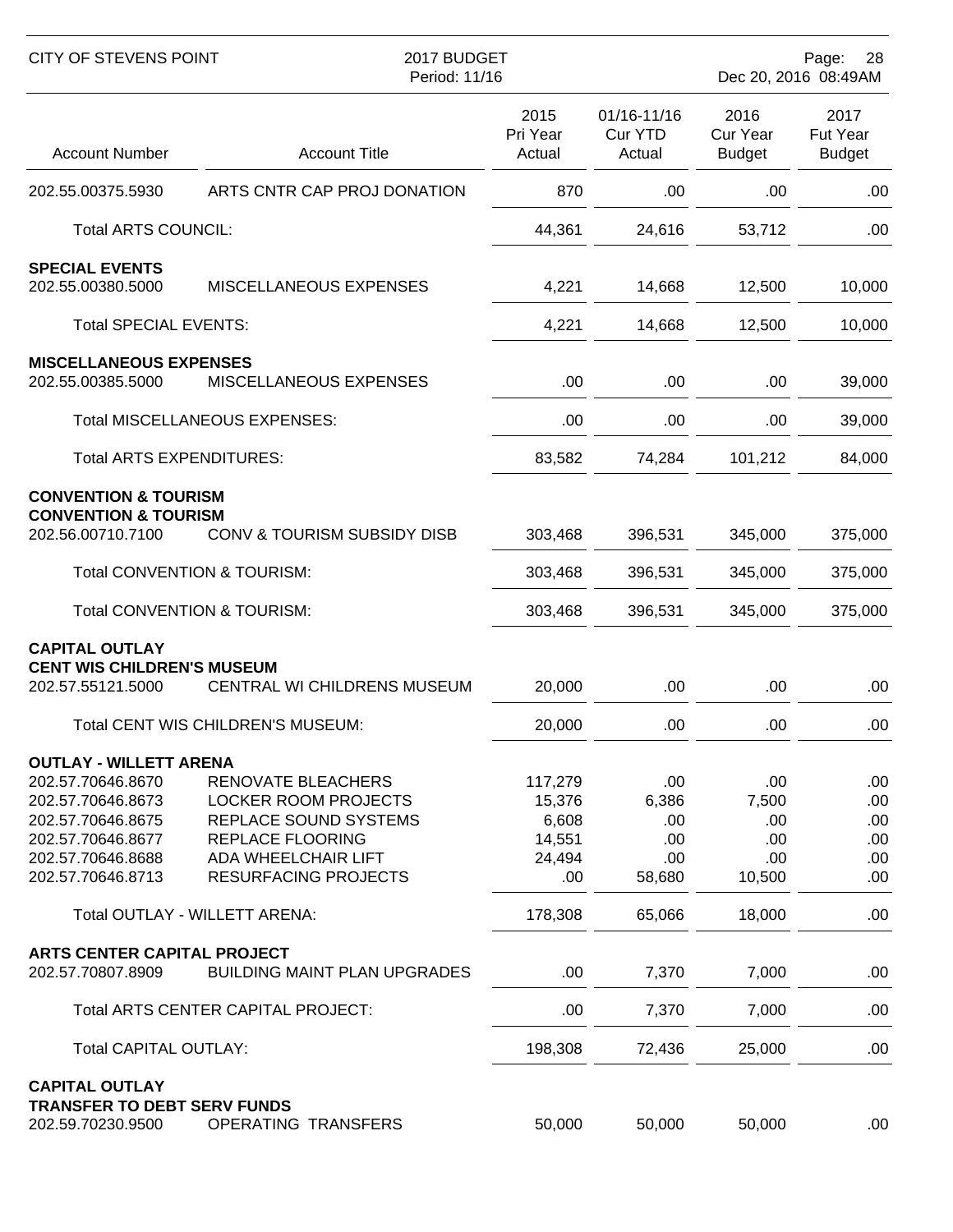| <b>CITY OF STEVENS POINT</b>                                                    |                                    | 2017 BUDGET<br>Period: 11/16 |                                         | Page:<br>29<br>Dec 20, 2016 08:49AM      |                                          |
|---------------------------------------------------------------------------------|------------------------------------|------------------------------|-----------------------------------------|------------------------------------------|------------------------------------------|
| <b>Account Number</b>                                                           | <b>Account Title</b>               | 2015<br>Pri Year<br>Actual   | 01/16-11/16<br><b>Cur YTD</b><br>Actual | 2016<br><b>Cur Year</b><br><b>Budget</b> | 2017<br><b>Fut Year</b><br><b>Budget</b> |
|                                                                                 | Total TRANSFER TO DEBT SERV FUNDS: | 50,000                       | 50,000                                  | 50,000                                   | .00                                      |
| <b>OPERATING TRANSFER</b><br>202.59.90281.9500                                  | OPER TRANSFER TO GEN FUND          | 100,000                      | 220,000                                 | 220,000                                  | 240,000                                  |
| <b>Total OPERATING TRANSFER:</b>                                                |                                    | 100,000                      | 220,000                                 | 220,000                                  | 240,000                                  |
| <b>TRANSFER TO FUND 249</b><br>202.59.99249.9500<br>Total TRANSFER TO FUND 249: | <b>TRANSFER TO FUND 249</b>        | .00<br>.00                   | 80,000<br>80,000                        | 80,000<br>80,000                         | 80,000<br>80,000                         |
| <b>TRANS TO ARTS CENTER FUND</b><br>202.59.99251.9500                           | <b>TRANSFER TO FUND 251</b>        | .00.                         | .00                                     | .00                                      | 21,000                                   |
|                                                                                 | Total TRANS TO ARTS CENTER FUND:   | .00                          | .00                                     | .00                                      | 21,000                                   |
| <b>Total CAPITAL OUTLAY:</b>                                                    |                                    | 150,000                      | 350,000                                 | 350,000                                  | 341,000                                  |
| ROOM TAX FUND Revenue Total:                                                    |                                    | 865,580                      | 693,652                                 | 821,212                                  | 800,000                                  |
|                                                                                 | ROOM TAX FUND Expenditure Total:   | 735,357                      | 893,252                                 | 821,212                                  | 800,000                                  |
| Net Total ROOM TAX FUND:                                                        |                                    | 130,222                      | 199,599-                                | .00                                      | .00                                      |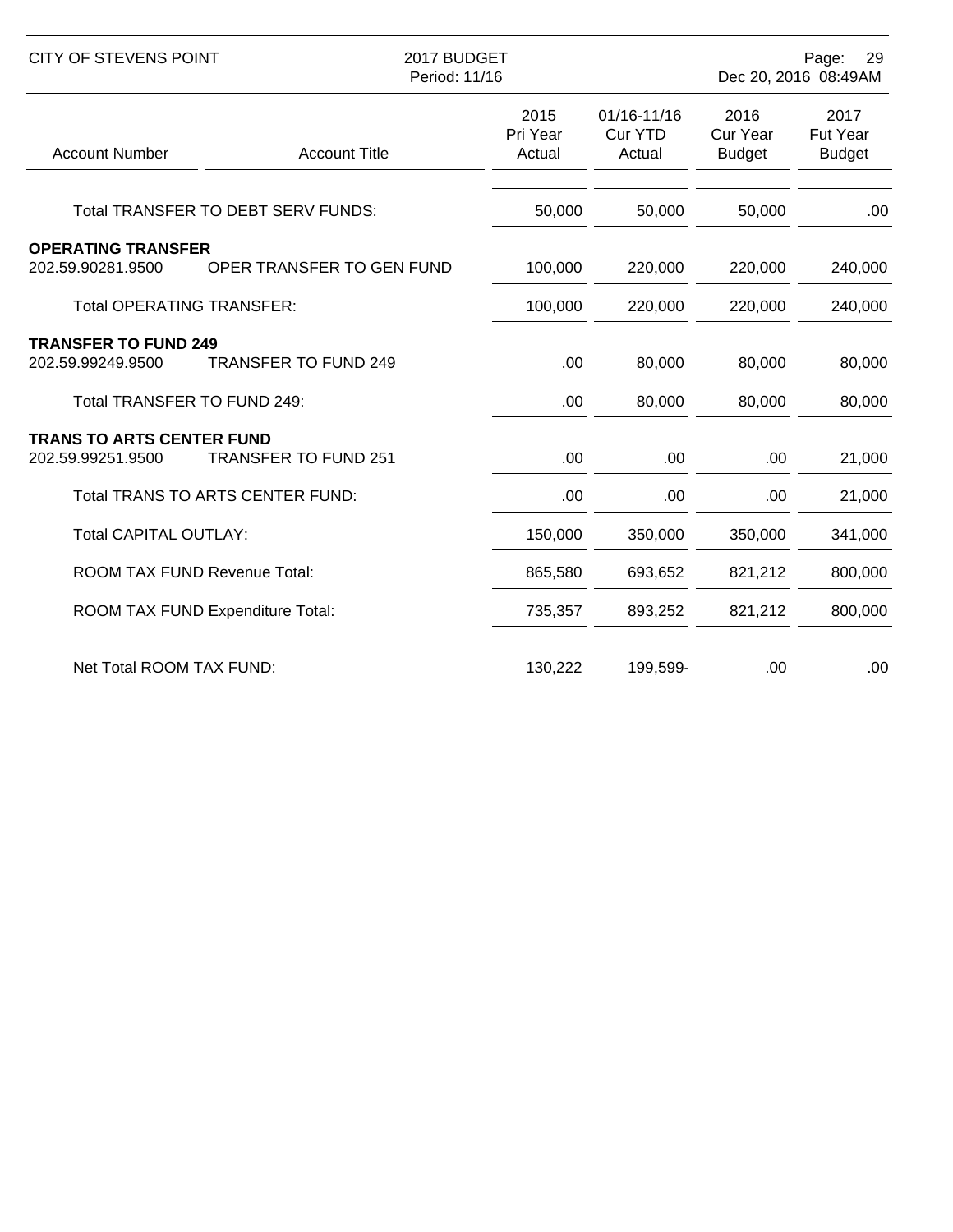| CITY OF STEVENS POINT                                                           |                             | 2017 BUDGET<br>Period: 11/16 |                                  | 30<br>Page:<br>Dec 20, 2016 08:49AM |                                   |
|---------------------------------------------------------------------------------|-----------------------------|------------------------------|----------------------------------|-------------------------------------|-----------------------------------|
| <b>Account Number</b>                                                           | <b>Account Title</b>        | 2015<br>Pri Year<br>Actual   | 01/16-11/16<br>Cur YTD<br>Actual | 2016<br>Cur Year<br><b>Budget</b>   | 2017<br>Fut Year<br><b>Budget</b> |
| <b>INDUSTRIAL PARK IMP FUND</b>                                                 |                             |                              |                                  |                                     |                                   |
| <b>TRANSFER TO FUND 401</b><br><b>TRANSFER TO FUND 401</b><br>204.59.99401.9500 | <b>TRANSFER TO FUND 401</b> | .00                          | .00                              | .00                                 | .00                               |
| Total TRANSFER TO FUND 401:                                                     |                             | .00.                         | .00.                             | .00.                                | .00                               |
| Total TRANSFER TO FUND 401:                                                     |                             | .00                          | .00.                             | .00                                 | .00                               |
| <b>INDUSTRIAL PARK IMP FUND Revenue Total:</b>                                  |                             | .00                          | .00                              | .00.                                | .00.                              |
| INDUSTRIAL PARK IMP FUND Expenditure Total:                                     |                             | .00                          | .00                              | .00                                 | .00                               |
| Net Total INDUSTRIAL PARK IMP FUND:                                             |                             | .00                          | .00                              | .00                                 | .00                               |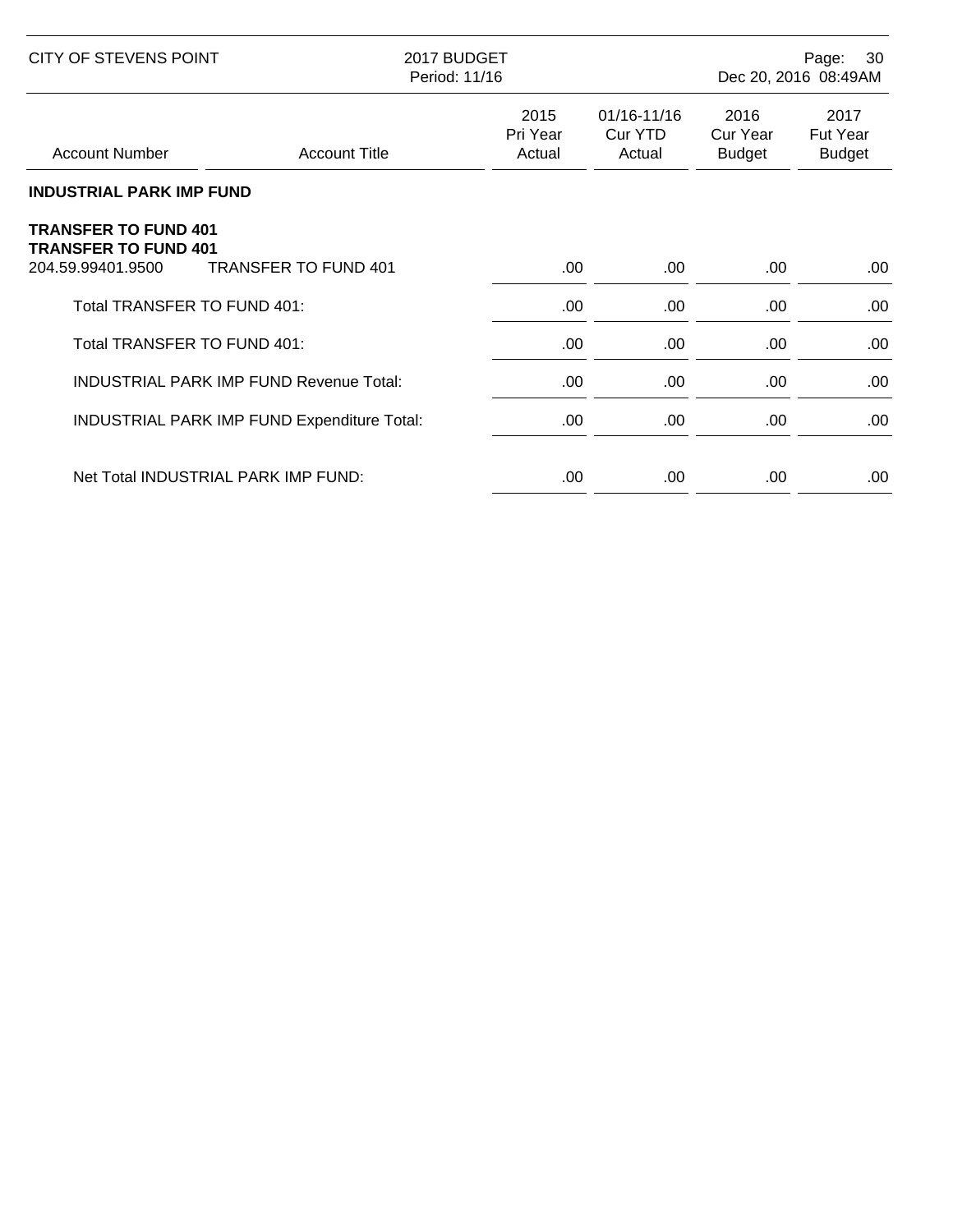| CITY OF STEVENS POINT                                                           |                             | 2017 BUDGET<br>Period: 11/16 |                                  | Page: 31<br>Dec 20, 2016 08:49AM  |                                   |
|---------------------------------------------------------------------------------|-----------------------------|------------------------------|----------------------------------|-----------------------------------|-----------------------------------|
| <b>Account Number</b>                                                           | <b>Account Title</b>        | 2015<br>Pri Year<br>Actual   | 01/16-11/16<br>Cur YTD<br>Actual | 2016<br>Cur Year<br><b>Budget</b> | 2017<br>Fut Year<br><b>Budget</b> |
| <b>SPECIAL PROPERTY IMP FUND</b>                                                |                             |                              |                                  |                                   |                                   |
| <b>TRANSFER TO FUND 401</b><br><b>TRANSFER TO FUND 401</b><br>207.59.99401.9500 | <b>TRANSFER TO FUND 401</b> | .00                          | .00.                             | .00.                              | .00                               |
| Total TRANSFER TO FUND 401:                                                     |                             | .00                          | .00.                             | .00.                              | .00                               |
| Total TRANSFER TO FUND 401:                                                     |                             | .00.                         | .00.                             | .00.                              | .00                               |
| <b>SPECIAL PROPERTY IMP FUND Revenue Total:</b>                                 |                             | .00.                         | .00.                             | .00                               | .00                               |
| SPECIAL PROPERTY IMP FUND Expenditure Total:                                    |                             | .00                          | .00                              | .00                               | .00.                              |
| Net Total SPECIAL PROPERTY IMP FUND:                                            |                             | .00                          | .00                              | .00                               | .00                               |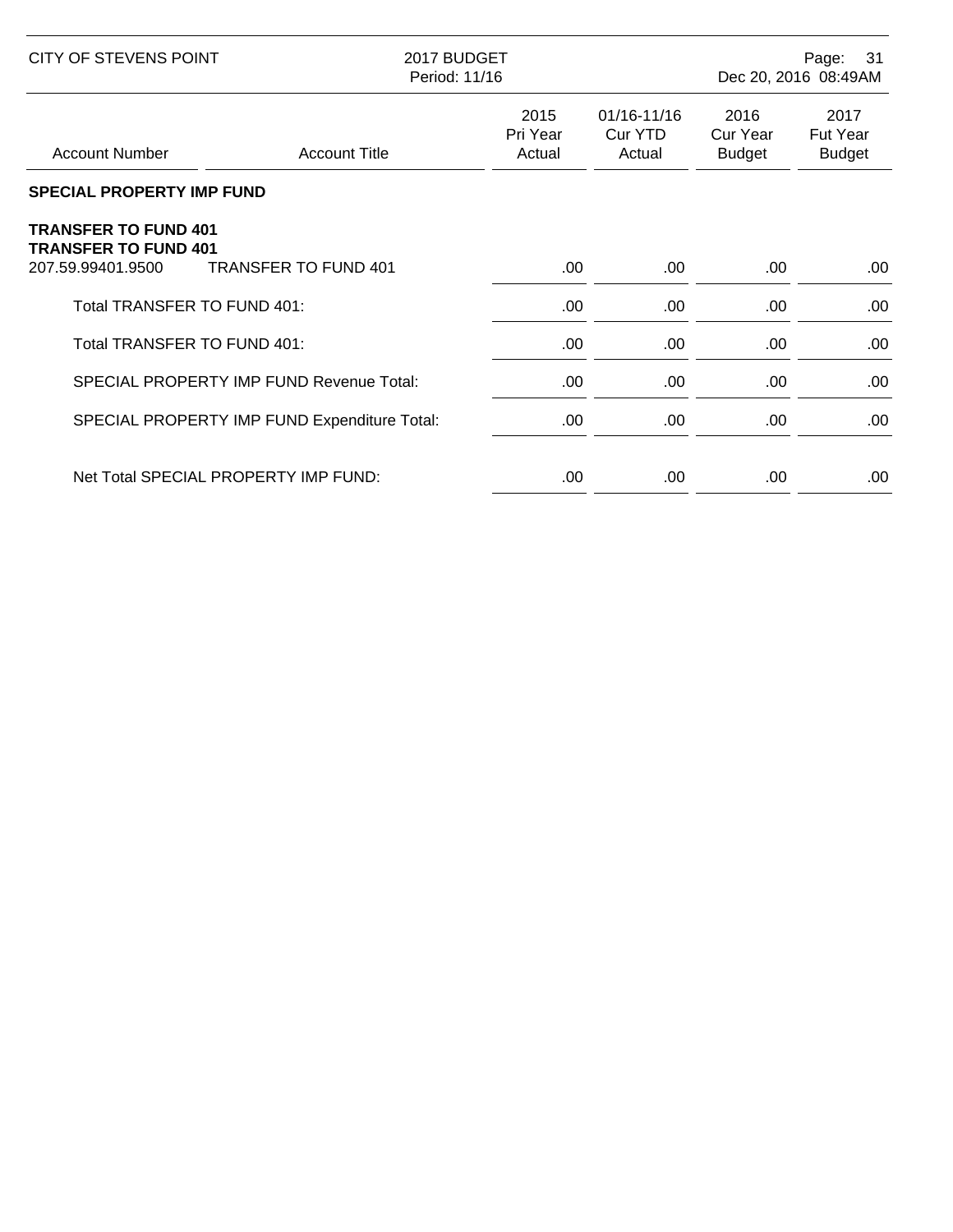| <b>CITY OF STEVENS POINT</b>                          |                                   | 2017 BUDGET<br>Period: 11/16 |                                         |                                   | Page:<br>32<br>Dec 20, 2016 08:49AM |  |  |
|-------------------------------------------------------|-----------------------------------|------------------------------|-----------------------------------------|-----------------------------------|-------------------------------------|--|--|
| <b>Account Number</b>                                 | <b>Account Title</b>              | 2015<br>Pri Year<br>Actual   | 01/16-11/16<br><b>Cur YTD</b><br>Actual | 2016<br>Cur Year<br><b>Budget</b> | 2017<br>Fut Year<br><b>Budget</b>   |  |  |
| <b>STEVENS POINT DEV FUND</b>                         |                                   |                              |                                         |                                   |                                     |  |  |
| <b>MISCELLANEOUS REVENUE</b>                          |                                   |                              |                                         |                                   |                                     |  |  |
| 208.48.00912.56                                       | <b>INTEREST ON NOTES</b>          | 577                          | 186                                     | 198                               | 71                                  |  |  |
| Total MISCELLANEOUS REVENUE:                          |                                   | 577                          | 186                                     | 198                               | 71                                  |  |  |
| <b>OTHER FINANCING SOURCES</b>                        |                                   |                              |                                         |                                   |                                     |  |  |
| 208.49.00120.56                                       | NOTE PRINCIPAL REPAYMENTS         | .00                          | .00                                     | 3,117                             | 325                                 |  |  |
| 208.49.19206.59                                       | <b>TRANSFER FROM FUND 206</b>     | .00                          | .00                                     | .00                               | .00                                 |  |  |
| <b>Total OTHER FINANCING SOURCES:</b>                 |                                   | .00                          | .00                                     | 3,117                             | 325                                 |  |  |
| <b>GENERAL UNCLASSIFIED</b>                           |                                   |                              |                                         |                                   |                                     |  |  |
| <b>MISC UNCLASSIFIED GENERAL</b><br>208.51.00850.5000 | MISCELLANEOUS EXPENSES            | .00                          | 283                                     | 3,315                             | 396                                 |  |  |
| 208.51.00850.7500                                     | <b>LOAN PROCEEDS DISTRIBUTION</b> | .00                          | .00                                     | .00                               | .00                                 |  |  |
| Total MISC UNCLASSIFIED GENERAL:                      |                                   | .00                          | 283                                     | 3,315                             | 396                                 |  |  |
| <b>Total GENERAL UNCLASSIFIED:</b>                    |                                   | .00                          | 283                                     | 3,315                             | 396                                 |  |  |
| STEVENS POINT DEV FUND Revenue Total:                 |                                   | 577                          | 186                                     | 3,315                             | 396                                 |  |  |
| STEVENS POINT DEV FUND Expenditure Total:             |                                   | .00.                         | 283                                     | 3,315                             | 396                                 |  |  |
|                                                       | Net Total STEVENS POINT DEV FUND: |                              |                                         |                                   |                                     |  |  |
|                                                       |                                   | 577                          | $97 -$                                  | .00                               | .00                                 |  |  |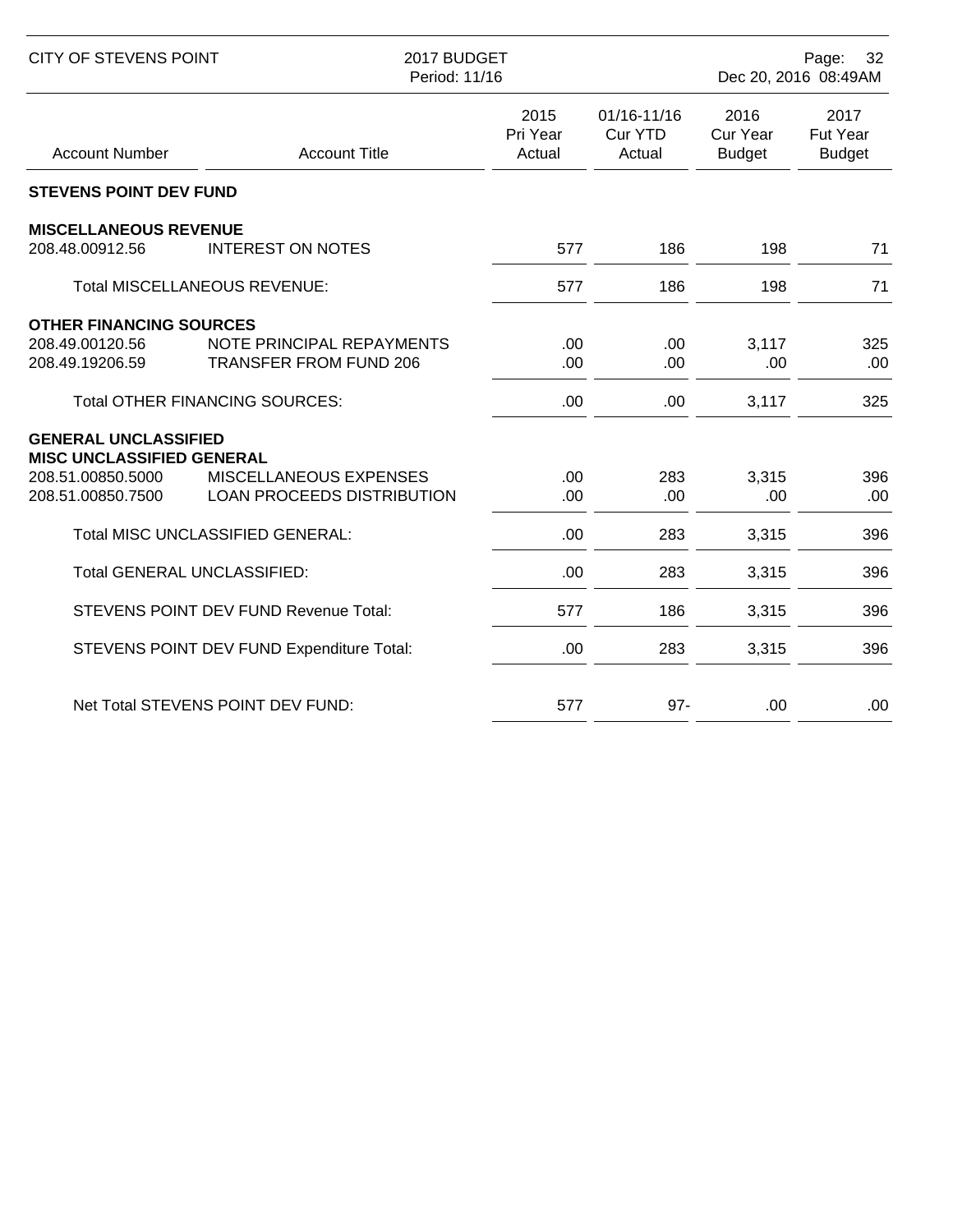| <b>CITY OF STEVENS POINT</b>                                 |                                                                 | 2017 BUDGET<br>Period: 11/16 |                                         |                                          | Page:<br>33<br>Dec 20, 2016 08:49AM |  |
|--------------------------------------------------------------|-----------------------------------------------------------------|------------------------------|-----------------------------------------|------------------------------------------|-------------------------------------|--|
| <b>Account Number</b>                                        | <b>Account Title</b>                                            | 2015<br>Pri Year<br>Actual   | 01/16-11/16<br><b>Cur YTD</b><br>Actual | 2016<br><b>Cur Year</b><br><b>Budget</b> | 2017<br>Fut Year<br><b>Budget</b>   |  |
| <b>CAP-LEVY LOAN FUND</b>                                    |                                                                 |                              |                                         |                                          |                                     |  |
| <b>MISCELLANEOUS REVENUE</b>                                 |                                                                 |                              |                                         |                                          |                                     |  |
| 211.48.00110.56<br>211.48.00900.56                           | <b>INTEREST ON CHECKING ACCTS</b><br>MISC UNCLASSIFIED REVENUES | 4<br>.00                     | .00<br>.00                              | $\overline{2}$<br>.00                    | 2<br>.00                            |  |
| <b>Total MISCELLANEOUS REVENUE:</b>                          |                                                                 | 4                            | .00                                     | $\overline{2}$                           | 2                                   |  |
| <b>OTHER FINANCING SOURCES</b>                               |                                                                 |                              |                                         |                                          |                                     |  |
| 211.49.00100.56<br>211.49.00140.56                           | PRINCIPAL PAYMENTS<br><b>LOAN SATISFACTIONS</b>                 | .00<br>5,300                 | .00<br>.00                              | .00<br>5,000                             | .00<br>5,000                        |  |
| <b>Total OTHER FINANCING SOURCES:</b>                        |                                                                 | 5,300                        | .00                                     | 5,000                                    | 5,000                               |  |
| <b>COMMUNITY DEVELOPMENT</b><br><b>COMMUNITY DEVELOPMENT</b> |                                                                 |                              |                                         |                                          |                                     |  |
| 211.56.00600.5950                                            | <b>GENERAL ADMINISTRATIVE CHGS</b>                              | .00                          | .00                                     | .00                                      | .00                                 |  |
| 211.56.00600.7500                                            | <b>LOAN PROCEEDS DISTRIBUTION</b>                               | 14,724                       | .00                                     | 5,002                                    | 5,002                               |  |
| Total COMMUNITY DEVELOPMENT:                                 |                                                                 | 14,724                       | .00                                     | 5,002                                    | 5,002                               |  |
| Total COMMUNITY DEVELOPMENT:                                 |                                                                 | 14,724                       | .00                                     | 5,002                                    | 5,002                               |  |
| CAP-LEVY LOAN FUND Revenue Total:                            |                                                                 | 5,304                        | .00                                     | 5,002                                    | 5,002                               |  |
| CAP-LEVY LOAN FUND Expenditure Total:                        |                                                                 | 14,724                       | .00                                     | 5,002                                    | 5,002                               |  |
| Net Total CAP-LEVY LOAN FUND:                                |                                                                 | $9,420 -$                    | .00                                     | .00                                      | .00                                 |  |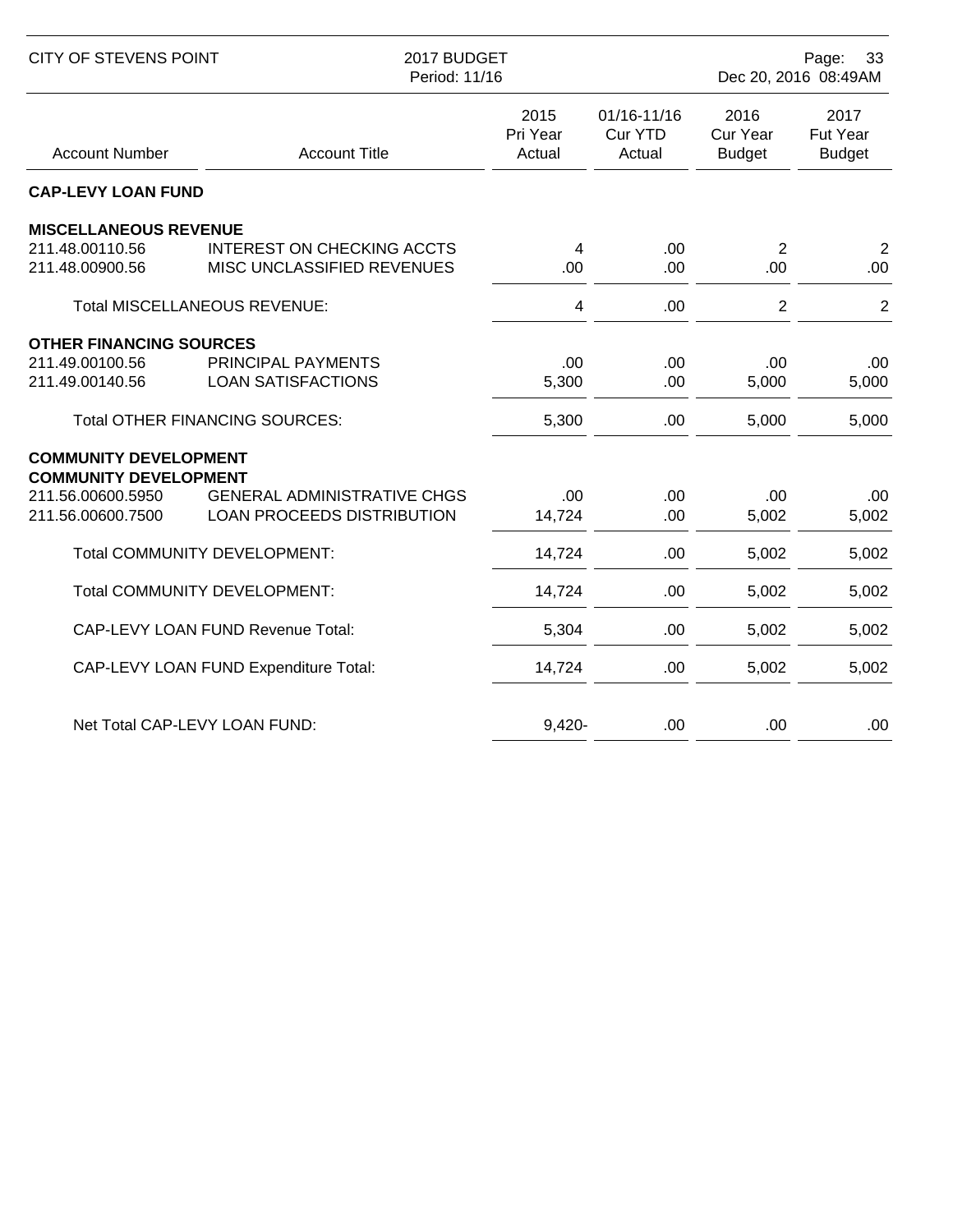| CITY OF STEVENS POINT                                                                     |                                            | 2017 BUDGET<br>Period: 11/16 |                                  |                                   | Page:<br>34<br>Dec 20, 2016 08:49AM      |  |
|-------------------------------------------------------------------------------------------|--------------------------------------------|------------------------------|----------------------------------|-----------------------------------|------------------------------------------|--|
| <b>Account Number</b>                                                                     | <b>Account Title</b>                       | 2015<br>Pri Year<br>Actual   | 01/16-11/16<br>Cur YTD<br>Actual | 2016<br>Cur Year<br><b>Budget</b> | 2017<br><b>Fut Year</b><br><b>Budget</b> |  |
| <b>FUEL DISPENSING FUND</b>                                                               |                                            |                              |                                  |                                   |                                          |  |
| <b>MISCELLANEOUS REVENUE</b><br>212.48.00320.53                                           | SURCHARGE ON FUEL USEAGE                   | 5,328                        | 4,995                            | 5,000                             | 5,000                                    |  |
| <b>Total MISCELLANEOUS REVENUE:</b>                                                       |                                            | 5,328                        | 4,995                            | 5,000                             | 5,000                                    |  |
| <b>MISC UNCLASSIFIED GENERAL</b><br><b>MISC UNCLASSIFIED GENERAL</b><br>212.51.00850.5999 | UNDESIGNATED EXPEND.                       | 998                          | 2,262                            | 5,000                             | 5,000                                    |  |
|                                                                                           | <b>Total MISC UNCLASSIFIED GENERAL:</b>    | 998                          | 2,262                            | 5,000                             | 5,000                                    |  |
|                                                                                           | <b>Total MISC UNCLASSIFIED GENERAL:</b>    | 998                          | 2,262                            | 5,000                             | 5,000                                    |  |
|                                                                                           | <b>FUEL DISPENSING FUND Revenue Total:</b> | 5,328                        | 4,995                            | 5,000                             | 5,000                                    |  |
|                                                                                           | FUEL DISPENSING FUND Expenditure Total:    | 998                          | 2,262                            | 5,000                             | 5,000                                    |  |
| Net Total FUEL DISPENSING FUND:                                                           |                                            | 4,330                        | 2,733                            | .00.                              | .00                                      |  |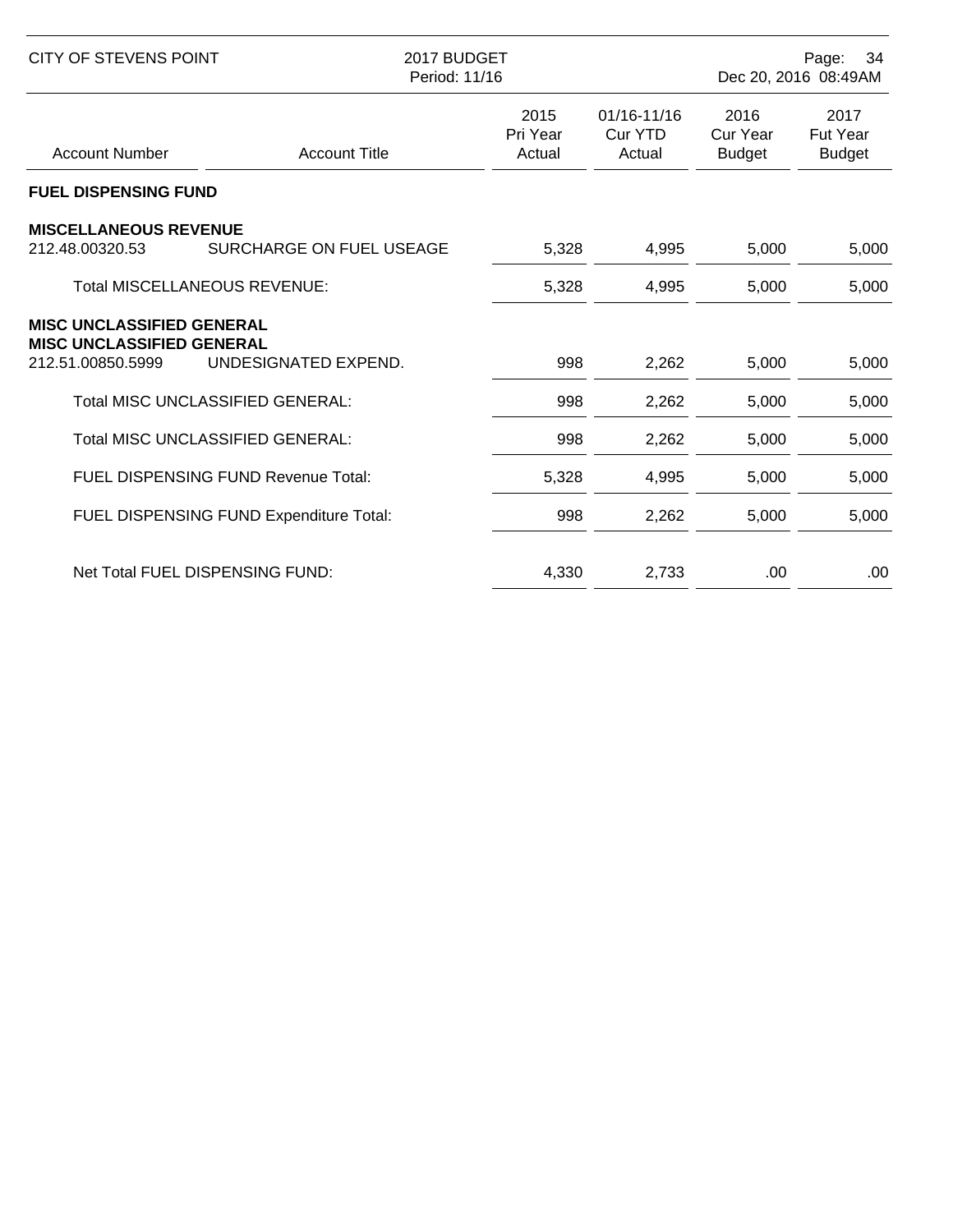| <b>CITY OF STEVENS POINT</b>                      |                                       | 2017 BUDGET<br>Period: 11/16 |                                         | Page:<br>35<br>Dec 20, 2016 08:49AM |                                   |
|---------------------------------------------------|---------------------------------------|------------------------------|-----------------------------------------|-------------------------------------|-----------------------------------|
| <b>Account Number</b>                             | <b>Account Title</b>                  | 2015<br>Pri Year<br>Actual   | 01/16-11/16<br><b>Cur YTD</b><br>Actual | 2016<br>Cur Year<br><b>Budget</b>   | 2017<br>Fut Year<br><b>Budget</b> |
| <b>DOA GRANT FUND</b>                             |                                       |                              |                                         |                                     |                                   |
| <b>MISCELLANEOUS REVENUE</b>                      |                                       |                              |                                         |                                     |                                   |
| 214.48.00110.56                                   | <b>INTEREST ON CHECKING ACCTS</b>     | 20                           | .00                                     | 10                                  | 10                                |
|                                                   | Total MISCELLANEOUS REVENUE:          | 20                           | .00                                     | 10                                  | 10                                |
| <b>OTHER FINANCING SOURCES</b>                    |                                       |                              |                                         |                                     |                                   |
| 214.49.00100.56                                   | PRINCIPAL PAYMENTS                    | 660                          | .00                                     | 1,000                               | 1,000                             |
| 214.49.00140.56                                   | <b>LOAN SATISFACTIONS</b>             | 163,392                      | .00                                     | 75,000                              | 75,000                            |
| 214.49.19100.59                                   | TRANSFER FROM FUND 100                | .00                          | .00                                     | .00                                 | .00                               |
|                                                   | <b>Total OTHER FINANCING SOURCES:</b> | 164,052                      | .00                                     | 76,000                              | 76,000                            |
| <b>COMMUNITY DEVELOPMENT</b>                      |                                       |                              |                                         |                                     |                                   |
| <b>COMMUNITY DEVELOPMENT</b><br>214.56.00600.5950 | <b>GENERAL ADMINISTRATIVE CHGS</b>    | 52                           | .00                                     | 200                                 | 200                               |
| 214.56.00600.7500                                 | <b>LOAN PROCEEDS</b>                  | 128,069                      | .00                                     | 75,810                              | 75,810                            |
|                                                   | Total COMMUNITY DEVELOPMENT:          | 128,122                      | .00                                     | 76,010                              | 76,010                            |
|                                                   | Total COMMUNITY DEVELOPMENT:          | 128,122                      | .00                                     | 76,010                              | 76,010                            |
|                                                   | DOA GRANT FUND Revenue Total:         | 164,073                      | .00                                     | 76,010                              | 76,010                            |
|                                                   | DOA GRANT FUND Expenditure Total:     | 128,122                      | .00                                     | 76,010                              | 76,010                            |
|                                                   |                                       |                              |                                         |                                     |                                   |
| Net Total DOA GRANT FUND:                         |                                       | 35,951                       | .00                                     | .00                                 | .00                               |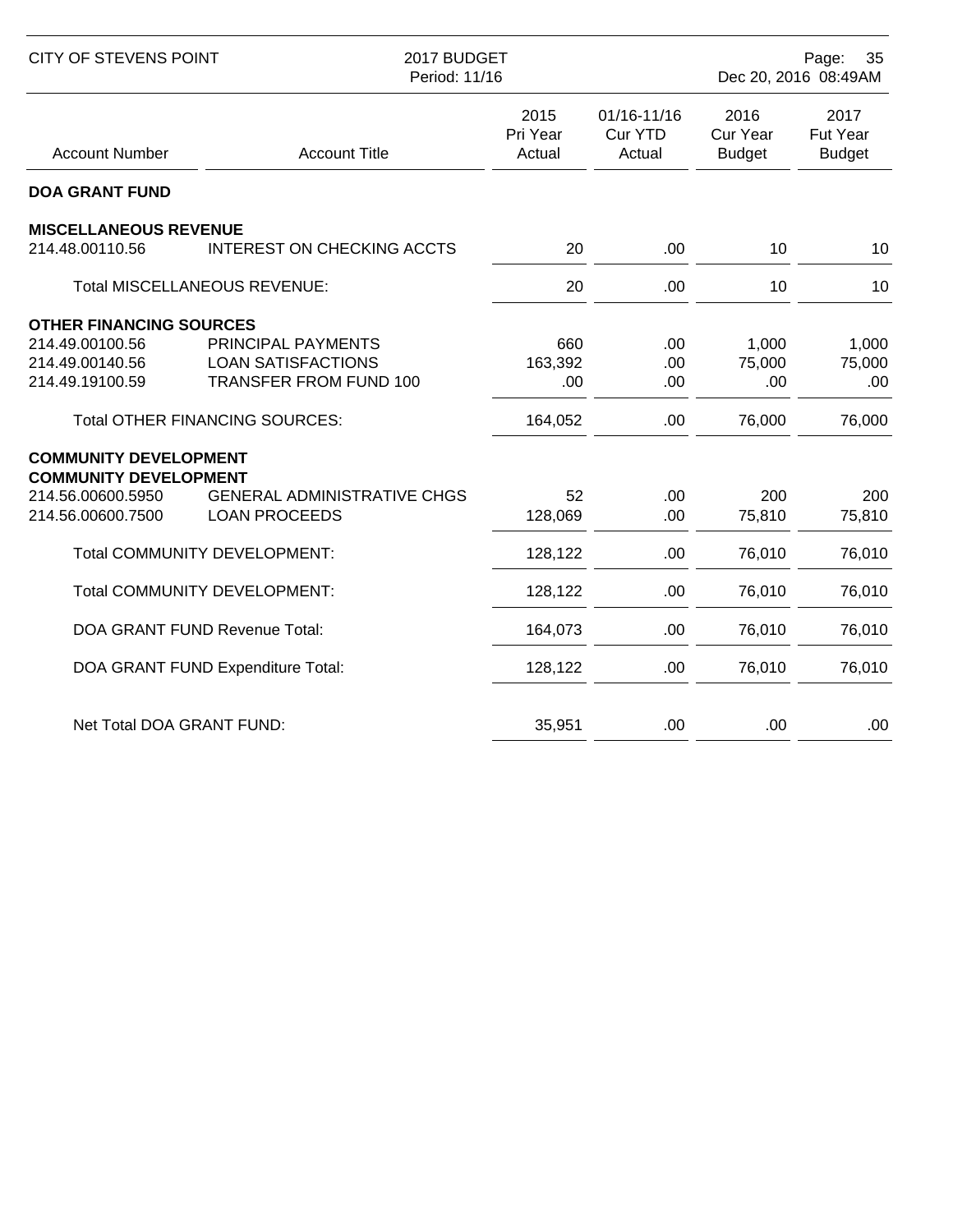| <b>CITY OF STEVENS POINT</b>                         | 2017 BUDGET<br>Period: 11/16 |                                         |                                          | Page:<br>36<br>Dec 20, 2016 08:49AM |  |
|------------------------------------------------------|------------------------------|-----------------------------------------|------------------------------------------|-------------------------------------|--|
| <b>Account Number</b><br><b>Account Title</b>        | 2015<br>Pri Year<br>Actual   | 01/16-11/16<br><b>Cur YTD</b><br>Actual | 2016<br><b>Cur Year</b><br><b>Budget</b> | 2017<br>Fut Year<br><b>Budget</b>   |  |
| <b>RIVERFRONT FESTIVAL FUND</b>                      |                              |                                         |                                          |                                     |  |
| <b>MISCELLANEOUS REVENUE</b>                         |                              |                                         |                                          |                                     |  |
| 215.48.00110.55<br><b>INTEREST ON CHECKING ACCTS</b> |                              | 7<br>22                                 | .00                                      | .00                                 |  |
| MISCELLANEOUS DONATION REV.<br>215.48.00550.55       | 141,422                      | 144,869                                 | 130,000                                  | 130,000                             |  |
| 215.48.19900.51<br>MISCELLANEOUS REVENUE             |                              | .00<br>.00                              | .00                                      | .00                                 |  |
| <b>Total MISCELLANEOUS REVENUE:</b>                  | 141,429                      | 144,891                                 | 130,000                                  | 130,000                             |  |
| <b>OTHER FINANCING SOURCES</b>                       |                              |                                         |                                          |                                     |  |
| 215.49.19100.59<br>TRANSFER FROM FUND 100            |                              | .00<br>.00                              | .00                                      | .00                                 |  |
| <b>Total OTHER FINANCING SOURCES:</b>                |                              | .00<br>.00                              | .00                                      | .00                                 |  |
| <b>RIVERFRONT CELEB. PROGRAM</b>                     |                              |                                         |                                          |                                     |  |
| <b>RIVERFRONT CELEB. PROGRAM</b>                     |                              |                                         |                                          |                                     |  |
| 215.55.00360.5000<br>MISCELLANEOUS EXPENSES          | 143,171                      | 135,517                                 | 130,000                                  | 130,000                             |  |
| Total RIVERFRONT CELEB. PROGRAM:                     | 143,171                      | 135,517                                 | 130,000                                  | 130,000                             |  |
| Total RIVERFRONT CELEB. PROGRAM:                     | 143,171                      | 135,517                                 | 130,000                                  | 130,000                             |  |
| RIVERFRONT FESTIVAL FUND Revenue Total:              | 141,429                      | 144,891                                 | 130,000                                  | 130,000                             |  |
| RIVERFRONT FESTIVAL FUND Expenditure Total:          | 143,171                      | 135,517                                 | 130,000                                  | 130,000                             |  |
|                                                      |                              |                                         |                                          |                                     |  |
| Net Total RIVERFRONT FESTIVAL FUND:                  | 1,742-                       | 9,374                                   | .00                                      | .00                                 |  |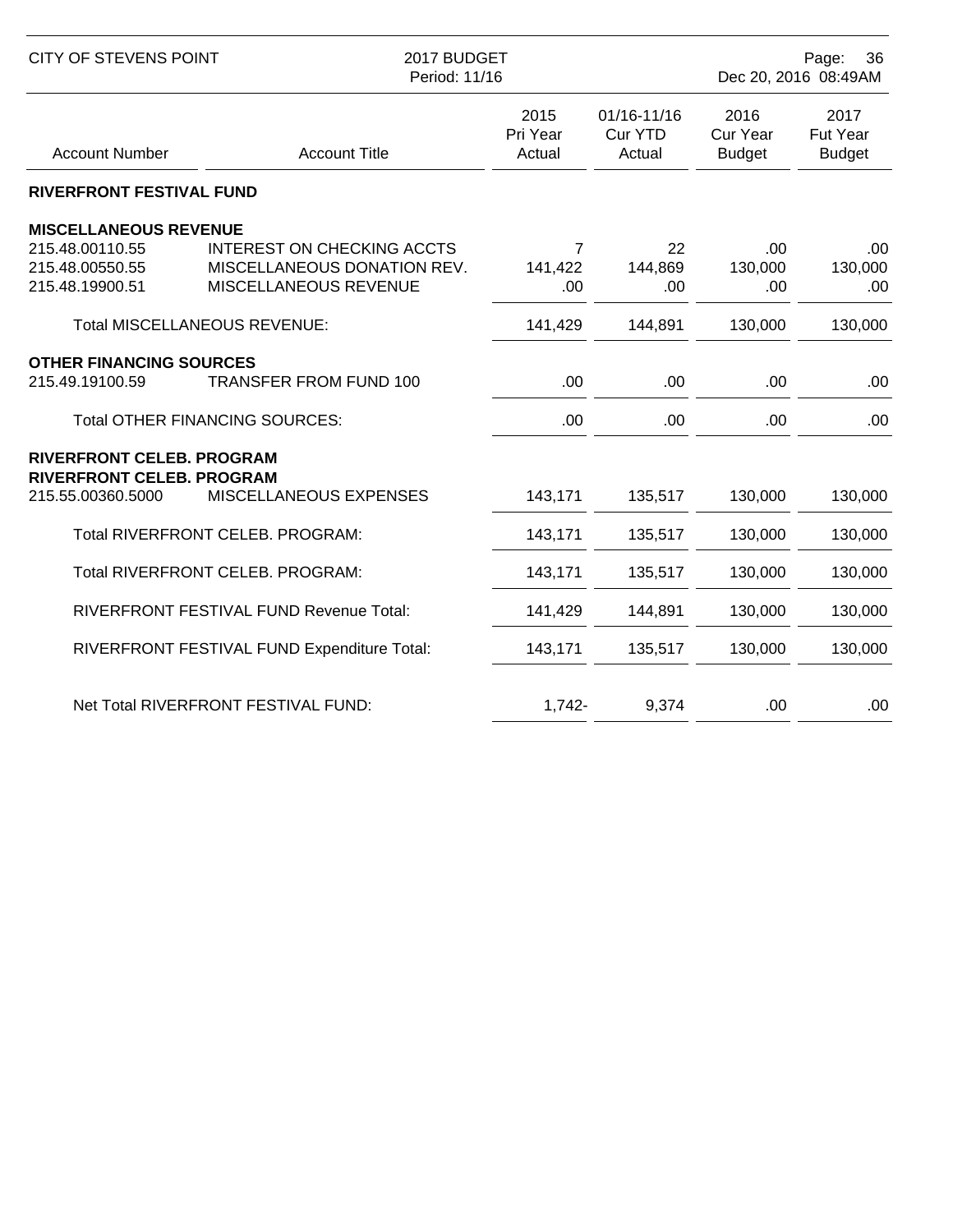| CITY OF STEVENS POINT                                |                                                              | 2017 BUDGET<br>Period: 11/16 |                                         |                                   | Page:<br>37<br>Dec 20, 2016 08:49AM      |  |
|------------------------------------------------------|--------------------------------------------------------------|------------------------------|-----------------------------------------|-----------------------------------|------------------------------------------|--|
| <b>Account Number</b>                                | <b>Account Title</b>                                         | 2015<br>Pri Year<br>Actual   | 01/16-11/16<br><b>Cur YTD</b><br>Actual | 2016<br>Cur Year<br><b>Budget</b> | 2017<br><b>Fut Year</b><br><b>Budget</b> |  |
| <b>STATE EMS ACT 102 GRANT FUND</b>                  |                                                              |                              |                                         |                                   |                                          |  |
| <b>INTERGOVERNMENTAL REVENUES</b><br>216.43.00543.52 | EMS ACT 102 STATE GRANT REV                                  | 5,699                        | 11,083                                  | .00                               | .00                                      |  |
|                                                      | <b>Total INTERGOVERNMENTAL REVENUES:</b>                     | 5,699                        | 11,083                                  | .00                               | .00                                      |  |
| <b>AMBULANCE</b><br><b>AMBULANCE</b>                 |                                                              |                              |                                         |                                   |                                          |  |
| 216.52.00300.3001<br>216.52.00300.5910               | <b>GENERAL SUPPLIES</b><br><b>GEN SEMINAR/EDUCATION EXP.</b> | .00<br>.00                   | 1,689<br>.00                            | .00<br>.00                        | .00.<br>.00                              |  |
| <b>Total AMBULANCE:</b>                              |                                                              | .00.                         | 1,689                                   | .00                               | .00                                      |  |
| <b>Total AMBULANCE:</b>                              |                                                              | .00.                         | 1,689                                   | .00                               | .00                                      |  |
|                                                      | STATE EMS ACT 102 GRANT FUND Revenue Total:                  | 5,699                        | 11,083                                  | .00                               | .00                                      |  |
|                                                      | STATE EMS ACT 102 GRANT FUND Expenditure Total:              | .00.                         | 1,689                                   | .00                               | .00                                      |  |
|                                                      | Net Total STATE EMS ACT 102 GRANT FUND:                      | 5,699                        | 9,394                                   | .00                               | .00                                      |  |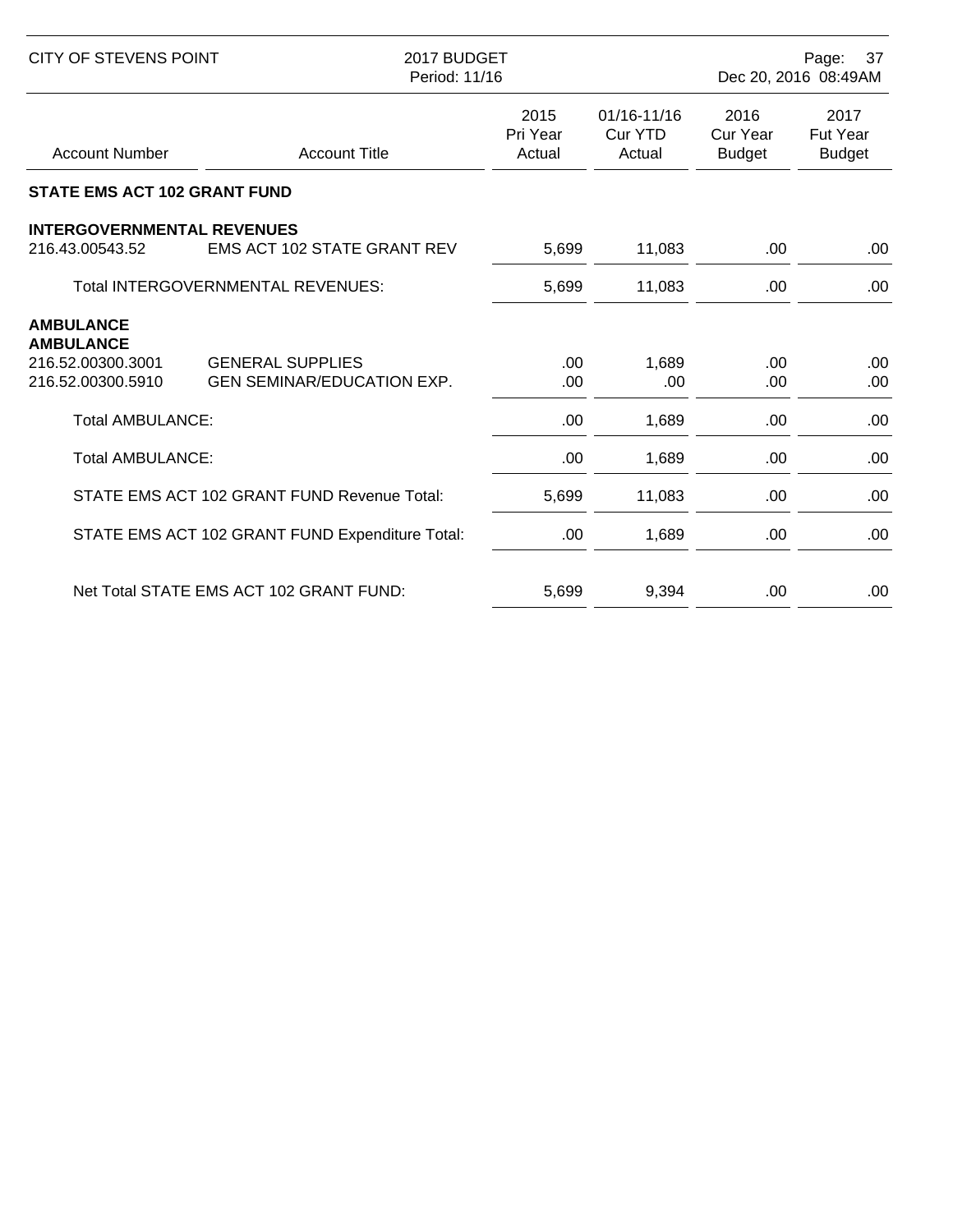| <b>CITY OF STEVENS POINT</b>                                                              |                                                                    | 2017 BUDGET<br>Period: 11/16 | Page:<br>38<br>Dec 20, 2016 08:49AM     |                                   |                                   |
|-------------------------------------------------------------------------------------------|--------------------------------------------------------------------|------------------------------|-----------------------------------------|-----------------------------------|-----------------------------------|
| <b>Account Number</b>                                                                     | <b>Account Title</b>                                               | 2015<br>Pri Year<br>Actual   | 01/16-11/16<br><b>Cur YTD</b><br>Actual | 2016<br>Cur Year<br><b>Budget</b> | 2017<br>Fut Year<br><b>Budget</b> |
| <b>CDA/BLIGHT ELIMIN. FUND</b>                                                            |                                                                    |                              |                                         |                                   |                                   |
| <b>MISCELLANEOUS REVENUE</b><br>217.48.00120.56                                           | <b>INTEREST ON NOTES</b><br><b>Total MISCELLANEOUS REVENUE:</b>    | .00<br>.00                   | .00<br>.00                              | .00<br>.00                        | .00<br>.00                        |
| <b>OTHER FINANCING SOURCES</b>                                                            |                                                                    |                              |                                         |                                   |                                   |
| 217.49.00120.56                                                                           | NOTE PRINCIPAL REPAYMENTS<br><b>Total OTHER FINANCING SOURCES:</b> | .00<br>.00                   | .00                                     | .00                               | .00<br>.00                        |
| <b>MISC UNCLASSIFIED GENERAL</b><br><b>MISC UNCLASSIFIED GENERAL</b><br>217.51.00850.5120 | MISCELLANEOUS EXPENSES                                             | .00                          | .00<br>.00.                             | .00<br>.00                        | .00                               |
|                                                                                           | Total MISC UNCLASSIFIED GENERAL:                                   | .00                          | .00                                     | .00                               | .00                               |
|                                                                                           | Total MISC UNCLASSIFIED GENERAL:                                   | .00                          | .00                                     | .00                               | .00                               |
|                                                                                           | <b>CDA/BLIGHT ELIMIN. FUND Revenue Total:</b>                      | .00                          | .00                                     | .00                               | .00                               |
|                                                                                           | CDA/BLIGHT ELIMIN. FUND Expenditure Total:                         | .00                          | .00                                     | .00.                              | .00                               |
|                                                                                           | Net Total CDA/BLIGHT ELIMIN. FUND:                                 | .00                          | .00                                     | .00                               | .00                               |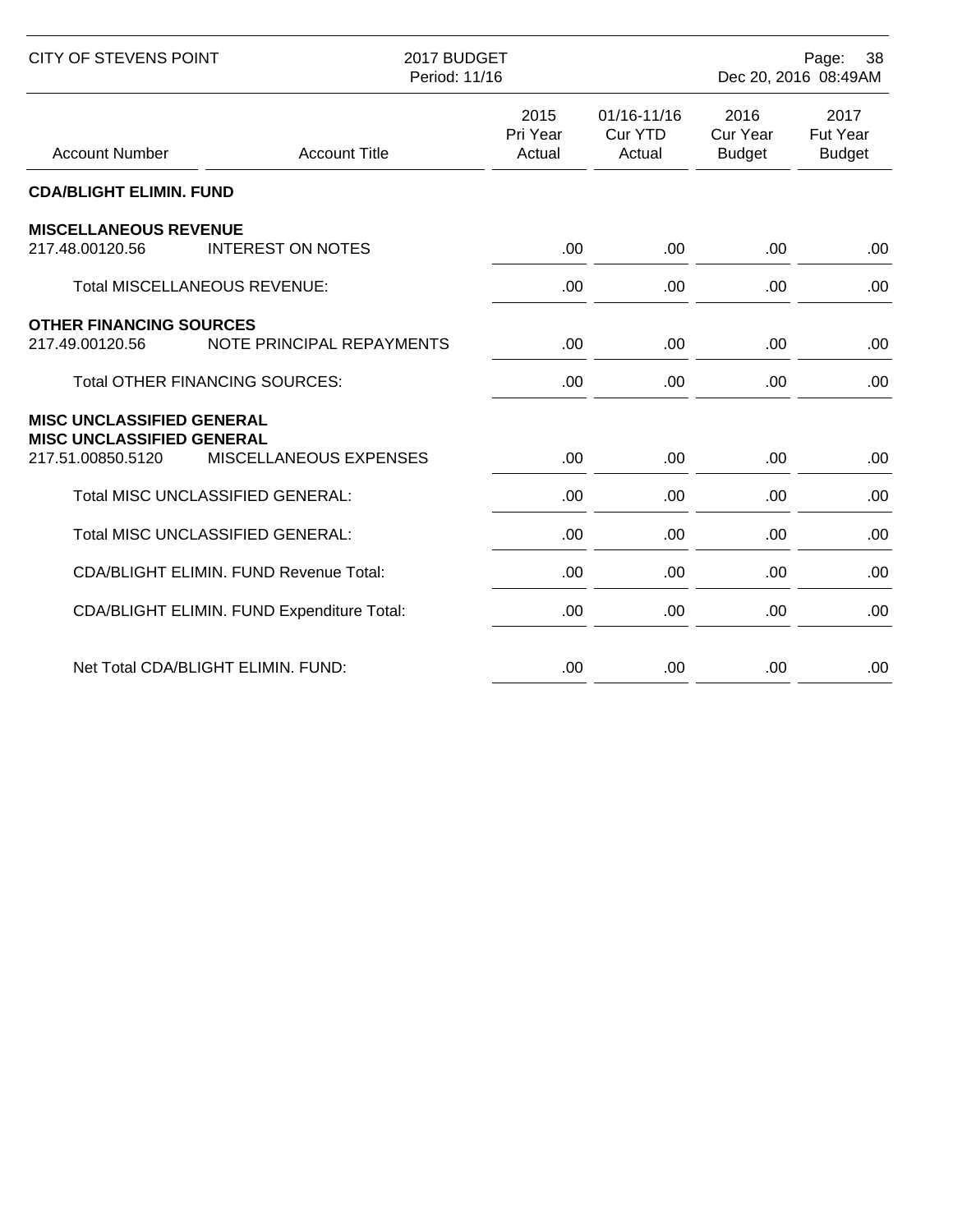| <b>CITY OF STEVENS POINT</b>                                                         |                                                                      | 2017 BUDGET<br>Period: 11/16 |                                         | Page:<br>39<br>Dec 20, 2016 08:49AM |                                          |
|--------------------------------------------------------------------------------------|----------------------------------------------------------------------|------------------------------|-----------------------------------------|-------------------------------------|------------------------------------------|
| <b>Account Number</b>                                                                | <b>Account Title</b>                                                 | 2015<br>Pri Year<br>Actual   | 01/16-11/16<br><b>Cur YTD</b><br>Actual | 2016<br>Cur Year<br><b>Budget</b>   | 2017<br><b>Fut Year</b><br><b>Budget</b> |
| <b>SOIL REMEDIATION FUND</b>                                                         |                                                                      |                              |                                         |                                     |                                          |
| <b>INTERGOVERNMENTAL REVENUES</b><br>222.43.00540.53<br>222.43.00545.53              | <b>GENERAL STATE GRANT REVENU</b><br><b>BROWNFIELD CLEANUP GRANT</b> | .00<br>175,463               | .00<br>.00                              | .00<br>.00                          | .00<br>.00                               |
|                                                                                      | Total INTERGOVERNMENTAL REVENUES:                                    | 175,463                      | .00                                     | .00                                 | .00                                      |
| <b>MISCELLANEOUS REVENUE</b><br>222.48.00100.53                                      | <b>INTEREST ON INVESTMENTS</b>                                       | .00.                         | .00                                     | .00                                 | .00                                      |
|                                                                                      | <b>Total MISCELLANEOUS REVENUE:</b>                                  | .00                          | .00                                     | .00                                 | .00                                      |
| <b>OTHER FINANCING SOURCES</b><br>222.49.19100.59                                    | <b>TRANSFER FROM FUND 100</b>                                        | 180,000                      | .00                                     | .00                                 | .00                                      |
|                                                                                      | <b>Total OTHER FINANCING SOURCES:</b>                                | 180,000                      | .00                                     | .00                                 | .00                                      |
| <b>GENERAL UNCLASSIFIED</b><br><b>GENERAL PUBLIC WORKS ACCT</b><br>222.53.00101.5812 | <b>WASTE OIL REMEDIATION</b>                                         | .00.                         | .00                                     | .00                                 | .00                                      |
|                                                                                      | <b>Total GENERAL PUBLIC WORKS ACCT:</b>                              | .00                          | .00                                     | .00                                 | .00                                      |
| <b>4TH AVE SOIL REMEDIATION</b><br>222.53.30664.5810                                 | <b>GEN SOIL REMEDIATION EXP</b>                                      | 341,039                      | 42,803                                  | .00                                 | .00                                      |
|                                                                                      | Total 4TH AVE SOIL REMEDIATION:                                      | 341,039                      | 42,803                                  | .00                                 | .00                                      |
| Total GENERAL UNCLASSIFIED:                                                          |                                                                      | 341,039                      | 42,803                                  | .00                                 | .00                                      |
|                                                                                      | SOIL REMEDIATION FUND Revenue Total:                                 | 355,463                      | .00                                     | .00                                 | .00                                      |
|                                                                                      | SOIL REMEDIATION FUND Expenditure Total:                             | 341,039                      | 42,803                                  | .00.                                | .00                                      |
|                                                                                      | Net Total SOIL REMEDIATION FUND:                                     | 14,424                       | 42,803-                                 | .00.                                | .00                                      |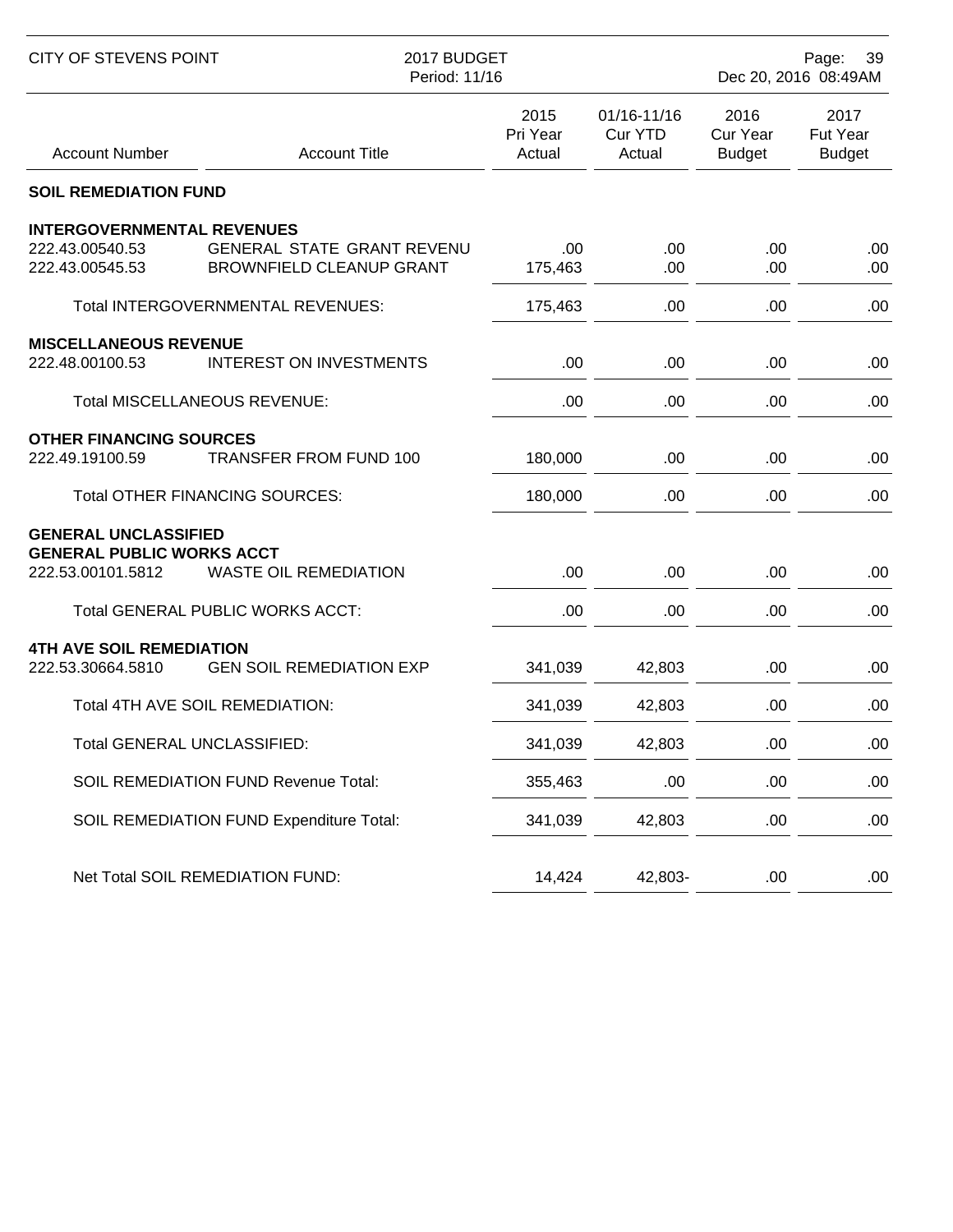| <b>CITY OF STEVENS POINT</b>                                                   |                                                                         | 2017 BUDGET<br>Period: 11/16 |                                         | Page:<br>40<br>Dec 20, 2016 08:49AM |                                   |
|--------------------------------------------------------------------------------|-------------------------------------------------------------------------|------------------------------|-----------------------------------------|-------------------------------------|-----------------------------------|
| <b>Account Number</b>                                                          | <b>Account Title</b>                                                    | 2015<br>Pri Year<br>Actual   | 01/16-11/16<br><b>Cur YTD</b><br>Actual | 2016<br>Cur Year<br><b>Budget</b>   | 2017<br>Fut Year<br><b>Budget</b> |
| <b>HRRP/PROJECT FUND</b>                                                       |                                                                         |                              |                                         |                                     |                                   |
| <b>MISCELLANEOUS REVENUE</b>                                                   |                                                                         |                              |                                         |                                     |                                   |
| 224.48.00110.56<br>224.48.00120.56                                             | <b>INTEREST ON CHECKING ACCTS</b><br><b>INTEREST ON NOTES</b>           | 18<br>1,337                  | .00<br>.00                              | 20<br>1,400                         | 20<br>1,400                       |
|                                                                                | <b>Total MISCELLANEOUS REVENUE:</b>                                     | 1,355                        | .00                                     | 1,420                               | 1,420                             |
| <b>OTHER FINANCING SOURCES</b><br>224.49.00100.56<br>224.49.00140.56           | PRINCIPAL PAYMENTS<br><b>LOAN SATIFACTIONS</b>                          | 3,237<br>.00                 | .00<br>.00                              | 3,000<br>.00                        | 3,000<br>.00.                     |
|                                                                                | <b>Total OTHER FINANCING SOURCES:</b>                                   | 3,237                        | .00.                                    | 3,000                               | 3,000                             |
| <b>GENERAL GOVERNMENT</b><br><b>MISC UNCLASSIFIED GENERAL</b>                  |                                                                         |                              |                                         |                                     |                                   |
| 224.51.00850.5000                                                              | MISCELLANEOUS EXPENSES                                                  | .00                          | .00.                                    | .00                                 | .00.                              |
|                                                                                | Total MISC UNCLASSIFIED GENERAL:                                        | .00                          | .00                                     | .00                                 | .00                               |
| <b>Total GENERAL GOVERNMENT:</b>                                               |                                                                         | .00                          | .00                                     | .00                                 | .00.                              |
| <b>CONSERVATION &amp; DEVELOPMENT</b><br><b>CONSERVATION &amp; DEVELOPMENT</b> |                                                                         |                              |                                         |                                     |                                   |
| 224.56.00600.5950<br>224.56.00600.7500                                         | <b>GENERAL ADMINISTRATIVE CHGS</b><br><b>LOAN PROCEEDS DISTRIBUTION</b> | .00<br>.00.                  | .00.<br>.00.                            | .00<br>4,420                        | .00.<br>4,420                     |
|                                                                                | Total CONSERVATION & DEVELOPMENT:                                       | .00                          | .00                                     | 4,420                               | 4,420                             |
|                                                                                | Total CONSERVATION & DEVELOPMENT:                                       | .00                          | .00                                     | 4,420                               | 4,420                             |
|                                                                                | HRRP/PROJECT FUND Revenue Total:                                        | 4,592                        | .00                                     | 4,420                               | 4,420                             |
|                                                                                | HRRP/PROJECT FUND Expenditure Total:                                    | .00                          | .00.                                    | 4,420                               | 4,420                             |
| Net Total HRRP/PROJECT FUND:                                                   |                                                                         | 4,592                        | .00.                                    | .00.                                | .00.                              |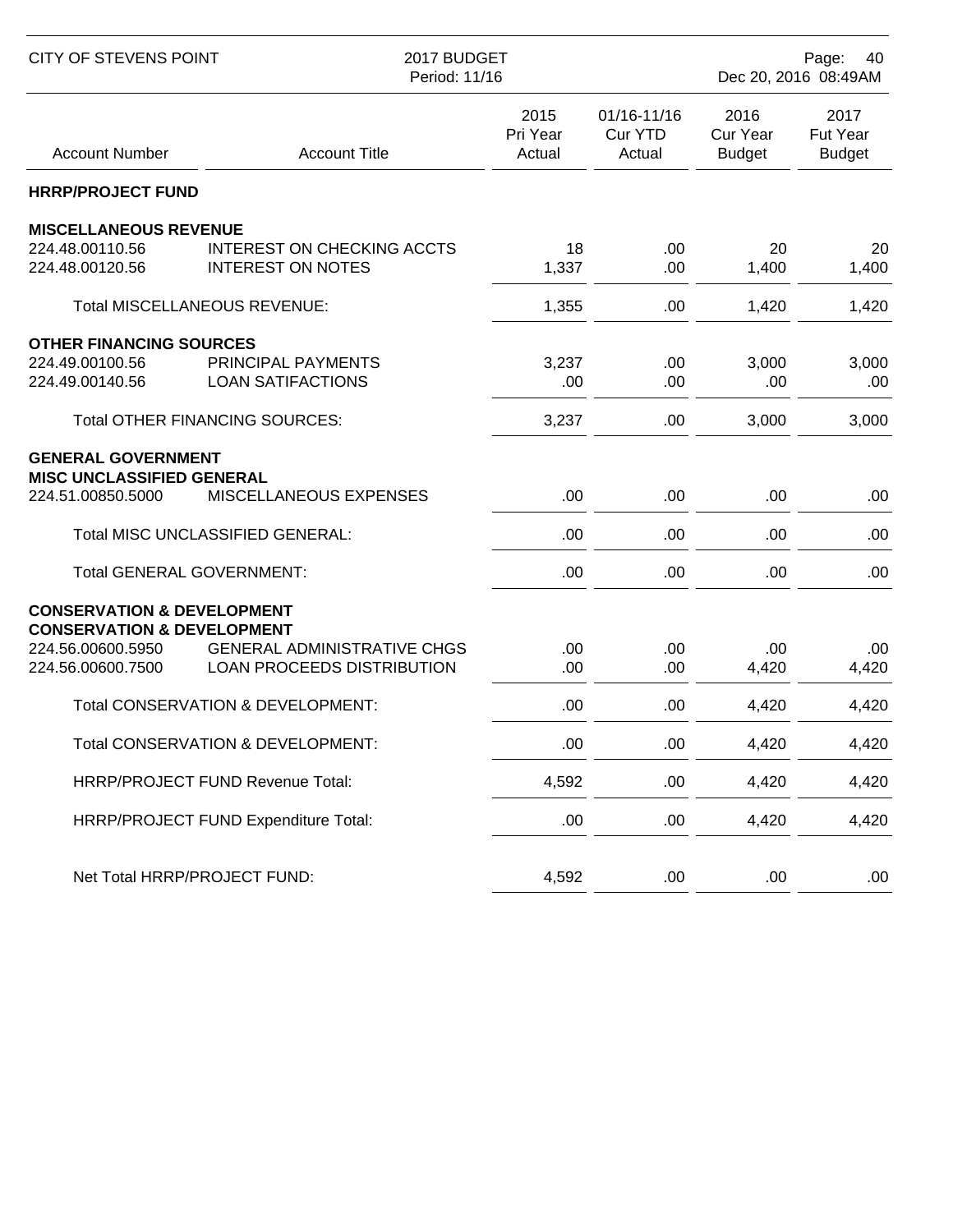| <b>CITY OF STEVENS POINT</b>      |                                       | 2017 BUDGET<br>Period: 11/16 |                                         |                                   | Page:<br>41<br>Dec 20, 2016 08:49AM |  |
|-----------------------------------|---------------------------------------|------------------------------|-----------------------------------------|-----------------------------------|-------------------------------------|--|
| <b>Account Number</b>             | <b>Account Title</b>                  | 2015<br>Pri Year<br>Actual   | 01/16-11/16<br><b>Cur YTD</b><br>Actual | 2016<br>Cur Year<br><b>Budget</b> | 2017<br>Fut Year<br><b>Budget</b>   |  |
| <b>FORFEITURE FUND</b>            |                                       |                              |                                         |                                   |                                     |  |
| <b>INTERGOVERNMENTAL REVENUES</b> |                                       |                              |                                         |                                   |                                     |  |
| 227.43.00215.52                   | FED REV - FORFEITED PROPERTY          | 1,549                        | 5,760                                   | .00                               | .00                                 |  |
| 227.43.00220.52                   | STATE REV - FORFEITED PROPER          | .00.                         | 300                                     | .00                               | .00                                 |  |
| 227.43.00225.52                   | LOCAL REV - FORFEITED PROPER          | 20,464                       | 13,896                                  | .00                               | .00                                 |  |
| 227.43.00280.52                   | FEDERAL GRANT FUNDS                   | .00                          | .00.                                    | .00                               | .00.                                |  |
|                                   | Total INTERGOVERNMENTAL REVENUES:     | 22,013                       | 19,956                                  | .00                               | .00.                                |  |
| <b>MISCELLANEOUS REVENUE</b>      |                                       |                              |                                         |                                   |                                     |  |
| 227.48.00100.51                   | FED - INV INTEREST REVENUE            | .00                          | .00                                     | .00                               | .00                                 |  |
| 227.48.19900.51                   | FED - MISC UNCLASSIFIED REV           | .00                          | .00                                     | .00                               | .00                                 |  |
| 227.48.19920.52                   | STATE - MISC UNCLASSIFIED REV         | .00                          | .00                                     | .00                               | .00                                 |  |
| 227.48.19925.52                   | LOCAL - MISC UNCLASSIFIED REV         | .00                          | .00                                     | .00                               | .00.                                |  |
|                                   | <b>Total MISCELLANEOUS REVENUE:</b>   | .00                          | .00                                     | .00                               | .00.                                |  |
| <b>PUBLIC SAFETY</b>              |                                       |                              |                                         |                                   |                                     |  |
| <b>FED - MISC EXPENSES</b>        |                                       |                              |                                         |                                   |                                     |  |
| 227.52.00100.5000                 | FED - MISC EXPENSES                   | 21,289                       | 5,290                                   | .00                               | .00                                 |  |
| Total FED - MISC EXPENSES:        |                                       | 21,289                       | 5,290                                   | .00                               | .00                                 |  |
| <b>STATE - MISC EXPENSES</b>      |                                       |                              |                                         |                                   |                                     |  |
| 227.52.00120.5000                 | <b>STATE - MISC EXPENSES</b>          | .00                          | .00.                                    | .00                               | .00                                 |  |
| Total STATE - MISC EXPENSES:      |                                       | .00                          | .00                                     | .00                               | .00                                 |  |
| <b>LOCAL - MISC EXPENSES</b>      |                                       |                              |                                         |                                   |                                     |  |
| 227.52.00125.5000                 | <b>LOCAL - MISC EXPENSES</b>          | .00                          | .00                                     | .00                               | .00.                                |  |
| Total LOCAL - MISC EXPENSES:      |                                       | .00                          | .00                                     | .00                               | .00.                                |  |
| <b>Total PUBLIC SAFETY:</b>       |                                       | 21,289                       | 5,290                                   | .00                               | .00                                 |  |
|                                   | <b>FORFEITURE FUND Revenue Total:</b> | 22,013                       | 19,956                                  | .00                               | .00.                                |  |
|                                   | FORFEITURE FUND Expenditure Total:    | 21,289                       | 5,290                                   | .00                               | .00                                 |  |
|                                   |                                       |                              |                                         |                                   |                                     |  |
| Net Total FORFEITURE FUND:        |                                       | 725                          | 14,666                                  | .00.                              | .00.                                |  |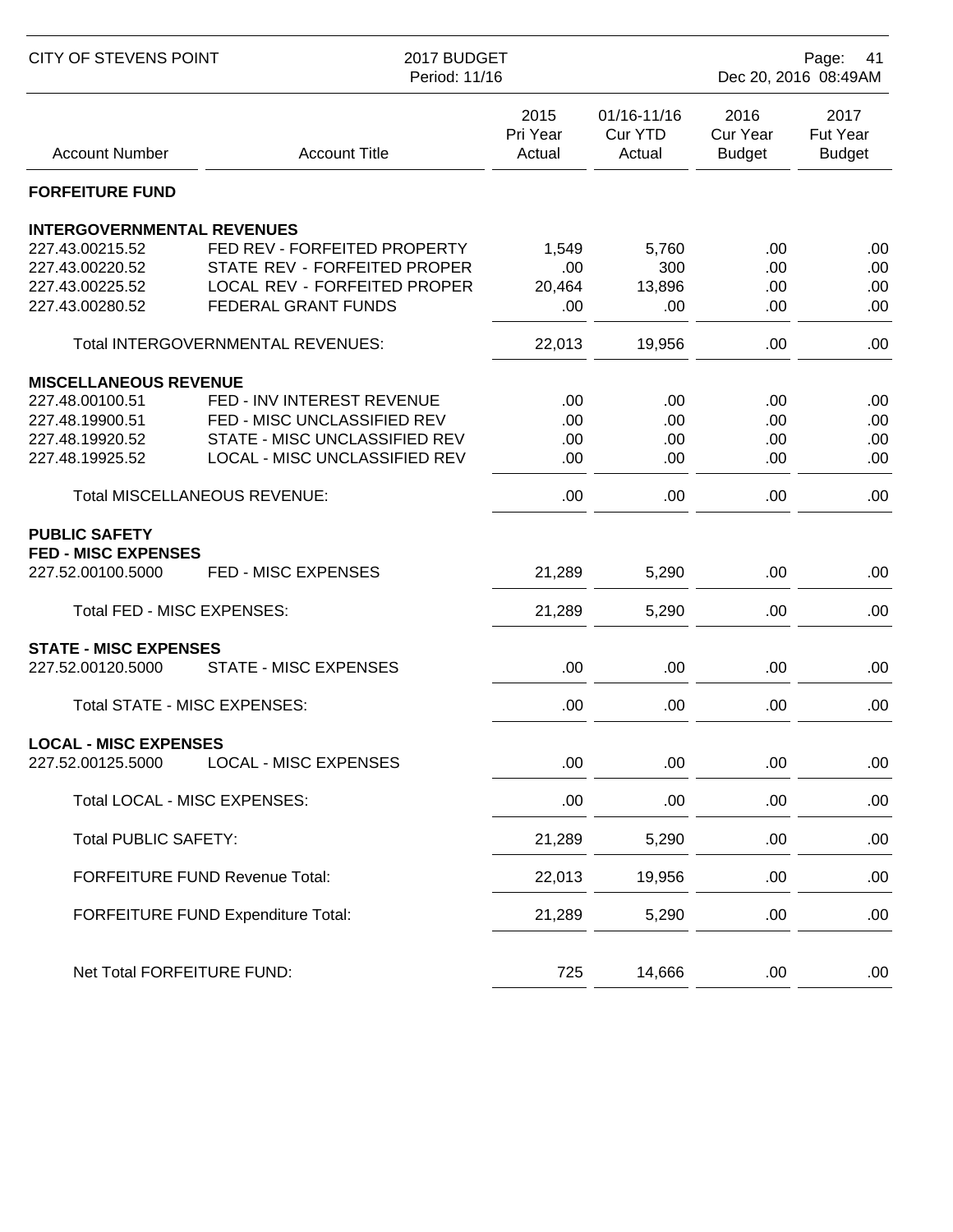| <b>CITY OF STEVENS POINT</b>       |                                           | 2017 BUDGET<br>Period: 11/16 |                                         | Page:<br>42<br>Dec 20, 2016 08:49AM |                                   |
|------------------------------------|-------------------------------------------|------------------------------|-----------------------------------------|-------------------------------------|-----------------------------------|
| <b>Account Number</b>              | <b>Account Title</b>                      | 2015<br>Pri Year<br>Actual   | 01/16-11/16<br><b>Cur YTD</b><br>Actual | 2016<br>Cur Year<br><b>Budget</b>   | 2017<br>Fut Year<br><b>Budget</b> |
| <b>DRUG TASK FORCE FUND</b>        |                                           |                              |                                         |                                     |                                   |
| <b>INTERGOVERNMENTAL REVENUES</b>  |                                           |                              |                                         |                                     |                                   |
| 228.43.00540.52                    | <b>MEG - STATE GRANT REVENUE</b>          | .00                          | .00                                     | .00                                 | .00                               |
| 228.43.00820.52                    | <b>MEG OT REIMBURSEMENT'S</b>             | 5,316                        | 3,376                                   | .00                                 | .00                               |
| 228.43.00821.52                    | MEG CONFIDENTIAL FUNDS REIMB              | 2,140                        | 2,300                                   | .00                                 | .00                               |
| 228.43.00825.52                    | OTHER CONFIDENTIAL FUNDS REI              | 19                           | 38                                      | .00                                 | .00                               |
|                                    | Total INTERGOVERNMENTAL REVENUES:         | 7,475                        | 5,714                                   | .00                                 | .00                               |
| <b>PUBLIC SAFETY</b>               |                                           |                              |                                         |                                     |                                   |
| <b>MEG - DRUG ENFORCEMENT OPER</b> |                                           |                              |                                         |                                     |                                   |
| 228.52.20128.5960                  | <b>MEG - OVERTIME EXPENSES</b>            | .00                          | .00                                     | .00                                 | .00                               |
| 228.52.20128.5962                  | MEG - CONFIDENTIAL FUNDS EXP              | 2,180                        | 2,410                                   | .00                                 | .00                               |
|                                    | <b>Total MEG - DRUG ENFORCEMENT OPER:</b> | 2,180                        | 2,410                                   | .00                                 | .00.                              |
| <b>OTHER DRUG INVEST (NON-MEG)</b> |                                           |                              |                                         |                                     |                                   |
| 228.52.20129.5962                  | OTHER CONFIDENTIAL FUNDS EX               | .00                          | .00                                     | .00                                 | .00                               |
|                                    | Total OTHER DRUG INVEST (NON-MEG):        | .00                          | .00                                     | .00                                 | .00                               |
| <b>Total PUBLIC SAFETY:</b>        |                                           | 2,180                        | 2,410                                   | .00                                 | .00                               |
| <b>TRANSFERS OUT</b>               |                                           |                              |                                         |                                     |                                   |
| <b>OPERATING TRANS TO GEN FUND</b> |                                           |                              |                                         |                                     |                                   |
| 228.59.20100.9500                  | <b>OPERATING TRANSFERS</b>                | .00.                         | .00                                     | .00                                 | .00                               |
|                                    | Total OPERATING TRANS TO GEN FUND:        | .00                          | .00                                     | .00                                 | .00                               |
| <b>Total TRANSFERS OUT:</b>        |                                           | .00                          | .00                                     | .00                                 | .00                               |
|                                    | DRUG TASK FORCE FUND Revenue Total:       | 7,475                        | 5,714                                   | .00                                 | .00                               |
|                                    | DRUG TASK FORCE FUND Expenditure Total:   | 2,180                        | 2,410                                   | .00                                 | .00                               |
|                                    |                                           |                              |                                         |                                     |                                   |
|                                    | Net Total DRUG TASK FORCE FUND:           | 5,295                        | 3,304                                   | .00                                 | .00.                              |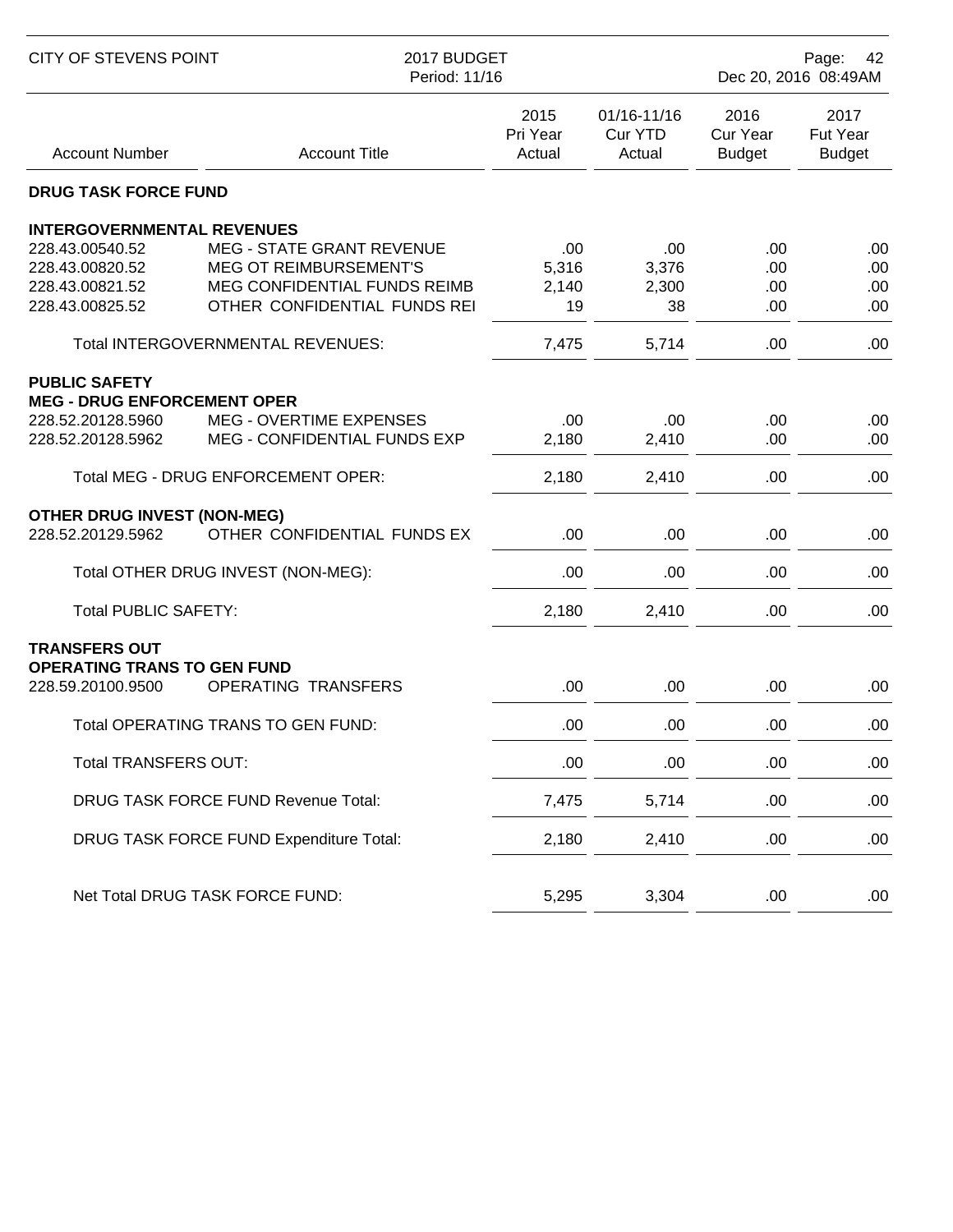| CITY OF STEVENS POINT                     |                                                 | 2017 BUDGET<br>Period: 11/16 |                                         | Page:<br>43<br>Dec 20, 2016 08:49AM      |                                   |
|-------------------------------------------|-------------------------------------------------|------------------------------|-----------------------------------------|------------------------------------------|-----------------------------------|
| <b>Account Number</b>                     | <b>Account Title</b>                            | 2015<br>Pri Year<br>Actual   | 01/16-11/16<br><b>Cur YTD</b><br>Actual | 2016<br><b>Cur Year</b><br><b>Budget</b> | 2017<br>Fut Year<br><b>Budget</b> |
| <b>TELECOMMUNICATIONS FUND</b>            |                                                 |                              |                                         |                                          |                                   |
| <b>PUBLIC CHARGES FOR SERVICES</b>        |                                                 |                              |                                         |                                          |                                   |
| 232.46.00710.51                           | CABLE T.V. FRANCHISE REV.                       | 245,045                      | 186,470                                 | 254,362                                  | 254,876                           |
| 232.46.00715.51                           | (T) TELECOMM GEN REVENUES                       | .00                          | 81                                      | .00                                      | .00                               |
| 232.46.00716.51                           | CABLE ASSESS N/T                                | 80                           | 25                                      | .00                                      | .00                               |
| 232.46.00717.51                           | (NT) MISC TELECOMM REVENUES                     | .00                          | 100                                     | .00                                      | .00                               |
|                                           | <b>Total PUBLIC CHARGES FOR SERVICES:</b>       | 245,125                      | 186,676                                 | 254,362                                  | 254,876                           |
| <b>OTHER FINANCING SOURCES</b>            |                                                 |                              |                                         |                                          |                                   |
| 232.49.19310.59                           | <b>GENERAL FUND BALANCE USAGE</b>               | .00                          | .00                                     | .00                                      | .00                               |
|                                           | <b>Total OTHER FINANCING SOURCES:</b>           | .00                          | .00                                     | .00                                      | .00                               |
| <b>CULTURE, RECREATION &amp; EDUCATIO</b> |                                                 |                              |                                         |                                          |                                   |
| <b>TELECOMMUNICATIONS</b>                 |                                                 |                              |                                         |                                          |                                   |
| 232.55.50600.1164<br>232.55.50600.1420    | CABLE TV COORD. WAGES<br>PRODUCTION SPEC. WAGES | 52,611<br>15,605             | 48,275<br>14,120                        | 54,309<br>20,218                         | 55,765                            |
| 232.55.50600.1422                         | PROD SPEC ASSISTANT WAGES                       | 1,517                        | 1,631                                   | 1,860                                    | 21,320<br>1,873                   |
| 232.55.50600.1500                         | <b>LONGEVITY</b>                                | 639                          | 569                                     | 630                                      | 690                               |
| 232.55.50600.1530                         | <b>GENERAL OVERTIME WAGES</b>                   | 103                          | .00                                     | 100                                      | 100                               |
| 232.55.50600.1900                         | EMPLOYER CONTRIB/WISC RET.                      | 4,698                        | 4,211                                   | 4,967                                    | 5,296                             |
| 232.55.50600.1910                         | <b>EMPLOYER CONTRIB/S.S. TAX</b>                | 4,923                        | 4,300                                   | 5,899                                    | 6,101                             |
| 232.55.50600.1920                         | <b>EMPLOYER CONTRIB/LIFE INSUR</b>              | 73                           | 74                                      | 73                                       | 72                                |
| 232.55.50600.1930                         | <b>WORKERS COMPENSATION PREM</b>                | 5,304                        | 2,229                                   | 2,601                                    | 2,688                             |
| 232.55.50600.1940                         | I.C. INSURANCE PREMIUM                          | .00                          | .00                                     | 155                                      | 155                               |
| 232.55.50600.1950                         | MEDICAL INSURANCE PREM                          | 19,654                       | 20,941                                  | 20,941                                   | 20,941                            |
| 232.55.50600.1955                         | <b>HSA CONTRIBUTIONS</b>                        | .00                          | 1,000                                   | 1,000                                    | 1,000                             |
| 232.55.50600.2203                         | TELEPHONE UTILITY CHARGES                       | 599                          | 320                                     | 506                                      | 517                               |
| 232.55.50600.2911                         | CONTRACTED OFFICE MCH MAINT                     | 4,133                        | 4,133                                   | 6,000                                    | 6,000                             |
| 232.55.50600.3000                         | <b>OFFICE SUPPLIES</b>                          | 534                          | 473                                     | 500                                      | 500                               |
| 232.55.50600.3006                         | <b>POSTAGE</b>                                  | 77                           | 17                                      | 50                                       | 50                                |
| 232.55.50600.3202                         | <b>MEMBERSHIP DUES</b>                          | 562                          | 275                                     | 910                                      | 910                               |
| 232.55.50600.3301                         | <b>MILEAGE EXPENSES</b>                         | .00                          | .00                                     | .00                                      | .00                               |
| 232.55.50600.3757                         | <b>GEN TELECOMMUNICATION EQUIP</b>              | 7,709                        | 11,925                                  | 11,750                                   | 11,750                            |
| 232.55.50600.5100                         | <b>INSURANCE PREMIUM PAYMENT</b>                | .00                          | .00                                     | .00                                      | .00                               |
| 232.55.50600.5110                         | <b>LIABILITY INSURANCE</b>                      | .00                          | .00                                     | .00                                      | .00                               |
| 232.55.50600.5502                         | <b>WEB SERVICES</b>                             | 23,808                       | 21,024                                  | 19,418                                   | 19,418                            |
| 232.55.50600.5503                         | <b>RADIO LICENSES</b>                           | .00                          | 149                                     | 1,955                                    | 1,955                             |
| 232.55.50600.5710                         | <b>RADIO EQUIPMENT</b>                          | 29,526                       | 907                                     | 2,000                                    | 2,000                             |
| 232.55.50600.5910                         | <b>GEN SEMINAR/EDUCATION EXP.</b>               | 4,824                        | 600                                     | 5,775                                    | 5,775                             |
| 232.55.50600.9050                         | LEVY FOR CONTINGENCIES                          | .00                          | .00                                     | 2,745                                    | .00                               |
|                                           | Total TELECOMMUNICATIONS:                       | 176,900                      | 137,173                                 | 164,362                                  | 164,876                           |
|                                           | Total CULTURE, RECREATION & EDUCATIO:           | 176,900                      | 137,173                                 | 164,362                                  | 164,876                           |
| <b>TRANSFERS OUT</b>                      |                                                 |                              |                                         |                                          |                                   |
| <b>OPERATING TRANSFER TO G.F.</b>         |                                                 |                              |                                         |                                          |                                   |
| 232.59.00100.9010                         | OP. TRANSFER DISB.                              | 90,000                       | 90,000                                  | 90,000                                   | 90,000                            |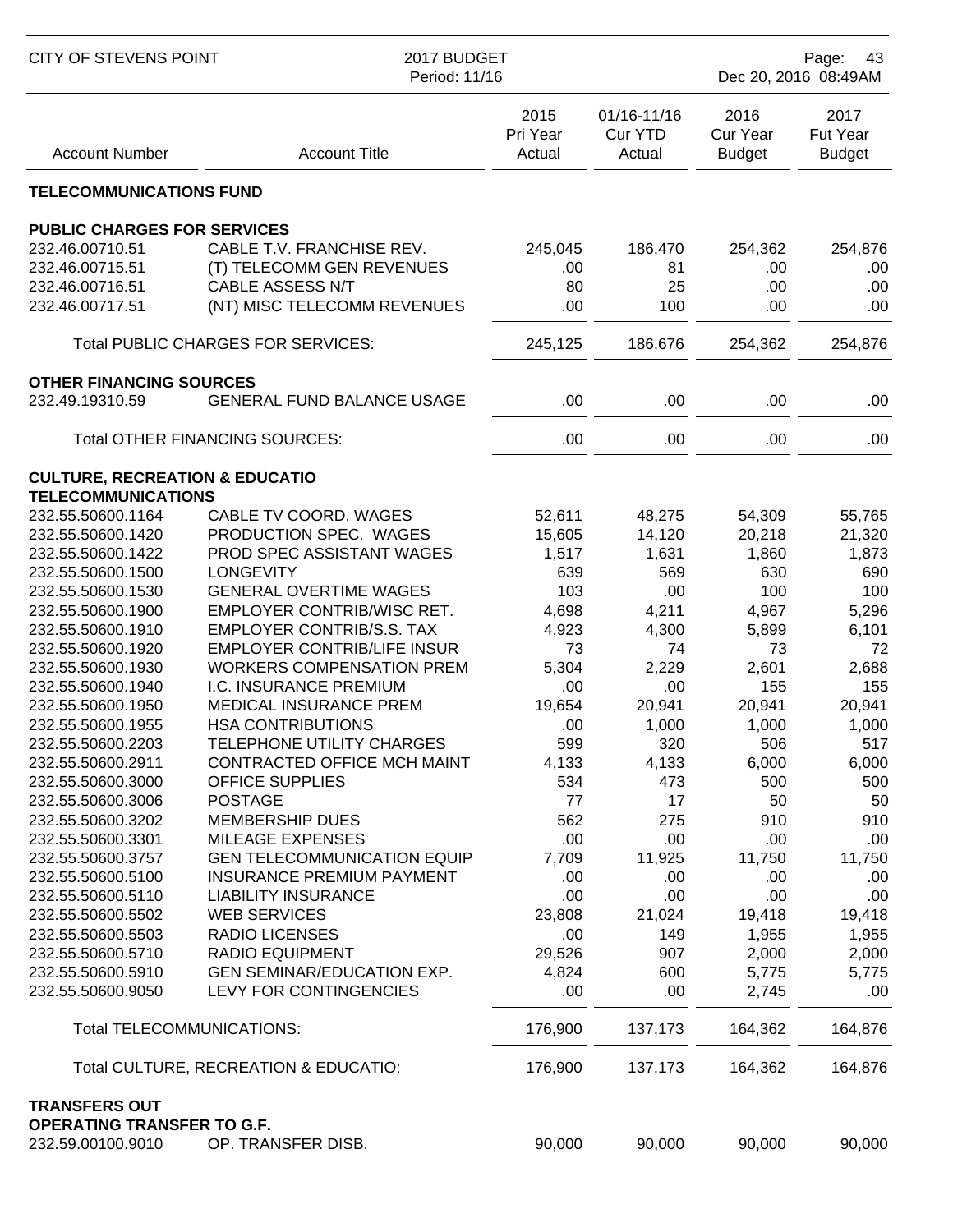| CITY OF STEVENS POINT                      |                      | 2017 BUDGET<br>Period: 11/16 |                                      | Page:<br>44<br>Dec 20, 2016 08:49AM |                                          |
|--------------------------------------------|----------------------|------------------------------|--------------------------------------|-------------------------------------|------------------------------------------|
| Account Number                             | <b>Account Title</b> | 2015<br>Pri Year<br>Actual   | $01/16 - 11/16$<br>Cur YTD<br>Actual | 2016<br>Cur Year<br><b>Budget</b>   | 2017<br><b>Fut Year</b><br><b>Budget</b> |
| Total OPERATING TRANSFER TO G.F.:          |                      | 90,000                       | 90.000                               | 90,000                              | 90,000                                   |
| <b>Total TRANSFERS OUT:</b>                |                      | 90,000                       | 90,000                               | 90,000                              | 90,000                                   |
| TELECOMMUNICATIONS FUND Revenue Total:     |                      | 245,125                      | 186,676                              | 254,362                             | 254,876                                  |
| TELECOMMUNICATIONS FUND Expenditure Total: |                      | 266,900                      | 227,173                              | 254.362                             | 254,876                                  |
| Net Total TELECOMMUNICATIONS FUND:         |                      | 21,775-                      | 40,497-                              | .00                                 | .00                                      |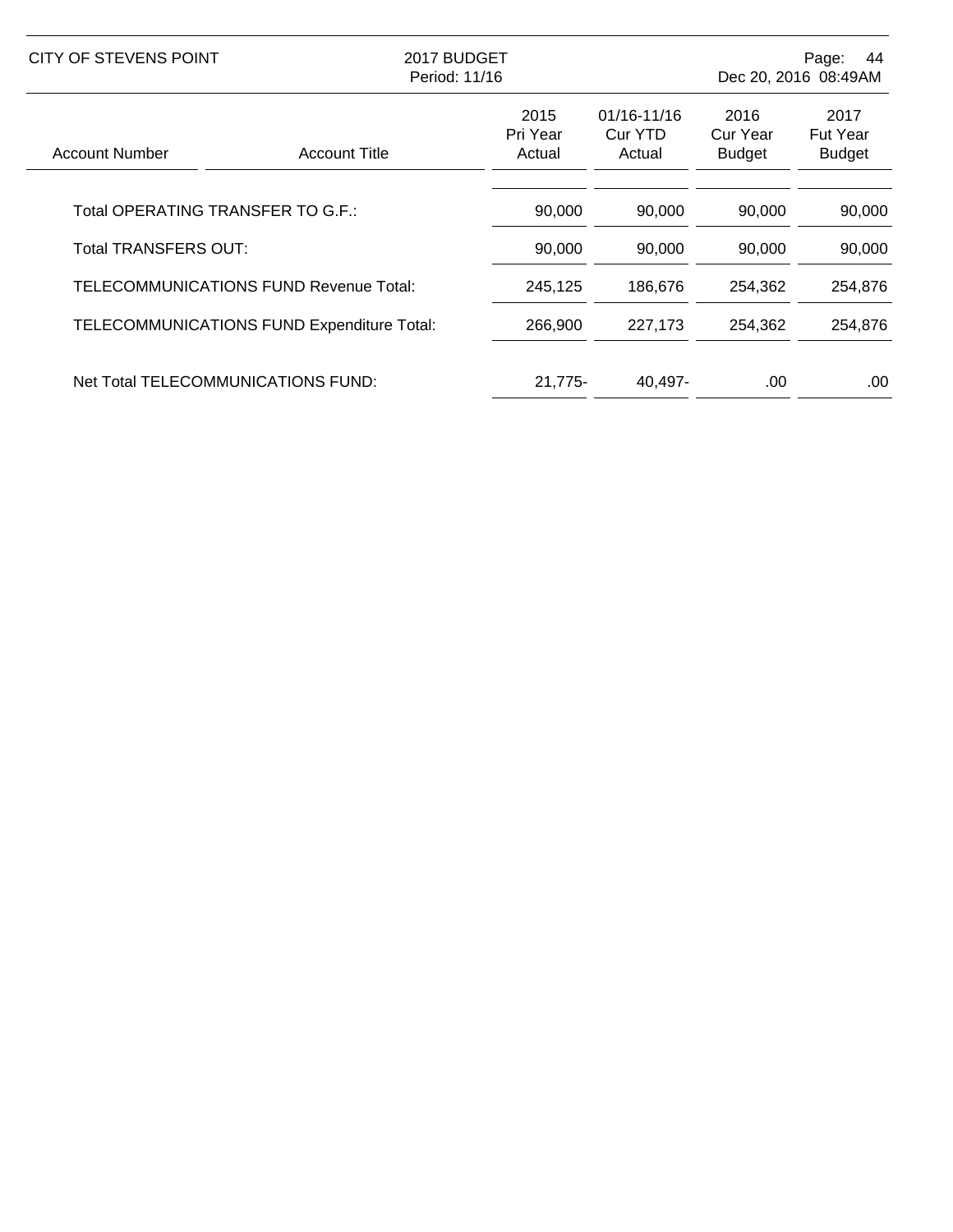| <b>CITY OF STEVENS POINT</b>      |                                    | 2017 BUDGET<br>Period: 11/16 |                                         |                                          | Page:<br>45<br>Dec 20, 2016 08:49AM |  |  |
|-----------------------------------|------------------------------------|------------------------------|-----------------------------------------|------------------------------------------|-------------------------------------|--|--|
| <b>Account Number</b>             | <b>Account Title</b>               | 2015<br>Pri Year<br>Actual   | 01/16-11/16<br><b>Cur YTD</b><br>Actual | 2016<br><b>Cur Year</b><br><b>Budget</b> | 2017<br>Fut Year<br><b>Budget</b>   |  |  |
| POLICE GRANTS - PASS THRU FUND    |                                    |                              |                                         |                                          |                                     |  |  |
| <b>INTERGOVERNMENTAL REVENUES</b> |                                    |                              |                                         |                                          |                                     |  |  |
| 236.43.00581.52                   | ALCOHOL GRANT (FED VIA STATE)      | 7,430                        | .00                                     | .00                                      | .00                                 |  |  |
| 236.43.00582.52                   | <b>CLICK IT GRANT (STATE)</b>      | .00                          | .00                                     | .00                                      | .00                                 |  |  |
| 236.43.00584.52                   | TRAFFIC ENFORCEMENT (STATE)        | .00                          | .00                                     | .00                                      | .00                                 |  |  |
| 236.43.00585.52                   | <b>BIKE SAFETY GRANT (STATE)</b>   | .00                          | .00                                     | .00                                      | .00                                 |  |  |
| 236.43.00586.52                   | OJA/BJA STIMULUS GRANT (FED)       | .00                          | .00                                     | .00                                      | .00                                 |  |  |
| 236.43.00587.52                   | <b>BADGER TRACS GRANT (STATE)</b>  | .00                          | .00                                     | .00                                      | .00                                 |  |  |
| 236.43.00589.52                   | <b>SPEED ENFORCEMENT GRANT</b>     | .00                          | 2,418                                   | .00                                      | .00                                 |  |  |
| 236.43.00590.52                   | INTEROPERABLE COMM GRANT           | .00                          | .00                                     | .00                                      | .00                                 |  |  |
| 236.43.00591.52                   | PEDESTRIAN GRANT                   | .00                          | .00                                     | .00                                      | .00                                 |  |  |
| 236.43.00592.52                   | SHARE OF PORTAGE CO GRANTS         | .00                          | .00                                     | .00                                      | .00                                 |  |  |
| 236.43.00593.52                   | <b>BULLET PROOF VEST GRANT</b>     | 3,143                        | 393                                     | .00                                      | .00                                 |  |  |
| 236.43.00594.52                   | <b>MISC GRANT REVENUE</b>          | .00                          | .00                                     | .00                                      | .00                                 |  |  |
| 236.43.00595.52                   | <b>COMPUTER FORENSICS GRANTS</b>   | .00                          | .00                                     | .00                                      | .00                                 |  |  |
| 236.43.00596.52                   | DISTRACTED DRIVER GRANT            | 2,690                        | 7,044                                   | .00                                      | .00                                 |  |  |
|                                   | Total INTERGOVERNMENTAL REVENUES:  | 13,263                       | 9,856                                   | .00                                      | .00                                 |  |  |
| <b>PUBLIC SAFETY</b>              |                                    |                              |                                         |                                          |                                     |  |  |
| POL ALCOHOL GRANT EXP.            |                                    |                              |                                         |                                          |                                     |  |  |
| 236.52.00101.1530                 | <b>GENERAL OVERTIME WAGES</b>      | 5,436                        | .00                                     | .00                                      | .00                                 |  |  |
| 236.52.00101.1900                 | EMPLOYER CONTRIB/WISC RET.         | 36                           | .00                                     | .00                                      | .00                                 |  |  |
| 236.52.00101.1910                 | EMPLOYER CONTRIB/S.S. TAX          | .00                          | .00                                     | .00                                      | .00                                 |  |  |
| 236.52.00101.1920                 | <b>EMPLOYER CONTRIB/LIFE INSUR</b> | .00                          | .00                                     | .00                                      | .00                                 |  |  |
| 236.52.00101.1930                 | <b>WORKERS COMPENSATION PREM</b>   | .00                          | .00                                     | .00                                      | .00                                 |  |  |
| 236.52.00101.1940                 | I.C. INSURANCE PREMIUM             | .00                          | .00                                     | .00                                      | .00                                 |  |  |
| 236.52.00101.5000                 | MISCELLANEOUS EXPENSES             | .00                          | .00                                     | .00                                      | .00                                 |  |  |
|                                   | Total POL ALCOHOL GRANT EXP.:      | 5,471                        | .00                                     | .00                                      | .00                                 |  |  |
| <b>POL. CLICK IT GRANT EXP</b>    |                                    |                              |                                         |                                          |                                     |  |  |
| 236.52.00102.1530                 | <b>GENERAL OVERTIME WAGES</b>      | .00                          | .00                                     | .00.                                     | .00                                 |  |  |
| 236.52.00102.1900                 | <b>EMPLOYER CONTRIB/WISC RET.</b>  | .00                          | .00                                     | .00                                      | .00                                 |  |  |
| 236.52.00102.1910                 | <b>EMPLOYER CONTRIB/S.S. TAX</b>   | .00                          | .00                                     | .00.                                     | .00                                 |  |  |
| 236.52.00102.1930                 | <b>WORKERS COMPENSATION PREM</b>   | .00                          | .00                                     | .00.                                     | .00                                 |  |  |
| 236.52.00102.5000                 | <b>MISCELLANEOUS EXPENSES</b>      | .00                          | .00                                     | .00.                                     | .00                                 |  |  |
|                                   | Total POL. CLICK IT GRANT EXP:     | .00.                         | .00                                     | .00.                                     | .00                                 |  |  |
| <b>POLICE BIKE SAFETY</b>         |                                    |                              |                                         |                                          |                                     |  |  |
| 236.52.00103.1530                 | <b>GENERAL OVERTIME WAGES</b>      | .00                          | .00                                     | .00                                      | .00                                 |  |  |
| 236.52.00103.1900                 | <b>EMPLOYER CONTRIB/WISC RET.</b>  | .00                          | .00                                     | .00                                      | .00                                 |  |  |
| 236.52.00103.1910                 | <b>EMPLOYER CONTRIB/S.S. TAX</b>   | .00                          | .00                                     | .00                                      | .00                                 |  |  |
| 236.52.00103.1930                 | <b>WORKERS COMPENSATION PREM</b>   | .00                          | .00                                     | .00.                                     | .00                                 |  |  |
| 236.52.00103.5000                 | <b>MISCELLANEOUS EXPENSES</b>      | .00                          | .00                                     | .00.                                     | .00                                 |  |  |
| <b>Total POLICE BIKE SAFETY:</b>  |                                    | .00.                         | .00                                     | .00                                      | .00                                 |  |  |
|                                   |                                    |                              |                                         |                                          |                                     |  |  |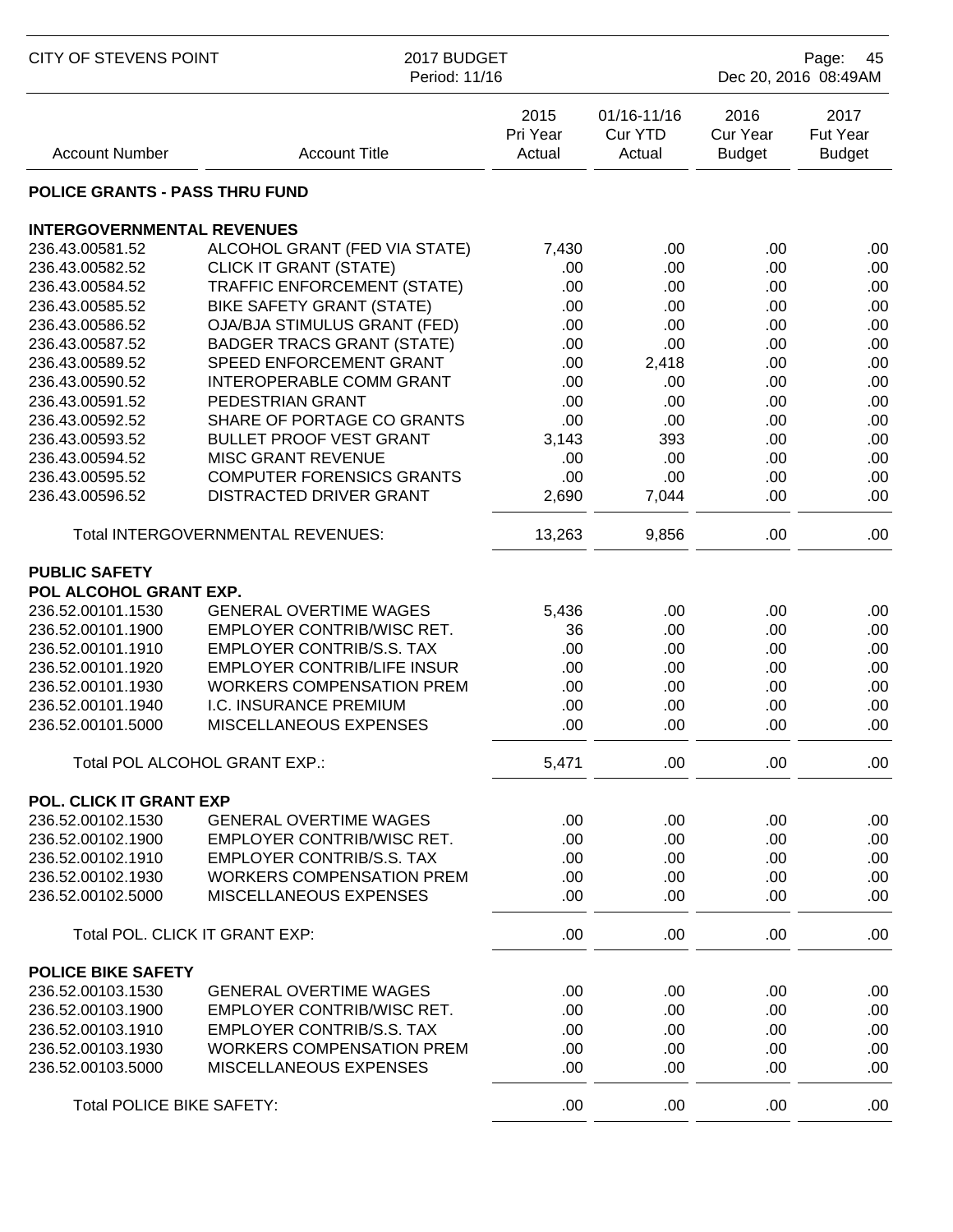| <b>CITY OF STEVENS POINT</b>      |                                       | 2017 BUDGET<br>Period: 11/16 |                                         |                                          | Page:<br>46<br>Dec 20, 2016 08:49AM |  |  |
|-----------------------------------|---------------------------------------|------------------------------|-----------------------------------------|------------------------------------------|-------------------------------------|--|--|
| <b>Account Number</b>             | <b>Account Title</b>                  | 2015<br>Pri Year<br>Actual   | 01/16-11/16<br><b>Cur YTD</b><br>Actual | 2016<br><b>Cur Year</b><br><b>Budget</b> | 2017<br>Fut Year<br><b>Budget</b>   |  |  |
| <b>BADGER TRACS GRANT</b>         |                                       |                              |                                         |                                          |                                     |  |  |
| 236.52.00105.1530                 | <b>GENERAL OVERTIME WAGES</b>         | .00                          | .00                                     | .00                                      | .00                                 |  |  |
| 236.52.00105.1900                 | EMPLOYER CONTRIB/WISC RET.            | .00                          | .00                                     | .00                                      | .00                                 |  |  |
| 236.52.00105.1910                 | <b>EMPLOYER CONTRIB/S.S. TAX</b>      | .00                          | .00                                     | .00                                      | .00                                 |  |  |
| 236.52.00105.1930                 | <b>WORKERS COMPENSATION PREM</b>      | .00                          | .00                                     | .00                                      | .00                                 |  |  |
| 236.52.00105.5000                 | <b>MISCELLANEOUS EXPENSES</b>         | .00                          | .00                                     | .00                                      | .00                                 |  |  |
| <b>Total BADGER TRACS GRANT:</b>  |                                       | .00                          | .00                                     | .00                                      | .00                                 |  |  |
| <b>BEAT OFFICER GRANT</b>         |                                       |                              |                                         |                                          |                                     |  |  |
| 236.52.00106.1235                 | POLICE OFFICER'S WAGES                | .00                          | .00                                     | .00                                      | .00                                 |  |  |
| 236.52.00106.1500                 | <b>LONGEVITY</b>                      | .00                          | .00                                     | .00                                      | .00                                 |  |  |
| 236.52.00106.1530                 | <b>GENERAL OVERTIME WAGES</b>         | .00                          | .00                                     | .00                                      | .00                                 |  |  |
| 236.52.00106.1900                 | <b>EMPLOYER CONTRIB/WISC RET.</b>     | .00                          | .00                                     | .00                                      | .00                                 |  |  |
| 236.52.00106.1910                 | <b>EMPLOYER CONTRIB/S.S. TAX</b>      | .00                          | .00                                     | .00                                      | .00                                 |  |  |
| 236.52.00106.1920                 | <b>EMPLOYER CONTRIB/LIFE INSUR</b>    | .00                          | .00                                     | .00                                      | .00                                 |  |  |
| 236.52.00106.1930                 | <b>WORKERS COMPENSATION PREM</b>      | .00                          | .00                                     | .00                                      | .00                                 |  |  |
| 236.52.00106.1940                 | I.C. INSURANCE PREMIUM                | .00                          | .00                                     | .00                                      | .00                                 |  |  |
| 236.52.00106.1950                 | <b>MEDICAL INSURANCE PREM</b>         | .00                          | .00                                     | .00                                      | .00                                 |  |  |
| 236.52.00106.5000                 | MISCELLANEOUS EXPENSES                | .00                          | .00                                     | .00                                      | .00                                 |  |  |
| <b>Total BEAT OFFICER GRANT:</b>  |                                       | .00                          | .00                                     | .00                                      | .00                                 |  |  |
| <b>OJA/BJA STIMULUS GRANT EXP</b> |                                       |                              |                                         |                                          |                                     |  |  |
| 236.52.00107.5000                 | MISCELLANEOUS EXPENSES                | .00.                         | .00                                     | .00                                      | .00                                 |  |  |
|                                   | Total OJA/BJA STIMULUS GRANT EXP:     | .00                          | .00                                     | .00                                      | .00                                 |  |  |
| <b>SPEED ENFORCEMENT GRANT</b>    |                                       |                              |                                         |                                          |                                     |  |  |
| 236.52.00109.1530                 | <b>GENERAL OVERTIME WAGES</b>         | .00.                         | 8,899                                   | .00                                      | .00.                                |  |  |
| 236.52.00109.1900                 | EMPLOYER CONTRIB/WISC RET.            | .00.                         | 26                                      | .00                                      | .00.                                |  |  |
| 236.52.00109.1910                 | <b>EMPLOYER CONTRIB/S.S. TAX</b>      | .00                          | .00                                     | .00                                      | .00.                                |  |  |
| 236.52.00109.1920                 | <b>EMPLOYER CONTRIB/LIFE INSUR</b>    | .00                          | .00                                     | .00                                      | .00                                 |  |  |
| 236.52.00109.1930                 | <b>WORKERS COMPENSATION PREM</b>      | .00                          | .00                                     | .00                                      | .00.                                |  |  |
| 236.52.00109.1940                 | <b>I.C. INSURANCE PREMIUM</b>         | .00                          | .00                                     | .00                                      | .00.                                |  |  |
| 236.52.00109.1950                 | <b>MEDICAL INSURANCE PREM</b>         | .00                          | 642                                     | .00                                      | .00.                                |  |  |
| 236.52.00109.5000                 | MISCELLANEOUS EXPENSES                | .00                          | 5,460                                   | .00                                      | .00.                                |  |  |
|                                   | <b>Total SPEED ENFORCEMENT GRANT:</b> | .00                          | 15,027                                  | .00                                      | .00.                                |  |  |
| <b>INTEROPERABLE COMM GRANT</b>   |                                       |                              |                                         |                                          |                                     |  |  |
| 236.52.00110.1530                 | <b>GENERAL OVERTIME WAGES</b>         | .00.                         | .00                                     | .00                                      | .00.                                |  |  |
| 236.52.00110.1900                 | <b>EMPLOYER CONTRIB/WISC RET.</b>     | .00                          | .00                                     | .00                                      | .00.                                |  |  |
| 236.52.00110.1910                 | <b>EMPLOYER CONTRIB/S.S. TAX</b>      | .00.                         | .00                                     | .00                                      | .00.                                |  |  |
| 236.52.00110.1920                 | <b>EMPLOYER CONTRIB/LIFE INSUR</b>    | .00                          | .00                                     | .00                                      | .00.                                |  |  |
| 236.52.00110.1930                 | <b>WORKERS COMPENSATION PREM</b>      | .00                          | .00                                     | .00                                      | .00.                                |  |  |
| 236.52.00110.1940                 | I.C. INSURANCE PREMIUM                | .00.                         | .00                                     | .00                                      | .00.                                |  |  |
| 236.52.00110.5000                 | MISCELLANEOUS EXPENSES                | .00.                         | .00                                     | .00                                      | .00.                                |  |  |
|                                   | Total INTEROPERABLE COMM GRANT:       | .00.                         | .00                                     | .00                                      | .00                                 |  |  |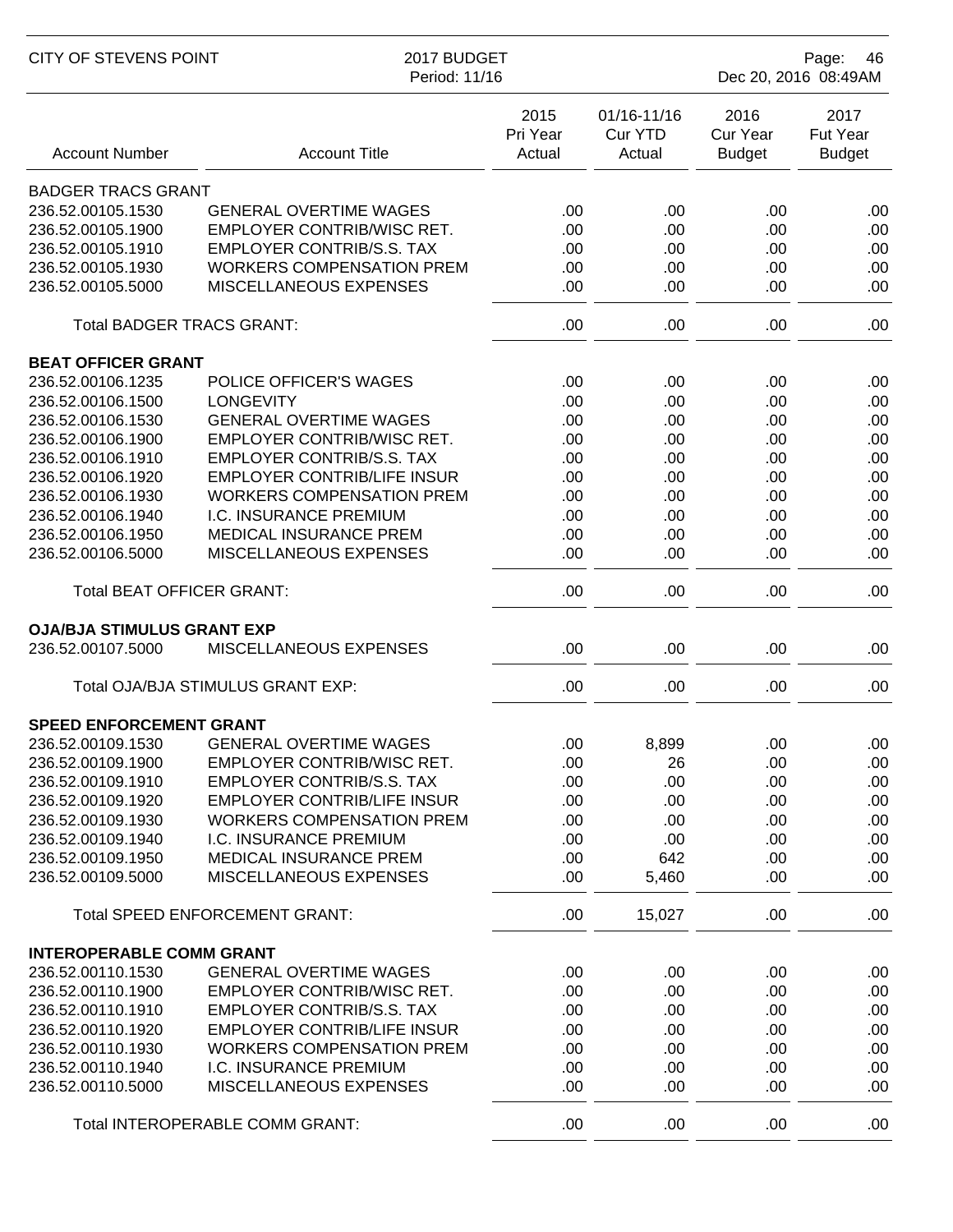| <b>CITY OF STEVENS POINT</b>                        |                                               | 2017 BUDGET<br>Period: 11/16 |                                         |                                          | Page:<br>47<br>Dec 20, 2016 08:50AM |  |
|-----------------------------------------------------|-----------------------------------------------|------------------------------|-----------------------------------------|------------------------------------------|-------------------------------------|--|
| <b>Account Number</b>                               | <b>Account Title</b>                          | 2015<br>Pri Year<br>Actual   | 01/16-11/16<br><b>Cur YTD</b><br>Actual | 2016<br><b>Cur Year</b><br><b>Budget</b> | 2017<br>Fut Year<br><b>Budget</b>   |  |
| <b>PEDESTRIAN GRANT</b>                             |                                               |                              |                                         |                                          |                                     |  |
| 236.52.00111.1530                                   | <b>GENERAL OVERTIME WAGES</b>                 | .00                          | .00                                     | .00                                      | .00                                 |  |
| 236.52.00111.1900                                   | EMPLOYER CONTRIB/WISC RET.                    | .00                          | .00                                     | .00                                      | .00                                 |  |
| 236.52.00111.1910                                   | <b>EMPLOYER CONTRIB/S.S. TAX</b>              | .00                          | .00                                     | .00                                      | .00                                 |  |
| 236.52.00111.1920                                   | <b>EMPLOYER CONTRIB/LIFE INSUR</b>            | .00                          | .00                                     | .00                                      | .00                                 |  |
| 236.52.00111.1930                                   | <b>WORKERS COMPENSATION PREM</b>              | .00                          | .00                                     | .00                                      | .00                                 |  |
| 236.52.00111.1940                                   | I.C. INSURANCE PREMIUM                        | .00                          | .00                                     | .00                                      | .00                                 |  |
| 236.52.00111.1950                                   | <b>MEDICAL INSURANCE PREM</b>                 | .00                          | .00                                     | .00                                      | .00                                 |  |
| 236.52.00111.5000                                   | MISCELLANEOUS EXPENSES                        | .00                          | .00                                     | .00                                      | .00                                 |  |
| <b>Total PEDESTRIAN GRANT:</b>                      |                                               | .00                          | .00                                     | .00                                      | .00                                 |  |
| <b>SHARE OF PORTAGE CO GRANTS</b>                   |                                               |                              |                                         |                                          |                                     |  |
| 236.52.00112.5000                                   | MISC EXP-SHARE OF PO CO GRAN                  | .00                          | .00                                     | .00                                      | .00                                 |  |
|                                                     | <b>Total SHARE OF PORTAGE CO GRANTS:</b>      | .00                          | .00                                     | .00                                      | .00                                 |  |
| <b>BULLET PROOF VEST GRANT</b>                      |                                               |                              |                                         |                                          |                                     |  |
| 236.52.00113.5000                                   | <b>BULLET PROOF VEST MISC EXP</b>             | 3,128                        | 2,443                                   | .00                                      | .00                                 |  |
|                                                     | <b>Total BULLET PROOF VEST GRANT:</b>         | 3,128                        | 2,443                                   | .00                                      | .00                                 |  |
| <b>MISC GRANT EXP</b>                               |                                               |                              |                                         |                                          |                                     |  |
| 236.52.00114.5000                                   | <b>MISC GRANT EXPENSE</b>                     | .00                          | .00                                     | .00                                      | .00                                 |  |
| <b>Total MISC GRANT EXP:</b>                        |                                               | .00                          | .00                                     | .00                                      | .00                                 |  |
| <b>COMPUTER FORENSICS GRANT</b>                     |                                               |                              |                                         |                                          |                                     |  |
| 236.52.00115.5000                                   | <b>COMPUTER FORENSICS GRANT E</b>             | .00                          | .00                                     | .00                                      | .00                                 |  |
|                                                     | <b>Total COMPUTER FORENSICS GRANT:</b>        | .00                          | .00                                     | .00                                      | .00                                 |  |
|                                                     |                                               |                              |                                         |                                          |                                     |  |
| <b>DISTRACTED DRIVER GRANT</b><br>236.52.00116.1530 | <b>GENERAL OVERTIME WAGES</b>                 | 2,517                        | 7,041                                   | .00                                      | .00                                 |  |
| 236.52.00116.1900                                   | <b>EMPLOYER CONTRIB/WISC RET.</b>             | 18                           | 17                                      | .00                                      | .00                                 |  |
| 236.52.00116.1910                                   | <b>EMPLOYER CONTRIB/S.S. TAX</b>              | .00                          | .00                                     | .00                                      | .00                                 |  |
| 236.52.00116.1920                                   | <b>EMPLOYER CONTRIB/LIFE INSUR</b>            | .00                          | .00                                     | .00                                      | .00                                 |  |
| 236.52.00116.1930                                   | <b>WORKERS COMPENSATION PREM</b>              | .00                          | .00                                     | .00                                      | .00                                 |  |
| 236.52.00116.1940                                   | I.C. INSURANCE PREMIUM                        | .00                          | .00                                     | .00                                      | .00                                 |  |
| 236.52.00116.5000                                   | MISCELLANEOUS EXPENSES                        | .00                          | .00                                     | .00.                                     | .00                                 |  |
|                                                     | <b>Total DISTRACTED DRIVER GRANT:</b>         | 2,535                        | 7,058                                   | .00                                      | .00                                 |  |
| <b>OJA STATE GRANT EXPENSES</b>                     |                                               |                              |                                         |                                          |                                     |  |
| 236.52.20529.5000                                   | <b>OJA STATE GRANT EXPENSES</b>               | .00                          | .00                                     | .00                                      | .00                                 |  |
|                                                     | Total OJA STATE GRANT EXPENSES:               | .00                          | .00                                     | .00                                      | .00                                 |  |
| <b>Total PUBLIC SAFETY:</b>                         |                                               | 11,135                       | 24,528                                  | .00                                      | .00                                 |  |
|                                                     | POLICE GRANTS - PASS THRU FUND Revenue Total: | 13,263                       | 9,856                                   | .00                                      | .00                                 |  |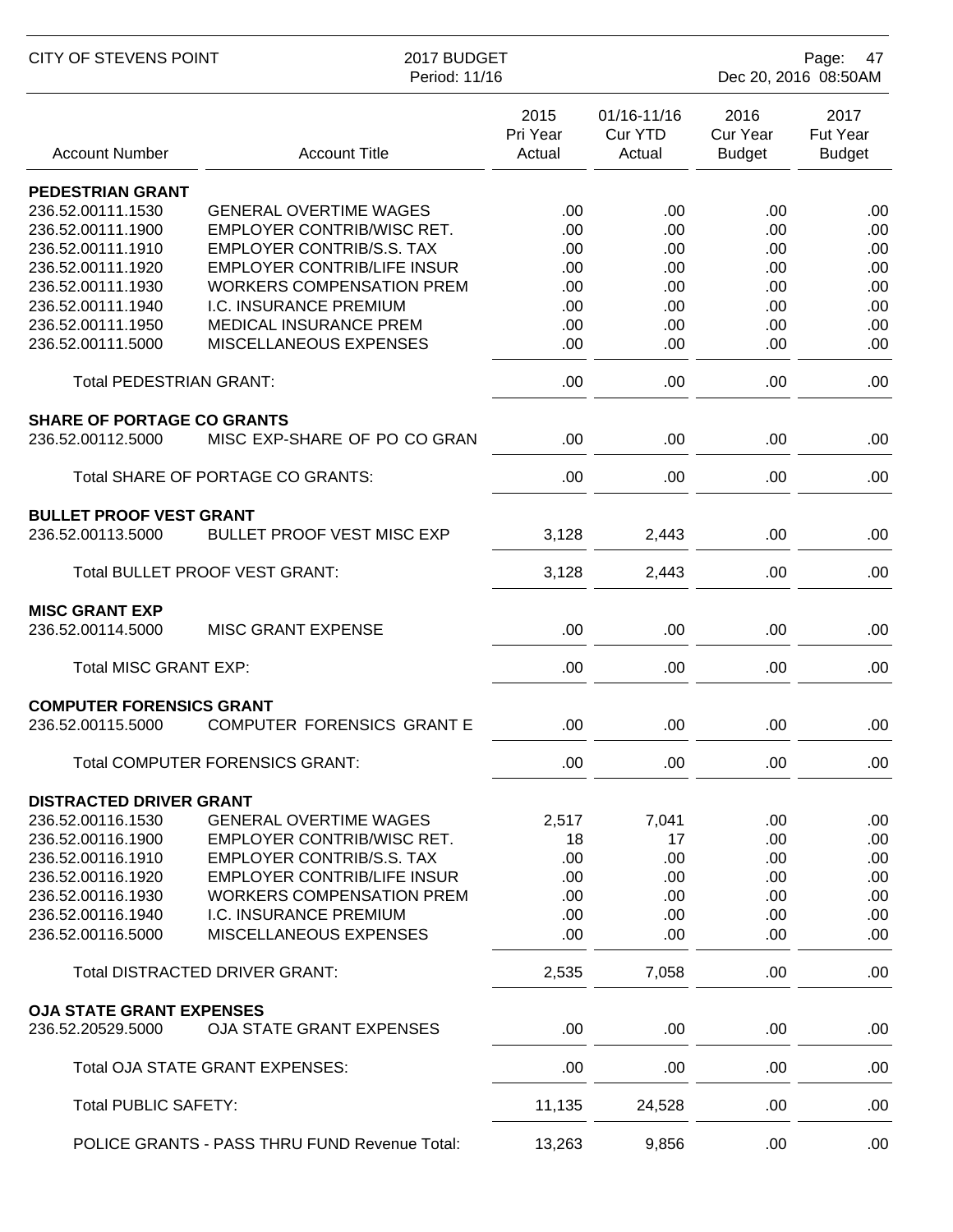| CITY OF STEVENS POINT |                                                   | 2017 BUDGET<br>Period: 11/16 |                                      |                                   | 48<br>Page:<br>Dec 20, 2016 08:50AM      |  |
|-----------------------|---------------------------------------------------|------------------------------|--------------------------------------|-----------------------------------|------------------------------------------|--|
| <b>Account Number</b> | <b>Account Title</b>                              | 2015<br>Pri Year<br>Actual   | $01/16 - 11/16$<br>Cur YTD<br>Actual | 2016<br>Cur Year<br><b>Budget</b> | 2017<br><b>Fut Year</b><br><b>Budget</b> |  |
|                       | POLICE GRANTS - PASS THRU FUND Expenditure Total: | 11.135                       | 24.528                               | .00                               | .00                                      |  |
|                       | Net Total POLICE GRANTS - PASS THRU FUND:         | 2.128                        | 14.672-                              | .00                               | .00                                      |  |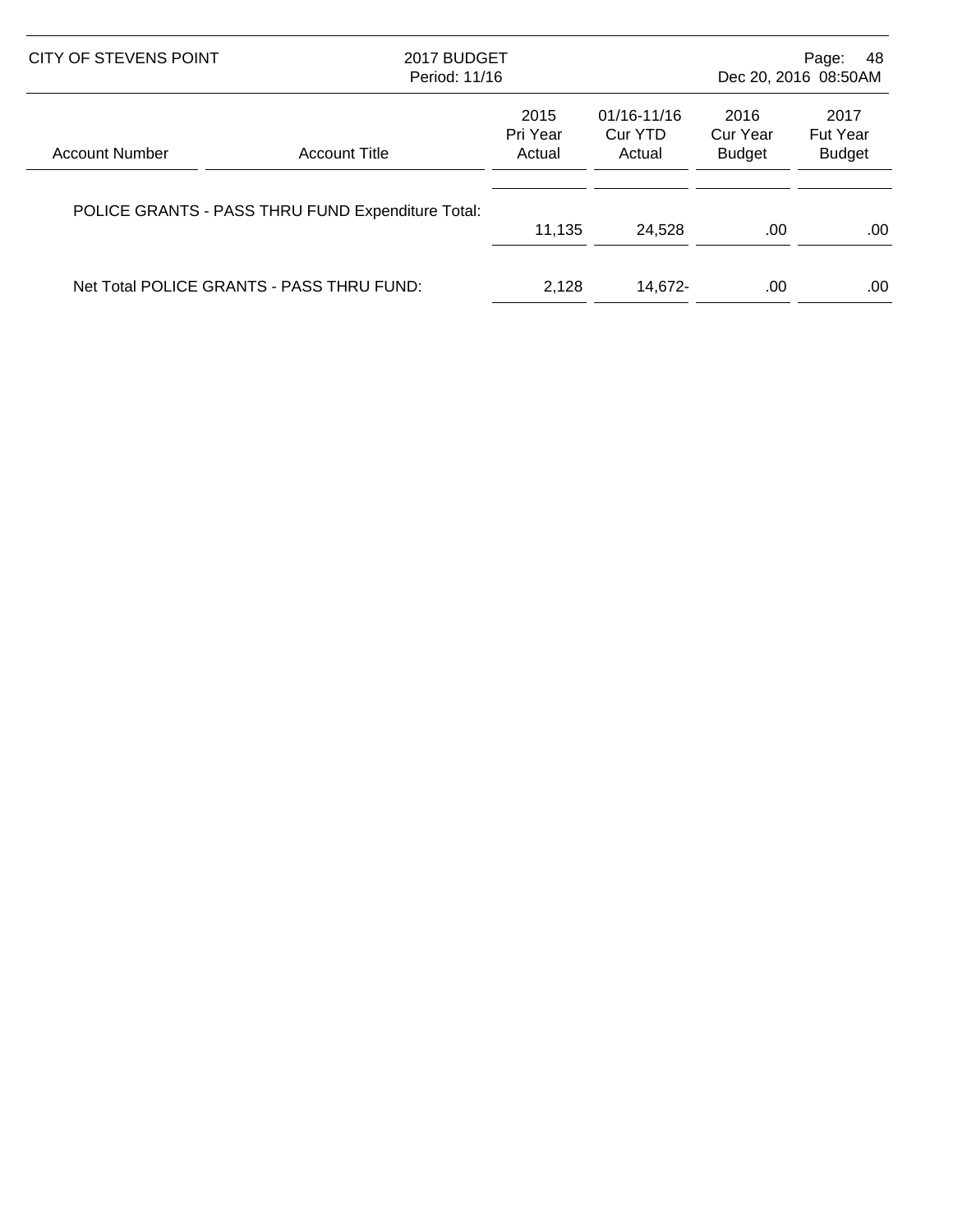| <b>CITY OF STEVENS POINT</b>                      |                                                 | 2017 BUDGET<br>Period: 11/16 |                                         |                                          | Page:<br>49<br>Dec 20, 2016 08:50AM |  |
|---------------------------------------------------|-------------------------------------------------|------------------------------|-----------------------------------------|------------------------------------------|-------------------------------------|--|
| <b>Account Number</b>                             | <b>Account Title</b>                            | 2015<br>Pri Year<br>Actual   | 01/16-11/16<br><b>Cur YTD</b><br>Actual | 2016<br><b>Cur Year</b><br><b>Budget</b> | 2017<br>Fut Year<br><b>Budget</b>   |  |
| <b>FIRE GRANTS FUND</b>                           |                                                 |                              |                                         |                                          |                                     |  |
| <b>INTERGOVERNMENTAL REVENUES</b>                 |                                                 |                              |                                         |                                          |                                     |  |
| 240.43.25282.52<br>240.43.25283.52                | FED FIRE COL RESCUE GRANT<br>FEMA GRANT REVENUE | .00.<br>.00                  | .00<br>.00                              | .00<br>.00                               | .00<br>.00                          |  |
| 240.43.25287.52                                   | MISCELLANEOUS GRANT                             | .00                          | .00                                     | .00                                      | .00                                 |  |
|                                                   | Total INTERGOVERNMENTAL REVENUES:               | .00                          | .00                                     | .00                                      | .00                                 |  |
| <b>PUBLIC SAFETY</b><br><b>FIRE GRANT EXPENSE</b> |                                                 |                              |                                         |                                          |                                     |  |
| 240.52.25227.1230                                 | F.F./EMT WAGES                                  | .00.                         | .00                                     | .00                                      | .00                                 |  |
| 240.52.25227.1900                                 | <b>EMPLOYER CONTRIB/WISC RET.</b>               | .00                          | .00                                     | .00                                      | .00                                 |  |
| 240.52.25227.1910                                 | <b>EMPLOYER CONTRIB/S.S. TAX</b>                | .00                          | .00                                     | .00                                      | .00                                 |  |
| 240.52.25227.1930                                 | <b>WORKERS COMPENSATION PREM</b>                | .00                          | .00                                     | .00                                      | .00                                 |  |
| 240.52.25227.2913                                 | CONTRACTED RADIO/COMM MAIN                      | .00                          | .00                                     | .00                                      | .00                                 |  |
| 240.52.25227.3001                                 | <b>GENERAL SUPPLIES</b>                         | .00                          | .00                                     | .00                                      | .00                                 |  |
| 240.52.25227.3507                                 | <b>GENERAL VEHICLE EXPENSES</b>                 | .00                          | .00                                     | .00                                      | .00                                 |  |
| 240.52.25227.3652                                 | <b>FIREMEN'S EQUIPMENT</b>                      | .00                          | .00                                     | .00                                      | .00                                 |  |
| 240.52.25227.3653                                 | PERSONAL PROTECTIVE EQUIPME                     | .00                          | .00                                     | .00                                      | .00                                 |  |
| <b>Total FIRE GRANT EXPENSE:</b>                  |                                                 | .00                          | .00                                     | .00                                      | .00                                 |  |
| <b>Total PUBLIC SAFETY:</b>                       |                                                 | .00                          | .00                                     | .00                                      | .00                                 |  |
|                                                   | FIRE GRANTS FUND Revenue Total:                 | .00                          | .00                                     | .00                                      | .00                                 |  |
|                                                   | FIRE GRANTS FUND Expenditure Total:             | .00                          | .00                                     | .00                                      | .00                                 |  |
| Net Total FIRE GRANTS FUND:                       |                                                 | .00.                         | .00                                     | .00                                      | .00                                 |  |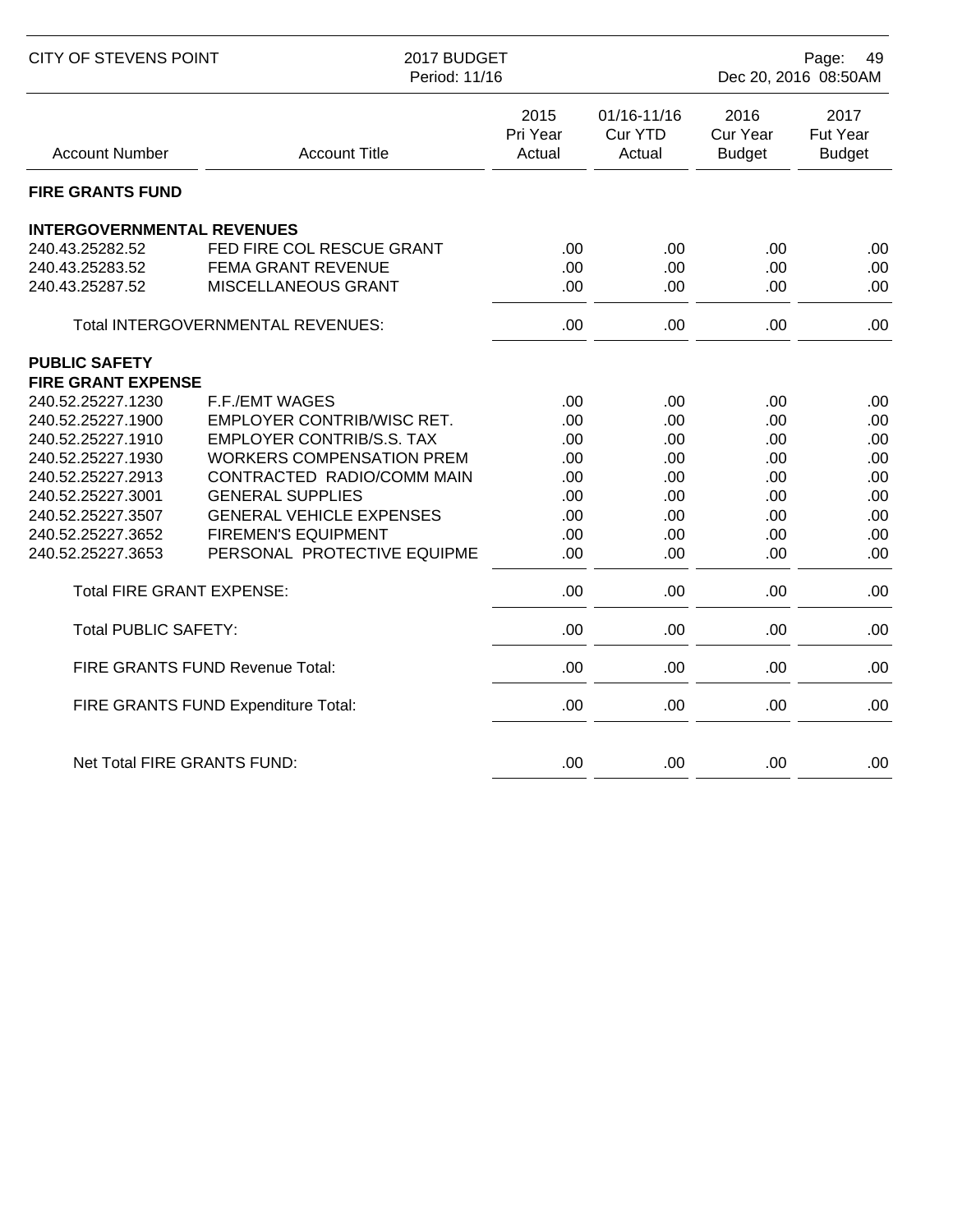| <b>CITY OF STEVENS POINT</b>                                                |                                                      | 2017 BUDGET<br>Period: 11/16 | Page:<br>50<br>Dec 20, 2016 08:50AM     |                                   |                                          |
|-----------------------------------------------------------------------------|------------------------------------------------------|------------------------------|-----------------------------------------|-----------------------------------|------------------------------------------|
| <b>Account Number</b>                                                       | <b>Account Title</b>                                 | 2015<br>Pri Year<br>Actual   | 01/16-11/16<br><b>Cur YTD</b><br>Actual | 2016<br>Cur Year<br><b>Budget</b> | 2017<br><b>Fut Year</b><br><b>Budget</b> |
| <b>MUSEUM FUND</b>                                                          |                                                      |                              |                                         |                                   |                                          |
| <b>PUBLIC CHARGES FOR SERVICES</b><br>241.46.00720.51<br>241.46.00721.51    | MUSEUM RENTAL REVENUE<br><b>MUSEUM SALES REVENUE</b> | 11,455<br>.00                | 10,205<br>.00                           | 3,365<br>.00                      | 10,000<br>.00                            |
|                                                                             | <b>Total PUBLIC CHARGES FOR SERVICES:</b>            | 11,455                       | 10,205                                  | 3,365                             | 10,000                                   |
| <b>MUSEUM GENERAL EXP</b><br><b>MUSEUM GENERAL EXP</b><br>241.51.00750.2204 | <b>MUSEUM UTILITY EXP</b>                            | 2,203                        | 1,514                                   | 3,365                             | 2,423                                    |
| 241.51.00750.5000                                                           | <b>MUSEUM MISC EXP</b>                               | 1,271                        | 169                                     | .00                               | 7,577                                    |
| Total MUSEUM GENERAL EXP:                                                   |                                                      | 3,474                        | 1,683                                   | 3,365                             | 10,000                                   |
| <b>Total MUSEUM GENERAL EXP:</b>                                            |                                                      | 3,474                        | 1,683                                   | 3,365                             | 10,000                                   |
| <b>MUSEUM FUND Revenue Total:</b>                                           |                                                      | 11,455                       | 10,205                                  | 3,365                             | 10,000                                   |
|                                                                             | <b>MUSEUM FUND Expenditure Total:</b>                | 3,474                        | 1,683                                   | 3,365                             | 10,000                                   |
| Net Total MUSEUM FUND:                                                      |                                                      | 7,981                        | 8,522                                   | .00                               | .00                                      |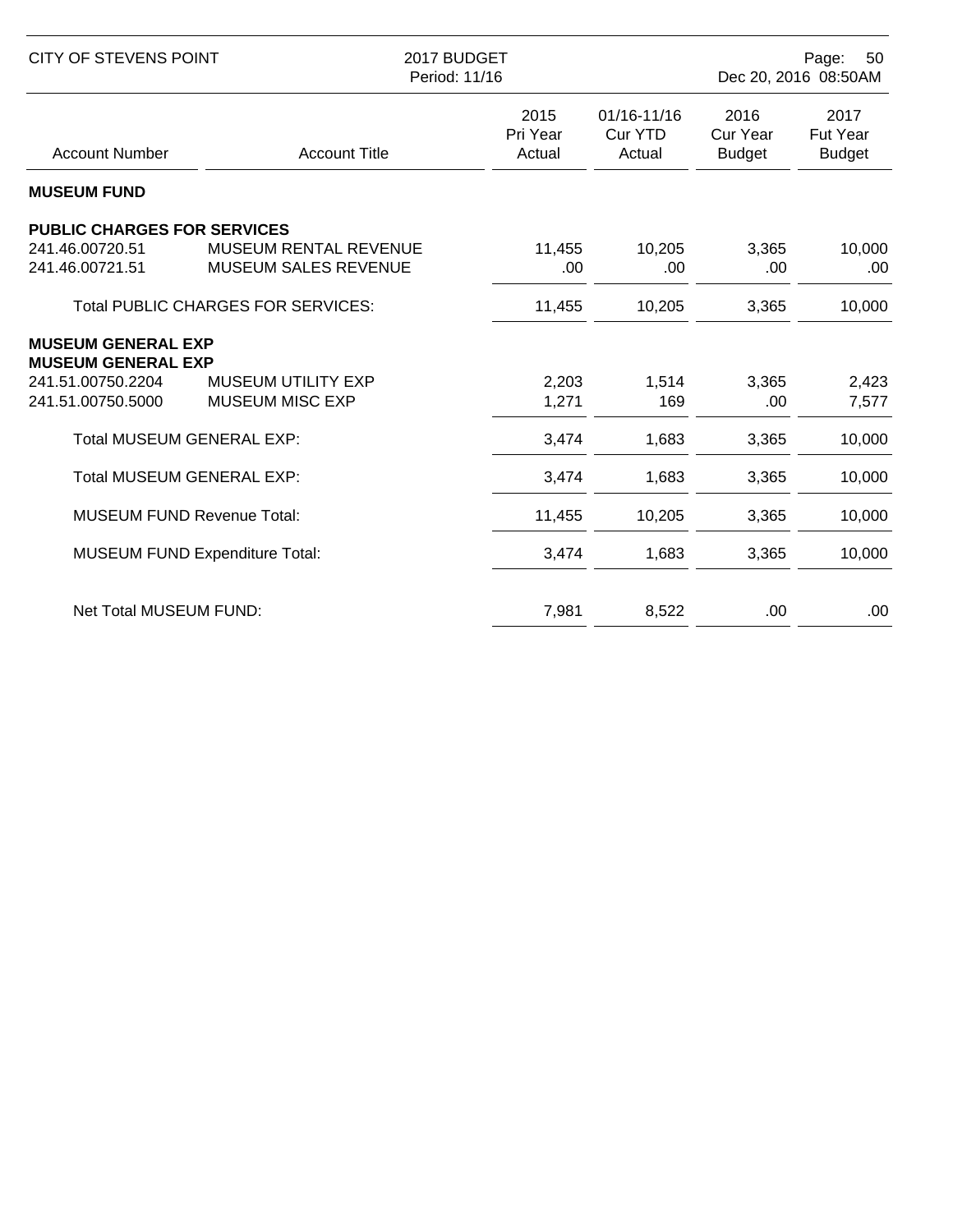| <b>CITY OF STEVENS POINT</b>                          |                                                 | 2017 BUDGET<br>Period: 11/16 |                                         | Page:<br>51<br>Dec 20, 2016 08:50AM |                                          |
|-------------------------------------------------------|-------------------------------------------------|------------------------------|-----------------------------------------|-------------------------------------|------------------------------------------|
| <b>Account Number</b>                                 | <b>Account Title</b>                            | 2015<br>Pri Year<br>Actual   | 01/16-11/16<br><b>Cur YTD</b><br>Actual | 2016<br>Cur Year<br><b>Budget</b>   | 2017<br><b>Fut Year</b><br><b>Budget</b> |
| <b>COMM REHAB REVOLVING LOAN</b>                      |                                                 |                              |                                         |                                     |                                          |
| <b>MISCELLANEOUS REVENUE</b>                          |                                                 |                              |                                         |                                     |                                          |
| 243.48.00912.56                                       | <b>INTEREST ON NOTES</b>                        | .00                          | .00                                     | .00                                 | .00                                      |
|                                                       | Total MISCELLANEOUS REVENUE:                    | .00                          | .00                                     | .00                                 | .00                                      |
| <b>OTHER FINANCING SOURCES</b>                        |                                                 |                              |                                         |                                     |                                          |
| 243.49.00100.00                                       | OP TRANS GEN FUND                               | .00                          | .00                                     | .00                                 | .00                                      |
| 243.49.00120.56                                       | NOTE PRINCIPAL REPAYMENTS                       | .00                          | .00                                     | .00                                 | .00                                      |
| 243.49.00310.55                                       | FUND BALANCE USEAGE                             | .00                          | .00                                     | 60,120                              | .00                                      |
|                                                       | <b>Total OTHER FINANCING SOURCES:</b>           | .00                          | .00                                     | 60,120                              | .00                                      |
| <b>GENERAL GOVERNMENT</b>                             |                                                 |                              |                                         |                                     |                                          |
| <b>MISC UNCLASSIFIED GENERAL</b><br>243.51.00850.5000 | MISCELLANEOUS EXPENSES                          | 120                          | 30                                      | 120                                 | .00                                      |
| 243.51.00850.7500                                     | <b>LOAN PROCEEDS DISTRIBUTION</b>               | .00                          | .00                                     | .00                                 | .00                                      |
| 243.51.00850.7910                                     | <b>GRANT DISBURSEMENTS</b>                      | 76,839                       | .00                                     | 60,000                              | .00                                      |
|                                                       | Total MISC UNCLASSIFIED GENERAL:                | 76,959                       | 30                                      | 60,120                              | .00                                      |
|                                                       | <b>Total GENERAL GOVERNMENT:</b>                | 76,959                       | 30                                      | 60,120                              | .00                                      |
|                                                       | <b>COMM REHAB REVOLVING LOAN Revenue Total:</b> | .00                          | .00                                     | 60,120                              | .00                                      |
|                                                       | COMM REHAB REVOLVING LOAN Expenditure Total:    | 76,959                       | 30                                      | 60,120                              | .00                                      |
|                                                       | Net Total COMM REHAB REVOLVING LOAN:            | 76,959-                      | $30-$                                   | .00                                 | .00                                      |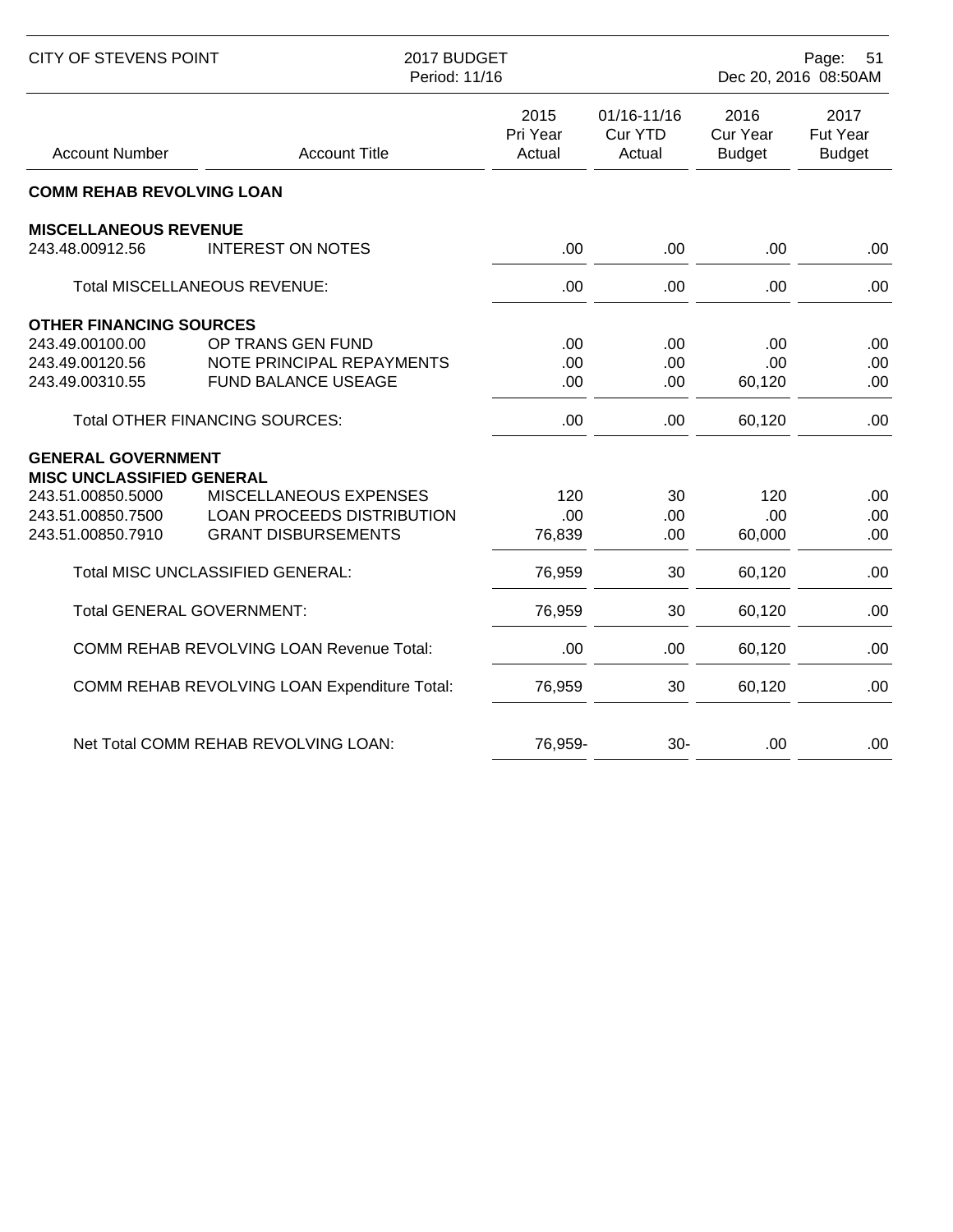| <b>CITY OF STEVENS POINT</b>                                                                                               |                                                                                                                                                                    | 2017 BUDGET<br>Period: 11/16                       |                                           |                                                  | Page:<br>52<br>Dec 20, 2016 08:50AM               |  |
|----------------------------------------------------------------------------------------------------------------------------|--------------------------------------------------------------------------------------------------------------------------------------------------------------------|----------------------------------------------------|-------------------------------------------|--------------------------------------------------|---------------------------------------------------|--|
| <b>Account Number</b>                                                                                                      | <b>Account Title</b>                                                                                                                                               | 2015<br>Pri Year<br>Actual                         | 01/16-11/16<br><b>Cur YTD</b><br>Actual   | 2016<br><b>Cur Year</b><br><b>Budget</b>         | 2017<br>Fut Year<br><b>Budget</b>                 |  |
| <b>HOUSING TRUST FUND</b>                                                                                                  |                                                                                                                                                                    |                                                    |                                           |                                                  |                                                   |  |
| <b>MISCELLENEOUS REVENUE</b><br>246.48.00100.51<br>246.48.00110.56<br>246.48.19900.51                                      | <b>INV. INTEREST REVENUE</b><br><b>INTEREST ON CHECKING ACCTS</b><br>MISC UNCLASSIFIED REVENUE                                                                     | .00<br>58<br>.00                                   | 2,814<br>251<br>1,430                     | 75,000<br>40<br>.00                              | .00<br>125<br>.00                                 |  |
|                                                                                                                            | <b>Total MISCELLENEOUS REVENUE:</b>                                                                                                                                | 58                                                 | 4,496                                     | 75,040                                           | 125                                               |  |
|                                                                                                                            |                                                                                                                                                                    |                                                    |                                           |                                                  |                                                   |  |
| <b>OTHER FINANCING SOURCES</b><br>246.49.00100.56<br>246.49.00310.55<br>246.49.19817.59                                    | PRINCIPAL PAYMENTS<br><b>FUND BALANCE USAGE</b><br><b>TRANSFER FROM FUND 817</b><br><b>Total OTHER FINANCING SOURCES:</b>                                          | .00<br>.00<br>71,139<br>71,139                     | 169<br>.00<br>55,836<br>56,005            | 30,000<br>.00<br>.00<br>30,000                   | 30,000<br>.00<br>75,000<br>105,000                |  |
|                                                                                                                            |                                                                                                                                                                    |                                                    |                                           |                                                  |                                                   |  |
| <b>MISCELLANEOUS EXPENSES</b><br><b>MISCELLANEOUS EXPENSES</b>                                                             |                                                                                                                                                                    |                                                    |                                           |                                                  |                                                   |  |
| 246.56.00600.5000<br>246.56.00600.5450<br>246.56.00600.5865<br>246.56.00600.5950<br>246.56.00600.7500<br>246.56.00600.7501 | MISCELLANEOUS EXPENSES<br>DEPRECIATION EXPENSE<br>COMM DEV WAGE EXPENSE<br><b>GEN ADMIN CHARGES</b><br><b>LOAN PROCEED DISTRIBUTION</b><br><b>BAD DEBT EXPENSE</b> | 3,034<br>109,210<br>59,370<br>90<br>.00<br>161,859 | .00<br>.00<br>.00<br>87<br>395,000<br>.00 | 5,000<br>.00<br>31,584<br>500<br>56,956<br>5,000 | 5,000<br>.00<br>16,336<br>500<br>65,360<br>15,000 |  |
|                                                                                                                            | Total MISCELLANEOUS EXPENSES:                                                                                                                                      | 333,563                                            | 395,087                                   | 99,040                                           | 102,196                                           |  |
| <b>EXTERNAL AUDITING</b><br>246.56.00960.2004                                                                              | <b>CPA/AUDITING SERVICES</b>                                                                                                                                       | 432                                                | 2,684                                     | 3,000                                            | 2,929                                             |  |
| <b>Total EXTERNAL AUDITING:</b>                                                                                            |                                                                                                                                                                    | 432                                                | 2,684                                     | 3,000                                            | 2,929                                             |  |
| <b>INSURANCE</b><br>246.56.19931.5100                                                                                      | <b>INSURANCE PREMIUMS</b>                                                                                                                                          | 2,713                                              | .00                                       | 3,000                                            | .00                                               |  |
| <b>Total INSURANCE:</b>                                                                                                    |                                                                                                                                                                    | 2,713                                              | .00                                       | 3,000                                            | .00                                               |  |
|                                                                                                                            | Total MISCELLANEOUS EXPENSES:                                                                                                                                      | 336,708                                            | 397,771                                   | 105,040                                          | 105,125                                           |  |
|                                                                                                                            | <b>HOUSING TRUST FUND Revenue Total:</b>                                                                                                                           | 71,197                                             | 60,501                                    | 105,040                                          | 105,125                                           |  |
|                                                                                                                            | <b>HOUSING TRUST FUND Expenditure Total:</b>                                                                                                                       | 336,708                                            | 397,771                                   | 105,040                                          | 105,125                                           |  |
|                                                                                                                            | Net Total HOUSING TRUST FUND:                                                                                                                                      | 265,510-                                           | 337,270-                                  | .00                                              | .00                                               |  |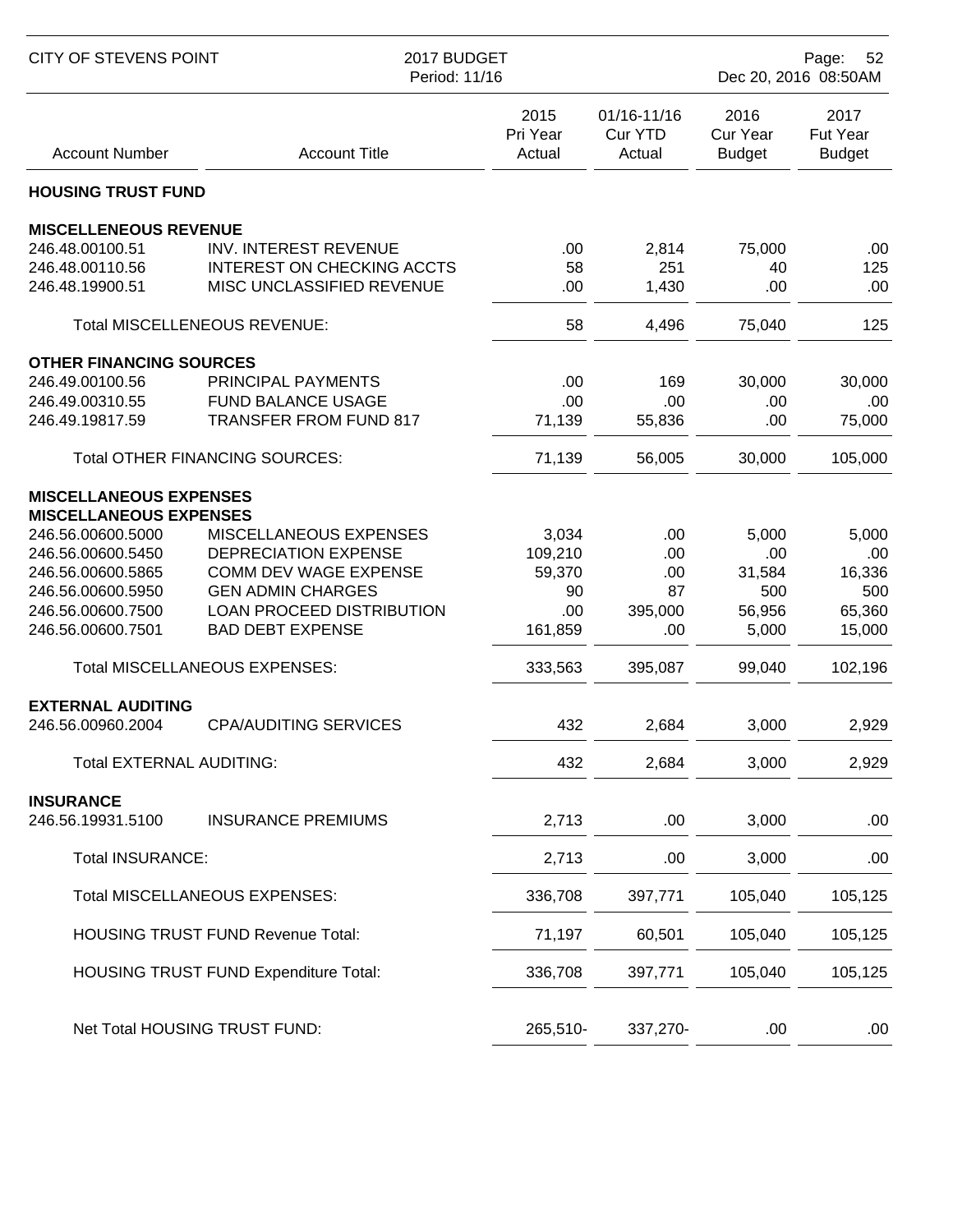| CITY OF STEVENS POINT                                          |                                           | 2017 BUDGET<br>Period: 11/16 |                                         |                                          | Page:<br>53<br>Dec 20, 2016 08:50AM      |  |
|----------------------------------------------------------------|-------------------------------------------|------------------------------|-----------------------------------------|------------------------------------------|------------------------------------------|--|
| <b>Account Number</b>                                          | <b>Account Title</b>                      | 2015<br>Pri Year<br>Actual   | 01/16-11/16<br><b>Cur YTD</b><br>Actual | 2016<br><b>Cur Year</b><br><b>Budget</b> | 2017<br><b>Fut Year</b><br><b>Budget</b> |  |
| <b>EDGEWATER FUND</b>                                          |                                           |                              |                                         |                                          |                                          |  |
| <b>MISCELLANEOUS REVENUE</b>                                   |                                           |                              |                                         |                                          |                                          |  |
| 247.48.00100.51                                                | INV. INTEREST REVENUE                     | 6                            | .00                                     | .00.                                     | .00                                      |  |
| 247.48.00110.56                                                | INTEREST ON CHECKING ACCT                 | 61                           | 139                                     | .00.                                     | .00                                      |  |
| 247.48.19900.51                                                | MISC UNCLASSIFIED REVENUE                 | 13,814                       | 16,284                                  | 35,843                                   | 17,000                                   |  |
| 247.48.20120.51                                                | <b>RENTAL INCOME</b>                      | 450,281                      | 499,983                                 | 464,616                                  | 490,000                                  |  |
|                                                                | <b>Total MISCELLANEOUS REVENUE:</b>       | 464,163                      | 516,406                                 | 500,459                                  | 507,000                                  |  |
| <b>MISCELLANEOUS EXPENSES</b><br><b>MISCELLANEOUS EXPENSES</b> |                                           |                              |                                         |                                          |                                          |  |
| 247.56.00600.2007                                              | PYMT IN LIEU OF TAXES                     | 34,857                       | .00                                     | 37,326                                   | 41,000                                   |  |
| 247.56.00600.2200                                              | <b>GAS/ELECTRIC CHARGES</b>               | 69,053                       | 42,372                                  | 74,584                                   | 75,958                                   |  |
| 247.56.00600.2203                                              | <b>TELEPHONE UTILITY CHARGES</b>          | 35,184                       | 31,258                                  | 37,091                                   | 41,289                                   |  |
| 247.56.00600.2204                                              | <b>WATER/SEWER UTIL CHARGES</b>           | 15,703                       | 14,168                                  | 16,768                                   | 16,768                                   |  |
| 247.56.00600.2211                                              | <b>TRASH REMOVAL</b>                      | 4,185                        | 4,035                                   | 4,500                                    | 4,500                                    |  |
| 247.56.00600.2922                                              | CONTRACTED/BLDG MAINTENANC                | 110,621                      | 40,228                                  | 267,667                                  | 158,485                                  |  |
| 247.56.00600.3000                                              | <b>GENERAL OFFICE SUPPLIES</b>            | 1,235                        | 999                                     | 6,000                                    | 2,000                                    |  |
| 247.56.00600.3550                                              | <b>GEN BUILDING MAINTENANCE</b>           | 20,946                       | 84,393                                  | .00                                      | 100,000                                  |  |
| 247.56.00600.5000                                              | MISCELLANEOUS EXPENSES                    | 14,607                       | 6,010                                   | 5,000                                    | 10,000                                   |  |
| 247.56.00600.5450                                              | <b>DEPRECIATION EXPENSE</b>               | 60,089                       | .00                                     | .00                                      | .00                                      |  |
| 247.56.00600.5751                                              | <b>SNOW REMOVAL CHARGES</b>               | 2,995                        | 2,396                                   | 3,000                                    | 3,000                                    |  |
|                                                                |                                           | .00.                         | 540                                     |                                          |                                          |  |
| 247.56.00600.5758<br>247.56.00600.5940                         | <b>LAWN CARE</b><br><b>MANAGEMENT FEE</b> | 27,803                       | 33,182                                  | 2,000<br>32,523                          | 2,000<br>38,000                          |  |
|                                                                |                                           |                              |                                         |                                          |                                          |  |
| 247.56.00600.5950                                              | <b>GEN ADMINISTRATION CHARGES</b>         | 42                           | 38                                      | .00.                                     | .00                                      |  |
|                                                                | <b>Total MISCELLANEOUS EXPENSES:</b>      | 397,321                      | 259,619                                 | 486,459                                  | 493,000                                  |  |
| <b>EXTERNAL AUDITING</b>                                       |                                           |                              |                                         |                                          |                                          |  |
| 247.56.00960.2004                                              | <b>CPA/AUDITING SERVICES</b>              | 314                          | 1,952                                   | 2,000                                    | 2,000                                    |  |
| <b>Total EXTERNAL AUDITING:</b>                                |                                           | 314                          | 1,952                                   | 2,000                                    | 2,000                                    |  |
| <b>INSURANCE - PROPERTY</b>                                    |                                           |                              |                                         |                                          |                                          |  |
| 247.56.19931.5100                                              | <b>INSURANCE PREMIUMS</b>                 | 6,842                        | 2,392-                                  | 12,000                                   | 12,000                                   |  |
| Total INSURANCE - PROPERTY:                                    |                                           | 6,842                        | 2,392-                                  | 12,000                                   | 12,000                                   |  |
|                                                                | <b>Total MISCELLANEOUS EXPENSES:</b>      | 404,477                      | 259,179                                 | 500,459                                  | 507,000                                  |  |
| <b>GEN CONSTRUCTION CHARGES</b>                                |                                           |                              |                                         |                                          |                                          |  |
| <b>GEN CONSTRUCTION CHARGES</b><br>247.57.70841.8700           | <b>GEN CONSTRUCTION CHARGES</b>           | .00                          | 15,252                                  | .00                                      | .00                                      |  |
|                                                                | <b>Total GEN CONSTRUCTION CHARGES:</b>    | .00                          | 15,252                                  | .00                                      | .00                                      |  |
|                                                                | <b>Total GEN CONSTRUCTION CHARGES:</b>    | .00                          | 15,252                                  | .00                                      | .00                                      |  |
|                                                                | <b>EDGEWATER FUND Revenue Total:</b>      | 464,163                      | 516,406                                 | 500,459                                  | 507,000                                  |  |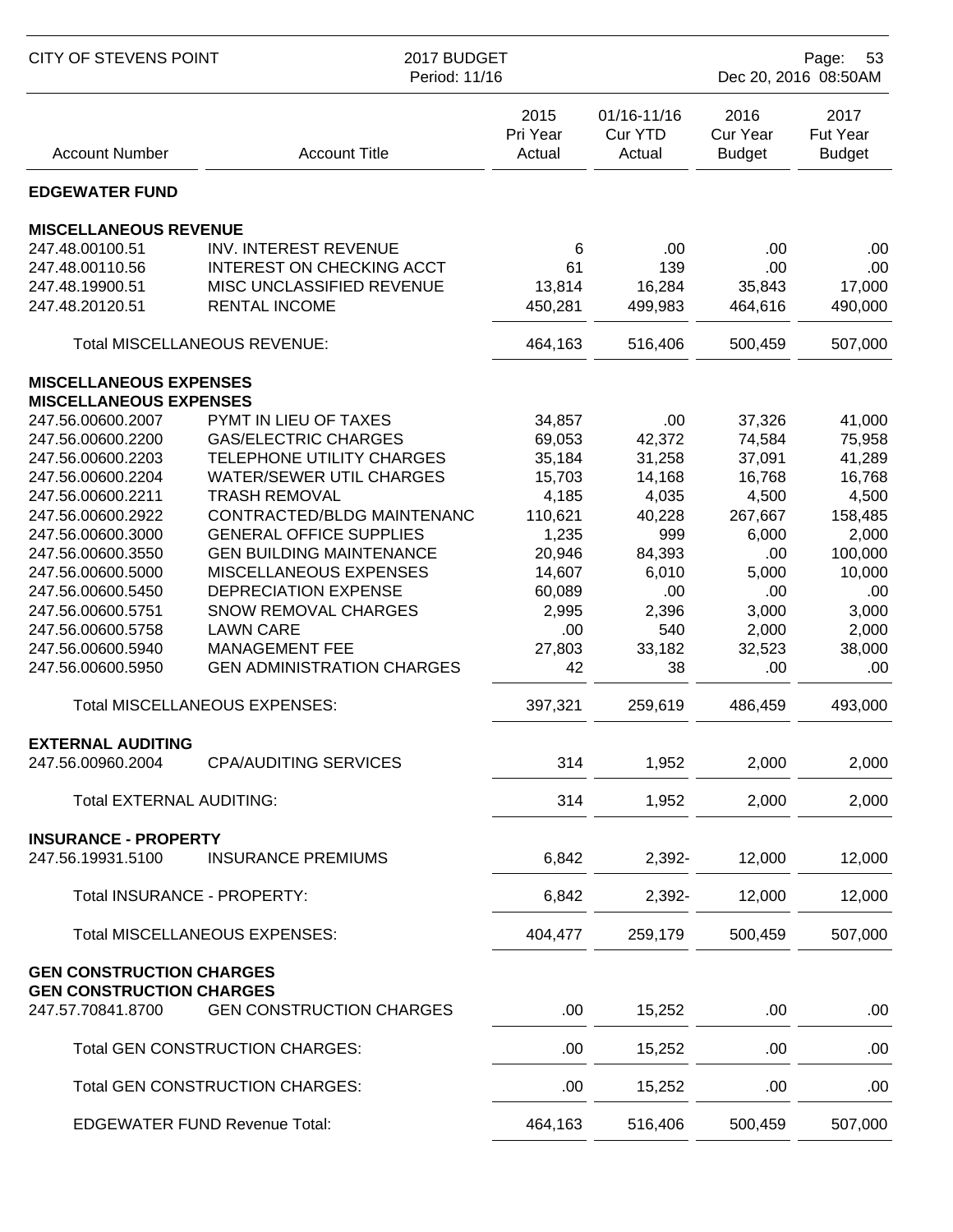| CITY OF STEVENS POINT                    |                      | 2017 BUDGET<br>Period: 11/16 |                                      | Page:<br>54<br>Dec 20, 2016 08:50AM |                                          |
|------------------------------------------|----------------------|------------------------------|--------------------------------------|-------------------------------------|------------------------------------------|
| <b>Account Number</b>                    | <b>Account Title</b> | 2015<br>Pri Year<br>Actual   | $01/16 - 11/16$<br>Cur YTD<br>Actual | 2016<br>Cur Year<br><b>Budget</b>   | 2017<br><b>Fut Year</b><br><b>Budget</b> |
| <b>EDGEWATER FUND Expenditure Total:</b> |                      | 404,477                      | 274,431                              | 500.459                             | 507,000                                  |
| Net Total EDGEWATER FUND:                |                      | 59,686                       | 241,975                              | .00                                 | .00                                      |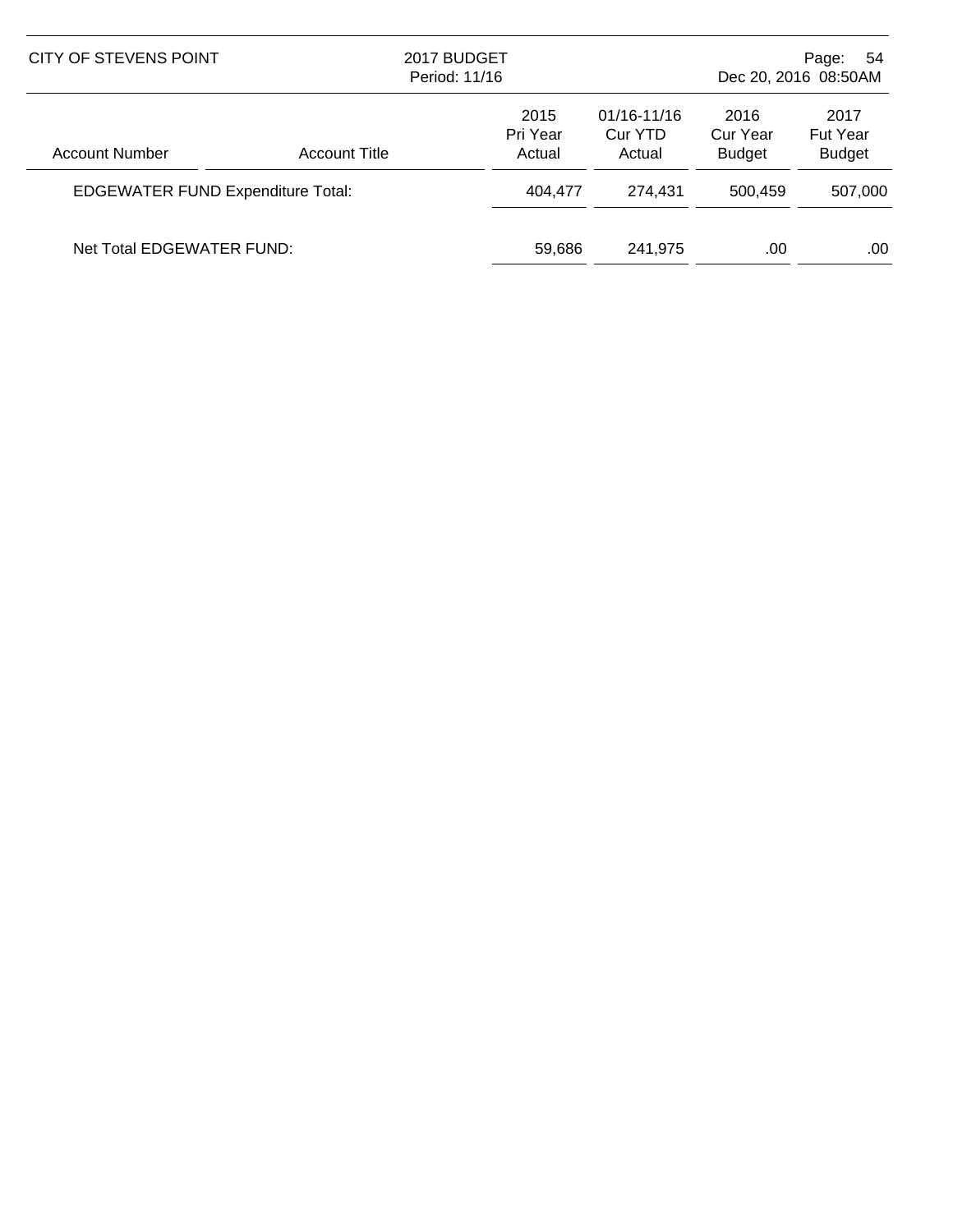| <b>CITY OF STEVENS POINT</b>                                                                                               |                                                                                                                                                                                              | 2017 BUDGET<br>Period: 11/16                  |                                                |                                          | Page:<br>55<br>Dec 20, 2016 08:50AM             |  |
|----------------------------------------------------------------------------------------------------------------------------|----------------------------------------------------------------------------------------------------------------------------------------------------------------------------------------------|-----------------------------------------------|------------------------------------------------|------------------------------------------|-------------------------------------------------|--|
| <b>Account Number</b>                                                                                                      | <b>Account Title</b>                                                                                                                                                                         | 2015<br>Pri Year<br>Actual                    | 01/16-11/16<br>Cur YTD<br>Actual               | 2016<br><b>Cur Year</b><br><b>Budget</b> | 2017<br>Fut Year<br><b>Budget</b>               |  |
| <b>SPECIAL ASSESSMENTS</b>                                                                                                 |                                                                                                                                                                                              |                                               |                                                |                                          |                                                 |  |
| <b>SPECIAL ASSESSMENTS</b>                                                                                                 |                                                                                                                                                                                              |                                               |                                                |                                          |                                                 |  |
| 248.42.00510.00<br>248.42.00511.00<br>248.42.00512.00<br>248.42.00513.00<br>248.42.00514.00<br>248.42.00515.00             | TREE RELATED ASSMNT REVENU<br>SEWER/WATER ASSMNT REVENU<br><b>CURB &amp; GUTTER ASSMNT REVENU</b><br>SIDEWALK ASSMNT REVENUE<br>STREET RELATED ASSMNT REVEN<br>OTHER ASSMNT REVENUE          | .00<br>.00<br>.00<br>63,288<br>.00<br>182,716 | 2,640<br>580<br>.00<br>93,901<br>.00<br>35,587 | .00<br>.00<br>.00<br>.00<br>.00<br>.00   | 5,000<br>.00<br>.00<br>70,000<br>.00<br>100,000 |  |
| Total SPECIAL ASSESSMENTS:                                                                                                 |                                                                                                                                                                                              | 246,004                                       | 132,708                                        | .00                                      | 175,000                                         |  |
| <b>MISCELLANEOUS REVENUE</b>                                                                                               |                                                                                                                                                                                              |                                               |                                                |                                          |                                                 |  |
| 248.48.19130.51                                                                                                            | <b>INTEREST ON ASSESSMENTS</b>                                                                                                                                                               | 11                                            | 149                                            | .00                                      | .00                                             |  |
|                                                                                                                            | <b>Total MISCELLANEOUS REVENUE:</b>                                                                                                                                                          | 11                                            | 149                                            | .00                                      | .00                                             |  |
| <b>SPECIAL ASSMNT EXPENDITURES</b><br><b>SPECIAL ASSMNT EXPENDITURES</b>                                                   |                                                                                                                                                                                              |                                               |                                                |                                          |                                                 |  |
| 248.51.19110.5030<br>248.51.19110.5031<br>248.51.19110.5032<br>248.51.19110.5033<br>248.51.19110.5034<br>248.51.19110.5035 | TREE RELATED ASSMNT EXPENSE<br>SEWER/WATER ASSMNT EXPENSE<br><b>CURB &amp; GUTTER ASSMNT EXPENS</b><br>SIDEWALK ASSMNT EXPENSE<br>STREET RELATED ASSMNT EXPEN<br><b>OTHER ASSMNT EXPENSE</b> | 5,520<br>.00<br>.00<br>.00<br>.00<br>.00      | 1,960<br>2,902<br>.00<br>7,770<br>.00<br>.00   | .00<br>.00<br>.00<br>.00<br>.00<br>.00   | 5,000<br>.00<br>.00<br>70,000<br>.00<br>100,000 |  |
|                                                                                                                            | <b>Total SPECIAL ASSMNT EXPENDITURES:</b>                                                                                                                                                    | 5,520                                         | 12,632                                         | .00                                      | 175,000                                         |  |
|                                                                                                                            | <b>Total SPECIAL ASSMNT EXPENDITURES:</b>                                                                                                                                                    | 5,520                                         | 12,632                                         | .00                                      | 175,000                                         |  |
|                                                                                                                            | SPECIAL ASSESSMENTS Revenue Total:                                                                                                                                                           | 246,015                                       | 132,856                                        | .00                                      | 175,000                                         |  |
|                                                                                                                            | SPECIAL ASSESSMENTS Expenditure Total:                                                                                                                                                       | 5,520                                         | 12,632                                         | .00                                      | 175,000                                         |  |
|                                                                                                                            | Net Total SPECIAL ASSESSMENTS:                                                                                                                                                               | 240,495                                       | 120,224                                        | .00                                      | .00                                             |  |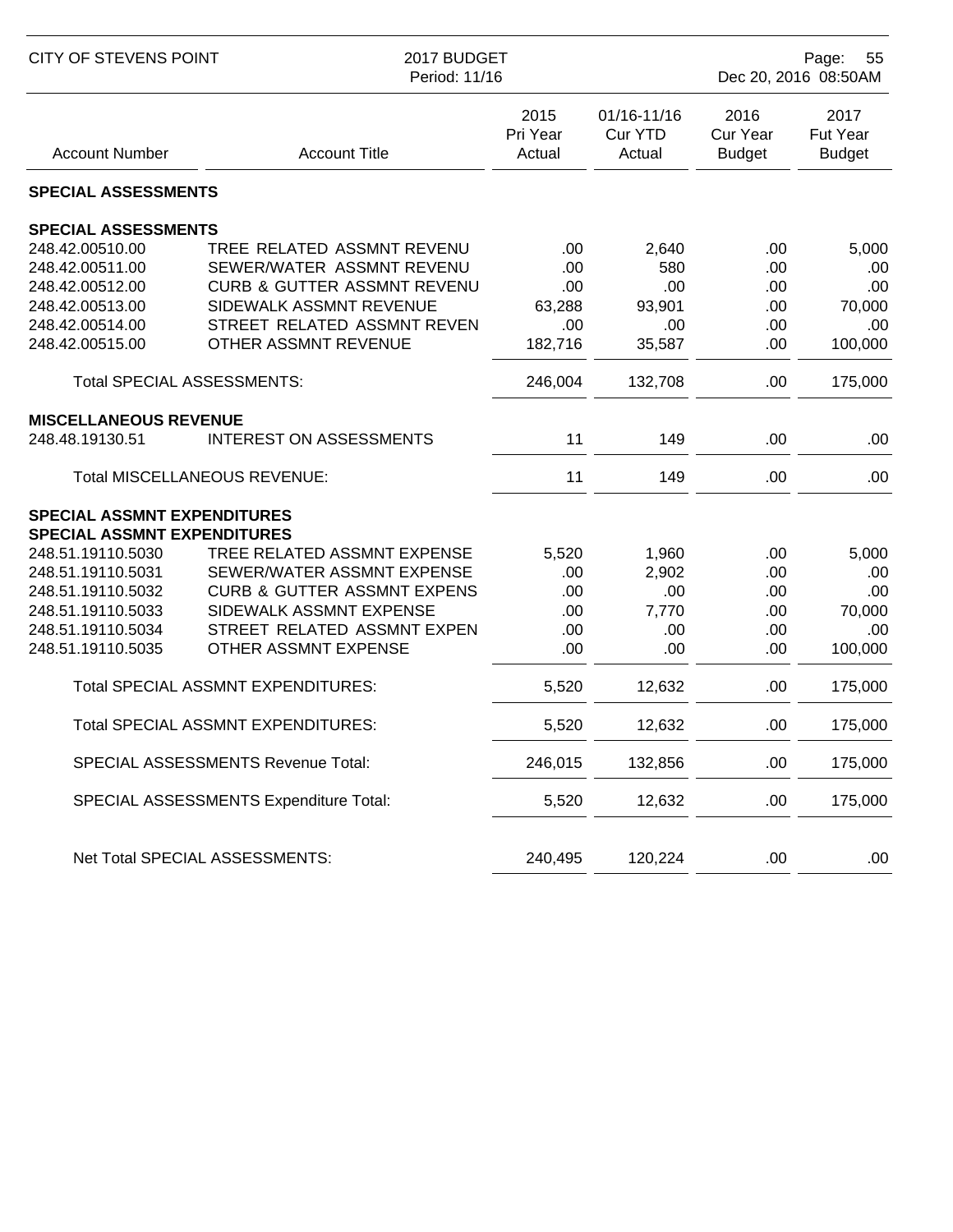| CITY OF STEVENS POINT                                                  |                                                               | 2017 BUDGET<br>Period: 11/16 |                                         |                                   |                                          |
|------------------------------------------------------------------------|---------------------------------------------------------------|------------------------------|-----------------------------------------|-----------------------------------|------------------------------------------|
| <b>Account Number</b>                                                  | <b>Account Title</b>                                          | 2015<br>Pri Year<br>Actual   | 01/16-11/16<br><b>Cur YTD</b><br>Actual | 2016<br>Cur Year<br><b>Budget</b> | 2017<br><b>Fut Year</b><br><b>Budget</b> |
| <b>WILLETT ICE ARENA FUND</b>                                          |                                                               |                              |                                         |                                   |                                          |
| <b>PUBLIC CHARGES FOR SERVICE</b>                                      |                                                               |                              |                                         |                                   |                                          |
| 249.46.50950.55                                                        | (T) ICE FACILITY GEN REV                                      | .00.                         | 10,269                                  | 15,000                            | 15,000                                   |
| 249.46.50953.55                                                        | (NT) SKATING LESSON REV                                       | .00                          | 21,177                                  | 25,500                            | 25,000                                   |
| 249.46.50955.55                                                        | (NT) HOCKEY LESSON REV                                        | .00                          | .00                                     | .00                               | .00                                      |
| 249.46.50956.55                                                        | (T) ICE FACILITY RENTAL REV                                   | .00                          | 4,960                                   | 17,000                            | 10,000                                   |
| 249.46.50957.55                                                        | (NT) ICE FACILITY RENTAL REV                                  | .00                          | 87,652                                  | 140,000                           | 140,000                                  |
| 249.46.50958.55                                                        | (T) PRO SHOP SALES REV                                        | .00                          | .00                                     | 100                               | 100                                      |
| 249.46.50960.55                                                        | (NT) ICE CONCESSION REV                                       | .00                          | .00                                     | 500                               | 500                                      |
| 249.46.50961.55                                                        | (T) ICE SKATE SHARPENING REV                                  | .00                          | 1,411                                   | 2,000                             | 2,000                                    |
| 249.46.50963.55                                                        | ICE FACILITY-AMUSEMENT DEV                                    | .00                          | 439                                     | 750                               | 750                                      |
| 249.46.50964.55                                                        | (T) ICE SKATE RENTAL REV                                      | .00                          | 5,099                                   | 6,500                             | 6,500                                    |
| 249.46.50966.55                                                        | (T) ICE SHOW ADMISSION REV                                    | .00                          | 10,841                                  | 14,000                            | 14,000                                   |
| 249.46.50967.55                                                        | (T) NON ICE/FACILITY REV                                      | .00                          | 1,703                                   | 2,500                             | 2,500                                    |
| 249.46.50968.55                                                        | (NT) NON ICE FACILITY REV                                     | .00                          | .00                                     | 500                               | 500                                      |
| 249.46.50969.55                                                        | (T) ICE FACILITY MISC REV                                     | .00                          | 296                                     | 500                               | 500                                      |
| 249.46.50970.55                                                        | (NT) MISC ICE FACILITY REV                                    | .00                          | .00                                     | .00                               | .00                                      |
| 249.46.50971.55                                                        | ARENA CONCESSION REVENUE                                      | .00                          | 69,297                                  | 90,000                            | 85,000                                   |
| 249.46.50972.55                                                        | <b>ARENA ADVERTISING</b>                                      | .00                          | 27,675                                  | 12,000                            | 12,000                                   |
|                                                                        | <b>Total PUBLIC CHARGES FOR SERVICE:</b>                      | .00                          | 240,821                                 | 326,850                           | 314,350                                  |
| <b>OTHER FINANCING SOURCES</b>                                         |                                                               |                              |                                         |                                   |                                          |
| 249.49.19202.59                                                        | <b>TRANSFER FROM FUND 202</b>                                 | .00                          | 80,000                                  | 80,000                            | 80,000                                   |
| 249.49.19310.59                                                        | <b>GENERAL FUND BALANCE USAGE</b>                             | .00                          | .00                                     | .00                               | 12,823                                   |
|                                                                        | <b>Total OTHER FINANCING SOURCES:</b>                         | .00                          | 80,000                                  | 80,000                            | 92,823                                   |
| <b>CULTURE, RECREATION &amp; EDUCATION</b><br><b>WILLETT ICE ARENA</b> |                                                               |                              |                                         |                                   |                                          |
| 249.55.50450.1400                                                      | SEASONAL EMP WAGES                                            | .00                          | 41,041                                  | 86,600                            |                                          |
| 249.55.50450.1450                                                      | <b>SKATING INSTRUCTOR WAGES</b>                               | .00.                         | 6,217                                   | 12,250                            | 87,189<br>12,333                         |
| 249.55.50450.1900                                                      | <b>EMPLOYER CONTRIB/WISC RET</b>                              | .00                          | 680                                     | 2,836                             | 1,500                                    |
| 249.55.50450.1910                                                      | <b>EMPLOYER CONTRIB/S.S. TAX</b>                              | .00                          | 1,387                                   | 1,433                             | 1,443                                    |
| 249.55.50450.1920                                                      | <b>EMPLOYER CONTRIB/LIFE INSUR</b>                            | .00                          | .00                                     | 7                                 | .00                                      |
| 249.55.50450.1930                                                      | <b>WORKERS COMPENSATION PREM</b>                              | .00                          | 1,699                                   | 3,361                             | 3,384                                    |
| 249.55.50450.1940                                                      | I.C. INSURANCE PREMIUM                                        | .00                          | .00                                     | 75                                | .00                                      |
| 249.55.50450.2200                                                      | <b>GENERAL UTILITY CHARGE</b>                                 | .00.                         | 60,379                                  | 92,617                            | 92,617                                   |
| 249.55.50450.2204                                                      | <b>WATER/SEWER UTIL CHARGES</b>                               | .00.                         |                                         | 19,443                            |                                          |
| 249.55.50450.2601                                                      | <b>ICE EQUIP MAINT/REPAIRS</b>                                |                              | 15,248                                  | 17,000                            | 21,387                                   |
| 249.55.50450.2702                                                      | <b>GENERAL EQUIPMENT REPAIRS</b>                              | .00                          | 74,401                                  | 20,000                            | 17,000                                   |
|                                                                        |                                                               | .00                          | 27,375                                  |                                   | 20,000                                   |
| 249.55.50450.3000                                                      | <b>GENERAL OFFICE SUPPLIES</b>                                | .00                          | 1,648                                   | 1,500                             | 1,500                                    |
| 249.55.50450.3008                                                      | SAFETY EQUIPMENT/SUPPLIES                                     | .00                          | .00                                     | 500                               | 500                                      |
| 249.55.50450.3202                                                      | <b>MEMBERSHIP DUES</b>                                        | .00                          | 645                                     | 1,000                             | 1,000                                    |
| 249.55.50450.3301                                                      | <b>MILEAGE EXPENSES</b><br><b>GENERAL PROMOTIONAL SUPPLIE</b> | .00                          | .00                                     | 200                               | 200                                      |
| 249.55.50450.3450                                                      | <b>TOOLS &amp; RELATED SUPPLIES</b>                           | .00                          | 3,799                                   | 4,500                             | 4,500                                    |
| 249.55.50450.3505                                                      |                                                               | .00                          | 23                                      | 500                               | 500                                      |
| 249.55.50450.3551<br>249.55.50450.5000                                 | <b>GEN JANITORIAL SUPPLIES</b><br>MISCELLANEOUS EXPENSES      | .00<br>.00.                  | 5,249<br>.00                            | 5,000<br>7,000                    | 5,000<br>7,000                           |
| 249.55.50450.5854                                                      | RECREATION SPEC EVENT EXP                                     | .00                          | 5,155                                   | 8,000                             | 8,000                                    |
|                                                                        |                                                               |                              |                                         |                                   |                                          |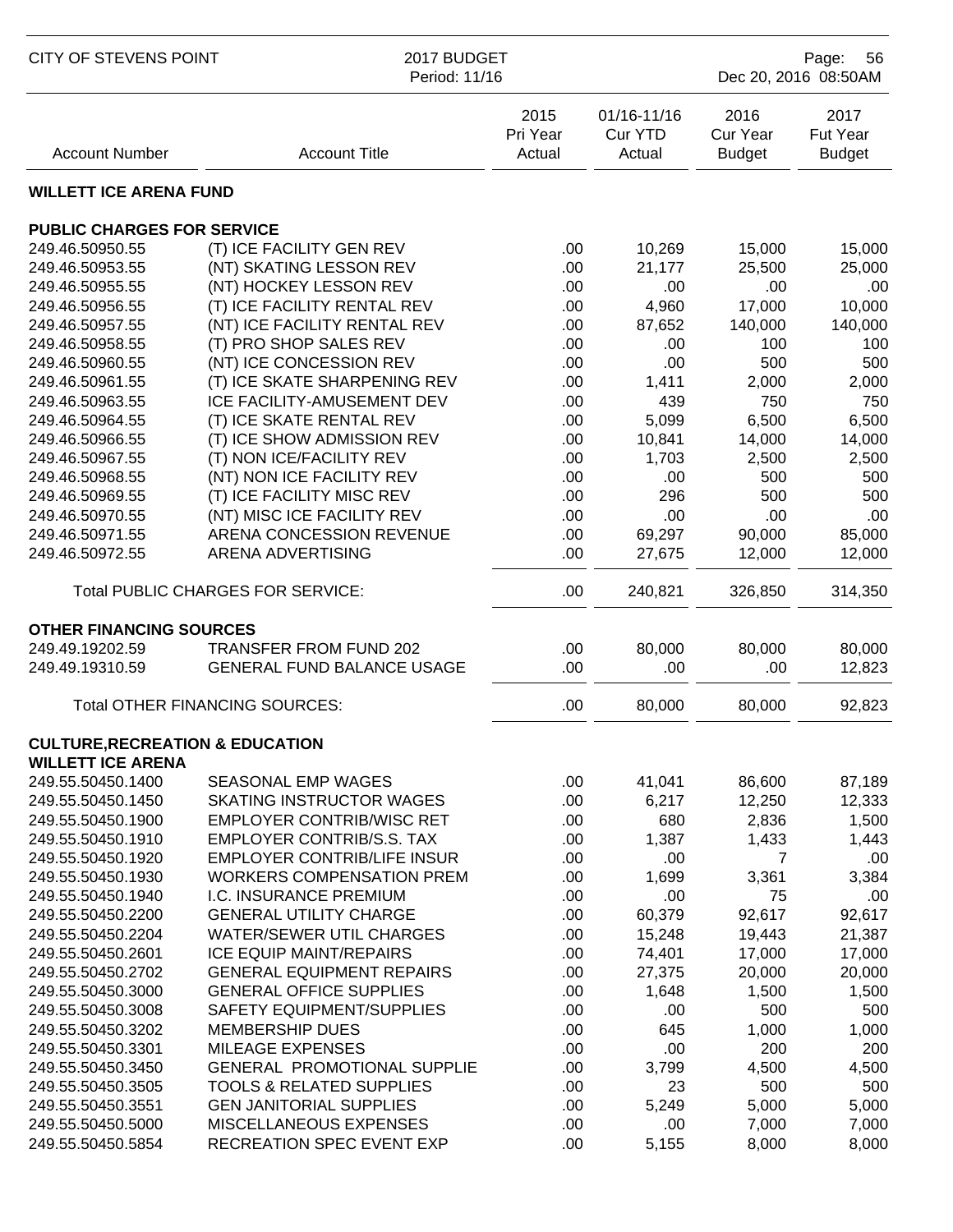| <b>CITY OF STEVENS POINT</b>                  |                                              | 2017 BUDGET<br>Period: 11/16 |                                         |                                          | Page:<br>57<br>Dec 20, 2016 08:50AM |  |
|-----------------------------------------------|----------------------------------------------|------------------------------|-----------------------------------------|------------------------------------------|-------------------------------------|--|
| <b>Account Number</b>                         | <b>Account Title</b>                         | 2015<br>Pri Year<br>Actual   | 01/16-11/16<br><b>Cur YTD</b><br>Actual | 2016<br><b>Cur Year</b><br><b>Budget</b> | 2017<br>Fut Year<br><b>Budget</b>   |  |
| 249.55.50450.5865                             | ARENA WAGE EXPENSE                           | .00                          | .00                                     | 49,228                                   | 36,202                              |  |
| 249.55.50450.5910                             | <b>GEN SEMINAR/EDUCATION EXP</b>             | .00                          | .00                                     | 1,000                                    | 1,000                               |  |
| <b>Total WILLETT ICE ARENA:</b>               |                                              | .00                          | 244,944                                 | 334,050                                  | 322,255                             |  |
| <b>ARENA CONCESSIONS</b>                      |                                              |                              |                                         |                                          |                                     |  |
| 249.55.50451.1400                             | SEASONAL EMP WAGES                           | .00                          | 15,877                                  | 16,500                                   | 16,612                              |  |
| 249.55.50451.1900                             | <b>EMPLOYER CONTRIB/WISC RET</b>             | .00                          | .00                                     | .00                                      | .00                                 |  |
| 249.55.50451.1910                             | <b>EMPLOYER CONTRIB/S.S. TAX</b>             | .00                          | 256                                     | 239                                      | 241                                 |  |
| 249.55.50451.1930                             | <b>WORKERS COMPENSATION PREM</b>             | .00                          | 596                                     | 561                                      | 565                                 |  |
| 249.55.50451.3001                             | <b>GENERAL SUPPLIES</b>                      | .00                          | 38,257                                  | 40,000                                   | 40,000                              |  |
| 249.55.50451.3025                             | <b>GENERAL EQUIP PURCHASE</b>                | .00                          | 929                                     | 1,500                                    | 1,500                               |  |
| 249.55.50451.5970                             | <b>COMMISSION PAYMENTS</b>                   | .00                          | 3,292                                   | 14,000                                   | 14,000                              |  |
| <b>Total ARENA CONCESSIONS:</b>               |                                              | .00                          | 59,207                                  | 72,800                                   | 72,918                              |  |
|                                               | Total CULTURE, RECREATION & EDUCATION:       | .00                          | 304,151                                 | 406,850                                  | 395,173                             |  |
| <b>CAPITAL - WILLETT</b>                      |                                              |                              |                                         |                                          |                                     |  |
| <b>CAPITAL - WILLETT</b><br>249.57.70646.8230 | <b>ZAMBONI EQUIPMENT</b>                     | .00                          | .00.                                    | .00.                                     | 12,000                              |  |
| Total CAPITAL - WILLETT:                      |                                              | .00                          | .00                                     | .00                                      | 12,000                              |  |
| Total CAPITAL - WILLETT:                      |                                              | .00                          | .00                                     | .00                                      | 12,000                              |  |
|                                               | <b>WILLETT ICE ARENA FUND Revenue Total:</b> | .00                          | 320,821                                 | 406,850                                  | 407,173                             |  |
|                                               | WILLETT ICE ARENA FUND Expenditure Total:    | .00                          | 304,151                                 | 406,850                                  | 407,173                             |  |
|                                               |                                              |                              |                                         |                                          |                                     |  |
|                                               | Net Total WILLETT ICE ARENA FUND:            | .00                          | 16,670                                  | .00                                      | .00                                 |  |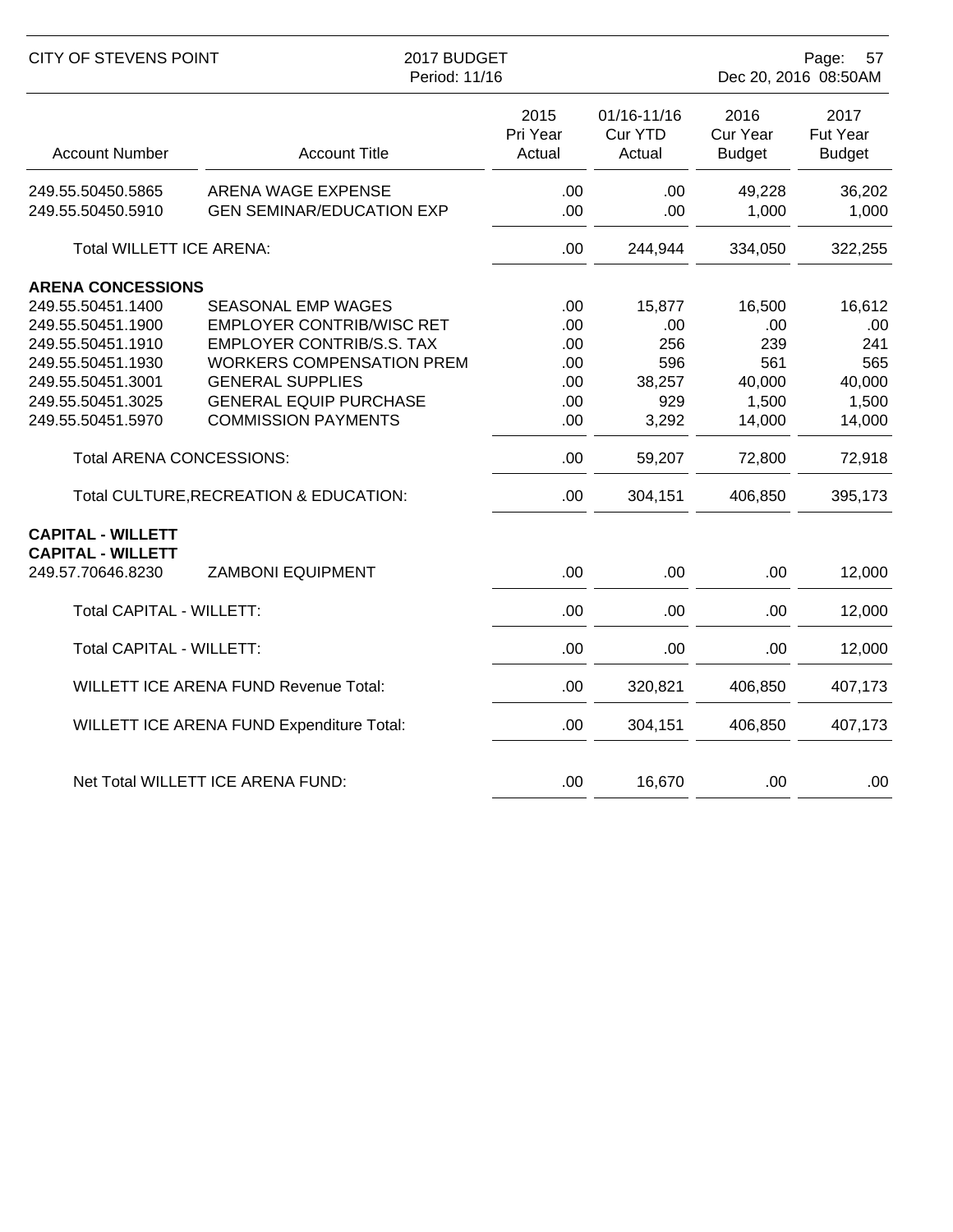| CITY OF STEVENS POINT                                        |                                                                    | 2017 BUDGET<br>Period: 11/16 |                                         |                                   | Page:<br>58<br>Dec 20, 2016 08:50AM      |  |
|--------------------------------------------------------------|--------------------------------------------------------------------|------------------------------|-----------------------------------------|-----------------------------------|------------------------------------------|--|
| <b>Account Number</b>                                        | <b>Account Title</b>                                               | 2015<br>Pri Year<br>Actual   | 01/16-11/16<br><b>Cur YTD</b><br>Actual | 2016<br>Cur Year<br><b>Budget</b> | 2017<br><b>Fut Year</b><br><b>Budget</b> |  |
| <b>CELL TOWER FUND</b>                                       |                                                                    |                              |                                         |                                   |                                          |  |
| <b>CELL TOWER RENT</b><br>250.47.19802.55<br>250.47.19803.55 | <b>CELL TOWER RENTAL-GOERKE PA</b><br>CELL TOWER RENTAL-ZENOFF PA  | .00.<br>.00.                 | 6,331<br>7,963                          | .00.<br>.00                       | 18,000<br>18,000                         |  |
| <b>Total CELL TOWER RENT:</b>                                |                                                                    | .00                          | 14,294                                  | .00.                              | 36,000                                   |  |
| <b>PARK EXPENDITURES</b><br><b>PARK EXPENDITURES</b>         |                                                                    |                              |                                         |                                   |                                          |  |
| 250.55.50215.5863<br>250.55.50215.5864                       | <b>GOERKE PARK EXPENDITURES</b><br><b>ZENOFF PARK EXPENDITURES</b> | .00<br>.00.                  | .00.<br>9,715                           | .00.<br>.00                       | 18,000<br>18,000                         |  |
| <b>Total PARK EXPENDITURES:</b>                              |                                                                    | .00                          | 9,715                                   | .00.                              | 36,000                                   |  |
| <b>Total PARK EXPENDITURES:</b>                              |                                                                    | .00                          | 9,715                                   | .00                               | 36,000                                   |  |
|                                                              | <b>CELL TOWER FUND Revenue Total:</b>                              | .00                          | 14,294                                  | .00                               | 36,000                                   |  |
|                                                              | <b>CELL TOWER FUND Expenditure Total:</b>                          | .00                          | 9,715                                   | .00                               | 36,000                                   |  |
| Net Total CELL TOWER FUND:                                   |                                                                    | .00                          | 4,579                                   | .00                               | .00                                      |  |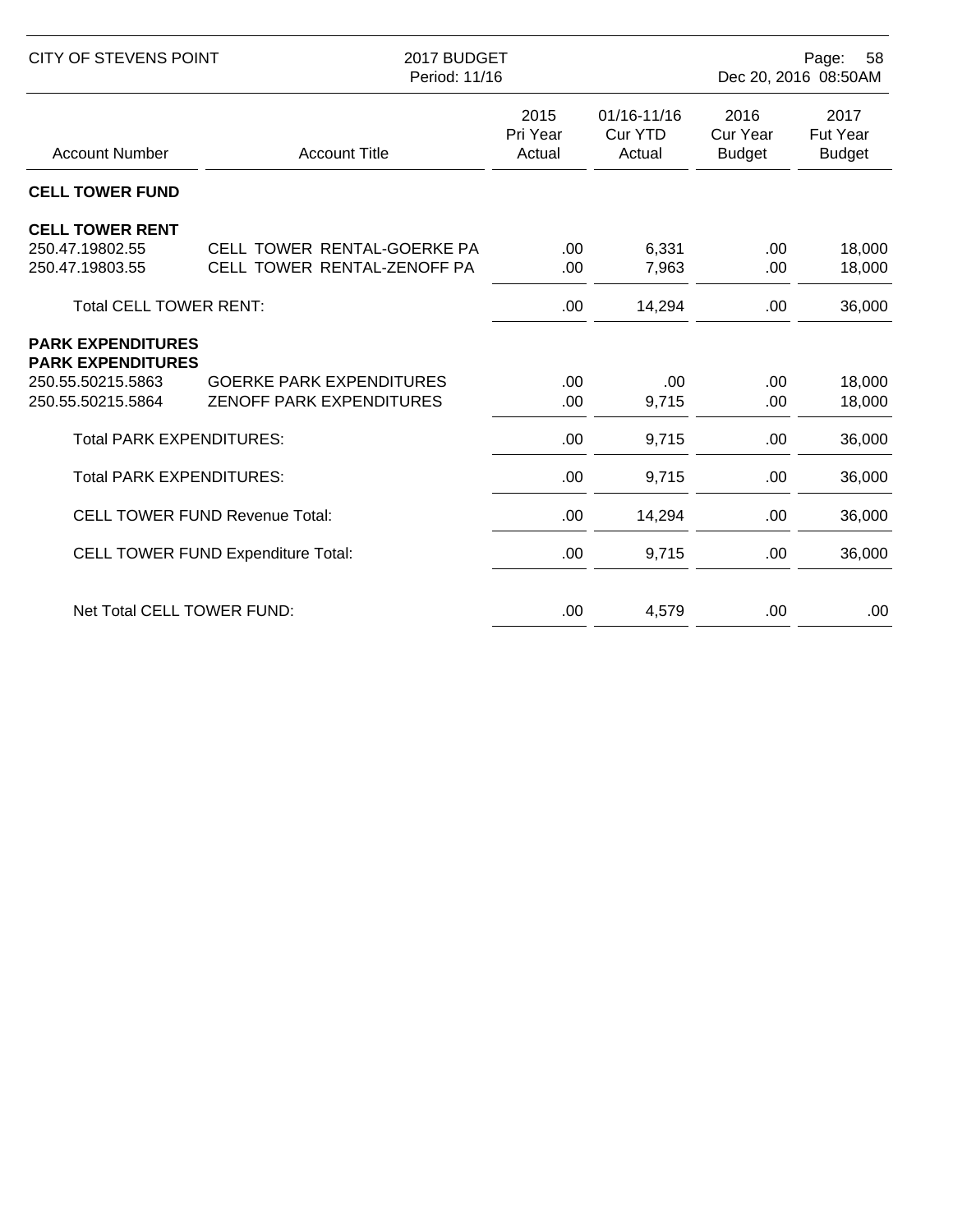| CITY OF STEVENS POINT             |                                       | 2017 BUDGET<br>Period: 11/16 |                                         |                                          | Page:<br>59<br>Dec 20, 2016 08:50AM |  |
|-----------------------------------|---------------------------------------|------------------------------|-----------------------------------------|------------------------------------------|-------------------------------------|--|
| <b>Account Number</b>             | <b>Account Title</b>                  | 2015<br>Pri Year<br>Actual   | 01/16-11/16<br><b>Cur YTD</b><br>Actual | 2016<br><b>Cur Year</b><br><b>Budget</b> | 2017<br>Fut Year<br><b>Budget</b>   |  |
| <b>ARTS CENTER</b>                |                                       |                              |                                         |                                          |                                     |  |
| <b>MISCELLANEOUS REVENUE</b>      |                                       |                              |                                         |                                          |                                     |  |
| 251.48.00100.51                   | INV. INTEREST REVENUE                 | .00                          | .00                                     | .00                                      | .00                                 |  |
| 251.48.00208.55                   | PARKS CONST REIMB/DONATIONS           | .00                          | .00                                     | .00                                      | 2,000                               |  |
| 251.48.00210.55                   | ARTS CENTER BLDG RENTAL REV           | .00                          | .00                                     | .00                                      | .00                                 |  |
| 251.48.00300.55                   | <b>ARTS CENTER SALES</b>              | .00                          | .00                                     | .00                                      | 21,500                              |  |
| 251.48.00310.55                   | <b>ENTRY FEES</b>                     | .00                          | .00                                     | .00                                      | 6,000                               |  |
| 251.48.00540.55                   | SPONSORSHIP REVENUE                   | .00                          | .00                                     | .00                                      | 100                                 |  |
| 251.48.00550.55                   | <b>MISC DONATIONS</b>                 | .00                          | .00                                     | .00                                      | 3,000                               |  |
| 251.48.00551.55                   | CAPITAL PROJECT DONATIONS             | .00                          | .00                                     | .00                                      | 100                                 |  |
| 251.48.00900.55                   | <b>MISC REVENUE</b>                   | .00                          | .00                                     | .00                                      | 100                                 |  |
| 251.48.00950.55                   | CAPITAL (GAIN)/LOSS ON INVEST         | .00                          | .00                                     | .00                                      | .00                                 |  |
| 251.48.00954.55                   | UNREALIZED (GAIN)/LOSS ON INV         | .00                          | .00                                     | .00                                      | .00                                 |  |
|                                   |                                       |                              |                                         |                                          |                                     |  |
|                                   | <b>Total MISCELLANEOUS REVENUE:</b>   | .00                          | .00                                     | .00                                      | 32,800                              |  |
| <b>OTHER FINANCING SOURCES</b>    |                                       |                              |                                         |                                          |                                     |  |
| 251.49.19202.59                   | <b>TRANSFER FROM FUND 202</b>         | .00                          | .00                                     | .00                                      | 21,000                              |  |
|                                   | <b>Total OTHER FINANCING SOURCES:</b> | .00                          | .00                                     | .00                                      | 21,000                              |  |
| <b>ARTS CENTER</b>                |                                       |                              |                                         |                                          |                                     |  |
| <b>ARTS CENTER</b>                |                                       |                              |                                         |                                          |                                     |  |
| 251.55.00375.1470                 | PART TIME DIRECTOR WAGES              | .00                          | .00                                     | .00                                      | 16,911                              |  |
| 251.55.00375.1900                 | EMPLOYER CONTRIB/WISC RET.            | .00                          | .00                                     | .00                                      | 1,150                               |  |
| 251.55.00375.1910                 | <b>EMPLOYER CONTRIB/S.S. TAX</b>      | .00                          | .00                                     | .00                                      | 1,294                               |  |
| 251.55.00375.1930                 | <b>WORKERS COMPENSATION PREM</b>      | .00                          | .00                                     | .00                                      | 22                                  |  |
| 251.55.00375.2200                 | <b>GENERAL UTILITY CHARGES</b>        | .00                          | .00                                     | .00                                      | 2,194                               |  |
| 251.55.00375.2203                 | TELEPHONE UTILITY CHARGES             | .00                          | .00                                     | .00                                      | 576                                 |  |
| 251.55.00375.3006                 | <b>POSTAGE</b>                        | .00.                         | .00                                     | .00                                      | 500                                 |  |
| 251.55.00375.3550                 | <b>GENERAL BUILDING MAINT SUPPL</b>   | .00.                         | .00                                     | .00                                      | 1,500                               |  |
| 251.55.00375.5000                 | MISCELLANEOUS EXPENSES                | .00.                         | .00                                     | .00                                      | 7,653                               |  |
| 251.55.00375.5856                 | ARTS EXHIBITION EXP.                  | .00                          | .00                                     | .00                                      | 22,000                              |  |
| 251.55.00375.5930                 | ARTS CNTR CAP PROJ DONATION           | .00.                         | .00                                     | .00                                      | .00                                 |  |
| <b>Total ARTS CENTER:</b>         |                                       | .00                          | .00                                     | .00                                      | 53,800                              |  |
| <b>Total ARTS CENTER:</b>         |                                       | .00.                         | .00                                     | .00                                      | 53,800                              |  |
| <b>ARTS CENTER Revenue Total:</b> |                                       | .00.                         | .00                                     | .00                                      | 53,800                              |  |
|                                   | <b>ARTS CENTER Expenditure Total:</b> | .00.                         | .00                                     | .00                                      | 53,800                              |  |
|                                   |                                       |                              |                                         |                                          |                                     |  |
| Net Total ARTS CENTER:            |                                       | .00.                         | .00                                     | .00                                      | .00                                 |  |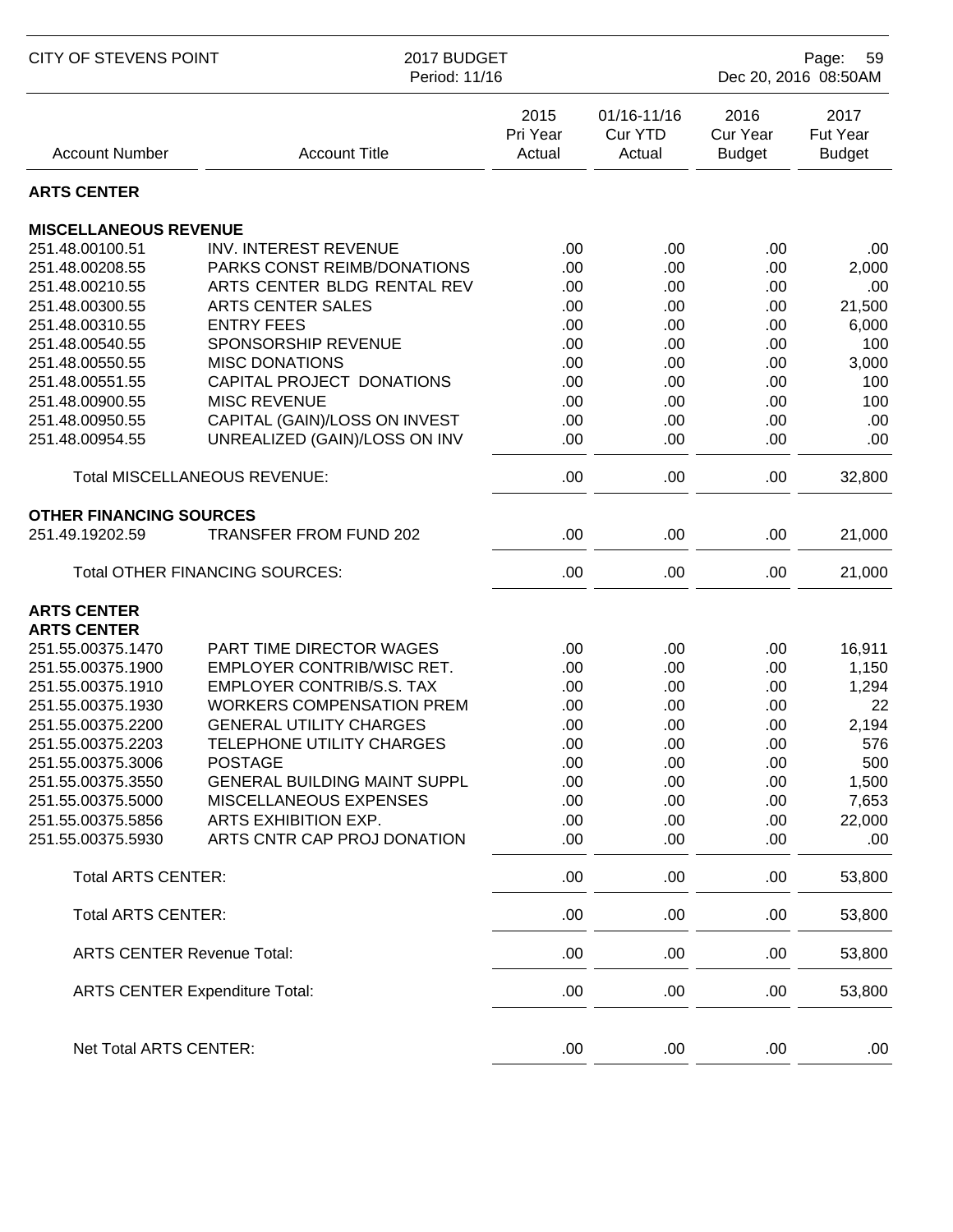| CITY OF STEVENS POINT                  |                                                         | 2017 BUDGET<br>Period: 11/16 |                                         |                                   | Page:<br>60<br>Dec 20, 2016 08:50AM |  |
|----------------------------------------|---------------------------------------------------------|------------------------------|-----------------------------------------|-----------------------------------|-------------------------------------|--|
| <b>Account Number</b>                  | <b>Account Title</b>                                    | 2015<br>Pri Year<br>Actual   | 01/16-11/16<br><b>Cur YTD</b><br>Actual | 2016<br>Cur Year<br><b>Budget</b> | 2017<br>Fut Year<br><b>Budget</b>   |  |
| <b>GENERAL DEBT SERVICE FUND</b>       |                                                         |                              |                                         |                                   |                                     |  |
| <b>TAXES</b>                           |                                                         |                              |                                         |                                   |                                     |  |
| 300.41.00110.58                        | <b>GENERAL PROPERTY TAXES</b>                           | 3,224,347                    | 3,178,877                               | .00                               | .00                                 |  |
| <b>Total TAXES:</b>                    |                                                         | 3,224,347                    | 3,178,877                               | .00                               | .00                                 |  |
| <b>INTERGOVERNMENTAL REVENUES</b>      |                                                         |                              |                                         |                                   |                                     |  |
| 300.43.00500.58                        | WATER/SEWER DEBT REIMB.                                 | .00                          | .00                                     | 167,211                           | 171,498                             |  |
| 300.43.00501.58                        | <b>WATER DEPT-INT REIMB.</b>                            | 19,830                       | 15,692                                  | 15,692                            | 10,611                              |  |
|                                        | Total INTERGOVERNMENTAL REVENUES:                       | 19,830                       | 15,692                                  | 182,903                           | 182,109                             |  |
| <b>MISCELLANEOUS REVENUE</b>           |                                                         |                              |                                         |                                   |                                     |  |
| 300.48.00100.51                        | <b>INV. INTEREST REVENUE</b>                            | .00                          | .00                                     | .00                               | .00                                 |  |
| 300.48.00150.51                        | PLEDGE REIMBURSEMENT REV                                | 79,000                       | 79,000                                  | 70,000                            | 79,000                              |  |
|                                        | <b>Total MISCELLANEOUS REVENUE:</b>                     | 79,000                       | 79,000                                  | 70,000                            | 79,000                              |  |
| <b>OTHER FINANCING SOURCES</b>         |                                                         |                              |                                         |                                   |                                     |  |
| 300.49.00100.51                        | FEDERAL INTEREST REBATE                                 | 71,854                       | 52,278                                  | 52,054                            | 31,969                              |  |
| 300.49.00240.58                        | OPER TRANSFER/C.P. FUNDS                                | 9,500                        | 41,884                                  | 42,000                            | .00                                 |  |
| 300.49.00250.58                        | OPERATING TRANS FROM ROOM T                             | 50,000                       | 50,000                                  | 50,000                            | .00                                 |  |
| 300.49.19310.59                        | <b>GENERAL FUND BALANCE USAGE</b>                       | .00                          | .00                                     | .00                               | 13,676                              |  |
|                                        | <b>Total OTHER FINANCING SOURCES:</b>                   | 131,354                      | 144,162                                 | 144,054                           | 45,645                              |  |
| <b>GENERAL GOVERNMENT</b>              |                                                         |                              |                                         |                                   |                                     |  |
| <b>MISC UNCLASSIFIED GENERAL</b>       |                                                         |                              |                                         |                                   |                                     |  |
| 300.51.00850.5000                      | MISCELLANEOUS EXPENSES                                  | 3,300                        | 3,300                                   | 5,000                             | 5,000                               |  |
|                                        | Total MISC UNCLASSIFIED GENERAL:                        | 3,300                        | 3,300                                   | 5,000                             | 5,000                               |  |
|                                        | <b>Total GENERAL GOVERNMENT:</b>                        | 3,300                        | 3,300                                   | 5,000                             | 5,000                               |  |
| <b>DEBT SERVICE</b>                    |                                                         |                              |                                         |                                   |                                     |  |
| <b>2009 BUILD AMERICA BOND</b>         |                                                         |                              |                                         |                                   |                                     |  |
| 300.58.00133.6100<br>300.58.00133.6200 | 2009 BUILD AMERICA - PRIN<br>2009 BUILD AMERICA - INT   | 1,000,000<br>125,440         | 1,000,000<br>74,240                     | 1,000,000<br>74,240               | 700,000<br>26,880                   |  |
|                                        | Total 2009 BUILD AMERICA BOND:                          | 1,125,440                    | 1,074,240                               | 1,074,240                         | 726,880                             |  |
|                                        |                                                         |                              |                                         |                                   |                                     |  |
| 2010 (A) BOND ISSUE                    |                                                         |                              |                                         |                                   |                                     |  |
| 300.58.00134.6100<br>300.58.00134.6200 | 2010A BUILD AM BOND - PRIN<br>2010A BUILD AM BOND - INT | 300,000<br>96,025            | 400,000<br>86,025                       | 400,000<br>86,025                 | 500,000<br>71,125                   |  |
| Total 2010 (A) BOND ISSUE:             |                                                         | 396,025                      | 486,025                                 | 486,025                           | 571,125                             |  |
|                                        |                                                         |                              |                                         |                                   |                                     |  |
| 2011 (B) NOTE<br>300.58.00135.6100     | 2011(B) PRINCIPAL ON DEBT                               | 242,550                      | 242,550                                 | 242,564                           | 242,564                             |  |
| 300.58.00135.6200                      | 2011(B) INTEREST ON DEBT                                | 42,726                       | 36,289                                  | 36,318                            | 29,890                              |  |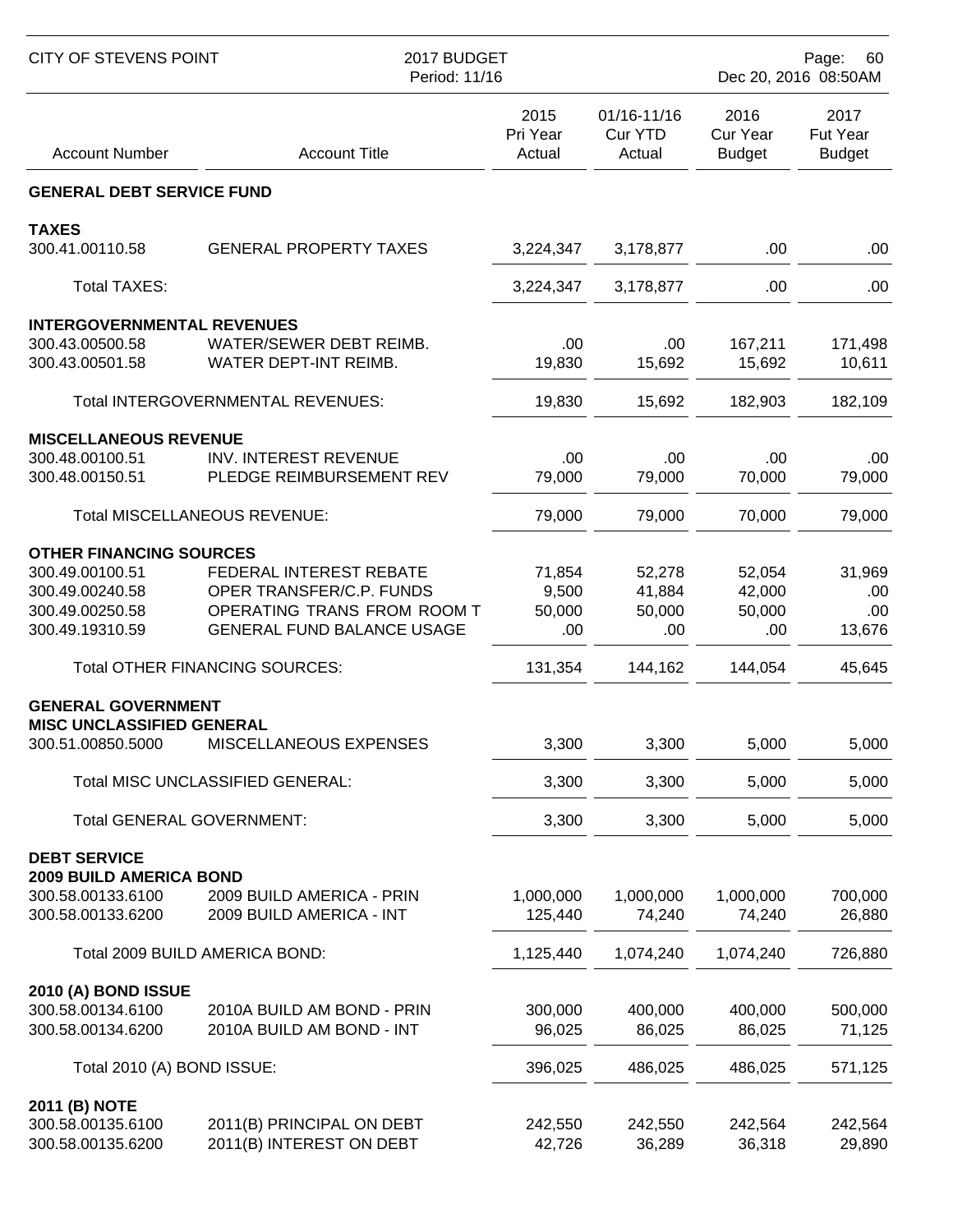| <b>CITY OF STEVENS POINT</b>                                                 | 2017 BUDGET<br>Period: 11/16                          |                            |                                         |                                   | Page:<br>61<br>Dec 20, 2016 08:50AM |
|------------------------------------------------------------------------------|-------------------------------------------------------|----------------------------|-----------------------------------------|-----------------------------------|-------------------------------------|
| <b>Account Number</b>                                                        | <b>Account Title</b>                                  | 2015<br>Pri Year<br>Actual | 01/16-11/16<br><b>Cur YTD</b><br>Actual | 2016<br>Cur Year<br><b>Budget</b> | 2017<br>Fut Year<br><b>Budget</b>   |
| Total 2011 (B) NOTE:                                                         |                                                       | 285,276                    | 278,839                                 | 278,882                           | 272,454                             |
| 2011 (C) NOTE<br>300.58.00136.6100<br>300.58.00136.6200                      | 2011(C) PRINCIPAL ON DEBT<br>2011(C) INTEREST ON DEBT | 380,000<br>46,250          | 390,000<br>36,600                       | 390,000<br>36,600                 | 400,000<br>24,750                   |
| Total 2011 (C) NOTE:                                                         |                                                       | 426,250                    | 426,600                                 | 426,600                           | 424,750                             |
| 2012(A) BOND ISSUE<br>300.58.00137.6100<br>300.58.00137.6200                 | 2012(A) PRINCIPAL ON DEBT<br>2012(A) INTEREST ON DEBT | 281,885<br>53,967          | 315,048<br>48,447                       | 380,000<br>58,497                 | 480,000<br>50,964                   |
| Total 2012(A) BOND ISSUE:                                                    |                                                       | 335,852                    | 363,494                                 | 438,497                           | 530,964                             |
| 2013 (A) NOTE<br>300.58.00138.6100<br>300.58.00138.6200                      | 2013(A) PRINCIPAL ON DEBT<br>2013(A) INTEREST ON DEBT | 200,000<br>47,067          | 200,000<br>43,802                       | 200,000<br>43,955                 | 500,000<br>39,857                   |
| Total 2013 (A) NOTE:                                                         |                                                       | 247,067                    | 243,802                                 | 243,955                           | 539,857                             |
| <b>2014(A) NOTE</b><br>300.58.00139.6100<br>300.58.00139.6200                | 2014(A) PRINCIPAL ON DEBT<br>2014(A) INTEREST ON DEBT | 860,000<br>56,824          | 450,000<br>25,424                       | 450,000<br>25,500                 | 100,000<br>20,000                   |
| Total 2014(A) NOTE:                                                          |                                                       | 916,824                    | 475,424                                 | 475,500                           | 120,000                             |
| <b>2015(A) NOTE</b><br>300.58.00140.6100<br>300.58.00140.6200                | 2015(A) PRINCIPAL ON DEBT<br>2015(A) INTEREST ON DEBT | .00.<br>.00                | 100,000<br>47,119                       | 100,000<br>47,135                 | 100,000<br>31,680                   |
| Total 2015(A) NOTE:                                                          |                                                       | .00.                       | 147,119                                 | 147,135                           | 131,680                             |
| <b>2016(A) NOTE</b><br>300.58.00142.6100<br>300.58.00142.6200                | 2016(A) PRINCIPAL ON DEBT<br>2016(A) INTEREST ON DEBT | .00.<br>.00.               | .00<br>.00                              | .00<br>.00                        | 100,000<br>39,512                   |
| Total 2016(A) NOTE:                                                          |                                                       | .00.                       | .00                                     | .00                               | 139,512                             |
| <b>Total DEBT SERVICE:</b>                                                   |                                                       | 3,732,734                  | 3,495,543                               | 3,570,834                         | 3,457,222                           |
| <b>TRANSFERS OUT</b><br><b>TRANSFER TO TRANSIT FUND</b><br>300.59.99601.9500 | TRANSFER TO TRANSIT FUND                              | 69,242                     | 74,941                                  | .00                               | .00                                 |
|                                                                              | Total TRANSFER TO TRANSIT FUND:                       | 69,242                     | 74,941                                  | .00                               | .00                                 |
| <b>Total TRANSFERS OUT:</b>                                                  |                                                       | 69,242                     | 74,941                                  | .00                               | .00                                 |
|                                                                              | <b>GENERAL DEBT SERVICE FUND Revenue Total:</b>       | 3,454,531                  | 3,417,732                               | 396,957                           | 306,754                             |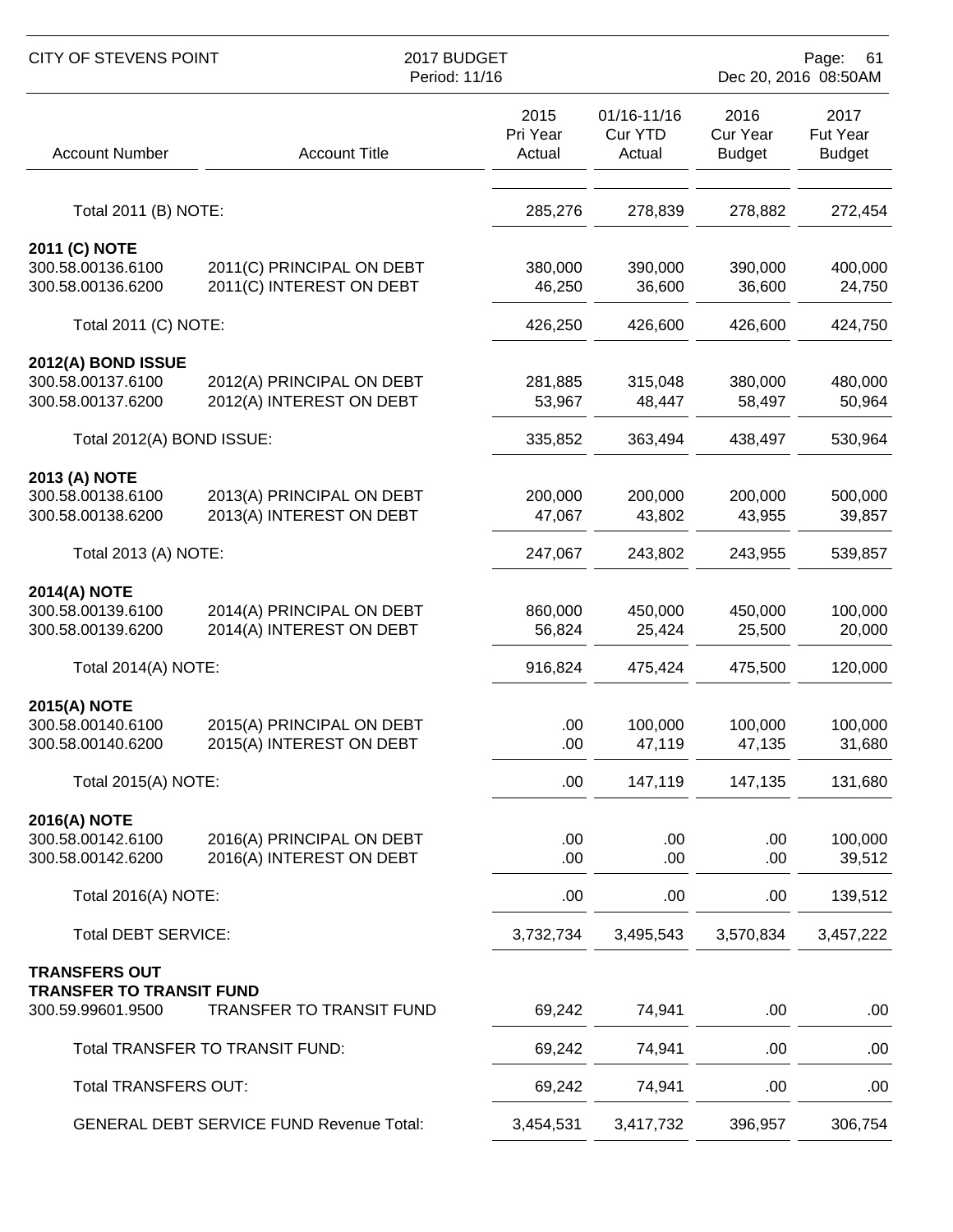| CITY OF STEVENS POINT                               |                      | 2017 BUDGET<br>Period: 11/16 |                                      | Page:<br>-62<br>Dec 20, 2016 08:50AM |                                          |
|-----------------------------------------------------|----------------------|------------------------------|--------------------------------------|--------------------------------------|------------------------------------------|
| <b>Account Number</b>                               | <b>Account Title</b> | 2015<br>Pri Year<br>Actual   | $01/16 - 11/16$<br>Cur YTD<br>Actual | 2016<br>Cur Year<br><b>Budget</b>    | 2017<br><b>Fut Year</b><br><b>Budget</b> |
| <b>GENERAL DEBT SERVICE FUND Expenditure Total:</b> |                      | 3,805,276                    | 3,573,783                            | 3,575,834                            | 3,462,222                                |
| Net Total GENERAL DEBT SERVICE FUND:                |                      | 350.745-                     | 156.052-                             | 3,178,877-                           | 3,155,468-                               |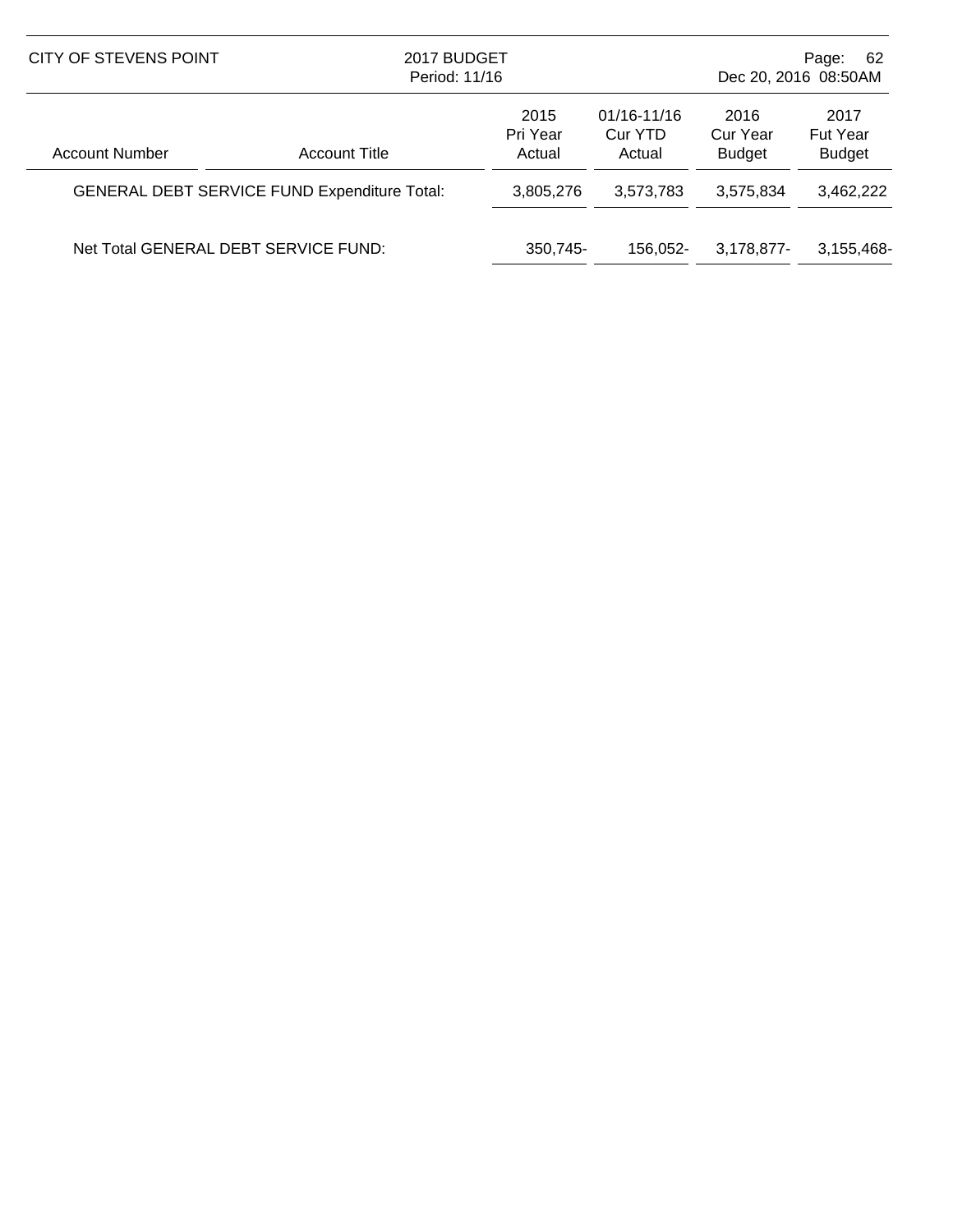| <b>CITY OF STEVENS POINT</b>                                                            |                                                           | 2017 BUDGET<br>Period: 11/16 | Page:<br>63<br>Dec 20, 2016 08:50AM     |                                          |                                   |
|-----------------------------------------------------------------------------------------|-----------------------------------------------------------|------------------------------|-----------------------------------------|------------------------------------------|-----------------------------------|
| <b>Account Number</b>                                                                   | <b>Account Title</b>                                      | 2015<br>Pri Year<br>Actual   | 01/16-11/16<br><b>Cur YTD</b><br>Actual | 2016<br><b>Cur Year</b><br><b>Budget</b> | 2017<br>Fut Year<br><b>Budget</b> |
| T.I.F. DISTRICT #5 - DIVISION                                                           |                                                           |                              |                                         |                                          |                                   |
| <b>TAXES</b><br>305.41.00120.58<br>305.41.00125.58                                      | TAX INCREMENTS - OTHER ENT.<br><b>CITY TAX INCREMENTS</b> | 238,671<br>149,313           | 251,784<br>149,493                      | 221,000<br>.00                           | 270,000<br>156,600                |
| <b>Total TAXES:</b>                                                                     |                                                           | 387,984                      | 401,277                                 | 221,000                                  | 426,600                           |
| <b>INTERGOVERNMENTAL REVENUES</b><br>305.43.00415.58                                    | STATE EXEMPT COMPUTER AID                                 | 8,778                        | 10,758                                  | 10,500                                   | 9,200                             |
|                                                                                         | Total INTERGOVERNMENTAL REVENUES:                         | 8,778                        | 10,758                                  | 10,500                                   | 9,200                             |
| <b>MISCELLANEOUS REVENUE</b><br>305.48.00100.51                                         | INV. INTEREST REVENUE                                     | .00                          | .00                                     | .00                                      | .00.                              |
|                                                                                         | <b>Total MISCELLANEOUS REVENUE:</b>                       | .00                          | .00                                     | .00                                      | .00.                              |
| <b>GENERAL GOVERNMENT</b><br><b>EXTERNAL AUDITING</b>                                   |                                                           |                              |                                         |                                          |                                   |
| 305.51.00960.2004                                                                       | <b>CPA/AUDITING SERVICES</b>                              | 1,250                        | 1,300                                   | 1,500                                    | 1,500                             |
| <b>Total EXTERNAL AUDITING:</b>                                                         |                                                           | 1,250                        | 1,300                                   | 1,500                                    | 1,500                             |
| <b>Total GENERAL GOVERNMENT:</b>                                                        |                                                           | 1,250                        | 1,300                                   | 1,500                                    | 1,500                             |
| <b>CONSERVATION &amp; DEVELOPMENT</b><br><b>DEVELOPER EXPENSES</b><br>305.56.00900.5009 | DEVELOPER INCENTIVE PYMT                                  | 163,548                      | 83,142                                  | 80,000                                   | 80,000                            |
| <b>Total DEVELOPER EXPENSES:</b>                                                        |                                                           | 163,548                      | 83,142                                  | 80,000                                   | 80,000                            |
|                                                                                         | Total CONSERVATION & DEVELOPMENT:                         | 163,548                      | 83,142                                  | 80,000                                   | 80,000                            |
| <b>OPERATING TRANSFERS</b>                                                              |                                                           |                              |                                         |                                          |                                   |
| <b>OPERATING TRANSFERS</b><br>305.59.00100.5000                                         | MISCELLANEOUS EXPENSES                                    | 8,500                        | .00                                     | 300,000                                  | .00                               |
| <b>Total OPERATING TRANSFERS:</b>                                                       |                                                           | 8,500                        | .00                                     | 300,000                                  | .00                               |
| OPERATING TRANSFER TO GEN FUND<br>305.59.00230.9010                                     | OP. TRANSFER DISB.                                        | .00                          | .00                                     | .00                                      | .00                               |
|                                                                                         | Total OPERATING TRANSFER TO GEN FUND:                     | .00                          | .00                                     | .00                                      | .00.                              |
| <b>TRANSFER TO FUND 306</b><br>305.59.99306.9500                                        | <b>TRANSFER TO FUND 306</b>                               | .00                          | .00                                     | .00                                      | 510,900                           |
| Total TRANSFER TO FUND 306:                                                             |                                                           | .00                          | .00                                     | .00                                      | 510,900                           |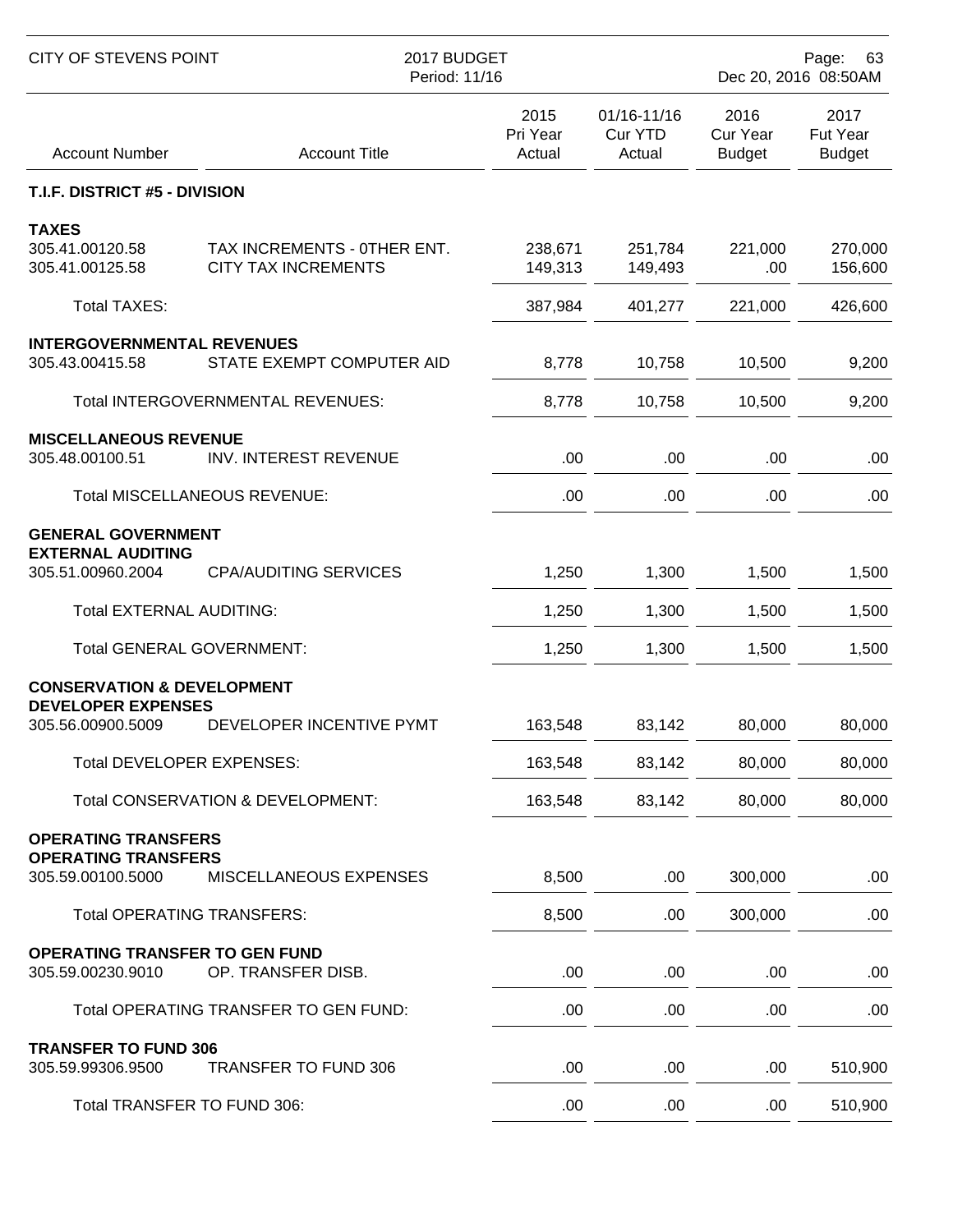|                             | CITY OF STEVENS POINT<br>2017 BUDGET<br>Period: 11/16 |                            | Page:<br>64<br>Dec 20, 2016 08:50AM |                                   |                                          |
|-----------------------------|-------------------------------------------------------|----------------------------|-------------------------------------|-----------------------------------|------------------------------------------|
| <b>Account Number</b>       | <b>Account Title</b>                                  | 2015<br>Pri Year<br>Actual | 01/16-11/16<br>Cur YTD<br>Actual    | 2016<br>Cur Year<br><b>Budget</b> | 2017<br><b>Fut Year</b><br><b>Budget</b> |
| <b>TRANSFER TO FUND 415</b> |                                                       |                            |                                     |                                   |                                          |
| 305.59.99415.9500           | <b>TRANSFER TO FUND 415</b>                           | .00                        | 10,000                              | .00                               | .00                                      |
| Total TRANSFER TO FUND 415: |                                                       | .00                        | 10,000                              | .00                               | .00.                                     |
|                             | Total OPERATING TRANSFERS:                            | 8,500                      | 10,000                              | 300,000                           | 510,900                                  |
|                             | T.I.F. DISTRICT #5 - DIVISION Revenue Total:          | 396,762                    | 412,035                             | 231,500                           | 435,800                                  |
|                             | T.I.F. DISTRICT #5 - DIVISION Expenditure Total:      | 173,298                    | 94,442                              | 381,500                           | 592,400                                  |
|                             | Net Total T.I.F. DISTRICT #5 - DIVISION:              | 223.464                    | 317,592                             | 150.000-                          | 156,600-                                 |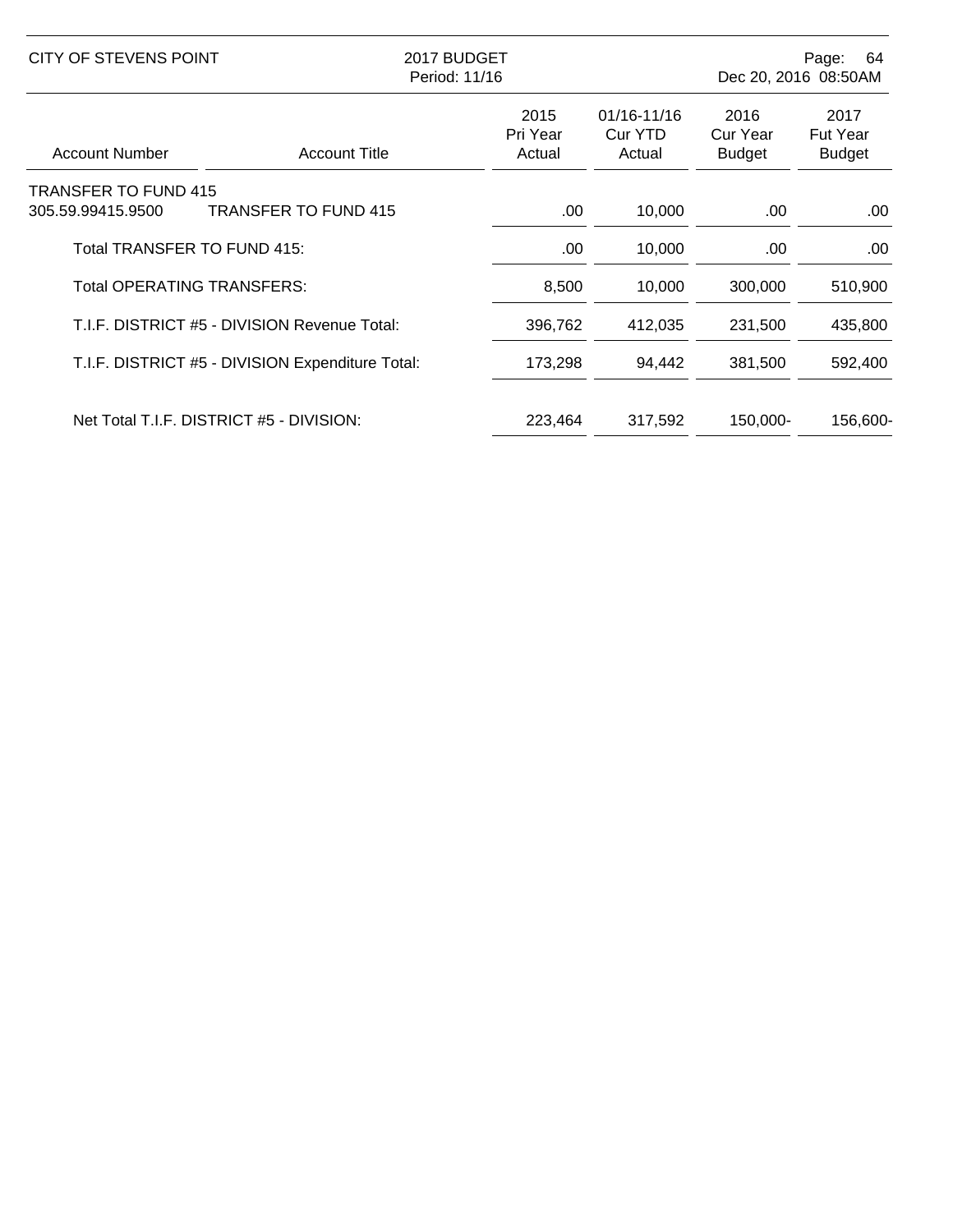| CITY OF STEVENS POINT                  |                                                                 | 2017 BUDGET<br>Period: 11/16 |                                         |                                          | Page:<br>65<br>Dec 20, 2016 08:50AM |  |
|----------------------------------------|-----------------------------------------------------------------|------------------------------|-----------------------------------------|------------------------------------------|-------------------------------------|--|
| <b>Account Number</b>                  | <b>Account Title</b>                                            | 2015<br>Pri Year<br>Actual   | 01/16-11/16<br><b>Cur YTD</b><br>Actual | 2016<br><b>Cur Year</b><br><b>Budget</b> | 2017<br>Fut Year<br><b>Budget</b>   |  |
| T.I.F. DISTRICT #6 - DOWNTOWN          |                                                                 |                              |                                         |                                          |                                     |  |
| <b>TAXES</b>                           |                                                                 |                              |                                         |                                          |                                     |  |
| 306.41.00120.58<br>306.41.00125.58     | TAX INCREMENTS - OTHER ENT.<br><b>CITY TAX INCREMENTS</b>       | 29,506<br>18,459             | 56,493<br>33,542                        | 50,000<br>.00                            | 65,000<br>.00.                      |  |
| <b>Total TAXES:</b>                    |                                                                 | 47,965                       | 90,035                                  | 50,000                                   | 65,000                              |  |
| <b>INTERGOVERNMENTAL REVENUES</b>      |                                                                 |                              |                                         |                                          |                                     |  |
| 306.43.00415.58                        | STATE EXEMPT COMPUTER AID                                       | 28,470                       | 43,497                                  | 42,500                                   | 58,000                              |  |
| Total INTERGOVERNMENTAL REVENUES:      |                                                                 | 28,470                       | 43,497                                  | 42,500                                   | 58,000                              |  |
| <b>MISCELLANEOUS REVENUE</b>           |                                                                 |                              |                                         |                                          |                                     |  |
| 306.48.00100.51                        | INV. INTEREST REVENUE                                           | .00                          | .00                                     | .00                                      | .00                                 |  |
| 306.48.00852.56                        | <b>DEVELOPER REIMB</b>                                          | .00                          | .00                                     | .00                                      | .00                                 |  |
| 306.48.00853.56                        | DEV REIMB - GREAT LAKES                                         | .00                          | .00                                     | .00                                      | .00                                 |  |
| 306.48.00854.56                        | <b>GREAT LAKES LEASE PYMTS</b>                                  | .00                          | .00                                     | 70,224                                   | 70,224                              |  |
|                                        | <b>Total MISCELLANEOUS REVENUE:</b>                             | .00                          | .00                                     | 70,224                                   | 70,224                              |  |
| <b>TRANSFER FROM OTHER FUNDS</b>       |                                                                 |                              |                                         |                                          |                                     |  |
| 306.49.19306.59                        | <b>TRANSFER FROM FUND 305</b>                                   | .00                          | .00                                     | .00                                      | 510,900                             |  |
| 306.49.19307.59                        | <b>TRANSFER FROM FUND 307</b>                                   | .00                          | 261,000                                 | 261,000                                  | .00                                 |  |
| 306.49.19416.59                        | <b>TRANSFER FROM FUND 416</b>                                   | .00                          | .00                                     | .00                                      | .00.                                |  |
|                                        | <b>Total TRANSFER FROM OTHER FUNDS:</b>                         | .00                          | 261,000                                 | 261,000                                  | 510,900                             |  |
| <b>GENERAL GOVERNMENT</b>              |                                                                 |                              |                                         |                                          |                                     |  |
| <b>EXTERNAL AUDITING</b>               |                                                                 |                              |                                         |                                          |                                     |  |
| 306.51.00960.2004                      | <b>CPA/AUDITING SERVICES</b>                                    | 1,250                        | 1,301                                   | 1,500                                    | 1,500                               |  |
| <b>Total EXTERNAL AUDITING:</b>        |                                                                 | 1,250                        | 1,301                                   | 1,500                                    | 1,500                               |  |
| <b>Total GENERAL GOVERNMENT:</b>       |                                                                 | 1,250                        | 1,301                                   | 1,500                                    | 1,500                               |  |
| <b>DEBT SERVICE</b>                    |                                                                 |                              |                                         |                                          |                                     |  |
| <b>2007 STATE TRUST FUND</b>           |                                                                 |                              |                                         |                                          |                                     |  |
| 306.58.00128.6100<br>306.58.00128.6200 | 2007 TRUST FUND - PRIN ON DEBT<br>2007 TRUST FUND - INT ON DEBT | 41,461<br>29,201             | 37,084<br>33,578                        | 37,084<br>33,578                         | 39,215<br>31,446                    |  |
| Total 2007 STATE TRUST FUND:           |                                                                 | 70,662                       | 70,662                                  | 70,662                                   | 70,661                              |  |
| 2011 (A) BOND                          |                                                                 |                              |                                         |                                          |                                     |  |
| 306.58.00130.6100                      | 2011(A) PRINCIPAL ON DEBT                                       | 310,000                      | 310,000                                 | 310,000                                  | 310,000                             |  |
| 306.58.00130.6200                      | 2011(A) INTEREST ON DEBT                                        | 167,278                      | 161,116                                 | 161,116                                  | 154,025                             |  |
| Total 2011 (A) BOND:                   |                                                                 | 477,278                      | 471,116                                 | 471,116                                  | 464,025                             |  |
| 2011 (B) NOTE                          |                                                                 |                              |                                         |                                          |                                     |  |
| 306.58.00135.6100                      | 2011(B) PRINCIPAL ON DEBT                                       | 107,450                      | 107,450                                 | 107,436                                  | 107,436                             |  |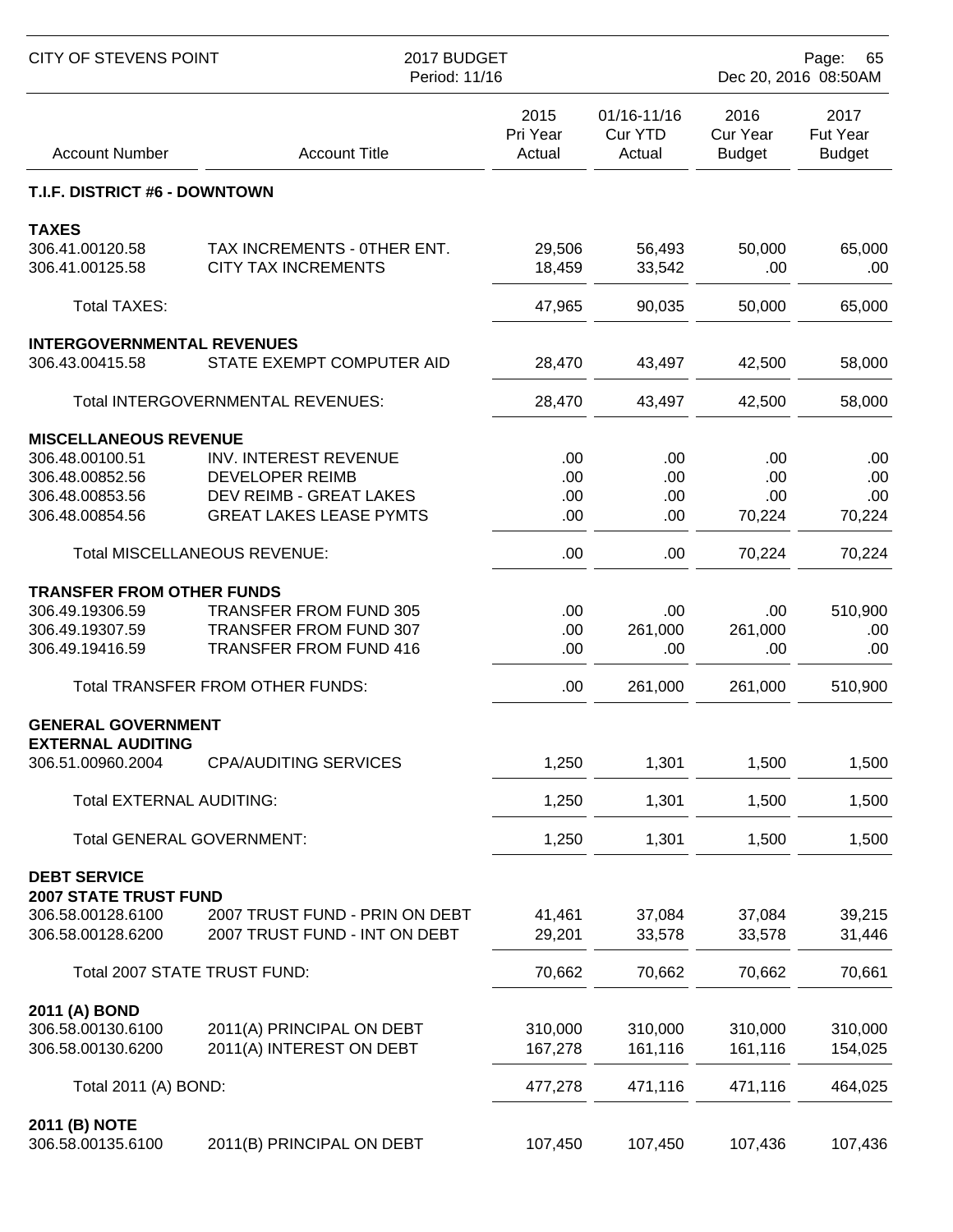| <b>CITY OF STEVENS POINT</b>                                                    |                                                   | 2017 BUDGET<br>Period: 11/16 |                                         |                                          | Page:<br>66<br>Dec 20, 2016 08:50AM |  |
|---------------------------------------------------------------------------------|---------------------------------------------------|------------------------------|-----------------------------------------|------------------------------------------|-------------------------------------|--|
| <b>Account Number</b>                                                           | <b>Account Title</b>                              | 2015<br>Pri Year<br>Actual   | 01/16-11/16<br><b>Cur YTD</b><br>Actual | 2016<br><b>Cur Year</b><br><b>Budget</b> | 2017<br>Fut Year<br><b>Budget</b>   |  |
| 306.58.00135.6200                                                               | 2011(B) INTEREST ON DEBT                          | 18,927                       | 16,076                                  | 16,086                                   | 13,239                              |  |
| Total 2011 (B) NOTE:                                                            |                                                   | 126,377                      | 123,526                                 | 123,522                                  | 120,675                             |  |
| 2013 (B) NOTE<br>306.58.00139.6100<br>306.58.00139.6200<br>Total 2013 (B) NOTE: | 2013B PRINCIPAL ON DEBT<br>2013B INTEREST ON DEBT | 575,000<br>32,024<br>607,024 | 50,000<br>22,572<br>72,572              | 50,000<br>22,575<br>72,575               | 350,000<br>21,525<br>371,525        |  |
| 2013 (C) NOTE                                                                   |                                                   |                              |                                         |                                          |                                     |  |
| 306.58.00140.6100<br>306.58.00140.6200                                          | 2013C PRINCIPAL ON DEBT<br>2013C INTEREST ON DEBT | 80,000<br>9,250              | 85,000<br>3,825                         | 85,000<br>7,650                          | 85,000<br>5,950                     |  |
| Total 2013 (C) NOTE:                                                            |                                                   | 89,250                       | 88,825                                  | 92,650                                   | 90,950                              |  |
| <b>Total DEBT SERVICE:</b>                                                      |                                                   | 1,370,590                    | 826,701                                 | 830,525                                  | 1,117,836                           |  |
| <b>OPERATING TRANSFERS</b>                                                      |                                                   |                              |                                         |                                          |                                     |  |
| <b>GENERAL UNCLASSIFIED</b><br>306.59.00100.5000                                | MISCELLANEOUS EXPENSES                            | .00                          | 1,032                                   | .00                                      | .00                                 |  |
| Total GENERAL UNCLASSIFIED:                                                     |                                                   | .00                          | 1,032                                   | .00                                      | .00                                 |  |
| <b>Total OPERATING TRANSFERS:</b>                                               |                                                   | .00                          | 1,032                                   | .00                                      | .00                                 |  |
|                                                                                 | T.I.F. DISTRICT #6 - DOWNTOWN Revenue Total:      | 76,435                       | 394,532                                 | 423,724                                  | 704,124                             |  |
|                                                                                 | T.I.F. DISTRICT #6 - DOWNTOWN Expenditure Total:  | 1,371,840                    | 829,034                                 | 832,025                                  | 1,119,336                           |  |
|                                                                                 | Net Total T.I.F. DISTRICT #6 - DOWNTOWN:          | 1,295,405-                   | 434,502-                                | 408,301-                                 | 415,212-                            |  |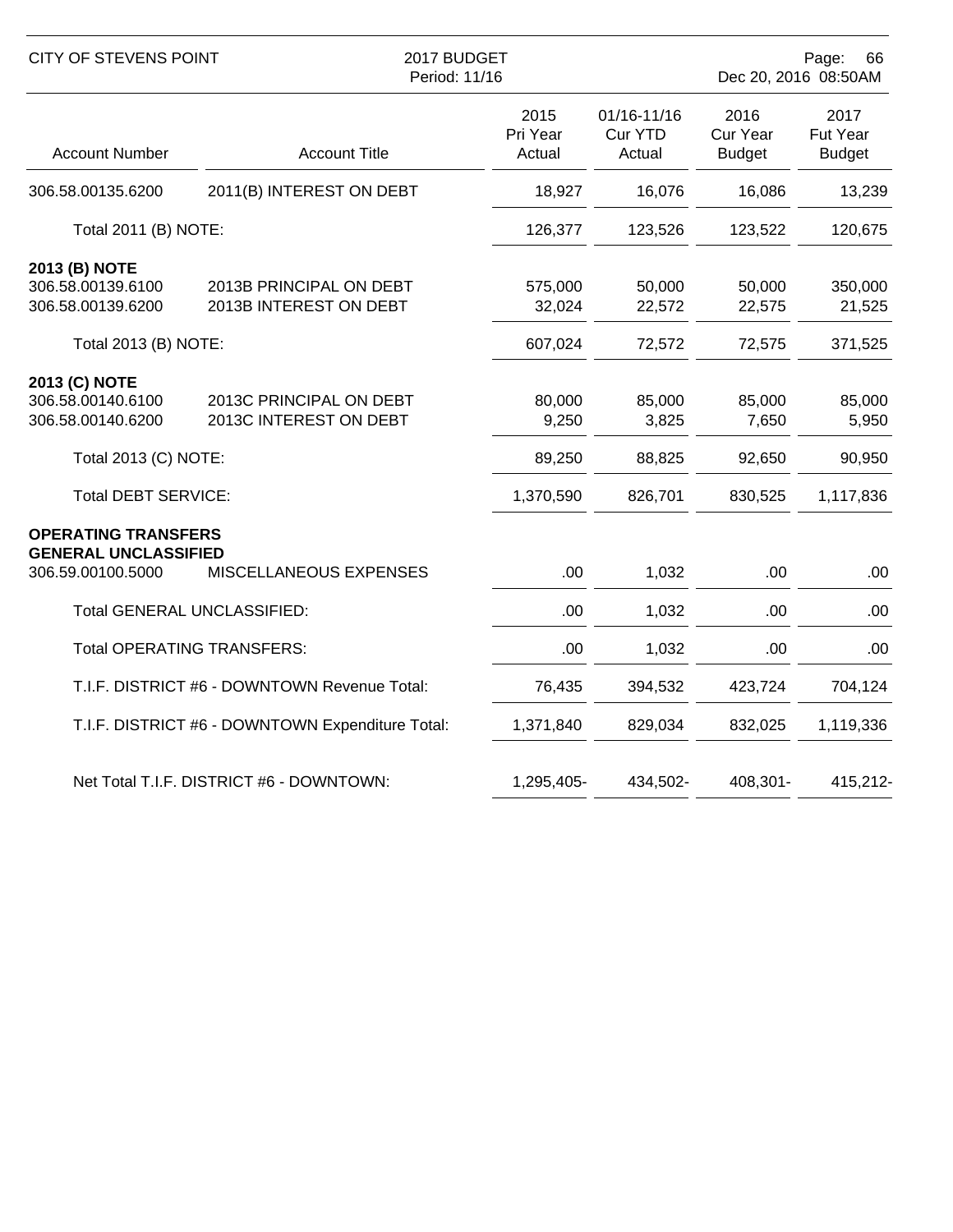| CITY OF STEVENS POINT                                              |                                                           | 2017 BUDGET<br>Period: 11/16 |                                         |                                          | Page:<br>67<br>Dec 20, 2016 08:50AM |  |  |
|--------------------------------------------------------------------|-----------------------------------------------------------|------------------------------|-----------------------------------------|------------------------------------------|-------------------------------------|--|--|
| <b>Account Number</b>                                              | <b>Account Title</b>                                      | 2015<br>Pri Year<br>Actual   | 01/16-11/16<br><b>Cur YTD</b><br>Actual | 2016<br><b>Cur Year</b><br><b>Budget</b> | 2017<br>Fut Year<br><b>Budget</b>   |  |  |
| T.I.F. DISTRICT #7 - TRAVEL GU                                     |                                                           |                              |                                         |                                          |                                     |  |  |
| <b>TAXES</b><br>307.41.00120.58<br>307.41.00125.58                 | TAX INCREMENTS - OTHER ENT.<br><b>CITY TAX INCREMENTS</b> | 346,800<br>216,958           | 356,174<br>211,473                      | 312,000<br>72,000                        | 362,000<br>.00                      |  |  |
| <b>Total TAXES:</b>                                                |                                                           | 563,759                      | 567,647                                 | 384,000                                  | 362,000                             |  |  |
| <b>INTERGOVERNMENTAL REVENUES</b><br>307.43.00415.58               | STATE EXEMPT COMPUTER AID                                 | 17,806                       | 14,143                                  | 14,500                                   | 9,500                               |  |  |
|                                                                    | Total INTERGOVERNMENTAL REVENUES:                         | 17,806                       | 14,143                                  | 14,500                                   | 9,500                               |  |  |
| <b>MISCELLANEOUS REVENUES</b><br>307.48.00100.51                   | INV. INTEREST REVENUE                                     | .00                          | .00                                     | .00                                      | .00                                 |  |  |
|                                                                    | <b>Total MISCELLANEOUS REVENUES:</b>                      | .00                          | .00                                     | .00                                      | .00                                 |  |  |
| <b>OTHER FINANCING SOURCES</b><br>307.49.00600.59                  | <b>DEBT PREMIUM</b>                                       | .00                          | 92,841                                  | .00                                      | .00                                 |  |  |
|                                                                    | <b>Total OTHER FINANCING SOURCES:</b>                     | .00                          | 92,841                                  | .00                                      | .00                                 |  |  |
| <b>GENERAL GOVERNMENT</b><br><b>MISC UNCLASSIFIED GENERAL</b>      |                                                           |                              |                                         |                                          |                                     |  |  |
| 307.51.00850.6400                                                  | <b>BOND ISSUANCE COSTS</b>                                | .00                          | 58,425                                  | .00                                      | .00                                 |  |  |
|                                                                    | Total MISC UNCLASSIFIED GENERAL:                          | .00                          | 58,425                                  | .00                                      | .00                                 |  |  |
| <b>EXTERNAL AUDITING</b><br>307.51.00960.2004                      | <b>CPA/AUDITING SERVICES</b>                              | 1,250                        | 1,300                                   | 1,500                                    | 1,500                               |  |  |
| <b>Total EXTERNAL AUDITING:</b>                                    |                                                           | 1,250                        | 1,300                                   | 1,500                                    | 1,500                               |  |  |
| <b>Total GENERAL GOVERNMENT:</b>                                   |                                                           | 1,250                        | 59,725                                  | 1,500                                    | 1,500                               |  |  |
| <b>DEBT SERVICE</b><br>2016(B) REFUNDING BOND<br>307.58.00143.6100 |                                                           | .00                          | .00                                     | .00                                      | 320,000                             |  |  |
| 307.58.00143.6200                                                  | 2016(B) PRINCIPAL ON DEBT<br>2016(B) INTEREST ON DEBT     | .00                          | 30,045                                  | .00                                      | 60,425                              |  |  |
|                                                                    | Total 2016(B) REFUNDING BOND:                             | .00                          | 30,045                                  | .00                                      | 380,425                             |  |  |
| <b>Total DEBT SERVICE:</b>                                         |                                                           | .00                          | 30,045                                  | .00                                      | 380,425                             |  |  |
| <b>OPERATING TRANSFERS</b>                                         |                                                           |                              |                                         |                                          |                                     |  |  |
| <b>GENERAL GOVERNMENT</b><br>307.59.00100.5000                     | <b>MISCELLANEOUS EXPENSES</b>                             | 6,100                        | .00                                     | .00                                      | .00                                 |  |  |
| <b>Total GENERAL GOVERNMENT:</b>                                   |                                                           | 6,100                        | .00                                     | .00                                      | .00                                 |  |  |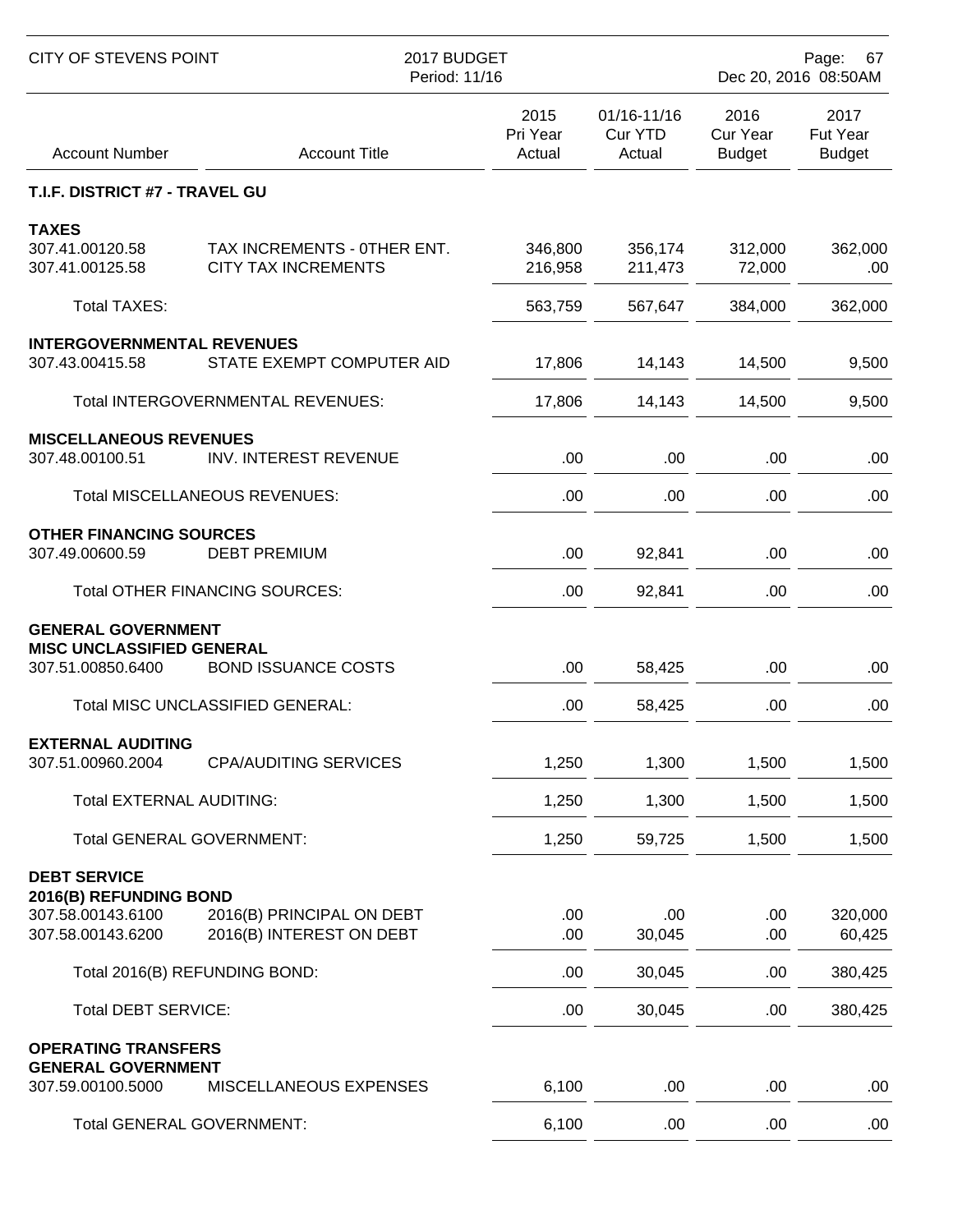| <b>CITY OF STEVENS POINT</b>                                 |                                                       | 2017 BUDGET<br>Period: 11/16 |                                         |                                          | Page:<br>68<br>Dec 20, 2016 08:50AM |  |
|--------------------------------------------------------------|-------------------------------------------------------|------------------------------|-----------------------------------------|------------------------------------------|-------------------------------------|--|
| <b>Account Number</b>                                        | <b>Account Title</b>                                  | 2015<br>Pri Year<br>Actual   | 01/16-11/16<br><b>Cur YTD</b><br>Actual | 2016<br><b>Cur Year</b><br><b>Budget</b> | 2017<br>Fut Year<br><b>Budget</b>   |  |
| 2008(B) BOND ISSUE<br>307.59.00200.6100<br>307.59.00200.6200 | 2008(B) PRINCIPAL ON DEBT<br>2008(B) INTEREST ON DEBT | 210,000<br>135,753           | 3,505,000<br>76,404                     | 220,000<br>128,228                       | .00<br>.00                          |  |
| Total 2008(B) BOND ISSUE:                                    |                                                       | 345,753                      | 3,581,404                               | 348,228                                  | .00                                 |  |
| <b>DEVELOPER INCENTIVE PAYMENT</b><br>307.59.00800.5009      | DEVELOPER INCENTIVE PAYMENT                           | 200,197                      | 199,217                                 | .00                                      | 202,100                             |  |
|                                                              | Total DEVELOPER INCENTIVE PAYMENT:                    | 200,197                      | 199,217                                 | .00                                      | 202,100                             |  |
| <b>TRANSFER TO FUND 306</b><br>307.59.99306.9500             | <b>TRANSFER TO FUND 306</b>                           | .00                          | 261,000                                 | 261,000                                  | .00                                 |  |
| Total TRANSFER TO FUND 306:                                  |                                                       | .00                          | 261,000                                 | 261,000                                  | .00                                 |  |
| <b>TRANSFER TO FUND 417</b><br>307.59.99417.9500             | <b>TRANSFER TO FUND 417</b>                           | .00                          | 10,000                                  | .00                                      | .00                                 |  |
| Total TRANSFER TO FUND 417:                                  |                                                       | .00                          | 10,000                                  | .00                                      | .00                                 |  |
| <b>Total OPERATING TRANSFERS:</b>                            |                                                       | 552,050                      | 4,051,621                               | 609,228                                  | 202,100                             |  |
|                                                              | T.I.F. DISTRICT #7 - TRAVEL GU Revenue Total:         | 581,565                      | 674,631                                 | 398,500                                  | 371,500                             |  |
|                                                              | T.I.F. DISTRICT #7 - TRAVEL GU Expenditure Total:     | 553,300                      | 4,141,391                               | 610,728                                  | 584,025                             |  |
|                                                              | Net Total T.I.F. DISTRICT #7 - TRAVEL GU:             | 28,265                       | 3,466,760-                              | 212,228-                                 | 212,525-                            |  |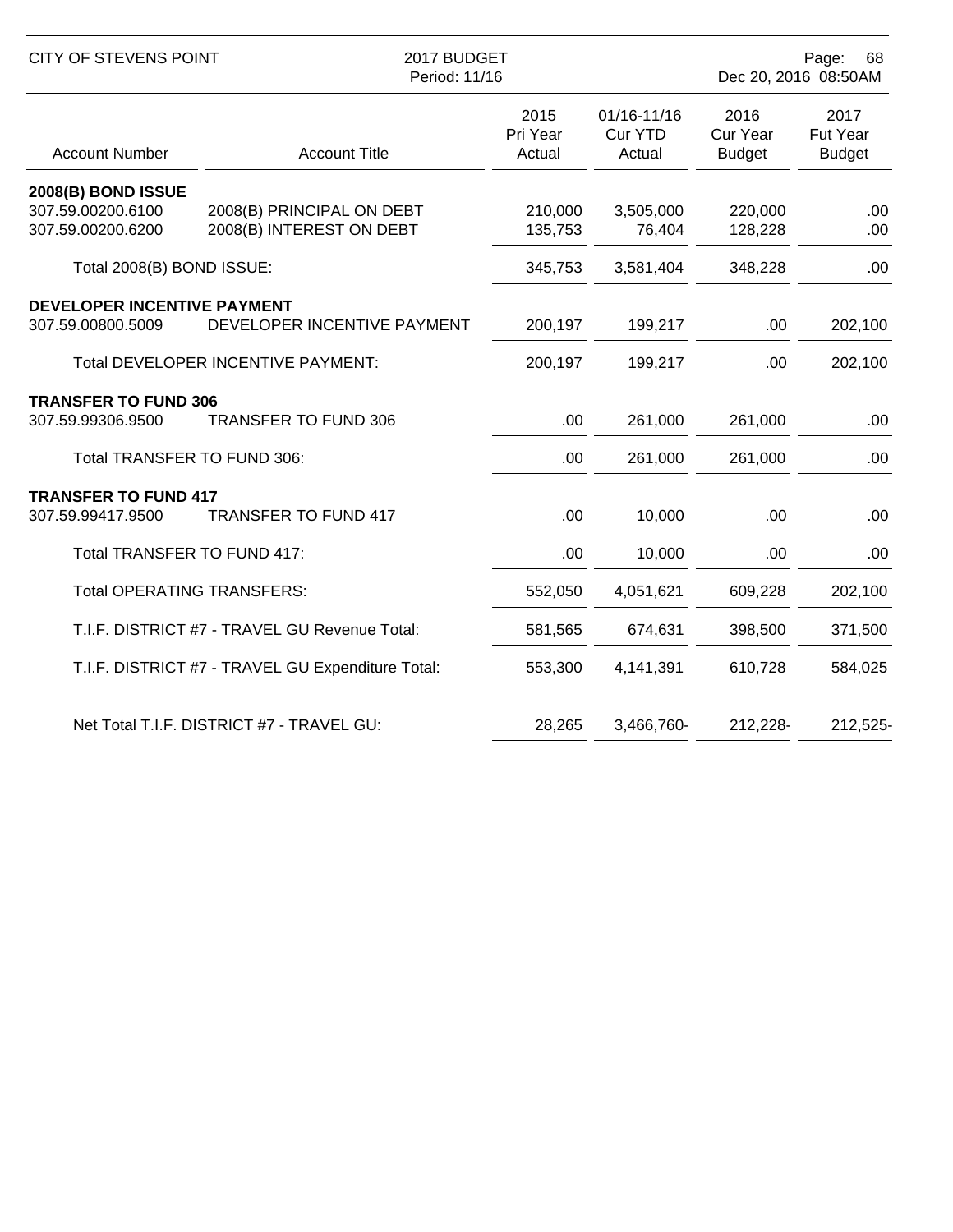| <b>CITY OF STEVENS POINT</b>                              |                                                 | 2017 BUDGET<br>Period: 11/16 | Page:<br>69<br>Dec 20, 2016 08:51AM     |                                   |                                   |
|-----------------------------------------------------------|-------------------------------------------------|------------------------------|-----------------------------------------|-----------------------------------|-----------------------------------|
| <b>Account Number</b>                                     | <b>Account Title</b>                            | 2015<br>Pri Year<br>Actual   | 01/16-11/16<br><b>Cur YTD</b><br>Actual | 2016<br>Cur Year<br><b>Budget</b> | 2017<br>Fut Year<br><b>Budget</b> |
| T.I.F. DISTRICT #8 - SPECTRA                              |                                                 |                              |                                         |                                   |                                   |
| <b>TAXES</b><br>308.41.00120.58                           | TAX INCREMENTS - 0THER ENT.                     | .00                          | .00                                     | .00                               | 33,000                            |
| <b>Total TAXES:</b>                                       |                                                 | .00                          | .00                                     | .00                               | 33,000                            |
| <b>INTERGOVERNMENTAL REVENUES</b><br>308.43.00415.58      | STATE EXEMPT COMPUTER AID                       | 3,661                        | 6,315                                   | 4,000                             | 7,300                             |
|                                                           | Total INTERGOVERNMENTAL REVENUES:               | 3,661                        | 6,315                                   | 4,000                             | 7,300                             |
| <b>MISCELLANEOUS REVENUES</b><br>308.48.00100.51          | <b>INV. INTEREST REVENUE</b>                    | .00                          | .00                                     | .00                               | .00                               |
|                                                           | Total MISCELLANEOUS REVENUES:                   | .00                          | .00                                     | .00                               | .00                               |
| <b>GENERAL GOVERNMENT</b>                                 |                                                 |                              |                                         |                                   |                                   |
| <b>EXTERNAL AUDITING</b><br>308.51.00960.2204             | <b>CPA/AUDITING SERVICES</b>                    | .00                          | 1,299                                   | 1,500                             | .00                               |
| <b>Total EXTERNAL AUDITING:</b>                           |                                                 | .00                          | 1,299                                   | 1,500                             | .00                               |
| <b>Total GENERAL GOVERNMENT:</b>                          |                                                 | .00                          | 1,299                                   | 1,500                             | .00                               |
| <b>OPERATING TRANSFERS</b><br><b>GENERAL UNCLASSIFIED</b> |                                                 |                              |                                         |                                   |                                   |
| 308.59.00100.5000                                         | MISCELLANEOUS EXPENSES                          | .00                          | .00                                     | 2,500                             | 59,500                            |
| Total GENERAL UNCLASSIFIED:                               |                                                 | .00                          | .00                                     | 2,500                             | 59,500                            |
| <b>OPERATING TRANSFER</b><br>308.59.00230.9010            | OP. TRANSFER DISB.                              | .00.                         | .00                                     | .00                               | .00                               |
| <b>Total OPERATING TRANSFER:</b>                          |                                                 | .00                          | .00                                     | .00.                              | .00                               |
| <b>DEVELOPER INCENTIVE PAYMENT</b><br>308.59.00800.5009   | DEVELOPER INCENTIVE PAYMENT                     | .00                          | 475,000                                 | .00                               | .00                               |
|                                                           | Total DEVELOPER INCENTIVE PAYMENT:              | .00                          | 475,000                                 | .00                               | .00                               |
| <b>Total OPERATING TRANSFERS:</b>                         |                                                 | .00                          | 475,000                                 | 2,500                             | 59,500                            |
|                                                           | T.I.F. DISTRICT #8 - SPECTRA Revenue Total:     | 3,661                        | 6,315                                   | 4,000                             | 40,300                            |
|                                                           | T.I.F. DISTRICT #8 - SPECTRA Expenditure Total: | .00                          | 476,299                                 | 4,000                             | 59,500                            |
|                                                           | Net Total T.I.F. DISTRICT #8 - SPECTRA:         | 3,661                        | 469,984-                                | .00.                              | 19,200-                           |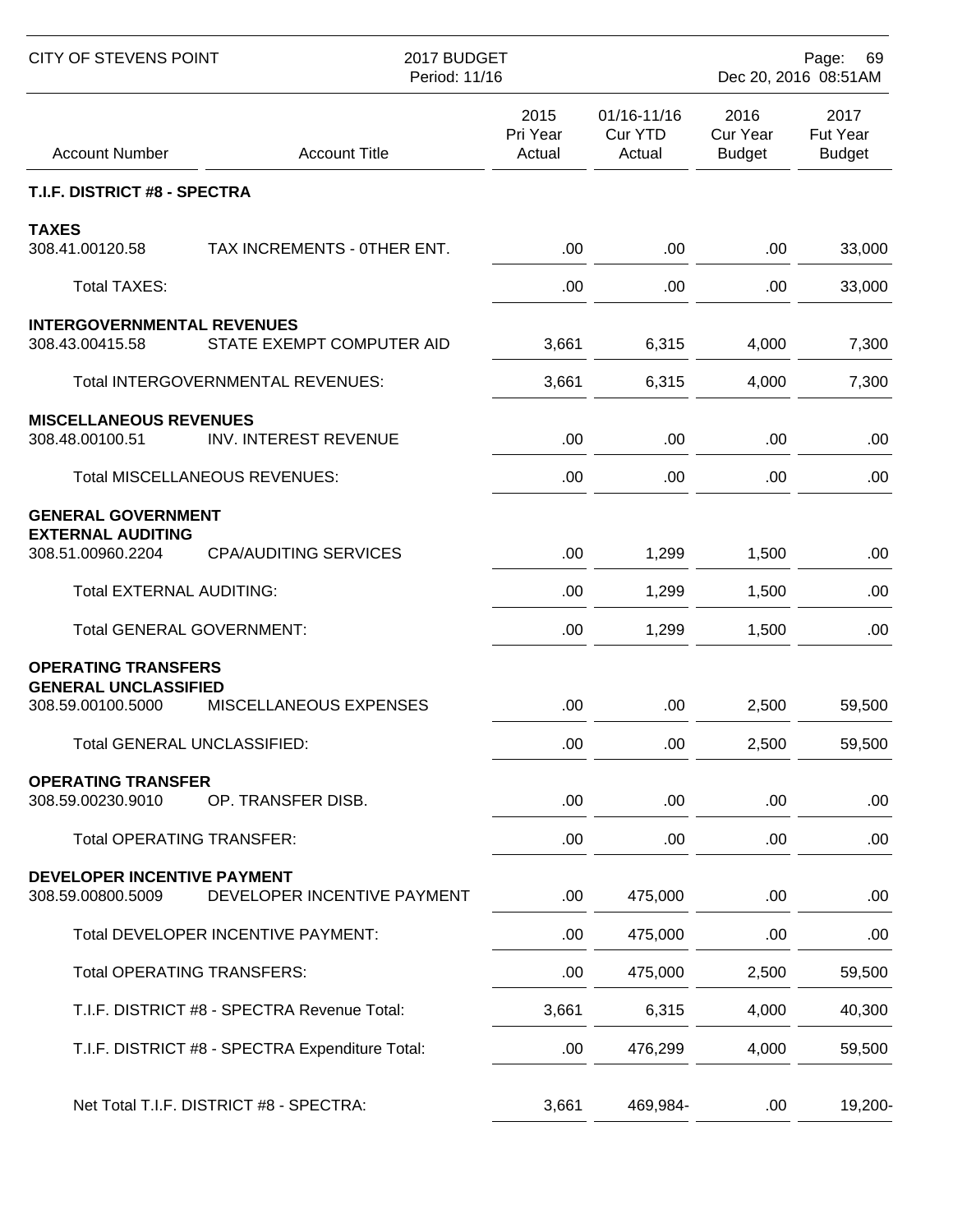| <b>CITY OF STEVENS POINT</b>                              |                                                           | 2017 BUDGET<br>Period: 11/16 |                                         |                                   | Page:<br>70<br>Dec 20, 2016 08:51AM      |  |  |
|-----------------------------------------------------------|-----------------------------------------------------------|------------------------------|-----------------------------------------|-----------------------------------|------------------------------------------|--|--|
| <b>Account Number</b>                                     | <b>Account Title</b>                                      | 2015<br>Pri Year<br>Actual   | 01/16-11/16<br><b>Cur YTD</b><br>Actual | 2016<br>Cur Year<br><b>Budget</b> | 2017<br><b>Fut Year</b><br><b>Budget</b> |  |  |
| T.I.F. DIST #9 - EAST PARK COM                            |                                                           |                              |                                         |                                   |                                          |  |  |
| <b>TAXES</b>                                              |                                                           |                              |                                         |                                   |                                          |  |  |
| 309.41.00120.58<br>309.41.00125.58                        | TAX INCREMENTS - OTHER ENT.<br><b>CITY TAX INCREMENTS</b> | 88,398<br>55,302             | 329,714<br>195,763                      | 290,000<br>.00                    | 665,000<br>.00                           |  |  |
| <b>Total TAXES:</b>                                       |                                                           | 143,700                      | 525,478                                 | 290,000                           | 665,000                                  |  |  |
| <b>INTERGOVERNMENTAL REVENUES</b>                         |                                                           |                              |                                         |                                   |                                          |  |  |
| 309.43.00415.58                                           | STATE EXEMPT COMPUTER AID                                 | .00                          | 7,163                                   | .00                               | 5,300                                    |  |  |
|                                                           | Total INTERGOVERNMENTAL REVENUES:                         | .00                          | 7,163                                   | .00                               | 5,300                                    |  |  |
| <b>MISCELLANEOUS REVENUES</b>                             |                                                           |                              |                                         |                                   |                                          |  |  |
| 309.48.00100.51                                           | <b>INV. INTEREST REVENUE</b>                              | .00                          | .00.                                    | .00                               | .00                                      |  |  |
| 309.48.00852.56                                           | DEVELOPER REIMBURSEMENT                                   | .00                          | .00                                     | .00                               | .00                                      |  |  |
| 309.48.19900.51                                           | <b>MISC REVENUES</b>                                      | 400                          | 400                                     | .00                               | .00                                      |  |  |
|                                                           | <b>Total MISCELLANEOUS REVENUES:</b>                      | 400                          | 400                                     | .00                               | .00                                      |  |  |
| <b>TRANSFER FROM FUND 419</b>                             |                                                           |                              |                                         |                                   |                                          |  |  |
| 309.49.19419.59                                           | <b>TRANSFER FROM FUND 419</b>                             | .00                          | .00                                     | .00                               | .00                                      |  |  |
|                                                           | Total TRANSFER FROM FUND 419:                             | .00                          | .00                                     | .00                               | .00                                      |  |  |
| <b>GENERAL GOVERNMENT</b>                                 |                                                           |                              |                                         |                                   |                                          |  |  |
| <b>EXTERNAL AUDITING</b><br>309.51.00960.2004             | <b>CPA/AUDITING SERVICES</b>                              | 1,250                        | 1,300                                   | 1,500                             | 1,500                                    |  |  |
| <b>Total EXTERNAL AUDITING:</b>                           |                                                           | 1,250                        | 1,300                                   | 1,500                             | 1,500                                    |  |  |
| <b>Total GENERAL GOVERNMENT:</b>                          |                                                           | 1,250                        | 1,300                                   | 1,500                             | 1,500                                    |  |  |
| 2013 (C) NOTE                                             |                                                           |                              |                                         |                                   |                                          |  |  |
| 2013 (C) NOTE                                             |                                                           |                              |                                         |                                   |                                          |  |  |
| 309.58.00140.6100<br>309.58.00140.6200                    | 2013C PRINCIPAL ON DEBT<br>2013C INTEREST ON DEBT         | 100,000<br>44,150            | 125,000<br>21,075                       | 125,000<br>42,150                 | 150,000<br>39,650                        |  |  |
| Total 2013 (C) NOTE:                                      |                                                           | 144,150                      | 146,075                                 | 167,150                           | 189,650                                  |  |  |
|                                                           |                                                           |                              |                                         |                                   |                                          |  |  |
| 2013 (D) NOTE<br>309.58.00141.6100                        | 2013D PRINCIPAL ON DEBT                                   | 80,000                       | 80,000                                  | 80,000                            | 80,000                                   |  |  |
| 309.58.00141.6200                                         | 2013D INTEREST ON DEBT                                    | 13,720                       | 13,270                                  | 12,920                            | 12,120                                   |  |  |
| Total 2013 (D) NOTE:                                      |                                                           | 93,720                       | 93,270                                  | 92,920                            | 92,120                                   |  |  |
| Total 2013 (C) NOTE:                                      |                                                           | 237,870                      | 239,345                                 | 260,070                           | 281,770                                  |  |  |
|                                                           |                                                           |                              |                                         |                                   |                                          |  |  |
| <b>OPERATING TRANSFERS</b><br><b>GENERAL UNCLASSIFIED</b> |                                                           |                              |                                         |                                   |                                          |  |  |
| 309.59.00100.5000                                         | MISCELLANEOUS EXPENSES                                    | 350                          | .00                                     | .00                               | .00                                      |  |  |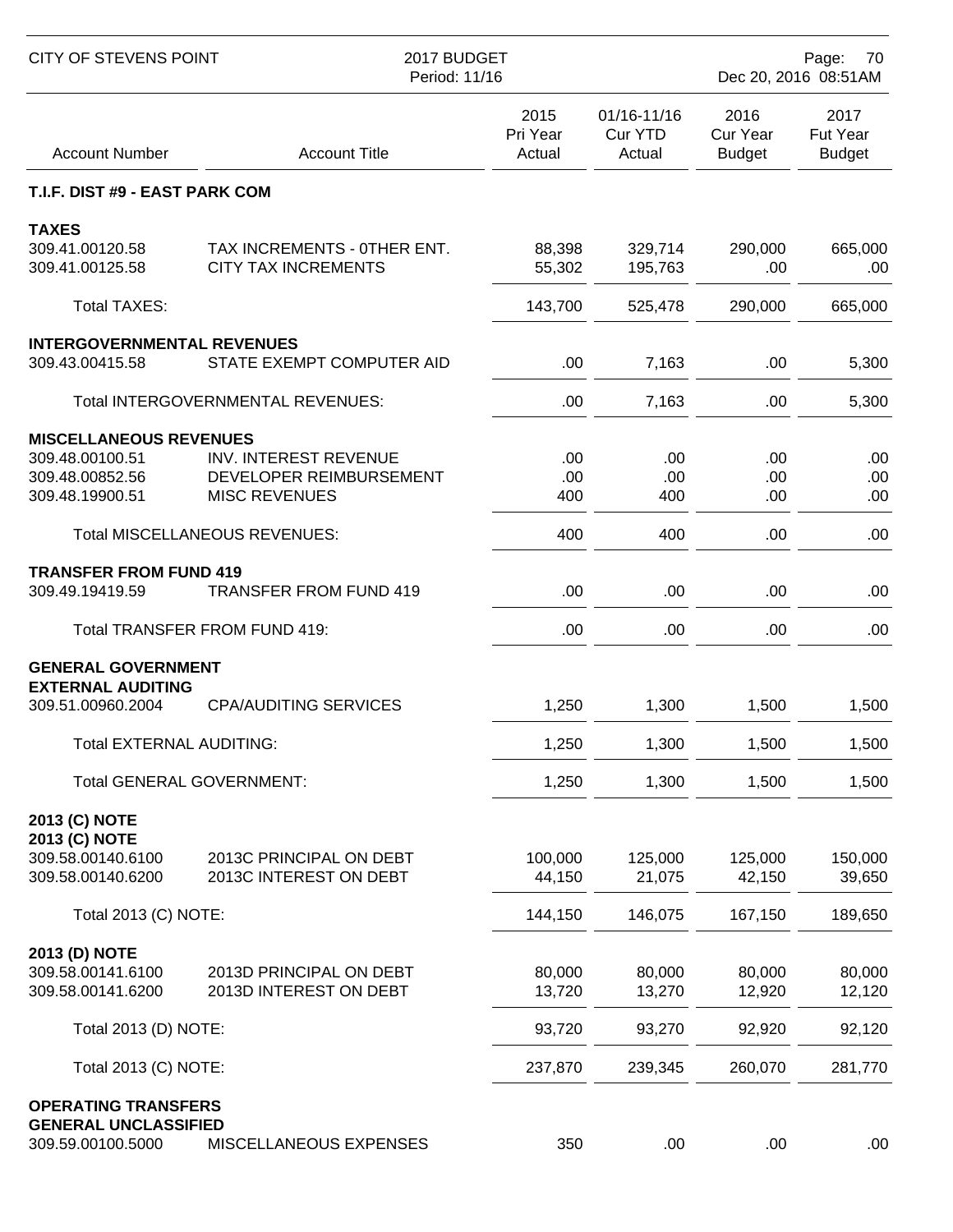| CITY OF STEVENS POINT                                   |                                                                   | 2017 BUDGET<br>Period: 11/16 | Page:<br>71<br>Dec 20, 2016 08:51AM     |                                          |                                   |
|---------------------------------------------------------|-------------------------------------------------------------------|------------------------------|-----------------------------------------|------------------------------------------|-----------------------------------|
| <b>Account Number</b>                                   | <b>Account Title</b>                                              | 2015<br>Pri Year<br>Actual   | 01/16-11/16<br><b>Cur YTD</b><br>Actual | 2016<br><b>Cur Year</b><br><b>Budget</b> | 2017<br>Fut Year<br><b>Budget</b> |
| Total GENERAL UNCLASSIFIED:                             |                                                                   | 350                          | .00                                     | .00                                      | .00                               |
| <b>OPERATING TRANSFER</b><br>309.59.00230.9010          | OP. TRANSFER DISB.                                                | .00                          | .00                                     | .00.                                     | .00                               |
| <b>Total OPERATING TRANSFER:</b>                        |                                                                   | .00.                         | .00                                     | .00.                                     | .00                               |
| <b>DEVELOPER INCENTIVE PAYMENT</b><br>309.59.00800.5009 | DEVELOPER INCENTIVE PAYMENT<br>Total DEVELOPER INCENTIVE PAYMENT: | .00<br>.00.                  | 2,751<br>2,751                          | 225,000<br>225,000                       | 773,530<br>773,530                |
| <b>TRANSFER TO FUND 419</b><br>309.59.99419.9500        | <b>TRANSFER TO FUND 419</b>                                       | .00                          | 640,000                                 | .00                                      | .00                               |
| Total TRANSFER TO FUND 419:                             |                                                                   | .00                          | 640,000                                 | .00                                      | .00                               |
| <b>Total OPERATING TRANSFERS:</b>                       |                                                                   | 350                          | 642,751                                 | 225,000                                  | 773,530                           |
|                                                         | T.I.F. DIST #9 - EAST PARK COM Revenue Total:                     | 144,100                      | 533,041                                 | 290,000                                  | 670,300                           |
|                                                         | T.I.F. DIST #9 - EAST PARK COM Expenditure Total:                 | 239,470                      | 883,396                                 | 486,570                                  | 1,056,800                         |
|                                                         | Net Total T.I.F. DIST #9 - EAST PARK COM:                         | 95,370-                      | 350,355-                                | 196,570-                                 | 386,500-                          |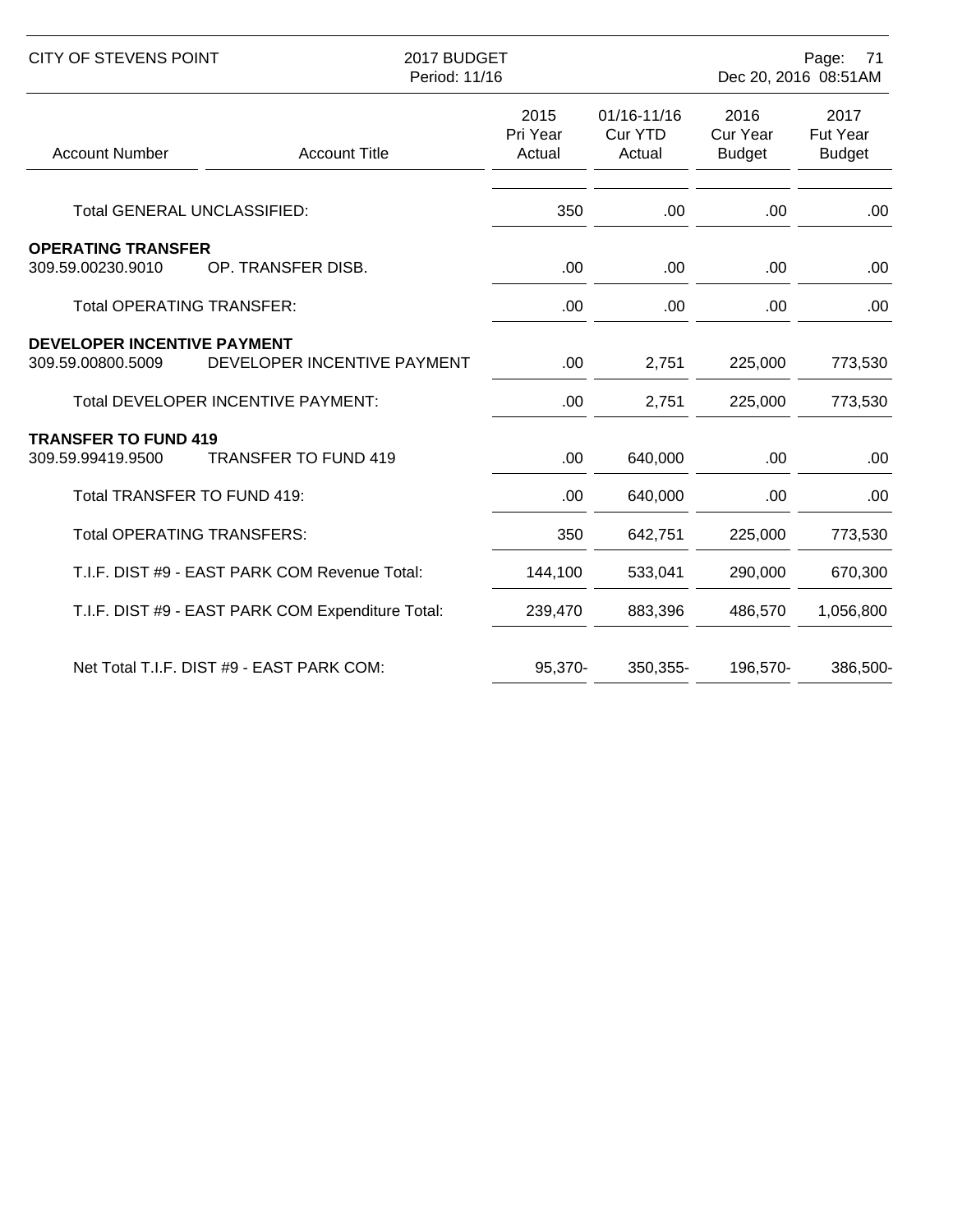| CITY OF STEVENS POINT                             |                                       | 2017 BUDGET<br>Period: 11/16 |                                         |                                          | Page:<br>72<br>Dec 20, 2016 08:51AM |  |
|---------------------------------------------------|---------------------------------------|------------------------------|-----------------------------------------|------------------------------------------|-------------------------------------|--|
| <b>Account Number</b>                             | <b>Account Title</b>                  | 2015<br>Pri Year<br>Actual   | 01/16-11/16<br><b>Cur YTD</b><br>Actual | 2016<br><b>Cur Year</b><br><b>Budget</b> | 2017<br>Fut Year<br><b>Budget</b>   |  |
| <b>CAPITAL PROJECTS FUND 2</b>                    |                                       |                              |                                         |                                          |                                     |  |
| <b>INTERGOVERNMENTAL REVENUES</b>                 |                                       |                              |                                         |                                          |                                     |  |
| 401.43.30530.53                                   | STATE PROJ REIMBURSEMENT AC           | .00.                         | .00                                     | .00.                                     | .00                                 |  |
|                                                   | Total INTERGOVERNMENTAL REVENUES:     | .00                          | .00                                     | .00                                      | .00                                 |  |
| <b>MISCELLANEOUS REVENUE</b>                      |                                       |                              |                                         |                                          |                                     |  |
| 401.48.00100.51                                   | <b>INV. INTEREST REVENUE</b>          | 70,569                       | 90,846                                  | .00                                      | .00                                 |  |
| 401.48.00852.56                                   | DEVELOPER REIMBURSEMENTS              | .00                          | .00                                     | .00                                      | .00                                 |  |
| 401.48.19700.51                                   | <b>GEN PROJECT REIMBURSEMENTS</b>     | 50,073                       | 625,000                                 | 75,000                                   | .00                                 |  |
|                                                   | <b>Total MISCELLANEOUS REVENUE:</b>   | 120,641                      | 715,846                                 | 75,000                                   | .00                                 |  |
| <b>OTHER FINANCING SOURCES</b>                    |                                       |                              |                                         |                                          |                                     |  |
| 401.49.00100.59                                   | <b>G.O. BOND PROCEED REVENUE</b>      | .00                          | .00                                     | .00                                      | 3,850,000                           |  |
| 401.49.00115.70                                   | NOTE PROCEED REVENUE                  | 1,750,000                    | 1,510,000                               | 2,200,000                                | .00                                 |  |
| 401.49.19204.59                                   | <b>TRANSFER FROM FUND 204</b>         | .00                          | .00                                     | .00                                      | .00                                 |  |
| 401.49.19207.59                                   | <b>TRANSFER FROM FUND 207</b>         | .00                          | .00                                     | .00                                      | .00                                 |  |
| 401.49.19310.59                                   | <b>FUND BALANCE USAGE</b>             | .00                          | .00                                     | 539,600                                  | .00                                 |  |
| 401.49.19406.59                                   | <b>TRANSFER FROM FUND 406</b>         | 459,282                      | .00                                     | .00                                      | .00                                 |  |
| 401.49.19601.59                                   | <b>TRANSFER FROM TRANSIT</b>          | 321,171                      | .00                                     | .00                                      | .00                                 |  |
|                                                   | <b>Total OTHER FINANCING SOURCES:</b> | 2,530,454                    | 1,510,000                               | 2,739,600                                | 3,850,000                           |  |
| <b>GENERAL GOVERNMENT</b>                         |                                       |                              |                                         |                                          |                                     |  |
| <b>MISC UNCLASSIFIED GENERAL</b>                  |                                       |                              |                                         |                                          |                                     |  |
| 401.51.00850.5000                                 | <b>MISCELLANEOUS EXPENSES</b>         | 26,811                       | 620,000                                 | .00                                      | .00.                                |  |
| 401.51.00850.5020                                 | PROJECT EXPENSES-REIMBURSA            | .00                          | .00                                     | .00                                      | .00                                 |  |
| 401.51.00850.6400                                 | <b>BOND ISSUANCE COSTS</b>            | 5,000                        | 5,000                                   | 5,000                                    | 7,500                               |  |
|                                                   | Total MISC UNCLASSIFIED GENERAL:      | 31,811                       | 625,000                                 | 5,000                                    | 7,500                               |  |
|                                                   | <b>Total GENERAL GOVERNMENT:</b>      | 31,811                       | 625,000                                 | 5,000                                    | 7,500                               |  |
| <b>CAPITAL OUTLAY</b>                             |                                       |                              |                                         |                                          |                                     |  |
| <b>CAPITAL OUTLAY - IT PROJECT</b>                |                                       |                              |                                         |                                          |                                     |  |
| 401.57.70140.8913                                 | <b>IT PROJECT</b>                     | .00.                         | 57,242                                  | .00                                      | .00                                 |  |
|                                                   | Total CAPITAL OUTLAY - IT PROJECT:    | .00                          | 57,242                                  | .00                                      | .00                                 |  |
| <b>CAPITAL OUTLAY - AIRPORT</b>                   |                                       |                              |                                         |                                          |                                     |  |
| 401.57.70210.8710                                 | GENERAL CAPITAL EXPENDITURE           | .00                          | 27,840                                  | .00                                      | .00                                 |  |
|                                                   | Total CAPITAL OUTLAY - AIRPORT:       | .00                          | 27,840                                  | .00                                      | .00                                 |  |
|                                                   |                                       |                              |                                         |                                          |                                     |  |
| <b>CAPITAL OUTLAY - FIRE</b><br>401.57.70220.8669 | DEHUMIDIFICATION/HUMIDIFICATI         | .00.                         | 7,385                                   | 5,300                                    | .00.                                |  |
| 401.57.70220.8750                                 | <b>BUILDING UPGRADES</b>              | .00                          | 44,567                                  | 43,300                                   | .00                                 |  |
|                                                   |                                       |                              |                                         |                                          |                                     |  |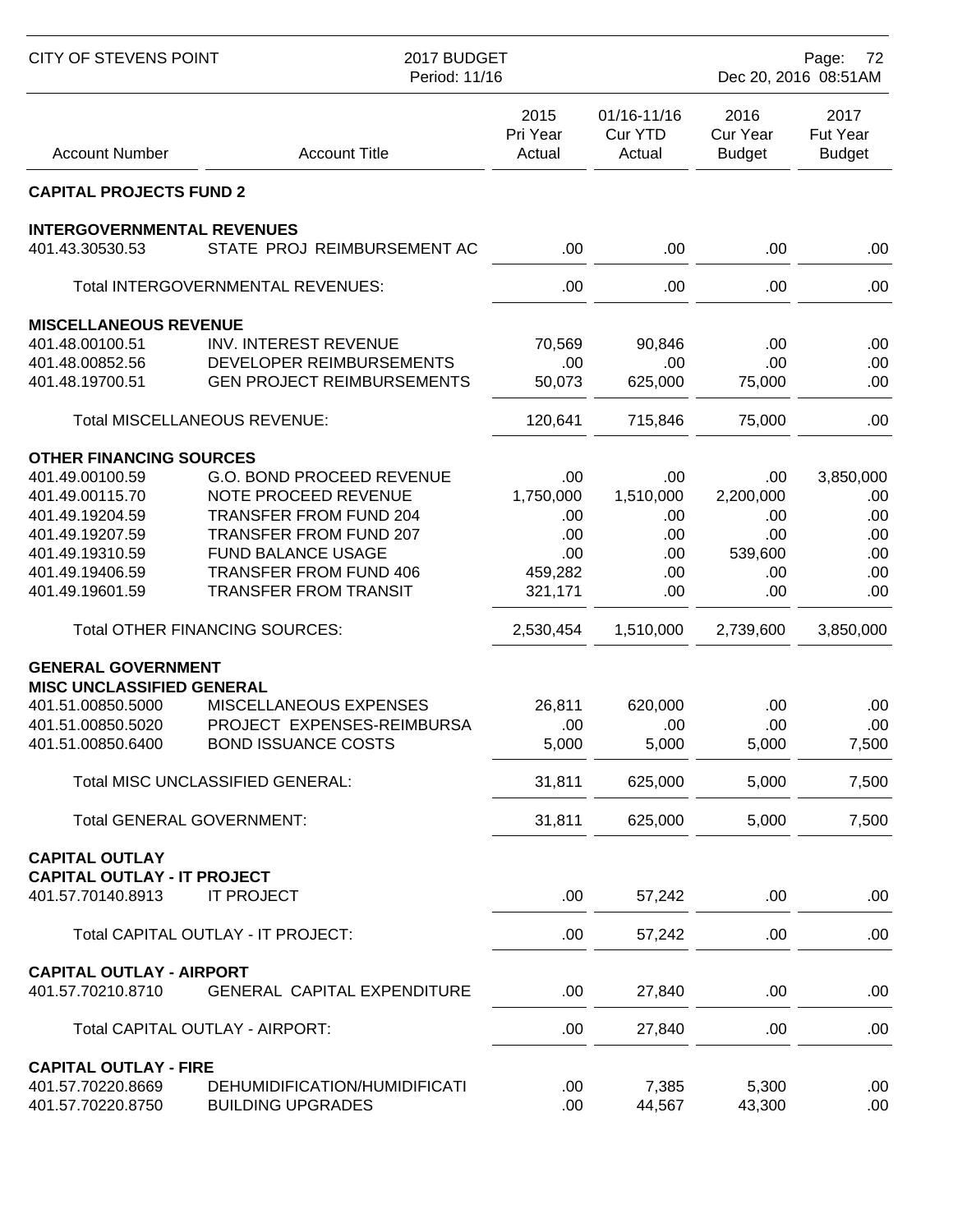| <b>CITY OF STEVENS POINT</b>      | 2017 BUDGET<br>Period: 11/16                      |                            |                                         |                                   | Page:<br>73<br>Dec 20, 2016 08:51AM |
|-----------------------------------|---------------------------------------------------|----------------------------|-----------------------------------------|-----------------------------------|-------------------------------------|
| <b>Account Number</b>             | <b>Account Title</b>                              | 2015<br>Pri Year<br>Actual | 01/16-11/16<br><b>Cur YTD</b><br>Actual | 2016<br>Cur Year<br><b>Budget</b> | 2017<br>Fut Year<br><b>Budget</b>   |
| Total CAPITAL OUTLAY - FIRE:      |                                                   | .00                        | 51,952                                  | 48,600                            | .00                                 |
| <b>CAPITAL OUTLAY - DPW</b>       |                                                   |                            |                                         |                                   |                                     |
| 401.57.70320.8021                 | <b>TRAFFIC SIGNAL EQUIPMENT</b>                   | .00                        | 44,987                                  | 70,000                            | 36,000                              |
| 401.57.70320.8201                 | PUBLIC WORKS VEHICLES                             | $11 -$                     | 155,513                                 | .00                               | .00                                 |
| 401.57.70320.8203                 | <b>PURCHASE SWEEPERS</b>                          | .00                        | 189,250                                 | 150,000                           | 237,000                             |
| 401.57.70320.8208                 | <b>GARBAGE TRUCK PURCHASE</b>                     | .00                        | 455,560                                 | 500,000                           | 550,000                             |
| 401.57.70320.8209                 | MULTI-SPACE PARKING METERS                        | .00                        | .00                                     | .00                               | 300,000                             |
| 401.57.70320.8903                 | GENERAL BUILDING CONSTRUCTI                       | .00                        | .00                                     | 45,000                            | 40,000                              |
| Total CAPITAL OUTLAY - DPW:       |                                                   | $11 -$                     | 845,310                                 | 765,000                           | 1,163,000                           |
| <b>CAPITAL OUTLAY - POLICE</b>    |                                                   |                            |                                         |                                   |                                     |
| 401.57.70321.8210                 | POLICE DEPT VEHICLES                              | 334,272                    | 33,246                                  | 78,000                            | .00                                 |
|                                   | Total CAPITAL OUTLAY - POLICE:                    | 334,272                    | 33,246                                  | 78,000                            | .00                                 |
| <b>CAPITAL OUTLAY - AIRPORT</b>   |                                                   |                            |                                         |                                   |                                     |
| 401.57.70351.8758                 | <b>BLDGS/GROUNDS MAINT/UPGRAD</b>                 | 67,334                     | .00                                     | .00                               | .00                                 |
|                                   | Total CAPITAL OUTLAY - AIRPORT:                   | 67,334                     | .00                                     | .00                               | .00                                 |
| <b>CAPITAL OUTLAY - PARKS</b>     |                                                   |                            |                                         |                                   |                                     |
| 401.57.70620.8600                 | <b>MOWER PURCHASES</b>                            | .00                        | .00                                     | .00                               | 79,500                              |
| 401.57.70620.8606                 | <b>EQUIPMENT ATTACHMENTS</b>                      | 7,501                      | .00                                     | .00                               | .00                                 |
| 401.57.70620.8616                 | PARKS GENERAL EQUIPMENT                           | 75,762                     | .00                                     | .00                               | .00                                 |
| 401.57.70620.8661                 | PARK RENOVATIONS                                  | 154,632                    | 47,259                                  | 18,000                            | .00                                 |
| 401.57.70620.8941                 | PLAYGROUND EQUIPMENT                              | 46,527                     | .00                                     | .00                               | .00                                 |
|                                   | Total CAPITAL OUTLAY - PARKS:                     | 284,423                    | 47,259                                  | 18,000                            | 79,500                              |
| <b>CAPITAL OUTLAY- ROAD MAINT</b> |                                                   |                            |                                         |                                   |                                     |
| 401.57.70850.8270                 | ONGOING ROAD MAINTENANCE                          | 433,596                    | 492,770                                 | 1,300,000                         | 400,000                             |
| 401.57.70850.8703                 | STREET/UTILITY RECONSTRUCTIO                      | 17,432                     | 1,412,436                               | 600,000                           | 1,000,000                           |
| 401.57.70850.8761                 | SHOPKO PARKING LOT MAINT                          | 11,349                     | .00                                     | .00                               | .00                                 |
| 401.57.70850.8766                 | I-39/RESERVE STREET BRIDGE                        | 156,075                    | 4,166                                   | .00                               | .00                                 |
| 401.57.70850.8767                 | HOOVER AVE GRADE SEP PROJ                         | 181,708                    | 1,689,850                               | .00                               | 1,200,000                           |
| 401.57.70850.8768                 | <b>CLARK STREET BRIDGE PROJECT</b>                | 67,005                     | .00                                     | .00                               | .00                                 |
| 401.57.70850.8769                 | <b>BRILOWSKI ROAD PROJECT</b>                     | 189,376                    | .00                                     | .00                               | .00                                 |
|                                   | Total CAPITAL OUTLAY- ROAD MAINT:                 | 1,056,541                  | 3,599,222                               | 1,900,000                         | 2,600,000                           |
| <b>Total CAPITAL OUTLAY:</b>      |                                                   | 1,742,559                  | 4,662,072                               | 2,809,600                         | 3,842,500                           |
|                                   | <b>CAPITAL PROJECTS FUND 2 Revenue Total:</b>     | 2,651,095                  | 2,225,846                               | 2,814,600                         | 3,850,000                           |
|                                   | <b>CAPITAL PROJECTS FUND 2 Expenditure Total:</b> | 1,774,370                  | 5,287,072                               | 2,814,600                         | 3,850,000                           |
|                                   | Net Total CAPITAL PROJECTS FUND 2:                | 876,725                    | 3,061,225-                              | .00                               | .00                                 |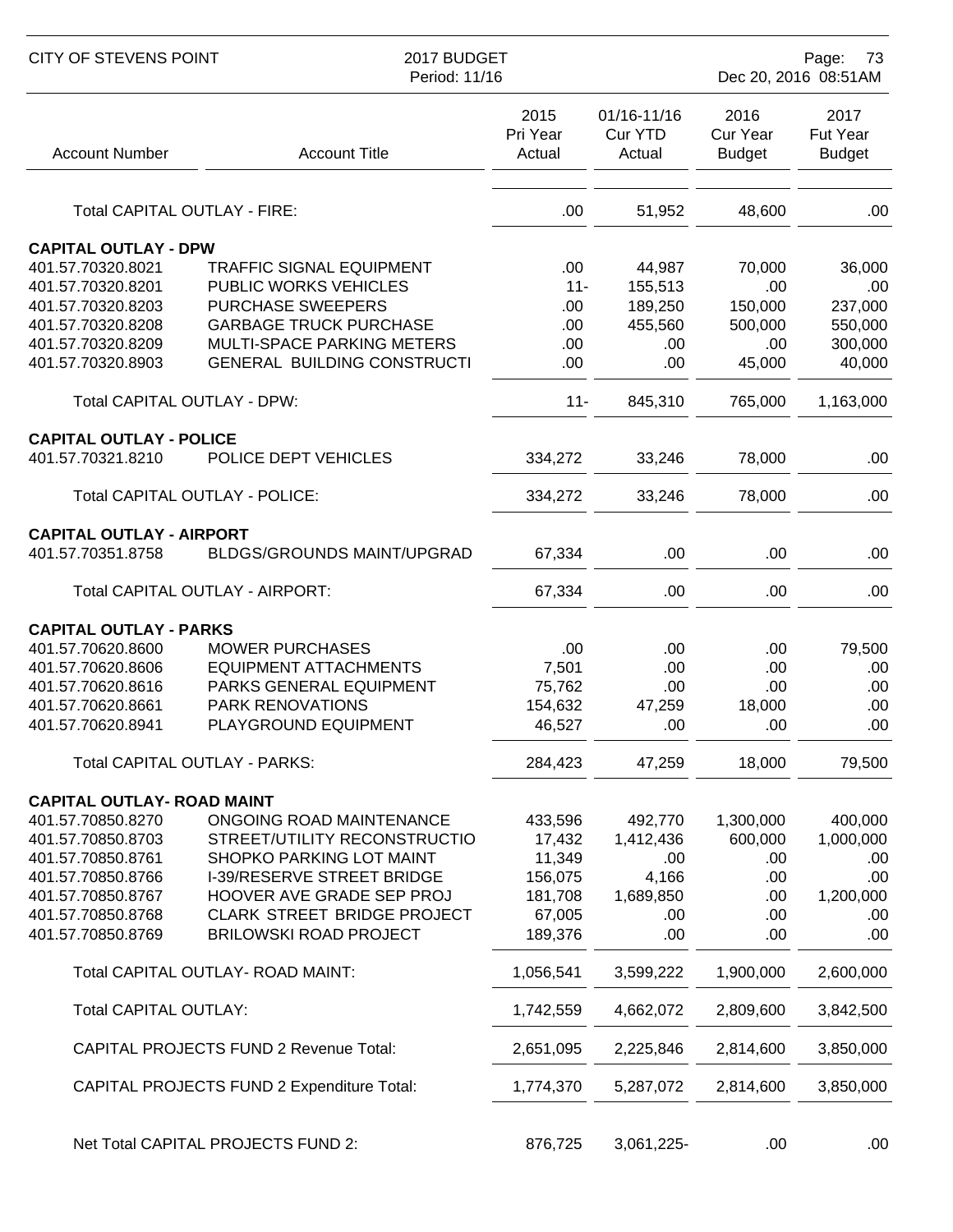| CITY OF STEVENS POINT                                 |                                                 | 2017 BUDGET<br>Period: 11/16 |                                  | Page:<br>75<br>Dec 20, 2016 08:51AM |                                   |
|-------------------------------------------------------|-------------------------------------------------|------------------------------|----------------------------------|-------------------------------------|-----------------------------------|
| <b>Account Number</b>                                 | <b>Account Title</b>                            | 2015<br>Pri Year<br>Actual   | 01/16-11/16<br>Cur YTD<br>Actual | 2016<br>Cur Year<br><b>Budget</b>   | 2017<br>Fut Year<br><b>Budget</b> |
| <b>FIRE SAFETY SMOKE HOUSE FUND</b>                   |                                                 |                              |                                  |                                     |                                   |
| <b>MISCELLANEOUS REVENUE</b><br>407.48.00550.52       | MISCELLANEOUS DONATION REV.                     | .00.                         | .00                              | 50                                  | 50                                |
| <b>Total MISCELLANEOUS REVENUE:</b>                   |                                                 | .00                          | .00                              | 50                                  | 50                                |
| <b>GENERAL GOVERNMENT</b>                             |                                                 |                              |                                  |                                     |                                   |
| <b>MISC UNCLASSIFIED GENERAL</b><br>407.51.00850.5000 | <b>MISCELLANEOUS EXPENSES</b>                   | .00                          | .00.                             | 50                                  | 50                                |
|                                                       | <b>Total MISC UNCLASSIFIED GENERAL:</b>         | .00.                         | .00                              | 50                                  | 50                                |
| <b>Total GENERAL GOVERNMENT:</b>                      |                                                 | .00                          | .00                              | 50                                  | 50                                |
|                                                       | FIRE SAFETY SMOKE HOUSE FUND Revenue Total:     | .00                          | .00.                             | 50                                  | 50                                |
|                                                       | FIRE SAFETY SMOKE HOUSE FUND Expenditure Total: | .00.                         | .00                              | 50                                  | 50                                |
|                                                       | Net Total FIRE SAFETY SMOKE HOUSE FUND:         | .00                          | .00.                             | .00                                 | .00                               |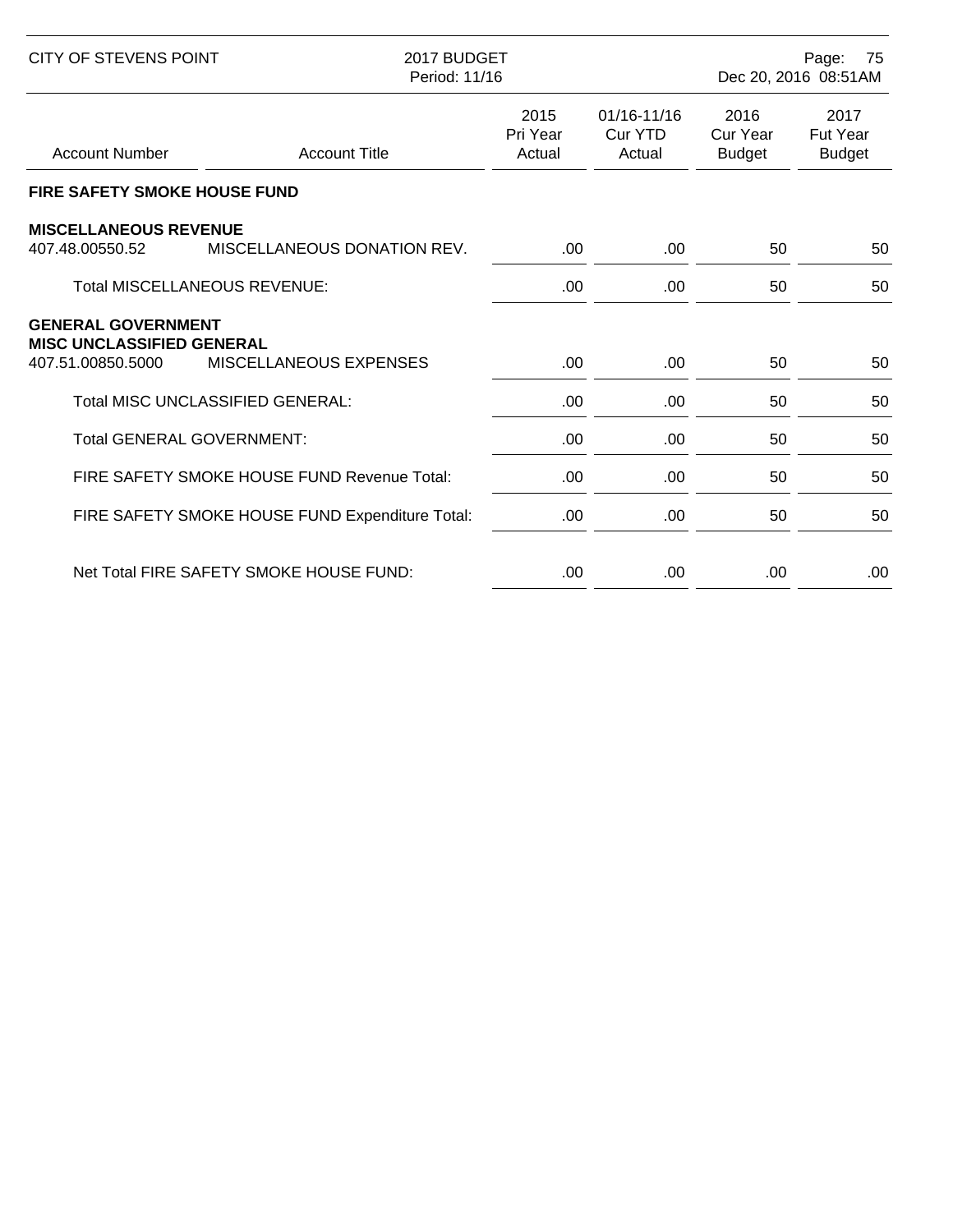| <b>CITY OF STEVENS POINT</b>                                  |                                               | 2017 BUDGET<br>Period: 11/16 |                                  | Page:<br>76<br>Dec 20, 2016 08:51AM |                                   |
|---------------------------------------------------------------|-----------------------------------------------|------------------------------|----------------------------------|-------------------------------------|-----------------------------------|
| <b>Account Number</b>                                         | <b>Account Title</b>                          | 2015<br>Pri Year<br>Actual   | 01/16-11/16<br>Cur YTD<br>Actual | 2016<br>Cur Year<br><b>Budget</b>   | 2017<br>Fut Year<br><b>Budget</b> |
| <b>WHITE TAIL SUBD CONST FUND</b>                             |                                               |                              |                                  |                                     |                                   |
| <b>MISCELLANEOUS REVENUE</b>                                  |                                               |                              |                                  |                                     |                                   |
| 410.48.00193.51                                               | LAND/PROPERTY SALES                           | 317,961                      | .00.                             | .00                                 | .00                               |
| 410.48.00194.51                                               | UTILITY CONNECTION FEE REV                    | 32,070                       | .00                              | .00                                 | .00.                              |
|                                                               | <b>Total MISCELLANEOUS REVENUE:</b>           | 350,032                      | .00.                             | .00                                 | .00.                              |
| <b>GENERAL GOVERNMENT</b><br><b>MISC UNCLASSIFIED GENERAL</b> |                                               |                              |                                  |                                     |                                   |
| 410.51.00850.5000                                             | MISCELLANEOUS EXPENSES                        | .00.                         | .00                              | .00                                 | .00                               |
|                                                               | <b>Total MISC UNCLASSIFIED GENERAL:</b>       | .00.                         | .00                              | .00                                 | .00                               |
| <b>Total GENERAL GOVERNMENT:</b>                              |                                               | .00.                         | .00                              | .00                                 | .00.                              |
|                                                               | WHITE TAIL SUBD CONST FUND Revenue Total:     | 350,032                      | .00                              | .00                                 | .00                               |
|                                                               | WHITE TAIL SUBD CONST FUND Expenditure Total: | .00.                         | .00.                             | .00.                                | .00                               |
|                                                               | Net Total WHITE TAIL SUBD CONST FUND:         | 350,032                      | .00                              | .00                                 | .00                               |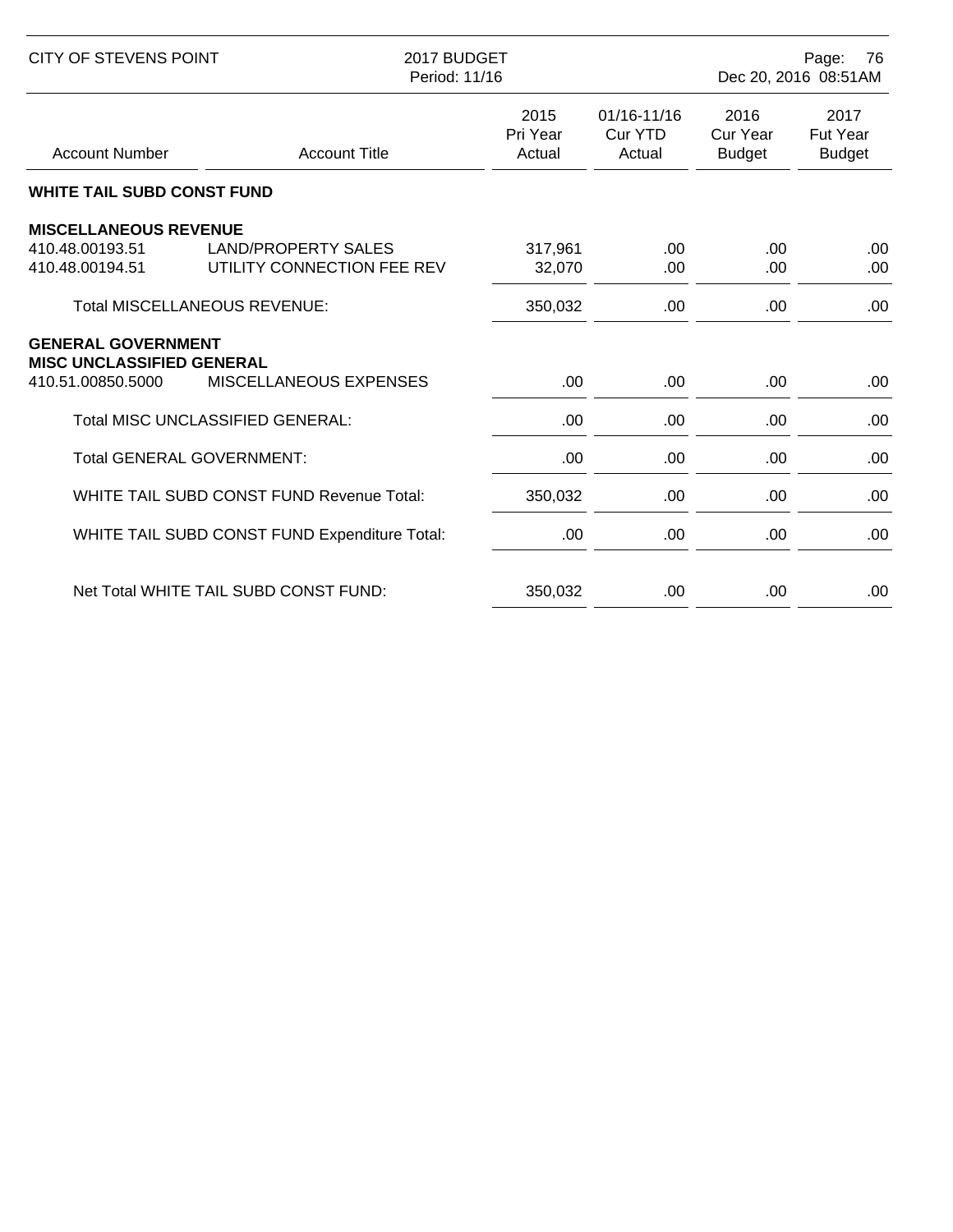| <b>CITY OF STEVENS POINT</b>                   |                                                   | 2017 BUDGET<br>Period: 11/16 |                                         |                                   | Page:<br>77<br>Dec 20, 2016 08:51AM |  |
|------------------------------------------------|---------------------------------------------------|------------------------------|-----------------------------------------|-----------------------------------|-------------------------------------|--|
| <b>Account Number</b>                          | <b>Account Title</b>                              | 2015<br>Pri Year<br>Actual   | 01/16-11/16<br><b>Cur YTD</b><br>Actual | 2016<br>Cur Year<br><b>Budget</b> | 2017<br>Fut Year<br><b>Budget</b>   |  |
| TIF #5 CONST FUND - N DIVISION                 |                                                   |                              |                                         |                                   |                                     |  |
| <b>MISCELLANEOUS REVENUES</b>                  |                                                   |                              |                                         |                                   |                                     |  |
| 415.48.00100.51                                | <b>INTEREST ON INVESTMENTS</b>                    | .00                          | .00.                                    | .00                               | .00                                 |  |
| 415.48.19900.51                                | MISC REVENUE ACCOUNT                              | .00                          | .00                                     | .00                               | .00.                                |  |
|                                                | <b>Total MISCELLANEOUS REVENUES:</b>              | .00                          | .00                                     | .00                               | .00.                                |  |
| <b>OTHER FINANCING SOURCES</b>                 |                                                   |                              |                                         |                                   |                                     |  |
| 415.49.00110.49                                | <b>BOND PROCEEDS REVENUE</b>                      | .00                          | .00                                     | .00                               | .00.                                |  |
| 415.49.19305.59                                | <b>TRANSFER FROM FUND 305</b>                     | .00                          | 10,000                                  | .00                               | .00                                 |  |
|                                                | <b>Total OTHER FINANCING SOURCES:</b>             | .00                          | 10,000                                  | .00                               | .00.                                |  |
| <b>MISCELLANEOUS UNCLASSIFIED</b>              |                                                   |                              |                                         |                                   |                                     |  |
| <b>MISCELLANEOUS UNCLASSIFIED</b>              |                                                   |                              |                                         |                                   |                                     |  |
| 415.51.19850.5000                              | MISCELLANEOUS EXPENSES                            | 4,150                        | 150                                     | .00                               | .00.                                |  |
|                                                | Total MISCELLANEOUS UNCLASSIFIED:                 | 4,150                        | 150                                     | .00                               | .00                                 |  |
|                                                | Total MISCELLANEOUS UNCLASSIFIED:                 | 4,150                        | 150                                     | .00                               | .00                                 |  |
| <b>OTHER GENERAL GOVERNMENT</b>                |                                                   |                              |                                         |                                   |                                     |  |
| <b>DEVELOPER EXPENSES</b><br>415.56.00900.5009 | DEVELOPER INCENTIVE PYMT                          | .00                          | .00                                     | .00                               | .00                                 |  |
| Total DEVELOPER EXPENSES:                      |                                                   | .00                          | .00                                     | .00                               | .00                                 |  |
|                                                | <b>Total OTHER GENERAL GOVERNMENT:</b>            | .00                          | .00                                     | .00                               | .00                                 |  |
|                                                | TIF #5 CONST FUND - N DIVISION Revenue Total:     | .00                          | 10,000                                  | .00                               | .00.                                |  |
|                                                | TIF #5 CONST FUND - N DIVISION Expenditure Total: | 4,150                        | 150                                     | .00                               | .00.                                |  |
|                                                |                                                   |                              |                                         |                                   |                                     |  |
|                                                | Net Total TIF #5 CONST FUND - N DIVISION:         | $4,150-$                     | 9,850                                   | .00                               | .00.                                |  |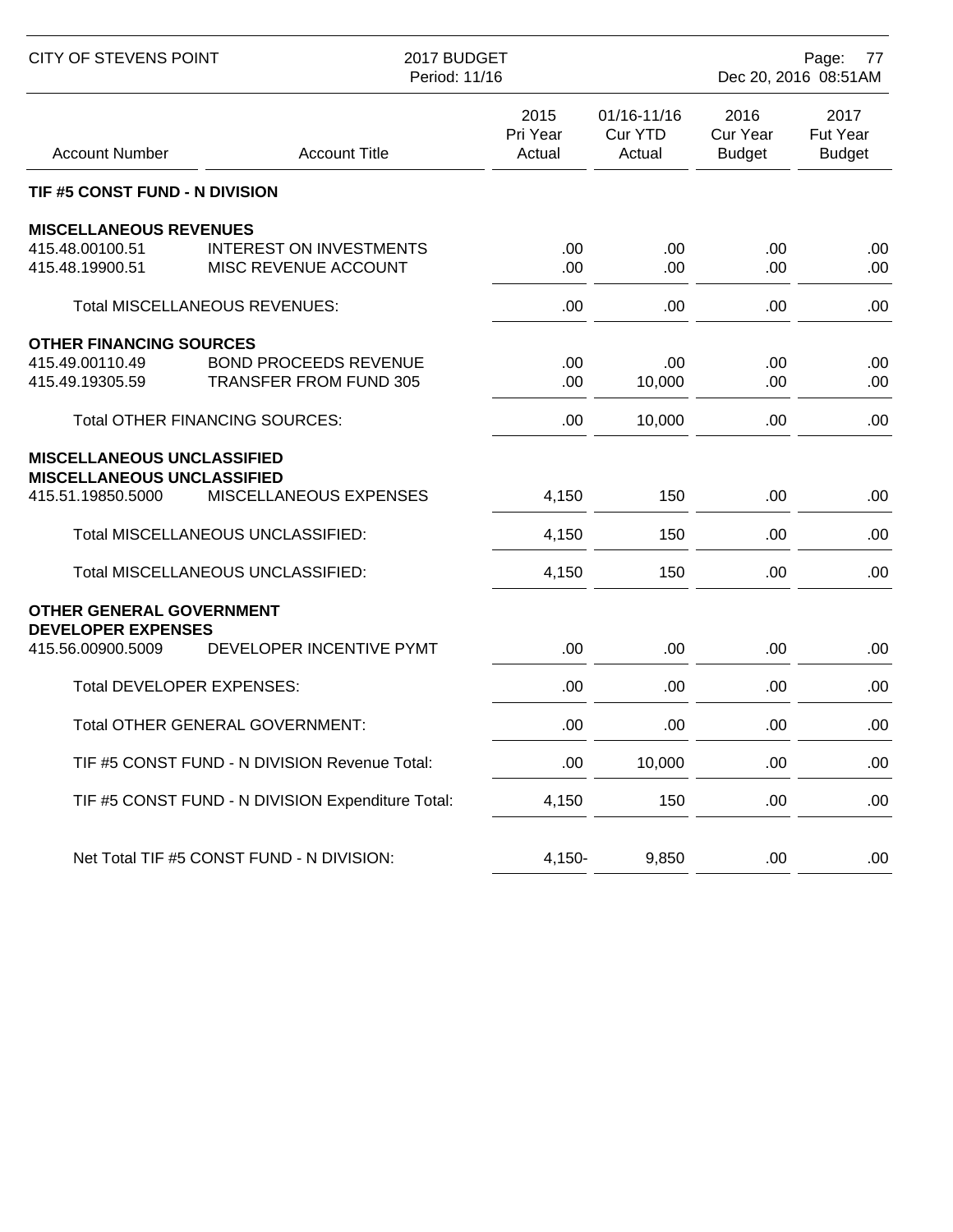| 2015<br>01/16-11/16<br>2016<br>Pri Year<br><b>Cur YTD</b><br><b>Cur Year</b><br>Fut Year<br><b>Account Number</b><br><b>Account Title</b><br>Actual<br>Actual<br><b>Budget</b> | 2017<br><b>Budget</b> |
|--------------------------------------------------------------------------------------------------------------------------------------------------------------------------------|-----------------------|
| TIF #6 CONST FUND - DOWNTOWN                                                                                                                                                   |                       |
| <b>TAXES</b>                                                                                                                                                                   |                       |
| PAYMENT IN LIEU OF TAXES<br>416.41.00322.00<br>.00<br>.00<br>.00                                                                                                               | .00                   |
| <b>Total TAXES:</b><br>.00<br>.00<br>.00                                                                                                                                       | .00                   |
| <b>INTERGOVERNMENTAL REVENUES</b>                                                                                                                                              |                       |
| 416.43.00528.51<br>STATE GRANT REV - WEDC<br>.00<br>.00<br>.00                                                                                                                 | .00                   |
| <b>STATE GRANT REV - CDBG</b><br>416.43.00530.51<br>750,000<br>.00<br>.00                                                                                                      | .00                   |
| Total INTERGOVERNMENTAL REVENUES:<br>750,000<br>.00<br>.00                                                                                                                     | .00                   |
| <b>BUILDING RENT REVENUE</b>                                                                                                                                                   |                       |
| 416.46.00720.51<br><b>BUILDING RENT REVENUE</b><br>70,224<br>70,224<br>.00                                                                                                     | .00                   |
| <b>Total BUILDING RENT REVENUE:</b><br>70,224<br>70,224<br>.00                                                                                                                 | .00                   |
| <b>MISCELLANEOUS REVENUE</b>                                                                                                                                                   |                       |
| 416.48.00100.51<br><b>INTEREST ON INVESTMENTS</b><br>.00.<br>.00<br>.00                                                                                                        | .00                   |
| 416.48.19900.51<br>MISC REVENUE ACCOUNT<br>.00<br>.00<br>.00                                                                                                                   | 10,000                |
| <b>Total MISCELLANEOUS REVENUE:</b><br>.00<br>.00<br>.00                                                                                                                       | 10,000                |
| <b>OTHER FINANCING SOURCES</b>                                                                                                                                                 |                       |
| 416.49.00110.59<br><b>BOND PROCEEDS</b><br>.00<br>.00<br>.00                                                                                                                   | .00                   |
| 416.49.00600.59<br><b>DEBT PREMIUM</b><br>.00<br>.00<br>.00                                                                                                                    | .00                   |
| 416.49.19232.59<br>OP TRANSFER FROM GEN FUND<br>.00<br>.00<br>.00                                                                                                              | .00                   |
| TRANSFER FROM FUND 401<br>416.49.19401.59<br>.00<br>.00<br>.00                                                                                                                 | .00                   |
| <b>Total OTHER FINANCING SOURCES:</b><br>.00<br>.00<br>.00                                                                                                                     | .00                   |
| <b>MISCELLANEOUS EXPENSES</b>                                                                                                                                                  |                       |
| <b>MISC UNCLASSIFIED GENERAL</b><br><b>BOND ISSUANCE COSTS</b><br>416.51.00850.6400<br>.00<br>.00<br>.00                                                                       | .00                   |
| Total MISC UNCLASSIFIED GENERAL:<br>.00<br>.00<br>.00                                                                                                                          | .00                   |
|                                                                                                                                                                                |                       |
| <b>MISC BUILDING EXPENDITURES</b>                                                                                                                                              |                       |
| <b>BUILDING EXPENDITURES</b><br>416.51.19860.5000<br>.00<br>.00<br>.00                                                                                                         | .00                   |
| <b>Total MISC BUILDING EXPENDITURES:</b><br>.00<br>.00<br>.00                                                                                                                  | .00                   |
| <b>MISC UNCLASSIFIED GENERAL</b>                                                                                                                                               |                       |
| TAXES ON CITY OWNED PROPERT<br>416.51.19900.5010<br>.00<br>.00<br>.00                                                                                                          | .00                   |
| Total MISC UNCLASSIFIED GENERAL:<br>.00<br>.00.<br>.00                                                                                                                         | .00                   |
| <b>Total MISCELLANEOUS EXPENSES:</b><br>.00<br>.00<br>.00.                                                                                                                     | .00                   |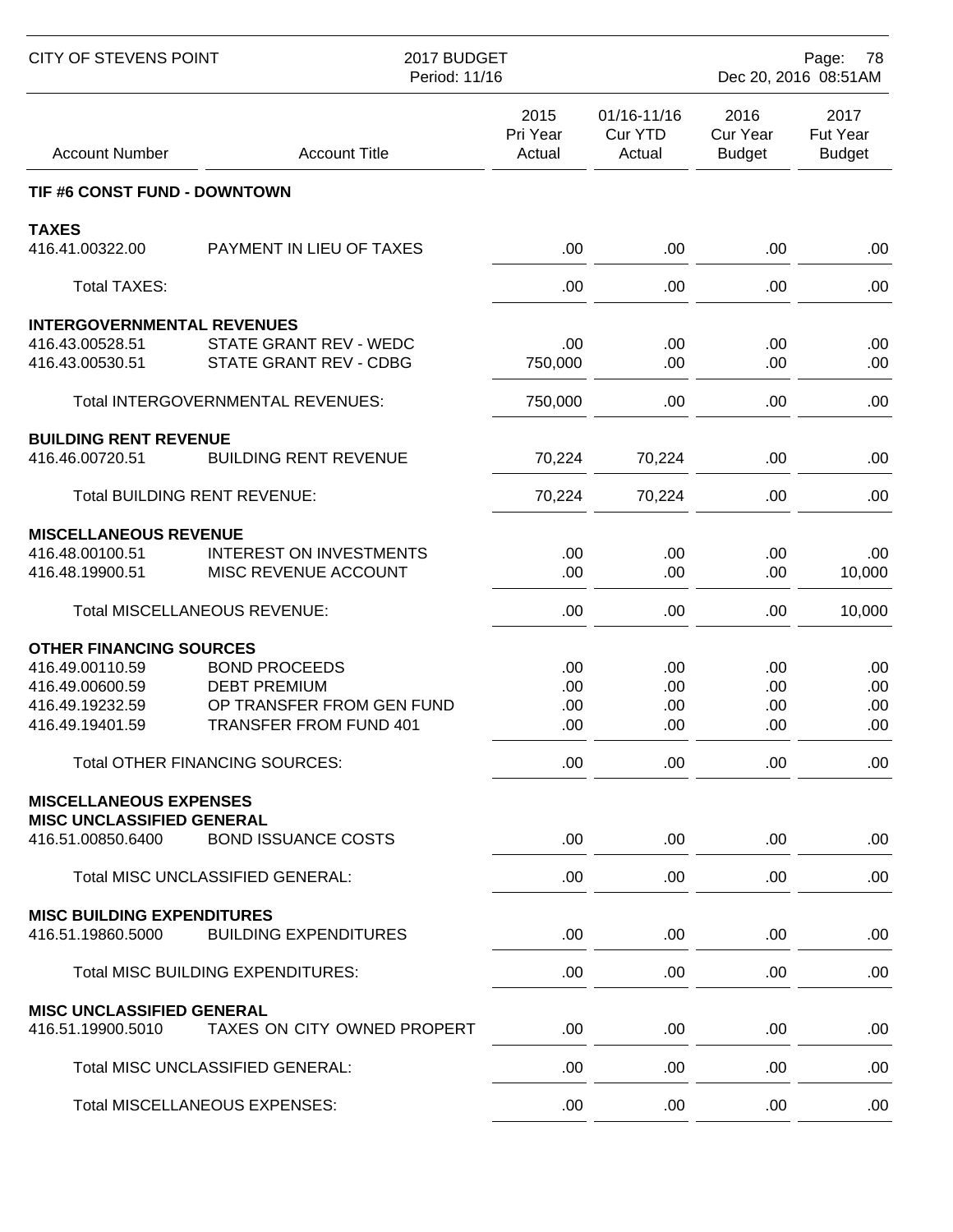| <b>CITY OF STEVENS POINT</b>                     |                                                 | 2017 BUDGET<br>Period: 11/16 |                                  | Page:<br>79<br>Dec 20, 2016 08:51AM      |                                   |
|--------------------------------------------------|-------------------------------------------------|------------------------------|----------------------------------|------------------------------------------|-----------------------------------|
| <b>Account Number</b>                            | <b>Account Title</b>                            | 2015<br>Pri Year<br>Actual   | 01/16-11/16<br>Cur YTD<br>Actual | 2016<br><b>Cur Year</b><br><b>Budget</b> | 2017<br>Fut Year<br><b>Budget</b> |
| OTHER GENERAL GOVERNMENT                         |                                                 |                              |                                  |                                          |                                   |
| <b>DEVELOPER EXPENSES</b><br>416.56.00900.5009   | DEVELOPER INCENTIVE EXP                         | 750,000                      | .00.                             | .00                                      | .00                               |
| Total DEVELOPER EXPENSES:                        |                                                 | 750,000                      | .00                              | .00                                      | .00                               |
|                                                  | Total OTHER GENERAL GOVERNMENT:                 | 750,000                      | .00                              | .00                                      | .00.                              |
| <b>CAPITAL EXPENSES</b>                          |                                                 |                              |                                  |                                          |                                   |
| TIF DIST #6 CONST ACCOUNT<br>416.57.70841.8700   | <b>GEN CONSTRUCTION CHARGES</b>                 | 10,000                       | 10,000                           | .00                                      | 10,000                            |
|                                                  | Total TIF DIST #6 CONST ACCOUNT:                | 10,000                       | 10,000                           | .00                                      | 10,000                            |
| <b>COMMUNITY DEVELOPMENT PURCHASE</b>            |                                                 |                              |                                  |                                          |                                   |
| 416.57.70900.5000                                | COMMUNITY DEVELOPMENT PUR                       | 85,514                       | 57,284                           | .00                                      | .00                               |
|                                                  | Total COMMUNITY DEVELOPMENT PURCHASE:           | 85,514                       | 57,284                           | .00                                      | .00                               |
| <b>Total CAPITAL EXPENSES:</b>                   |                                                 | 95,514                       | 67,284                           | .00                                      | 10,000                            |
| <b>TRANSFER TO FUND 306</b>                      |                                                 |                              |                                  |                                          |                                   |
| <b>TRANSFER TO FUND 306</b><br>416.59.99306.9500 | <b>TRANSFER TO FUND 306</b>                     | .00                          | .00                              | .00                                      | .00                               |
| Total TRANSFER TO FUND 306:                      |                                                 | .00                          | .00                              | .00                                      | .00                               |
| Total TRANSFER TO FUND 306:                      |                                                 | .00                          | .00                              | .00                                      | .00                               |
| <b>CAPITAL OUTLAY</b>                            |                                                 |                              |                                  |                                          |                                   |
| <b>CAPITAL OUTLAY</b><br>416.70.19841.8900       | PURCHASE LAND                                   | .00.                         | .00                              | .00                                      | .00.                              |
| <b>Total CAPITAL OUTLAY:</b>                     |                                                 | .00                          | .00                              | .00                                      | .00.                              |
| <b>Total CAPITAL OUTLAY:</b>                     |                                                 | .00                          | .00                              | .00                                      | .00.                              |
|                                                  | TIF #6 CONST FUND - DOWNTOWN Revenue Total:     | 820,224                      | 70,224                           | .00                                      | 10,000                            |
|                                                  | TIF #6 CONST FUND - DOWNTOWN Expenditure Total: | 845,514                      | 67,284                           | .00                                      | 10,000                            |
|                                                  | Net Total TIF #6 CONST FUND - DOWNTOWN:         | 25,290-                      | 2,940                            | .00                                      | .00.                              |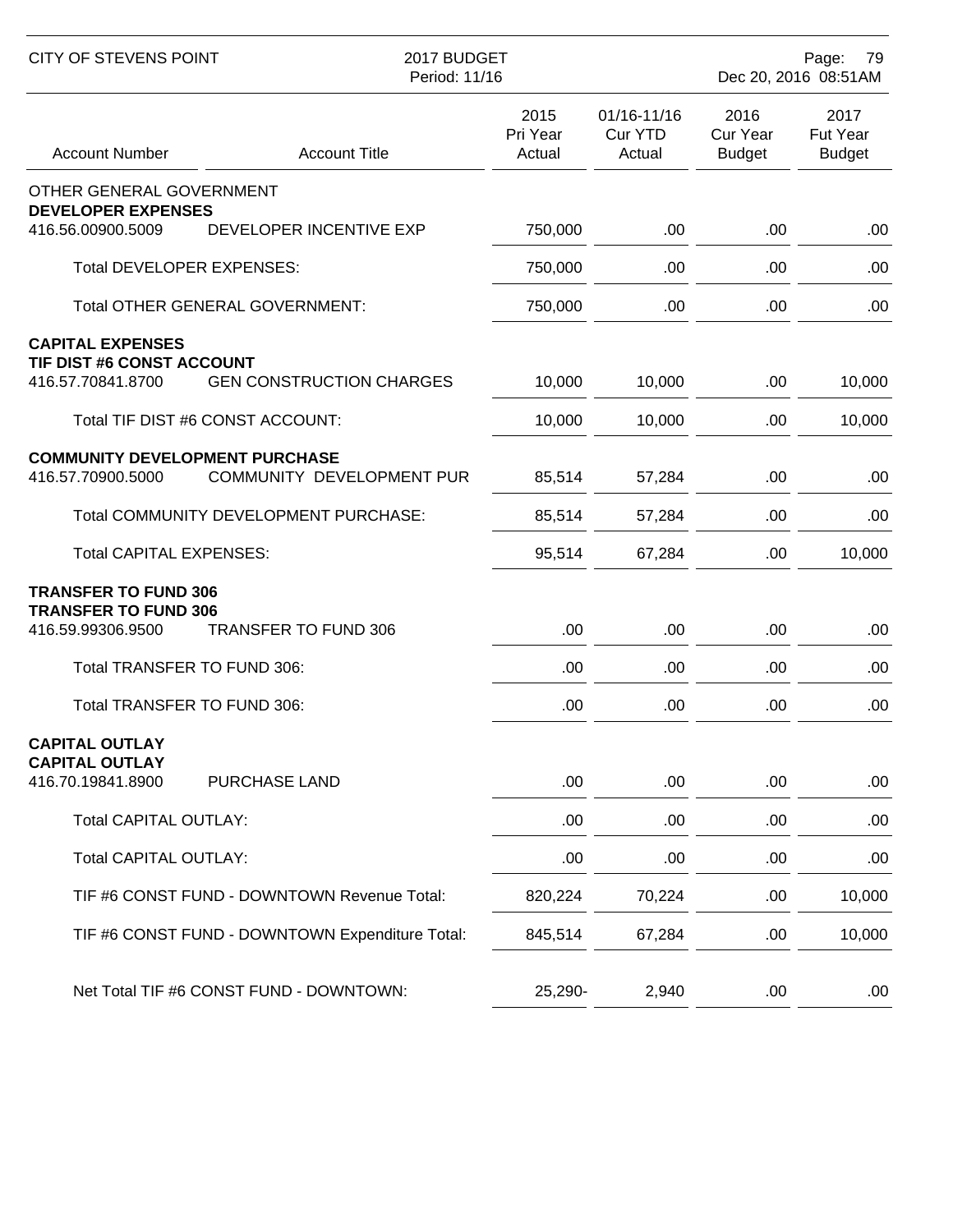| <b>CITY OF STEVENS POINT</b>                                                       |                                                                                                | 2017 BUDGET<br>Period: 11/16 |                                         | Page:<br>80<br>Dec 20, 2016 08:51AM |                                   |
|------------------------------------------------------------------------------------|------------------------------------------------------------------------------------------------|------------------------------|-----------------------------------------|-------------------------------------|-----------------------------------|
| <b>Account Number</b>                                                              | <b>Account Title</b>                                                                           | 2015<br>Pri Year<br>Actual   | 01/16-11/16<br><b>Cur YTD</b><br>Actual | 2016<br>Cur Year<br><b>Budget</b>   | 2017<br>Fut Year<br><b>Budget</b> |
| TIF #7 CONST FUND - AIG                                                            |                                                                                                |                              |                                         |                                     |                                   |
| <b>MISCELLANEOUS REVENUES</b><br>417.48.00100.51<br>417.48.19900.51                | <b>INTEREST ON INVESTMENTS</b><br><b>MISC REVENUES</b>                                         | .00<br>.00                   | .00<br>.00                              | .00<br>.00                          | .00.<br>.00                       |
|                                                                                    | <b>Total MISCELLANEOUS REVENUES:</b>                                                           | .00                          | .00                                     | .00                                 | .00                               |
| <b>OTHER FINANCING SOURCES</b><br>417.49.00110.59<br>417.49.19307.59               | <b>BOND PROCEEDS</b><br><b>TRANSFER FROM FUND 307</b><br><b>Total OTHER FINANCING SOURCES:</b> | .00<br>.00<br>.00.           | .00<br>10,000<br>10,000                 | .00<br>.00<br>.00                   | .00<br>.00<br>.00                 |
| <b>GENERAL GOVERNMENT</b><br><b>MISC UNCLASSIFIED GENERAL</b><br>417.51.19850.5000 | MISCELLANEOUS EXPENSES                                                                         | 2,550                        | 150                                     | .00                                 | .00.                              |
|                                                                                    | Total MISC UNCLASSIFIED GENERAL:                                                               | 2,550                        | 150                                     | .00                                 | .00                               |
| <b>Total GENERAL GOVERNMENT:</b>                                                   |                                                                                                | 2,550                        | 150                                     | .00                                 | .00                               |
| <b>GENERAL GOVERNMENT</b><br><b>GEN CONSTRUCTION CHARGES</b><br>417.57.70841.8700  | <b>GEN CONSTRUCTION CHARGES</b>                                                                | .00                          | .00                                     | .00                                 | .00                               |
|                                                                                    | <b>Total GEN CONSTRUCTION CHARGES:</b>                                                         | .00                          | .00                                     | .00                                 | .00                               |
| <b>Total GENERAL GOVERNMENT:</b>                                                   |                                                                                                | .00                          | .00                                     | .00                                 | .00                               |
| <b>CAPITAL OUTLAY</b><br><b>CAPITAL OUTLAY</b><br>417.70.19841.8900                | <b>PURCHASE LAND</b>                                                                           | .00                          | .00                                     | .00                                 | .00                               |
| <b>Total CAPITAL OUTLAY:</b>                                                       |                                                                                                | .00                          | .00                                     | .00                                 | .00                               |
| <b>Total CAPITAL OUTLAY:</b>                                                       |                                                                                                | .00                          | .00                                     | .00                                 | .00                               |
|                                                                                    | TIF #7 CONST FUND - AIG Revenue Total:                                                         | .00                          | 10,000                                  | .00                                 | .00                               |
|                                                                                    | TIF #7 CONST FUND - AIG Expenditure Total:                                                     | 2,550                        | 150                                     | .00                                 | .00.                              |
|                                                                                    | Net Total TIF #7 CONST FUND - AIG:                                                             | $2,550-$                     | 9,850                                   | .00.                                | .00                               |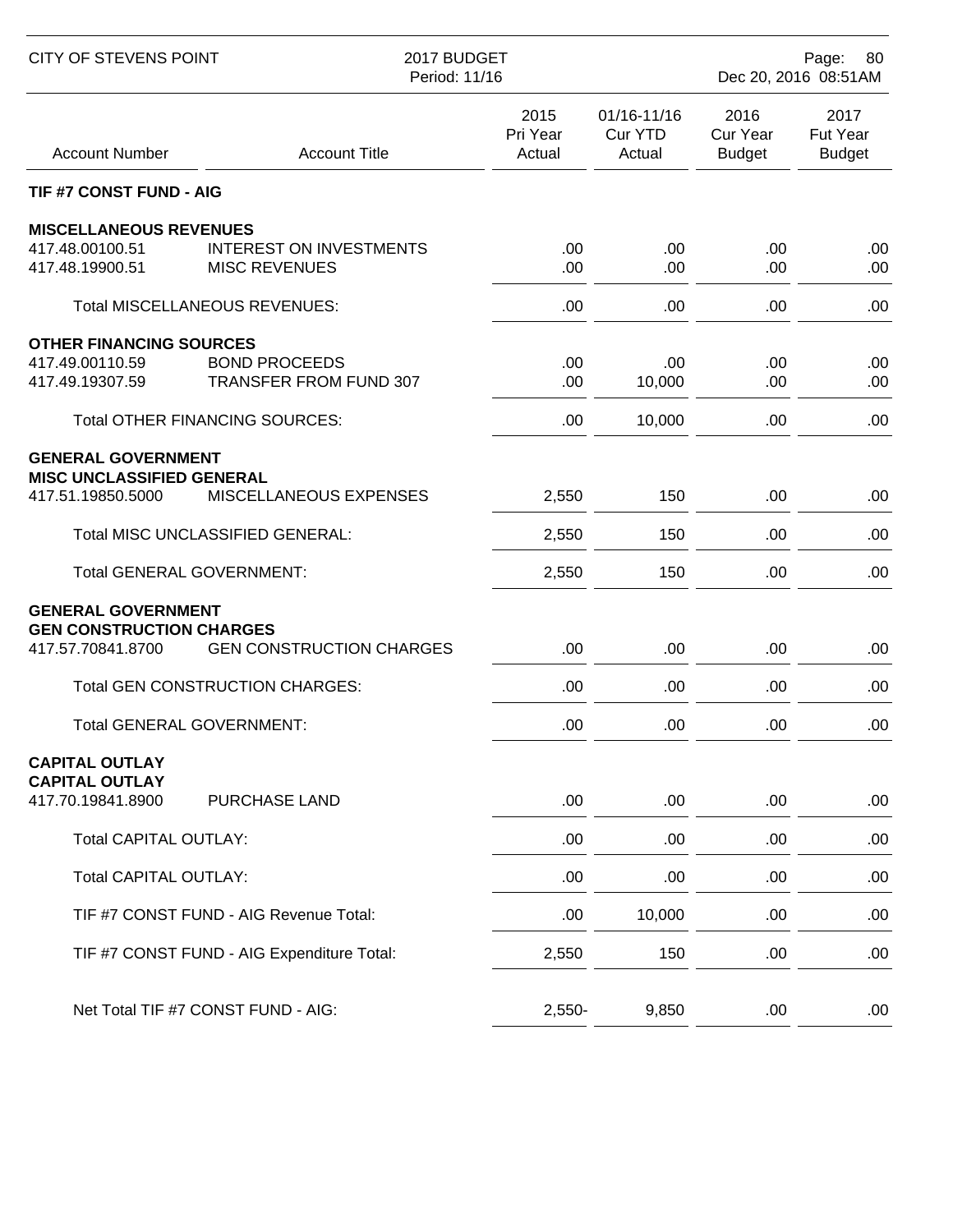| <b>CITY OF STEVENS POINT</b>                   |                                                        | 2017 BUDGET<br>Period: 11/16 |                                         | Page:<br>-81<br>Dec 20, 2016 08:51AM |                                   |
|------------------------------------------------|--------------------------------------------------------|------------------------------|-----------------------------------------|--------------------------------------|-----------------------------------|
| <b>Account Number</b>                          | <b>Account Title</b>                                   | 2015<br>Pri Year<br>Actual   | 01/16-11/16<br><b>Cur YTD</b><br>Actual | 2016<br>Cur Year<br><b>Budget</b>    | 2017<br>Fut Year<br><b>Budget</b> |
| TIF #8 CONST FUND - CAROLS LN                  |                                                        |                              |                                         |                                      |                                   |
| <b>MISCELLANEOUS REVENUES</b>                  |                                                        |                              |                                         |                                      |                                   |
| 418.48.00100.51<br>418.48.19900.51             | <b>INTEREST ON INVESTMENTS</b><br><b>MISC REVENUES</b> | .00<br>.00                   | .00<br>.00                              | .00<br>.00                           | .00<br>.00.                       |
|                                                | <b>Total MISCELLANEOUS REVENUES:</b>                   | .00                          | .00                                     | .00                                  | .00.                              |
| <b>OTHER FINANCING SOURCES</b>                 |                                                        |                              |                                         |                                      |                                   |
| 418.49.00110.59                                | <b>BOND PROCEEDS</b>                                   | .00                          | .00                                     | .00                                  | .00.                              |
| 418.49.19308.59                                | <b>TRANSFER FROM FUND 308</b>                          | .00                          | .00                                     | .00                                  | .00.                              |
|                                                | <b>Total OTHER FINANCING SOURCES:</b>                  | .00                          | .00.                                    | .00                                  | .00.                              |
| <b>GENERAL GOVERNMENT</b>                      |                                                        |                              |                                         |                                      |                                   |
| <b>MISC UNCLASSIFIED GENERAL</b>               |                                                        |                              |                                         |                                      |                                   |
| 418.51.19850.5000                              | MISCELLANEOUS EXPENSES                                 | 150                          | 150                                     | .00                                  | .00.                              |
|                                                | Total MISC UNCLASSIFIED GENERAL:                       | 150                          | 150                                     | .00                                  | .00                               |
| <b>Total GENERAL GOVERNMENT:</b>               |                                                        | 150                          | 150                                     | .00                                  | .00                               |
| <b>OTHER GENERAL GOVERNMENT</b>                |                                                        |                              |                                         |                                      |                                   |
| <b>DEVELOPER EXPENSES</b><br>418.56.00900.5009 | DEVELOPER INCENTIVE EXP                                | .00                          | .00                                     | .00                                  | .00                               |
|                                                |                                                        |                              |                                         |                                      |                                   |
| <b>Total DEVELOPER EXPENSES:</b>               |                                                        | .00                          | .00                                     | .00                                  | .00                               |
|                                                | Total OTHER GENERAL GOVERNMENT:                        | .00                          | .00                                     | .00                                  | .00                               |
| <b>GENERAL GOVERNMENT</b>                      |                                                        |                              |                                         |                                      |                                   |
| <b>GEN CONSTRUCTION CHARGES</b>                |                                                        |                              |                                         |                                      |                                   |
| 418.57.70841.8700                              | <b>GEN CONSTRUCTION CHARGES</b>                        | .00                          | .00                                     | .00                                  | .00.                              |
|                                                | <b>Total GEN CONSTRUCTION CHARGES:</b>                 | .00                          | .00                                     | .00                                  | .00.                              |
| <b>Total GENERAL GOVERNMENT:</b>               |                                                        | .00                          | .00                                     | .00                                  | .00.                              |
|                                                | TIF #8 CONST FUND - CAROLS LN Revenue Total:           | .00                          | .00                                     | .00                                  | .00.                              |
|                                                | TIF #8 CONST FUND - CAROLS LN Expenditure Total:       | 150                          | 150                                     | .00                                  | .00                               |
|                                                |                                                        |                              |                                         |                                      |                                   |
|                                                | Net Total TIF #8 CONST FUND - CAROLS LN:               | $150 -$                      | $150 -$                                 | .00                                  | .00                               |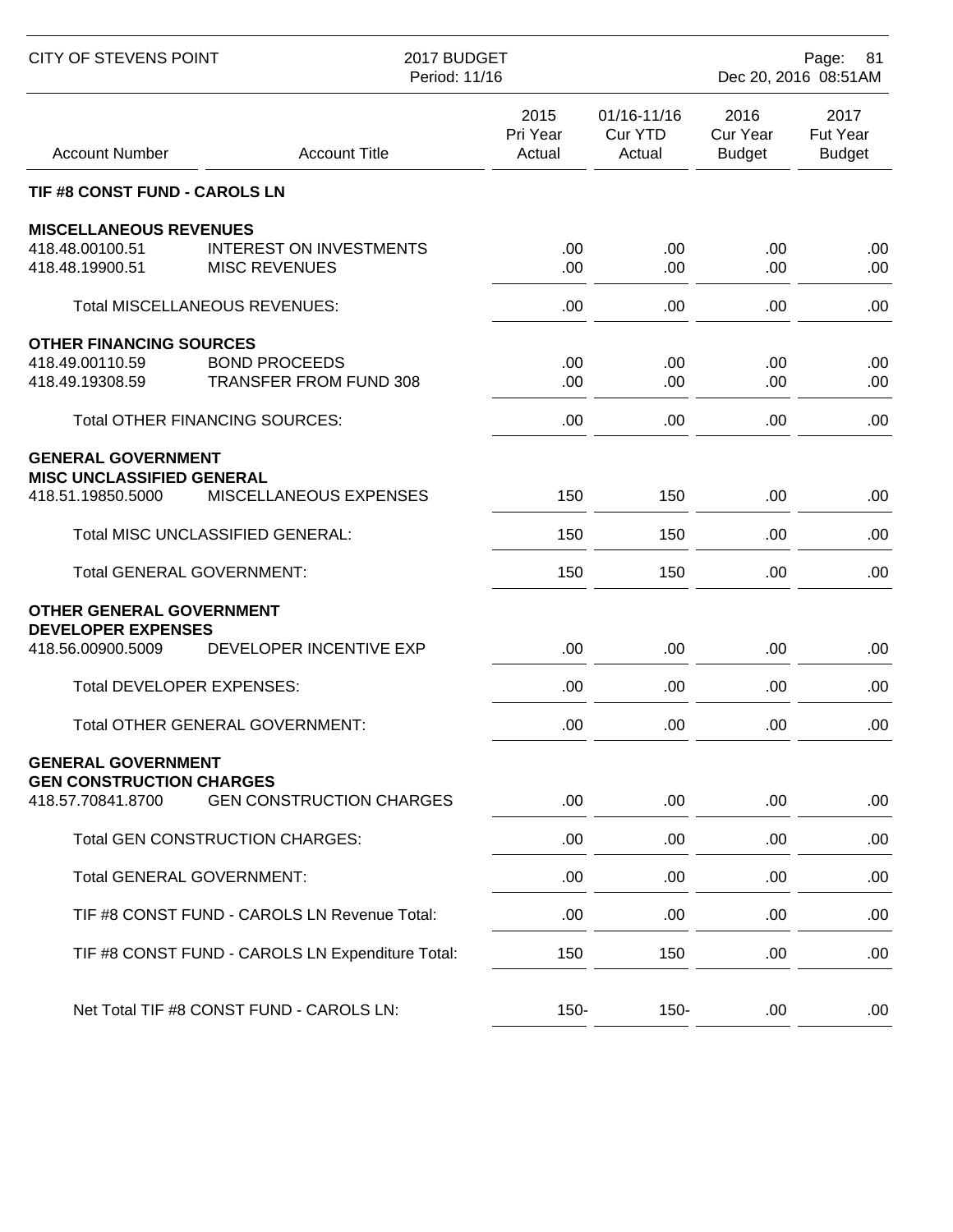| <b>CITY OF STEVENS POINT</b>                             |                                                        | 2017 BUDGET<br>Period: 11/16 |                                         |                                   | Page:<br>82<br>Dec 20, 2016 08:51AM |  |
|----------------------------------------------------------|--------------------------------------------------------|------------------------------|-----------------------------------------|-----------------------------------|-------------------------------------|--|
| <b>Account Number</b>                                    | <b>Account Title</b>                                   | 2015<br>Pri Year<br>Actual   | 01/16-11/16<br><b>Cur YTD</b><br>Actual | 2016<br>Cur Year<br><b>Budget</b> | 2017<br>Fut Year<br><b>Budget</b>   |  |
| TIF #9 CONST FUND - EAST PARK                            |                                                        |                              |                                         |                                   |                                     |  |
| <b>MISCELLANEOUS REVENUES</b>                            |                                                        |                              |                                         |                                   |                                     |  |
| 419.48.00100.51<br>419.48.19900.51                       | <b>INTEREST ON INVESTMENTS</b><br><b>MISC REVENUES</b> | .00<br>.00                   | .00<br>.00                              | .00<br>400,000                    | .00<br>.00                          |  |
|                                                          | Total MISCELLANEOUS REVENUES:                          | .00                          | .00                                     | 400,000                           | .00                                 |  |
| <b>OTHER FINANCING SOURCES</b>                           |                                                        |                              |                                         |                                   |                                     |  |
| 419.49.00110.59                                          | <b>BOND PROCEEDS</b>                                   | .00                          | .00                                     | .00                               | .00                                 |  |
| 419.49.00600.59                                          | <b>DEBT PREMIUM</b>                                    | .00                          | .00                                     | .00                               | .00                                 |  |
| 419.49.19309.59                                          | <b>TRANSFER FROM FUND 309</b>                          | .00                          | 640,000                                 | .00                               | .00.                                |  |
|                                                          | <b>Total OTHER FINANCING SOURCES:</b>                  | .00                          | 640,000                                 | .00                               | .00.                                |  |
| <b>BOND ISSUANCE COSTS</b><br><b>BOND ISSUANCE COSTS</b> |                                                        |                              |                                         |                                   |                                     |  |
| 419.51.00850.6400                                        | <b>BOND ISSUANCE COSTS</b>                             | .00                          | .00                                     | .00                               | .00                                 |  |
| Total BOND ISSUANCE COSTS:                               |                                                        | .00                          | .00                                     | .00                               | .00                                 |  |
| <b>MISC UNCLASSIFIED GENERAL</b>                         |                                                        |                              |                                         |                                   |                                     |  |
| 419.51.19850.5000                                        | MISCELLANEOUS EXPENSES                                 | 150                          | 150                                     | .00                               | .00                                 |  |
| 419.51.19850.5001                                        | <b>LAND ENGINEERING</b>                                | .00                          | .00                                     | .00                               | .00                                 |  |
|                                                          | Total MISC UNCLASSIFIED GENERAL:                       | 150                          | 150                                     | .00                               | .00                                 |  |
| Total BOND ISSUANCE COSTS:                               |                                                        | 150                          | 150                                     | .00                               | .00                                 |  |
| <b>DEVELOPER EXPENSES</b><br><b>DEVELOPER EXPENSES</b>   |                                                        |                              |                                         |                                   |                                     |  |
| 419.56.00900.5009                                        | DEVELOPER INCENTIVE EXP                                | .00.                         | .00                                     | .00                               | .00                                 |  |
| <b>Total DEVELOPER EXPENSES:</b>                         |                                                        | .00                          | .00                                     | .00                               | .00                                 |  |
| Total DEVELOPER EXPENSES:                                |                                                        | .00                          | .00                                     | .00                               | .00                                 |  |
| <b>GEN CONSTRUCTION CHARGES</b>                          |                                                        |                              |                                         |                                   |                                     |  |
| <b>GEN CONSTRUCTION CHARGES</b><br>419.57.70841.8700     | <b>GEN CONSTRUCTION CHARGES</b>                        | 28,624                       | 578,936                                 | 400,000                           | .00                                 |  |
|                                                          | <b>Total GEN CONSTRUCTION CHARGES:</b>                 | 28,624                       | 578,936                                 | 400,000                           | .00.                                |  |
|                                                          | <b>Total GEN CONSTRUCTION CHARGES:</b>                 | 28,624                       | 578,936                                 | 400,000                           | .00                                 |  |
| <b>TRANSFER TO FUND 309</b>                              |                                                        |                              |                                         |                                   |                                     |  |
| <b>TRANSFER TO FUND 309</b><br>419.59.99309.9500         | <b>TRANSFER TO FUND 309</b>                            | .00                          | .00                                     | .00                               | .00.                                |  |
| Total TRANSFER TO FUND 309:                              |                                                        | .00                          | .00                                     | .00                               | .00                                 |  |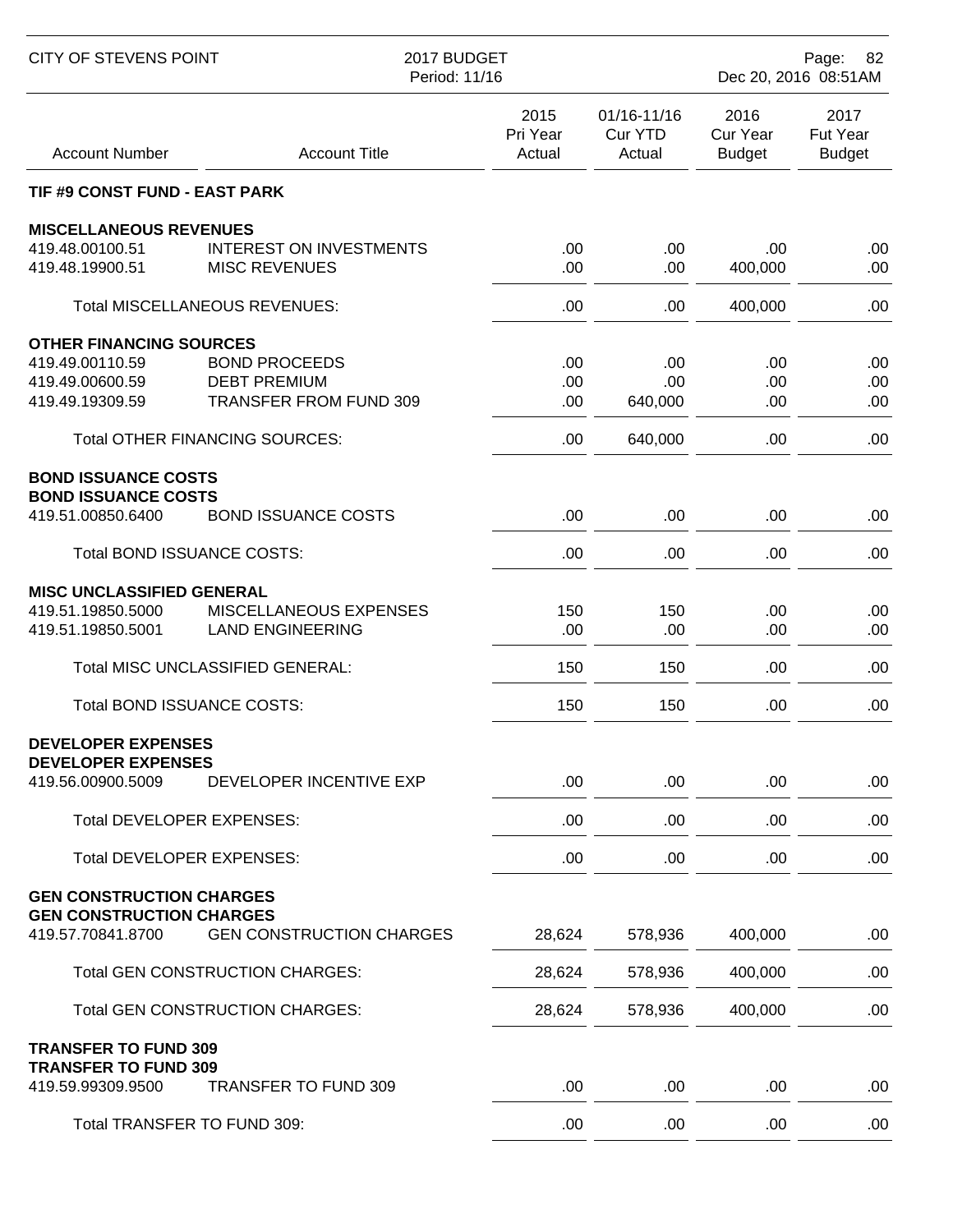| CITY OF STEVENS POINT                                               |                      | 2017 BUDGET<br>Period: 11/16 |                            | Page:<br>-83<br>Dec 20, 2016 08:51AM    |                                   |                                   |
|---------------------------------------------------------------------|----------------------|------------------------------|----------------------------|-----------------------------------------|-----------------------------------|-----------------------------------|
| <b>Account Number</b>                                               | <b>Account Title</b> |                              | 2015<br>Pri Year<br>Actual | 01/16-11/16<br><b>Cur YTD</b><br>Actual | 2016<br>Cur Year<br><b>Budget</b> | 2017<br>Fut Year<br><b>Budget</b> |
| Total TRANSFER TO FUND 309:                                         |                      |                              | .00.                       | .00.                                    | .00                               | .00                               |
| <b>CAPITAL OUTLAY</b><br><b>CAPITAL OUTLAY</b><br>419.70.19841.8900 | <b>PURCHASE LAND</b> |                              | 884                        | .00.                                    | .00                               | .00                               |
| <b>Total CAPITAL OUTLAY:</b>                                        |                      |                              | 884                        | .00                                     | .00.                              | .00                               |
| <b>Total CAPITAL OUTLAY:</b>                                        |                      |                              | 884                        | .00.                                    | .00                               | .00                               |
| TIF #9 CONST FUND - EAST PARK Revenue Total:                        |                      |                              | .00.                       | 640,000                                 | 400,000                           | .00                               |
| TIF #9 CONST FUND - EAST PARK Expenditure Total:                    |                      |                              | 29,658                     | 579,086                                 | 400,000                           | .00                               |
| Net Total TIF #9 CONST FUND - EAST PARK:                            |                      |                              | 29,658-                    | 60,914                                  | .00                               | .00                               |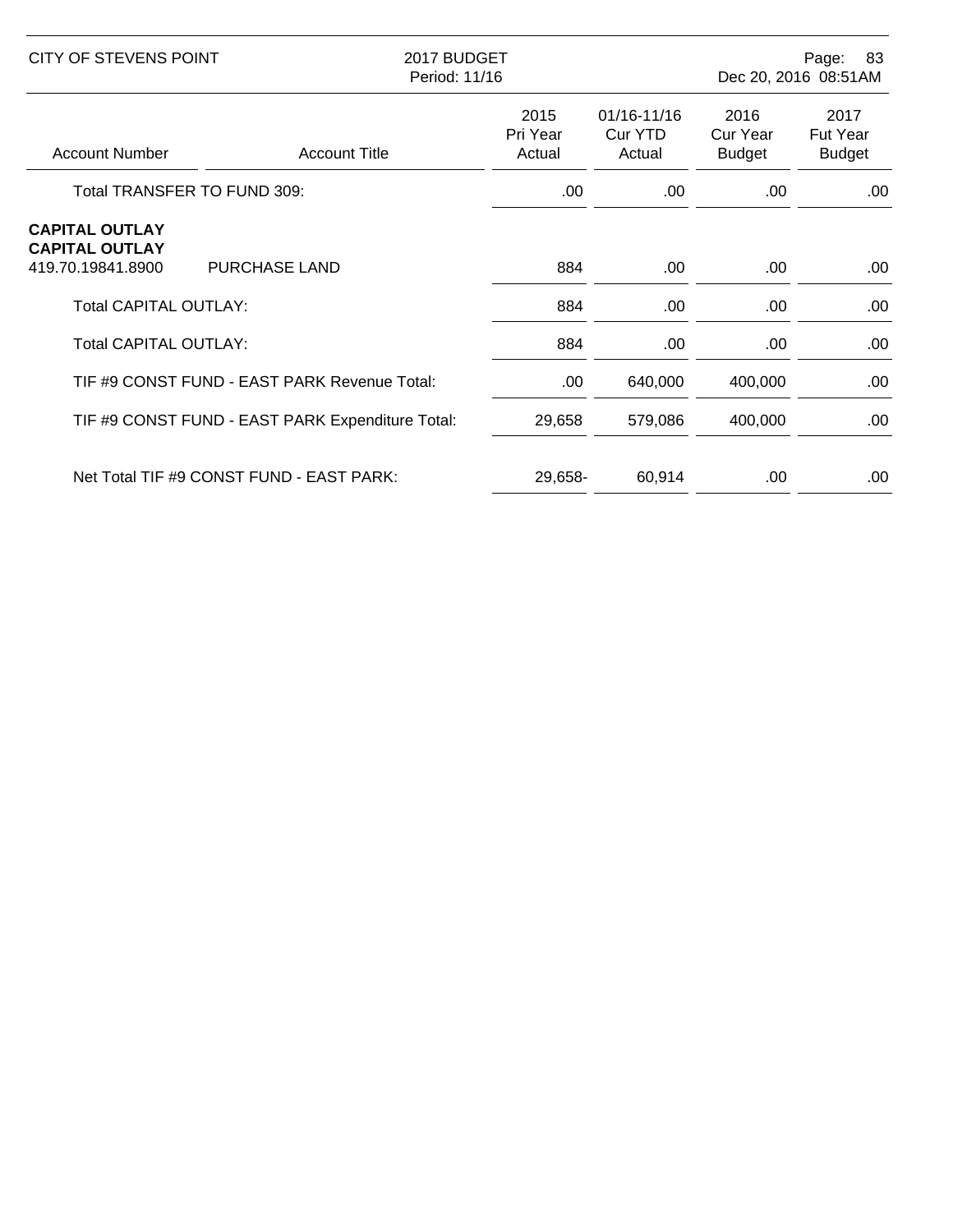| <b>CITY OF STEVENS POINT</b>                        |                                       | 2017 BUDGET<br>Period: 11/16 |                                         |                                          | Page:<br>84<br>Dec 20, 2016 08:51AM |  |  |
|-----------------------------------------------------|---------------------------------------|------------------------------|-----------------------------------------|------------------------------------------|-------------------------------------|--|--|
| <b>Account Number</b>                               | <b>Account Title</b>                  | 2015<br>Pri Year<br>Actual   | 01/16-11/16<br><b>Cur YTD</b><br>Actual | 2016<br><b>Cur Year</b><br><b>Budget</b> | 2017<br>Fut Year<br><b>Budget</b>   |  |  |
| <b>VEHICLE/EQUIPMENT FUND</b>                       |                                       |                              |                                         |                                          |                                     |  |  |
| <b>MISCELLANEOUS REVENUES</b>                       |                                       |                              |                                         |                                          |                                     |  |  |
| 450.48.00302.51                                     | <b>GEN GOV'T-VEHICLE/EQUIP SALES</b>  | 7,525                        | .00                                     | .00                                      | 20,000                              |  |  |
| 450.48.00302.52                                     | PD-VEHICLE/EQUIP SALES                | 68,178                       | .00                                     | .00                                      | 70,000                              |  |  |
| 450.48.00302.53                                     | DPW ELIG-VEHICLE/EQUIP SALES          | 29,350                       | 12,000                                  | .00                                      | 40,000                              |  |  |
| 450.48.00302.55                                     | PARKS-VEHICLE/EQUIP SALES             | 2,235                        | .00                                     | .00                                      | 10,000                              |  |  |
| 450.48.00303.53                                     | DPW INELIG-VEH/EQUIP SALES            | .00                          | .00                                     | .00                                      | .00                                 |  |  |
| 450.48.00304.52                                     | FD-VEHICLE/EQUIP SALES                | .00                          | .00                                     | .00                                      | .00                                 |  |  |
| 450.48.19400.51                                     | <b>GEN GOV'T-INS RECOVERY REV</b>     | .00                          | .00                                     | .00                                      | .00                                 |  |  |
| 450.48.19400.52                                     | PD-INS RECOVERY REV                   | .00                          | 5,028                                   | .00                                      | .00                                 |  |  |
| 450.48.19400.53                                     | DPW ELIG-INS RECOVERY REV             | .00                          | 4,170                                   | .00                                      | .00                                 |  |  |
| 450.48.19400.55                                     | PARKS-INS RECOVERY REV                | .00                          | 618                                     | .00                                      | .00                                 |  |  |
| 450.48.19402.53                                     | DPW INELIG-INS RECOVERY REV           | .00                          | .00                                     | .00                                      | .00                                 |  |  |
| 450.48.19403.52                                     | <b>FD-INS RECOVERY REV</b>            | .00                          | 522                                     | .00                                      | .00                                 |  |  |
| 450.48.20121.53                                     | <b>VEHICLE/EQUIPMENT RENTAL REV</b>   | .00                          | 10,826                                  | .00                                      | 10,000                              |  |  |
|                                                     | <b>Total MISCELLANEOUS REVENUES:</b>  | 107,288                      | 33,163                                  | .00                                      | 150,000                             |  |  |
| <b>CAPITAL OUTLAY</b>                               |                                       |                              |                                         |                                          |                                     |  |  |
| <b>GENERAL GOVERNMENT</b>                           |                                       |                              |                                         |                                          |                                     |  |  |
| 450.57.70150.8209                                   | <b>GEN GOV'T VEHICLES &amp; EQUIP</b> | .00                          | .00                                     | .00                                      | 20,000                              |  |  |
| <b>Total GENERAL GOVERNMENT:</b>                    |                                       | .00                          | .00                                     | .00                                      | 20,000                              |  |  |
| <b>POLICE DEPARTMENT</b>                            |                                       |                              |                                         |                                          |                                     |  |  |
| 450.57.70210.8209                                   | PD VEHICLES & EQUIPMENT               | 27,609                       | 5,828                                   | .00                                      | 30,000                              |  |  |
| <b>Total POLICE DEPARTMENT:</b>                     |                                       | 27,609                       | 5,828                                   | .00                                      | 30,000                              |  |  |
| <b>FIRE DEPARTMENT</b>                              |                                       |                              |                                         |                                          |                                     |  |  |
| 450.57.70220.8209                                   | FD VEHICLES & EQUIPMENT               | .00.                         | .00                                     | .00.                                     | 20,000                              |  |  |
| <b>Total FIRE DEPARTMENT:</b>                       |                                       | .00                          | .00                                     | .00                                      | 20,000                              |  |  |
|                                                     |                                       |                              |                                         |                                          |                                     |  |  |
| <b>PUBLIC WORKS - ELIGIBLE</b><br>450.57.70326.8209 | DPW ELIGIBLE VEHICLES & EQUIP         | 33,231                       | .00                                     | .00                                      | 60,000                              |  |  |
|                                                     |                                       |                              |                                         |                                          |                                     |  |  |
|                                                     | <b>Total PUBLIC WORKS - ELIGIBLE:</b> | 33,231                       | .00                                     | .00                                      | 60,000                              |  |  |
| <b>PUBLIC WORKS - INELIGIBLE</b>                    |                                       |                              |                                         |                                          |                                     |  |  |
| 450.57.70327.8209                                   | DPW INELIGIBLE VEHICLE & EQUIP        | .00                          | .00                                     | .00                                      | 20,000                              |  |  |
|                                                     | Total PUBLIC WORKS - INELIGIBLE:      | .00                          | .00                                     | .00                                      | 20,000                              |  |  |
|                                                     |                                       |                              |                                         |                                          |                                     |  |  |
| <b>PARKS DEPARTMENT</b><br>450.57.70620.8209        | PARKS VEHICLES AND EQUIPMEN           | .00                          | .00                                     | .00                                      | .00                                 |  |  |
|                                                     |                                       |                              |                                         |                                          |                                     |  |  |
| <b>Total PARKS DEPARTMENT:</b>                      |                                       | .00.                         | .00                                     | .00                                      | .00                                 |  |  |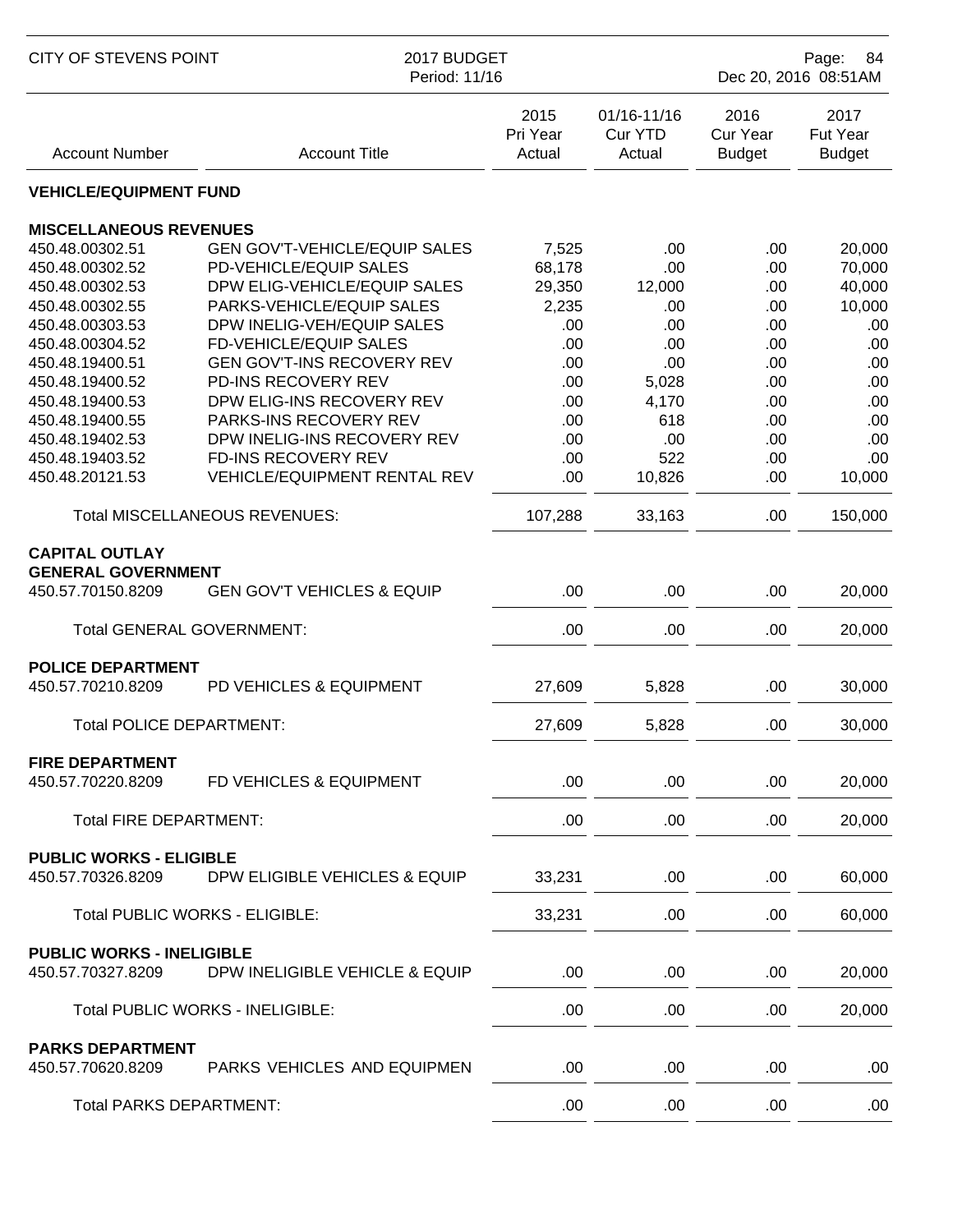| <b>CITY OF STEVENS POINT</b>              |                      | 2017 BUDGET<br>Period: 11/16 |                                  |                                   | 85<br>Page:<br>Dec 20, 2016 08:51AM      |
|-------------------------------------------|----------------------|------------------------------|----------------------------------|-----------------------------------|------------------------------------------|
| <b>Account Number</b>                     | <b>Account Title</b> | 2015<br>Pri Year<br>Actual   | 01/16-11/16<br>Cur YTD<br>Actual | 2016<br>Cur Year<br><b>Budget</b> | 2017<br><b>Fut Year</b><br><b>Budget</b> |
| Total CAPITAL OUTLAY:                     |                      | 60,840                       | 5,828                            | .00                               | 150,000                                  |
| VEHICLE/EQUIPMENT FUND Revenue Total:     |                      | 107,288                      | 33,163                           | .00                               | 150,000                                  |
| VEHICLE/EQUIPMENT FUND Expenditure Total: |                      | 60,840                       | 5,828                            | .00                               | 150,000                                  |
| Net Total VEHICLE/EQUIPMENT FUND:         |                      | 46.449                       | 27,335                           | .00                               | .00.                                     |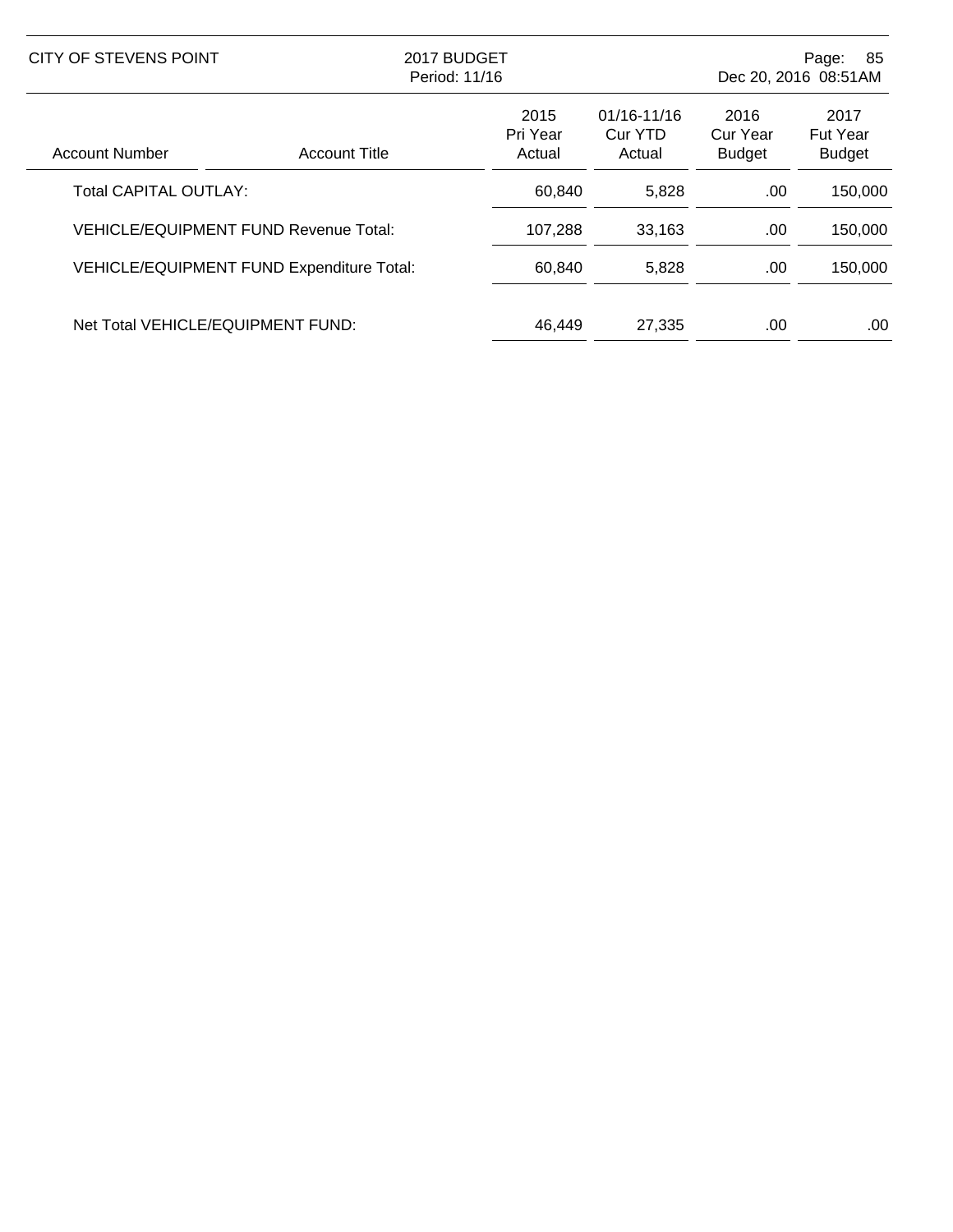| CITY OF STEVENS POINT                                                      |                        | 2017 BUDGET<br>Period: 11/16 |     |                                         | 86<br>Page:<br>Dec 20, 2016 08:51AM |                                          |
|----------------------------------------------------------------------------|------------------------|------------------------------|-----|-----------------------------------------|-------------------------------------|------------------------------------------|
| <b>Account Number</b>                                                      | <b>Account Title</b>   | 2015<br>Pri Year<br>Actual   |     | 01/16-11/16<br><b>Cur YTD</b><br>Actual | 2016<br>Cur Year<br><b>Budget</b>   | 2017<br><b>Fut Year</b><br><b>Budget</b> |
| <b>AIRPORT FUND</b>                                                        |                        |                              |     |                                         |                                     |                                          |
| <b>DEPT OF PUBLIC WORKS</b><br><b>AIRPORT SUBSIDY</b><br>610.53.19880.7100 | <b>AIRPORT SUBSIDY</b> | 150,000                      |     | 150,000                                 | 150,000                             | .00                                      |
| <b>Total AIRPORT SUBSIDY:</b>                                              |                        | 150,000                      |     | 150,000                                 | 150,000                             | .00                                      |
| Total DEPT OF PUBLIC WORKS:                                                |                        | 150,000                      |     | 150,000                                 | 150,000                             | .00.                                     |
| <b>AIRPORT FUND Revenue Total:</b>                                         |                        |                              | .00 | .00.                                    | .00                                 | .00                                      |
| AIRPORT FUND Expenditure Total:                                            |                        | 150,000                      |     | 150,000                                 | 150,000                             | .00                                      |
| Net Total AIRPORT FUND:                                                    |                        | 150,000-                     |     | 150,000-                                | 150,000-                            | .00.                                     |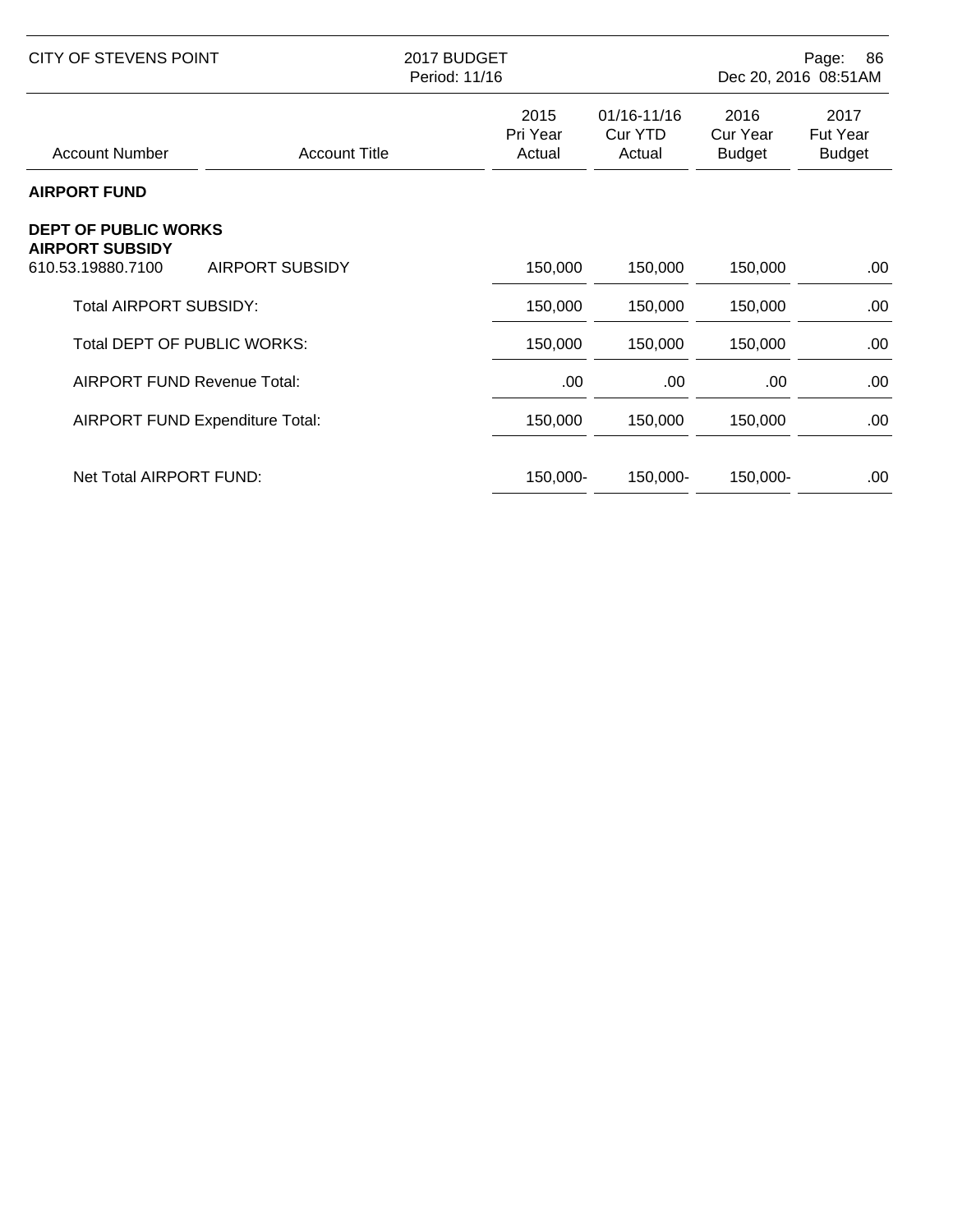| <b>CITY OF STEVENS POINT</b>                                              |                                                                                            | 2017 BUDGET<br>Period: 11/16 |                             |                                         |                                          | Page:<br>87<br>Dec 20, 2016 08:52AM      |  |  |
|---------------------------------------------------------------------------|--------------------------------------------------------------------------------------------|------------------------------|-----------------------------|-----------------------------------------|------------------------------------------|------------------------------------------|--|--|
| <b>Account Number</b>                                                     | <b>Account Title</b>                                                                       |                              | 2015<br>Pri Year<br>Actual  | 01/16-11/16<br><b>Cur YTD</b><br>Actual | 2016<br><b>Cur Year</b><br><b>Budget</b> | 2017<br><b>Fut Year</b><br><b>Budget</b> |  |  |
| <b>EMPLOYE SELF INSURANCE FUND</b>                                        |                                                                                            |                              |                             |                                         |                                          |                                          |  |  |
| <b>INTERGOVERNMENTAL REVENUES</b>                                         |                                                                                            |                              |                             |                                         |                                          |                                          |  |  |
| 650.43.00710.00<br>650.43.00711.00<br>650.43.00712.00                     | WATER/SEWER MED INSUR PAYM<br><b>TRANSIT MED INSUR PAYMENT</b><br>AIRPORT MED INSUR PAYMNT |                              | 87,350<br>215,738<br>61,043 | .00<br>217,781<br>42,658                | .00<br>240,000<br>40,000                 | .00<br>240,000<br>40,000                 |  |  |
|                                                                           | Total INTERGOVERNMENTAL REVENUES:                                                          |                              | 364,132                     | 260,439                                 | 280,000                                  | 280,000                                  |  |  |
| <b>PUBLIC CHARGES FOR SERVICES</b>                                        |                                                                                            |                              |                             |                                         |                                          |                                          |  |  |
| 650.46.00500.00<br>650.46.00510.00                                        | EMPLOYEE MED INSUR DED REV<br>RET. EMPLOYEE MED INS PREM.                                  |                              | 275,167<br>194,378          | 273,972<br>163,549                      | 285,000<br>170,000                       | 285,000<br>195,000                       |  |  |
|                                                                           | <b>Total PUBLIC CHARGES FOR SERVICES:</b>                                                  |                              | 469,545                     | 437,520                                 | 455,000                                  | 480,000                                  |  |  |
| <b>MISCELLANEOUS REVENUE</b>                                              |                                                                                            |                              |                             |                                         |                                          |                                          |  |  |
| 650.48.00100.51                                                           | INV. INTEREST REVENUE                                                                      |                              | .00.                        | .00                                     | .00                                      | .00                                      |  |  |
| 650.48.00410.00                                                           | PCS DRUG REIMBURSEMENTS                                                                    |                              | .00                         | 16,237                                  | .00                                      | .00                                      |  |  |
| 650.48.00910.00                                                           | <b>GENERAL REFUND REVENUES</b>                                                             |                              | 27,039                      | 98,653                                  | .00                                      | 25,000                                   |  |  |
|                                                                           | <b>Total MISCELLANEOUS REVENUE:</b>                                                        |                              | 27,039                      | 114,889                                 | .00                                      | 25,000                                   |  |  |
| <b>OTHER FINANCING SOURCES</b>                                            |                                                                                            |                              |                             |                                         |                                          |                                          |  |  |
| 650.49.00215.00                                                           | OPER TRANS REVENUE/EMP INSU                                                                |                              | 2,469,395                   | 2,454,871                               | 2,600,000                                | 2,600,000                                |  |  |
|                                                                           | <b>Total OTHER FINANCING SOURCES:</b>                                                      |                              | 2,469,395                   | 2,454,871                               | 2,600,000                                | 2,600,000                                |  |  |
| <b>GENERAL GOVERNMENT</b>                                                 |                                                                                            |                              |                             |                                         |                                          |                                          |  |  |
| <b>MISC UNCLASSIFIED GENERAL</b><br>650.51.00850.5000                     | MISCELLANEOUS EXPENSES                                                                     |                              | 229,281                     | 97,092                                  | 220,000                                  | 100,000                                  |  |  |
| 650.51.00850.5905                                                         | MEDICAL INSURANCE CLAIMS                                                                   |                              | .00                         | .00                                     | .00                                      | .00                                      |  |  |
|                                                                           | Total MISC UNCLASSIFIED GENERAL:                                                           |                              | 229,281                     | 97,092                                  | 220,000                                  | 100,000                                  |  |  |
| <b>OTHER GENERAL GOVERNMENT</b><br>650.51.00900.2005<br>650.51.00900.5118 | <b>HEALTH CLAIMS PAYMENTS</b><br>NON PPO HEALTH CLAIMS                                     |                              | 3,138,086<br>.00            | 2,409,623<br>.00                        | 3,115,000<br>.00                         | 3,285,000<br>.00                         |  |  |
|                                                                           | Total OTHER GENERAL GOVERNMENT:                                                            |                              | 3,138,086                   | 2,409,623                               | 3,115,000                                | 3,285,000                                |  |  |
| <b>Total GENERAL GOVERNMENT:</b>                                          |                                                                                            |                              | 3,367,366                   | 2,506,715                               | 3,335,000                                | 3,385,000                                |  |  |
|                                                                           | <b>EMPLOYE SELF INSURANCE FUND Revenue Total:</b>                                          |                              | 3,330,111                   | 3,267,719                               | 3,335,000                                | 3,385,000                                |  |  |
|                                                                           | <b>EMPLOYE SELF INSURANCE FUND Expenditure Total:</b>                                      |                              | 3,367,366                   | 2,506,715                               | 3,335,000                                | 3,385,000                                |  |  |
|                                                                           | Net Total EMPLOYE SELF INSURANCE FUND:                                                     |                              | 37,255-                     | 761,004                                 | .00                                      | .00                                      |  |  |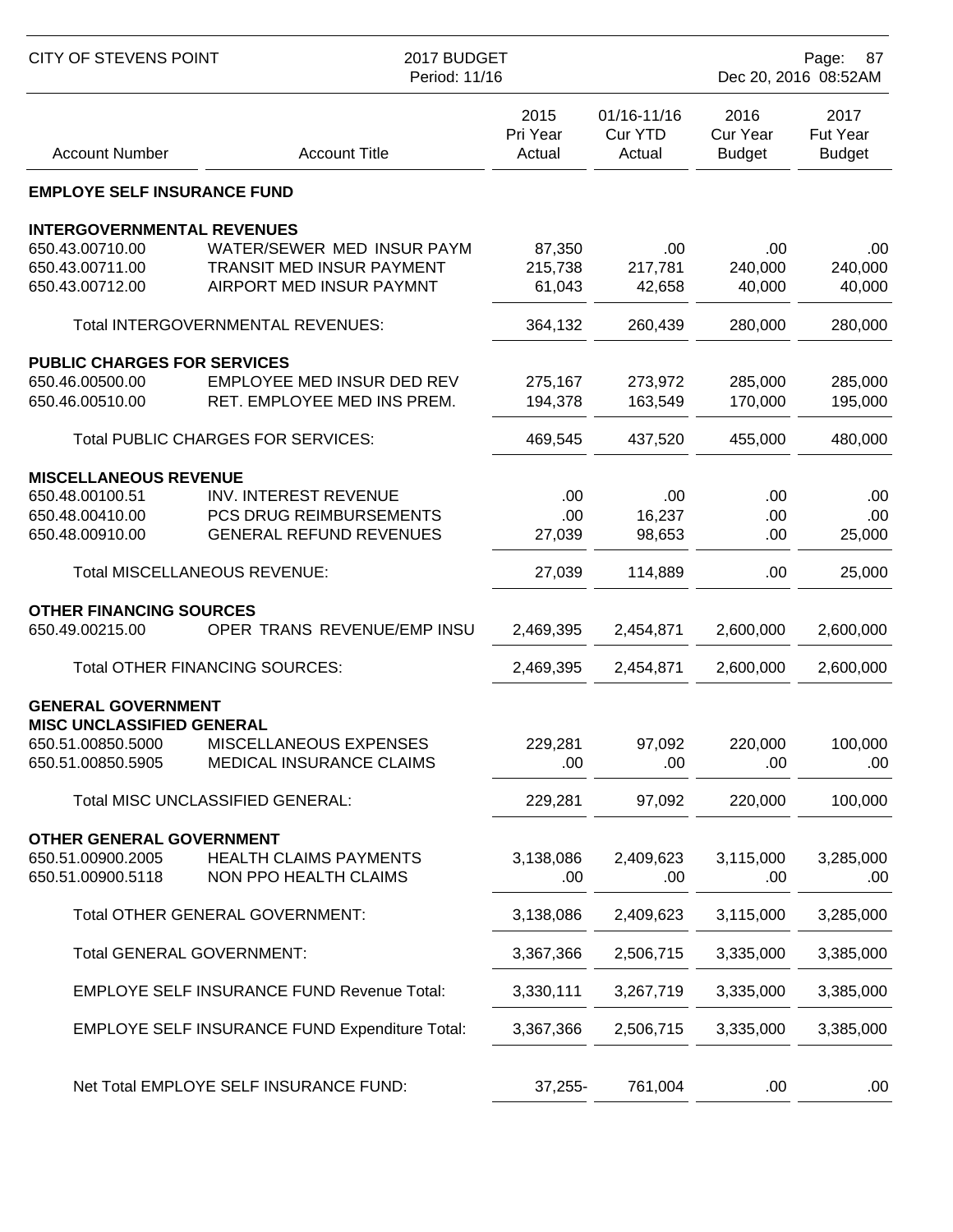| <b>CITY OF STEVENS POINT</b>           |                                                        | 2017 BUDGET<br>Period: 11/16 |                                         |                                          | Page:<br>88<br>Dec 20, 2016 08:52AM      |  |
|----------------------------------------|--------------------------------------------------------|------------------------------|-----------------------------------------|------------------------------------------|------------------------------------------|--|
| <b>Account Number</b>                  | <b>Account Title</b>                                   | 2015<br>Pri Year<br>Actual   | 01/16-11/16<br><b>Cur YTD</b><br>Actual | 2016<br><b>Cur Year</b><br><b>Budget</b> | 2017<br><b>Fut Year</b><br><b>Budget</b> |  |
| <b>WORK COMP SELF INS FUND</b>         |                                                        |                              |                                         |                                          |                                          |  |
| <b>INTERGOVERNMENTAL REVENUES</b>      |                                                        |                              |                                         |                                          |                                          |  |
| 651.43.00710.00                        | <b>WATER/SEWER WC PREMIUMS</b>                         | .00                          | 52,857                                  | .00                                      | 57,000                                   |  |
| 651.43.00711.00                        | <b>TRANSIT WC PREMIUMS</b>                             | .00                          | 38,218                                  | .00                                      | 43,000                                   |  |
| 651.43.00712.00                        | <b>AIRPORT WC PREMIUMS</b>                             | .00                          | 3,397                                   | .00                                      | 4,000                                    |  |
|                                        | Total INTERGOVERNMENTAL REVENUES:                      | .00                          | 94,472                                  | .00                                      | 104,000                                  |  |
| <b>MISCELLANEOUS REVENUES</b>          |                                                        |                              |                                         |                                          |                                          |  |
| 651.48.19900.51                        | <b>MISC REVENUE ACCT</b>                               | .00                          | 11,255                                  | .00                                      | .00                                      |  |
|                                        | Total MISCELLANEOUS REVENUES:                          | .00                          | 11,255                                  | .00                                      | .00                                      |  |
| <b>OTHER FINANCING SOURCES</b>         |                                                        |                              |                                         |                                          |                                          |  |
| 651.49.00215.00                        | OPER TRANS REV WC PREMIUMS                             | .00                          | 345,201                                 | .00                                      | 340,000                                  |  |
| <b>Total OTHER FINANCING SOURCES:</b>  |                                                        | .00                          | 345,201                                 | .00                                      | 340,000                                  |  |
| <b>ADMINISTRATION</b>                  |                                                        |                              |                                         |                                          |                                          |  |
| <b>ADMINISTRATION</b>                  |                                                        |                              |                                         |                                          |                                          |  |
| 651.51.00850.5000<br>651.51.00850.5105 | <b>MISC EXPENDITURES</b><br>STOPLOSS INSURANCE PREMIUM | .00                          | .00                                     | .00                                      | 1,000                                    |  |
| 651.51.00850.5106                      | THIRD PARTY ADMINISTRATOR                              | .00                          | 33,000                                  | .00                                      | 33,000                                   |  |
| 651.51.00850.5111                      | <b>INVESTIGATION EXPENSE</b>                           | .00<br>.00                   | 10,000<br>.00                           | .00<br>.00                               | 10,000<br>.00                            |  |
| 651.51.00850.5123                      | <b>LEGAL EXPENSE</b>                                   | .00                          | .00                                     | .00                                      | .00                                      |  |
|                                        |                                                        |                              |                                         |                                          |                                          |  |
| <b>Total ADMINISTRATION:</b>           |                                                        | .00                          | 43,000                                  | .00                                      | 44,000                                   |  |
| <b>CLAIMS</b>                          |                                                        |                              |                                         |                                          |                                          |  |
| 651.51.00900.2005                      | <b>MEDICAL CLAIMS PAYMENTS</b>                         | .00                          | 31,082                                  | .00                                      | 400,000                                  |  |
| 651.51.00900.2007                      | <b>WAGE PAYMENTS</b>                                   | .00                          | .00                                     | .00                                      | .00                                      |  |
| 651.51.00900.2008                      | PERMANENT DISABILITY                                   | .00                          | .00                                     | .00                                      | .00                                      |  |
| <b>Total CLAIMS:</b>                   |                                                        | .00.                         | 31,082                                  | .00                                      | 400,000                                  |  |
| Total ADMINISTRATION:                  |                                                        | .00                          | 74,082                                  | .00                                      | 444,000                                  |  |
|                                        | <b>WORK COMP SELF INS FUND Revenue Total:</b>          | .00.                         | 450,928                                 | .00                                      | 444,000                                  |  |
|                                        | WORK COMP SELF INS FUND Expenditure Total:             | .00                          | 74,082                                  | .00                                      | 444,000                                  |  |
|                                        | Net Total WORK COMP SELF INS FUND:                     | .00.                         | 376,846                                 | .00                                      | .00                                      |  |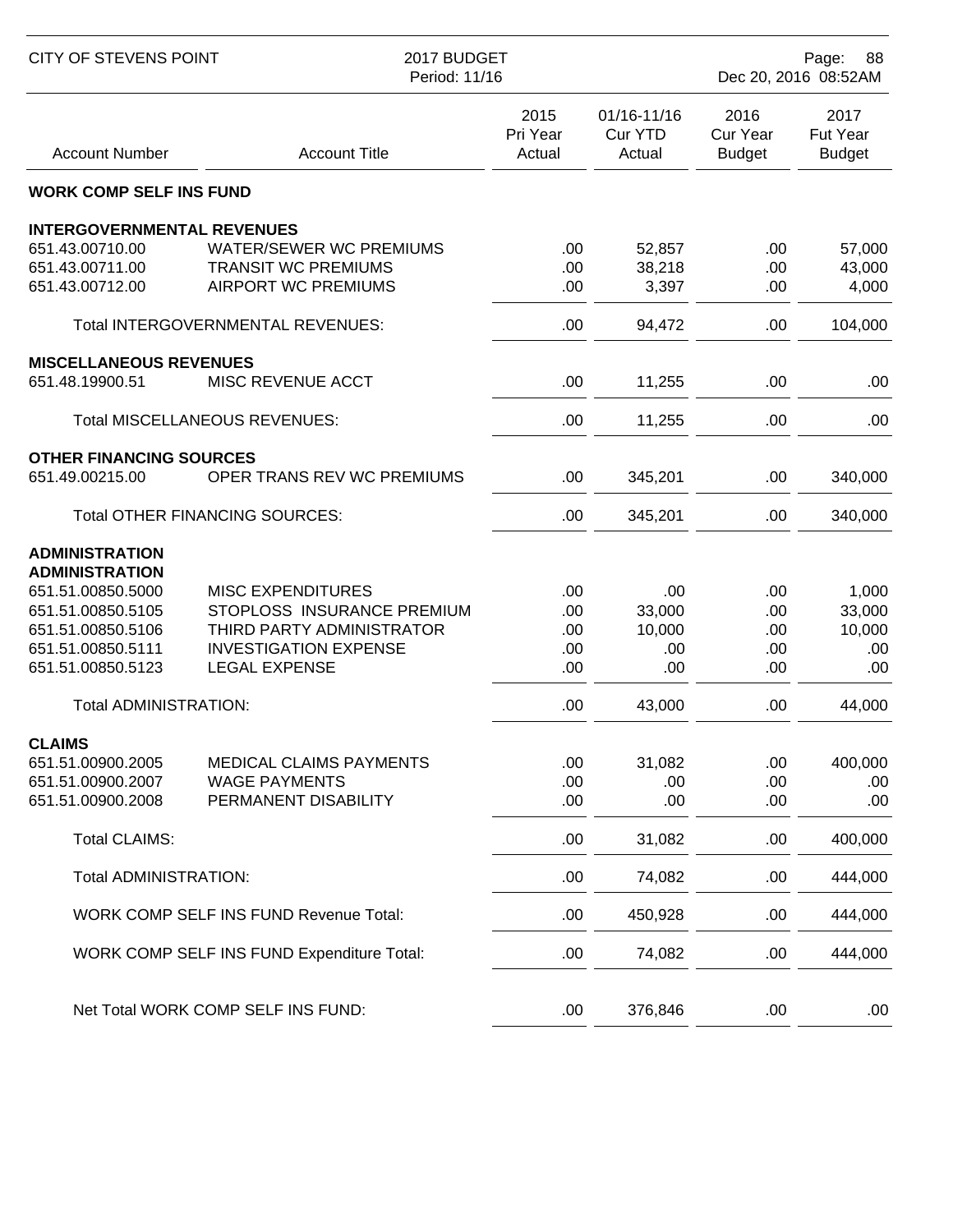| <b>CITY OF STEVENS POINT</b>           | 2017 BUDGET<br>Period: 11/16                                       |                            |                                         | Page:<br>89<br>Dec 20, 2016 08:52AM      |                                          |
|----------------------------------------|--------------------------------------------------------------------|----------------------------|-----------------------------------------|------------------------------------------|------------------------------------------|
| <b>Account Number</b>                  | <b>Account Title</b>                                               | 2015<br>Pri Year<br>Actual | 01/16-11/16<br><b>Cur YTD</b><br>Actual | 2016<br><b>Cur Year</b><br><b>Budget</b> | 2017<br><b>Fut Year</b><br><b>Budget</b> |
| <b>LIAB/PROP INS RESERVE FUND</b>      |                                                                    |                            |                                         |                                          |                                          |
| <b>MISCELLANEOUS REVENUE</b>           |                                                                    |                            |                                         |                                          |                                          |
| 652.48.00445.00<br>652.48.00446.00     | <b>LIABILITY RECOVERIES/REIMBURS</b><br>PROPERTY RECOVERIES/REIMBU | .00<br>.00                 | .00<br>.00                              | .00<br>.00                               | .00<br>.00                               |
|                                        | <b>Total MISCELLANEOUS REVENUE:</b>                                | .00                        | .00                                     | .00                                      | .00                                      |
| <b>OTHER FINANCING SOURCES</b>         |                                                                    |                            |                                         |                                          |                                          |
| 652.49.19100.59                        | <b>TRANSFER FROM GENERAL FUND</b>                                  | .00                        | 75,000                                  | .00                                      | 55,000                                   |
|                                        | <b>Total OTHER FINANCING SOURCES:</b>                              | .00                        | 75,000                                  | .00                                      | 55,000                                   |
| <b>LIABILITY CLAIMS</b>                |                                                                    |                            |                                         |                                          |                                          |
| <b>LIABILITY CLAIMS</b>                |                                                                    |                            |                                         |                                          |                                          |
| 652.51.00935.5115<br>652.51.00935.5116 | <b>GEN GOV'T LIABILITY CLAIMS</b><br>PD LIABILITY CLAIMS           | .00<br>.00                 | .00<br>.00                              | .00                                      | 6,000                                    |
|                                        | FD LIABILITY CLAIMS                                                |                            |                                         | .00                                      | 5,000                                    |
| 652.51.00935.5117                      |                                                                    | .00                        | .00                                     | .00                                      | 5,000                                    |
| 652.51.00935.5124                      | DPW ELIG LIABILITY CLAIMS                                          | .00                        | 5,871                                   | .00                                      | 5,000                                    |
| 652.51.00935.5125<br>652.51.00935.5126 | DPW INELIG LIABILITY CLAIMS<br>PARKS LIABILITY CLAIMS              | .00<br>.00                 | .00<br>.00                              | .00<br>.00                               | 5,000<br>5,000                           |
| <b>Total LIABILITY CLAIMS:</b>         |                                                                    | .00                        | 5,871                                   | .00                                      | 31,000                                   |
|                                        |                                                                    |                            |                                         |                                          |                                          |
| <b>PROPERTY CLAIMS</b>                 |                                                                    |                            |                                         |                                          |                                          |
| 652.51.00936.5127                      | <b>GEN GOV'T PROPERTY CLAIMS</b>                                   | .00                        | .00                                     | .00                                      | 4,000                                    |
| 652.51.00936.5128                      | PD PROPERTY CLAIMS                                                 | .00                        | .00                                     | .00                                      | 4,000                                    |
| 652.51.00936.5129                      | FD PROPERTY CLAIMS                                                 | .00                        | .00                                     | .00                                      | 4,000                                    |
| 652.51.00936.5130                      | DPW ELIG PROPERTY CLAIMS                                           | .00.                       | .00                                     | .00                                      | 4,000                                    |
| 652.51.00936.5131                      | DPW INELIG PROPERTY CLAIMS                                         | .00.                       | .00                                     | .00.                                     | 4,000                                    |
| 652.51.00936.5132                      | PARKS PROPERTY CLAIMS                                              | .00                        | .00                                     | .00                                      | 4,000                                    |
| <b>Total PROPERTY CLAIMS:</b>          |                                                                    | .00                        | .00                                     | .00                                      | 24,000                                   |
| <b>Total LIABILITY CLAIMS:</b>         |                                                                    | .00                        | 5,871                                   | .00                                      | 55,000                                   |
|                                        | LIAB/PROP INS RESERVE FUND Revenue Total:                          | .00                        | 75,000                                  | .00                                      | 55,000                                   |
|                                        | LIAB/PROP INS RESERVE FUND Expenditure Total:                      | .00                        | 5,871                                   | .00.                                     | 55,000                                   |
|                                        | Net Total LIAB/PROP INS RESERVE FUND:                              | .00.                       | 69,129                                  | .00.                                     | .00                                      |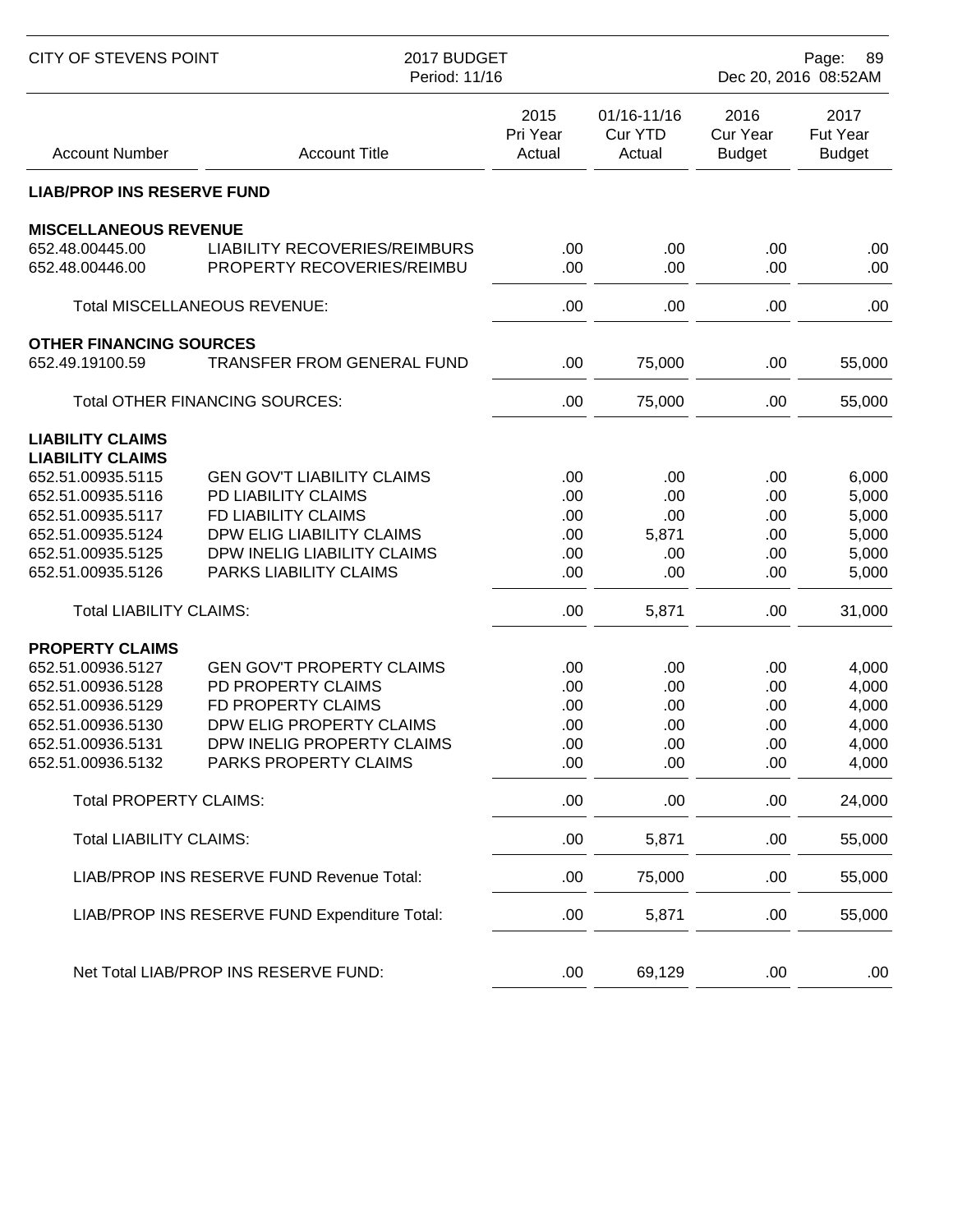| <b>CITY OF STEVENS POINT</b>                                                       |                                           | 2017 BUDGET<br>Period: 11/16 | Page:<br>90<br>Dec 20, 2016 08:52AM |                                   |                                   |
|------------------------------------------------------------------------------------|-------------------------------------------|------------------------------|-------------------------------------|-----------------------------------|-----------------------------------|
| <b>Account Number</b>                                                              | <b>Account Title</b>                      | 2015<br>Pri Year<br>Actual   | 01/16-11/16<br>Cur YTD<br>Actual    | 2016<br>Cur Year<br><b>Budget</b> | 2017<br>Fut Year<br><b>Budget</b> |
| <b>UNITED WAY FUND</b>                                                             |                                           |                              |                                     |                                   |                                   |
| <b>MISCELLANEOUS REVENUE</b><br>800.48.00100.51                                    | <b>INV. INTEREST REVENUE</b>              | 135                          | 135                                 | .00                               | .00                               |
|                                                                                    | <b>Total MISCELLANEOUS REVENUE:</b>       | 135                          | 135                                 | .00                               | .00                               |
| <b>GENERAL GOVERNMENT</b><br><b>MISC UNCLASSIFIED GENERAL</b><br>800.51.00850.7100 | <b>SUBSIDY DISBURSEMENTS</b>              | 352                          | .00                                 | .00.                              | .00                               |
|                                                                                    | <b>Total MISC UNCLASSIFIED GENERAL:</b>   | 352                          | .00                                 | .00                               | .00                               |
| <b>Total GENERAL GOVERNMENT:</b>                                                   |                                           | 352                          | .00                                 | .00                               | .00                               |
|                                                                                    | <b>UNITED WAY FUND Revenue Total:</b>     | 135                          | 135                                 | .00                               | .00                               |
|                                                                                    | <b>UNITED WAY FUND Expenditure Total:</b> | 352                          | .00                                 | .00                               | .00                               |
| Net Total UNITED WAY FUND:                                                         |                                           | $217 -$                      | 135                                 | .00                               | .00                               |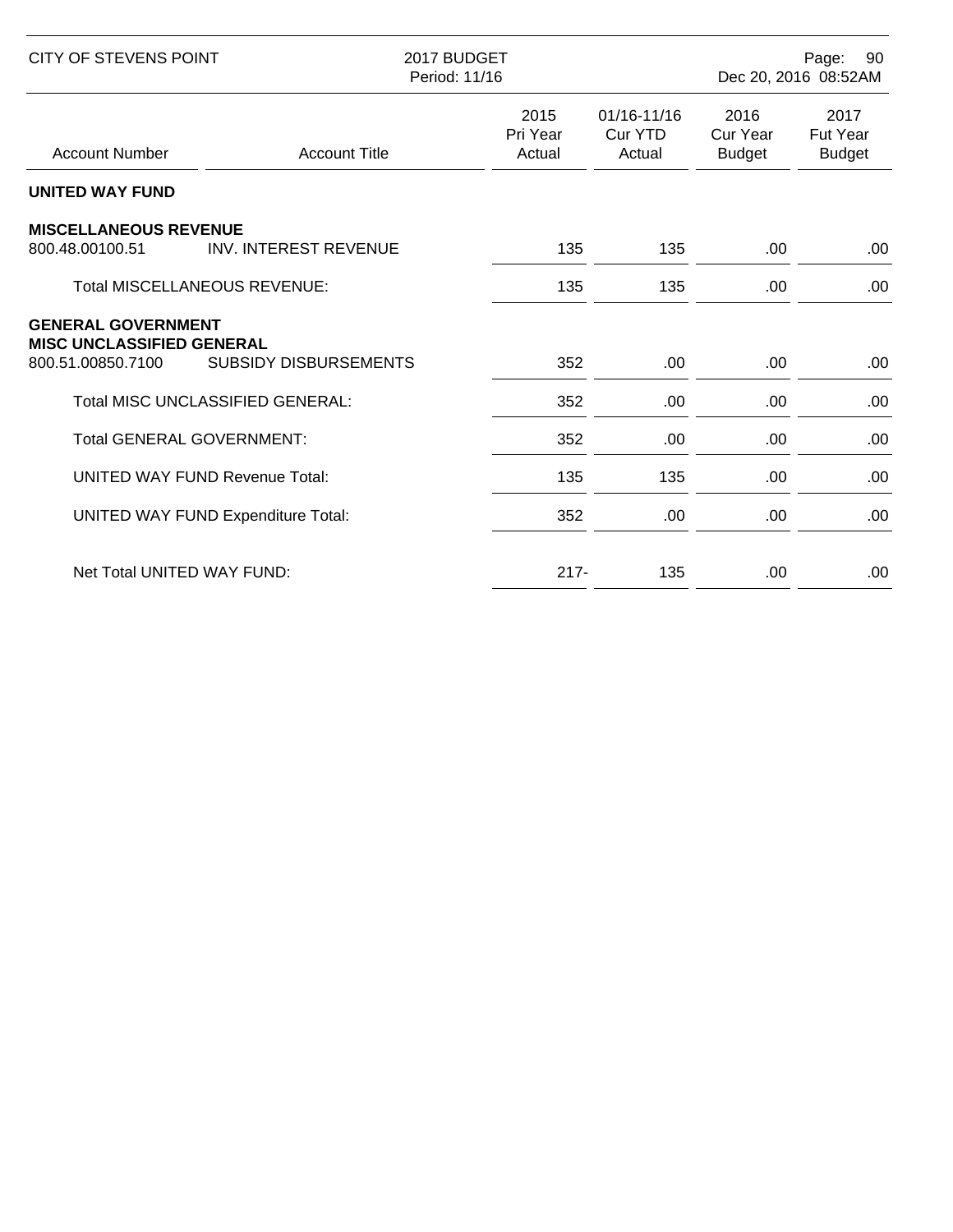| <b>CITY OF STEVENS POINT</b>                                                 |                                                      | 2017 BUDGET<br>Period: 11/16 |                                         |                                          | Page:<br>91<br>Dec 20, 2016 08:52AM |
|------------------------------------------------------------------------------|------------------------------------------------------|------------------------------|-----------------------------------------|------------------------------------------|-------------------------------------|
| <b>Account Number</b>                                                        | <b>Account Title</b>                                 | 2015<br>Pri Year<br>Actual   | 01/16-11/16<br><b>Cur YTD</b><br>Actual | 2016<br><b>Cur Year</b><br><b>Budget</b> | 2017<br>Fut Year<br><b>Budget</b>   |
| <b>GOERKE MEMORIAL TRUST FUND</b>                                            |                                                      |                              |                                         |                                          |                                     |
| <b>MISCELLANEOUS REVENUE</b><br>801.48.00100.51                              | <b>INV. INTEREST REVENUE</b>                         | .00.                         | .00                                     | .00.                                     | .00                                 |
| <b>Total MISCELLANEOUS REVENUE:</b>                                          |                                                      | .00                          | .00                                     | .00                                      | .00                                 |
| <b>GENERAL GOVERNMENT</b><br><b>GENERAL PAYMENTS</b><br>801.51.00990.7100    | <b>SUBSIDY DISBURSEMENTS</b>                         | .00                          | .00                                     | .00.                                     | .00                                 |
| <b>Total GENERAL PAYMENTS:</b>                                               |                                                      | .00                          | .00                                     | .00                                      | .00                                 |
| <b>Total GENERAL GOVERNMENT:</b>                                             |                                                      | .00                          | .00                                     | .00.                                     | .00                                 |
| <b>TRANSFERS OUT</b><br><b>TRANSFER TO GENERAL FUND</b><br>801.59.99100.9500 | <b>TRANSFER TO FUND 100</b>                          | .00                          | .00                                     | .00                                      | .00                                 |
|                                                                              | Total TRANSFER TO GENERAL FUND:                      | .00                          | .00                                     | .00                                      | .00                                 |
| Total TRANSFERS OUT:                                                         |                                                      | .00                          | .00                                     | .00                                      | .00                                 |
|                                                                              | <b>GOERKE MEMORIAL TRUST FUND Revenue Total:</b>     | .00                          | .00                                     | .00.                                     | .00                                 |
|                                                                              | <b>GOERKE MEMORIAL TRUST FUND Expenditure Total:</b> | .00                          | .00                                     | .00                                      | .00                                 |
|                                                                              | Net Total GOERKE MEMORIAL TRUST FUND:                | .00                          | .00                                     | .00                                      | .00                                 |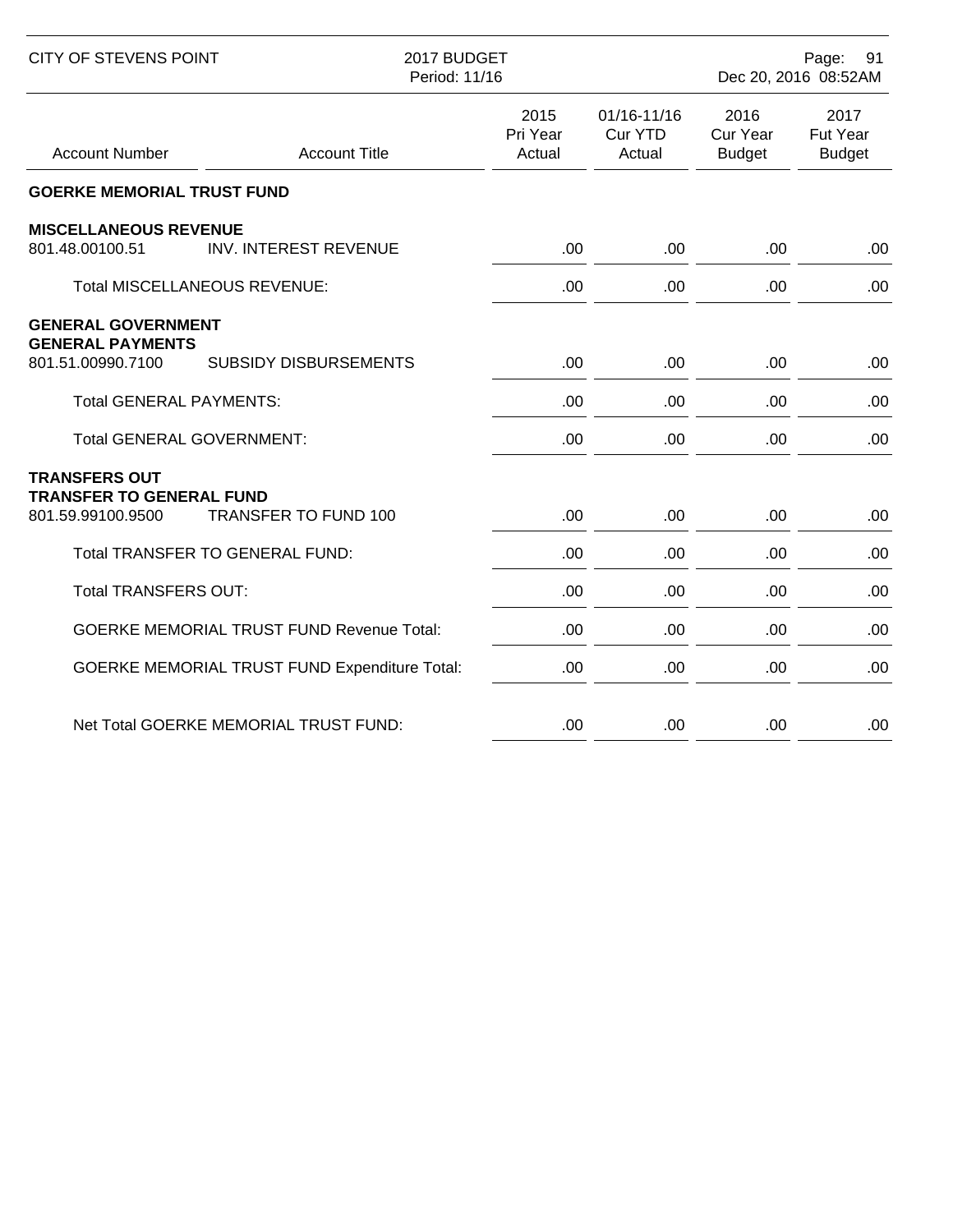| <b>CITY OF STEVENS POINT</b>                                       |                                                                | 2017 BUDGET<br>Period: 11/16 |                                  |                                   | Page:<br>92<br>Dec 20, 2016 08:52AM |  |
|--------------------------------------------------------------------|----------------------------------------------------------------|------------------------------|----------------------------------|-----------------------------------|-------------------------------------|--|
| <b>Account Number</b>                                              | <b>Account Title</b>                                           | 2015<br>Pri Year<br>Actual   | 01/16-11/16<br>Cur YTD<br>Actual | 2016<br>Cur Year<br><b>Budget</b> | 2017<br>Fut Year<br><b>Budget</b>   |  |
| <b>LIBRARY GEN TRUST FUND</b>                                      |                                                                |                              |                                  |                                   |                                     |  |
| <b>MISCELLANEOUS REVENUE</b><br>802.48.00100.51                    | INV. INTEREST REVENUE                                          | 740                          | 622                              | 100                               | 1,950                               |  |
| 802.48.00950.55<br>802.48.00954.55                                 | CAPITAL (GAIN)/LOSS ON INVEST<br>UNREALIZED (GAIN)/LOSS ON INV | .00.<br>855-                 | $238 -$<br>.00.                  | .00<br>.00                        | .00<br>.00                          |  |
|                                                                    | <b>Total MISCELLANEOUS REVENUE:</b>                            | $115 -$                      | 384                              | 100                               | 1,950                               |  |
| <b>CULTURE, RECREATION &amp; EDUCATIO</b><br><b>PUBLIC LIBRARY</b> |                                                                |                              |                                  |                                   |                                     |  |
| 802.55.00110.7100                                                  | <b>SUBSIDY DISBURSEMENTS</b>                                   | 438                          | .00                              | 100                               | 1,950                               |  |
| <b>Total PUBLIC LIBRARY:</b>                                       |                                                                | 438                          | .00                              | 100                               | 1,950                               |  |
|                                                                    | Total CULTURE, RECREATION & EDUCATIO:                          | 438                          | .00                              | 100                               | 1,950                               |  |
|                                                                    | <b>LIBRARY GEN TRUST FUND Revenue Total:</b>                   | $115 -$                      | 384                              | 100                               | 1,950                               |  |
|                                                                    | LIBRARY GEN TRUST FUND Expenditure Total:                      | 438                          | .00                              | 100                               | 1,950                               |  |
|                                                                    | Net Total LIBRARY GEN TRUST FUND:                              | 553-                         | 384                              | .00                               | .00                                 |  |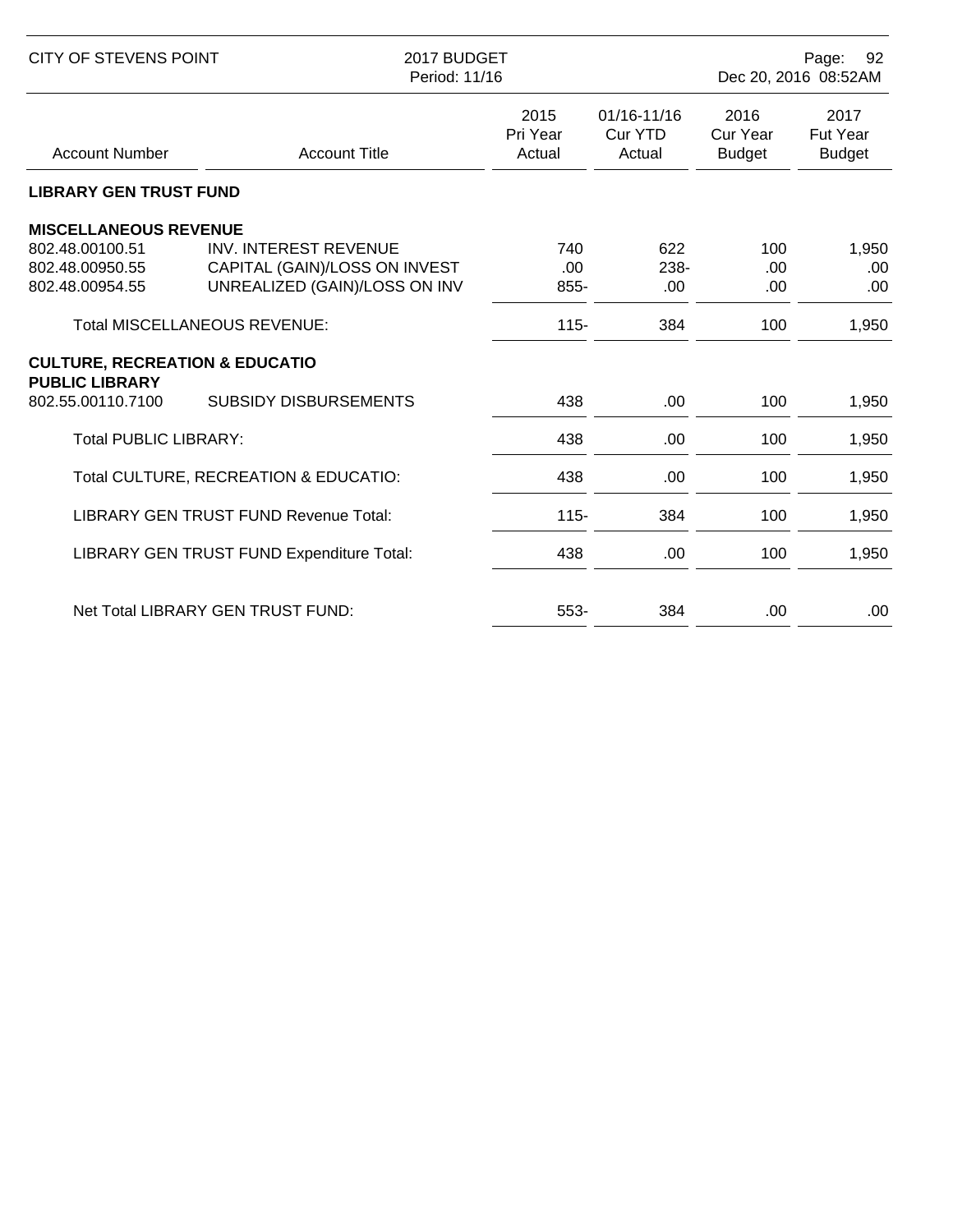| <b>CITY OF STEVENS POINT</b>                           |                                              | 2017 BUDGET<br>Period: 11/16 |                                             |                                   | Page:<br>93<br>Dec 20, 2016 08:52AM      |  |
|--------------------------------------------------------|----------------------------------------------|------------------------------|---------------------------------------------|-----------------------------------|------------------------------------------|--|
| <b>Account Number</b>                                  | <b>Account Title</b>                         | 2015<br>Pri Year<br>Actual   | $01/16 - 11/16$<br><b>Cur YTD</b><br>Actual | 2016<br>Cur Year<br><b>Budget</b> | 2017<br><b>Fut Year</b><br><b>Budget</b> |  |
| PFIFFNER PARK IMPROVEMENT                              |                                              |                              |                                             |                                   |                                          |  |
| <b>MISCELLANEOUS REVENUE</b><br>804.48.00550.00        | MISCELLANEOUS DONATION REV.                  | .00.                         | .00.                                        | .00                               | .00                                      |  |
| <b>Total MISCELLANEOUS REVENUE:</b>                    |                                              | .00                          | .00                                         | .00                               | .00                                      |  |
| <b>GENERAL GOVERNMENT</b>                              |                                              |                              |                                             |                                   |                                          |  |
| <b>MISCELLANEOUS UNCLASSIFIED</b><br>804.51.19850.5000 | MISC UNCLASS, EXPENDITURES                   | .00                          | .00                                         | .00                               | .00                                      |  |
|                                                        | Total MISCELLANEOUS UNCLASSIFIED:            | .00                          | .00                                         | .00                               | .00                                      |  |
| <b>Total GENERAL GOVERNMENT:</b>                       |                                              | .00                          | .00                                         | .00                               | .00                                      |  |
|                                                        | PFIFFNER PARK IMPROVEMENT Revenue Total:     | .00.                         | .00                                         | .00.                              | .00                                      |  |
|                                                        | PFIFFNER PARK IMPROVEMENT Expenditure Total: | .00                          | .00.                                        | .00                               | .00                                      |  |
|                                                        | Net Total PFIFFNER PARK IMPROVEMENT:         | .00.                         | .00                                         | .00                               | .00                                      |  |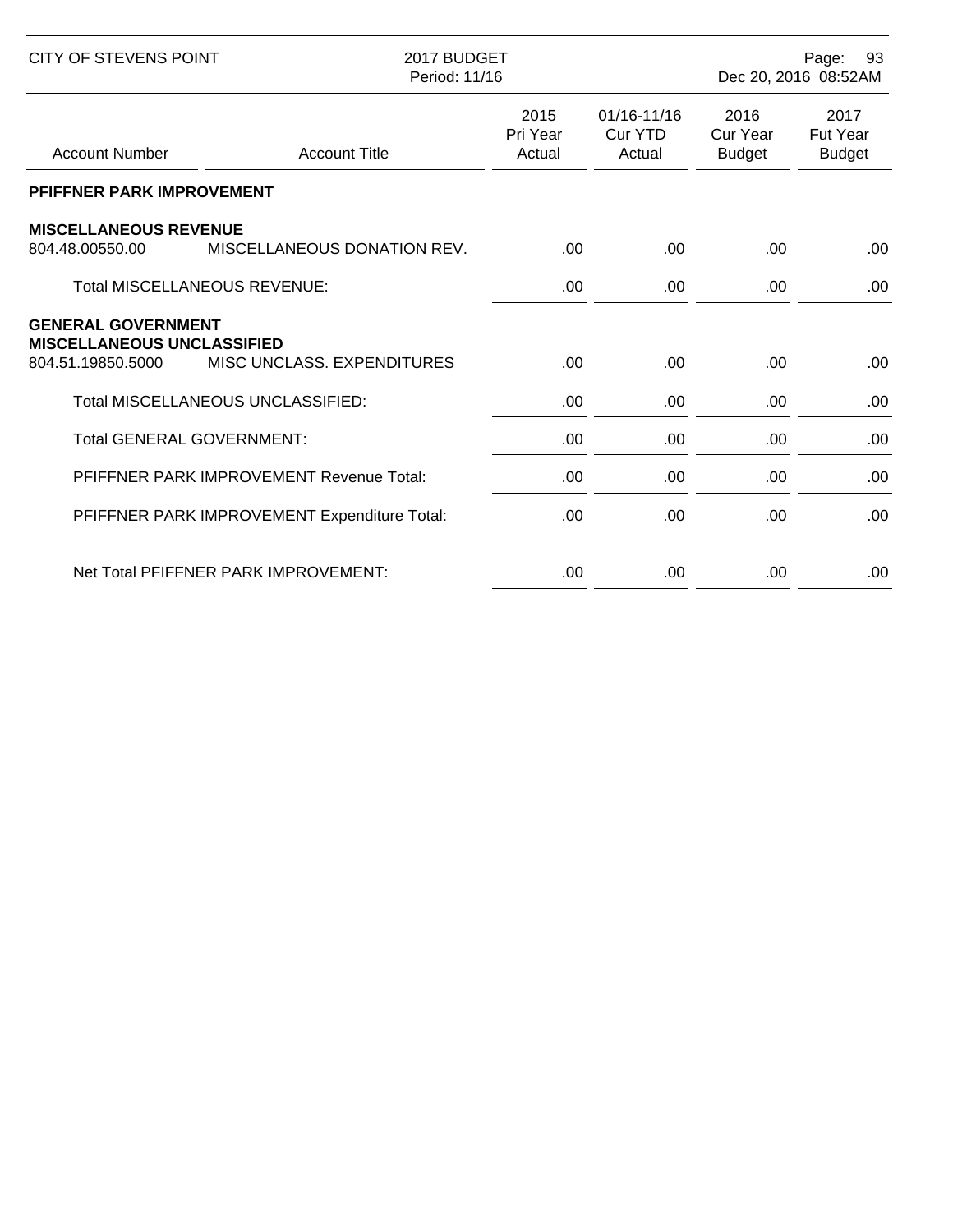| <b>CITY OF STEVENS POINT</b>                                                                            | 2017 BUDGET<br>Period: 11/16                                                                         |                            |                                  | Page:<br>94<br>Dec 20, 2016 08:52AM      |                                   |
|---------------------------------------------------------------------------------------------------------|------------------------------------------------------------------------------------------------------|----------------------------|----------------------------------|------------------------------------------|-----------------------------------|
| <b>Account Number</b>                                                                                   | <b>Account Title</b>                                                                                 | 2015<br>Pri Year<br>Actual | 01/16-11/16<br>Cur YTD<br>Actual | 2016<br><b>Cur Year</b><br><b>Budget</b> | 2017<br>Fut Year<br><b>Budget</b> |
| <b>SICK LEAVE TRUST FUND</b>                                                                            |                                                                                                      |                            |                                  |                                          |                                   |
| <b>MISCELLANEOUS REVENUE</b><br>807.48.00100.51<br>807.48.00954.55                                      | <b>INV. INTEREST REVENUE</b><br>UNREALIZED (GAIN)/LOSS ON INV<br><b>Total MISCELLANEOUS REVENUE:</b> | 10,144-<br>$10,143-$       | .00<br>.00<br>.00                | .00<br>.00<br>.00                        | .00<br>.00<br>.00                 |
| <b>OTHER FINANCING SOURCES</b>                                                                          |                                                                                                      |                            |                                  |                                          |                                   |
| 807.49.00210.00                                                                                         | TRANSFER FROM GENERAL FUND                                                                           | 225,000                    | 225,000                          | 225,000                                  | 235,000                           |
|                                                                                                         | <b>Total OTHER FINANCING SOURCES:</b>                                                                | 225,000                    | 225,000                          | 225,000                                  | 235,000                           |
| <b>GENERAL GOVERNMENT</b><br><b>MISC UNCLASSIFIED GENERAL</b><br>807.51.00850.1995<br>807.51.00850.9012 | PEHP SICK LEAVE BAL DISB.<br>OP. TRANS. RET. TRUST PREMIUM                                           | 169,064<br>.00             | 51,872<br>.00.                   | 150,000<br>75,000                        | 150,000<br>85,000                 |
|                                                                                                         | Total MISC UNCLASSIFIED GENERAL:                                                                     | 169,064                    | 51,872                           | 225,000                                  | 235,000                           |
| <b>Total GENERAL GOVERNMENT:</b>                                                                        |                                                                                                      | 169,064                    | 51,872                           | 225,000                                  | 235,000                           |
|                                                                                                         | SICK LEAVE TRUST FUND Revenue Total:                                                                 | 214,857                    | 225,000                          | 225,000                                  | 235,000                           |
|                                                                                                         | SICK LEAVE TRUST FUND Expenditure Total:                                                             | 169,064                    | 51,872                           | 225,000                                  | 235,000                           |
|                                                                                                         | Net Total SICK LEAVE TRUST FUND:                                                                     | 45,793                     | 173,128                          | .00                                      | .00                               |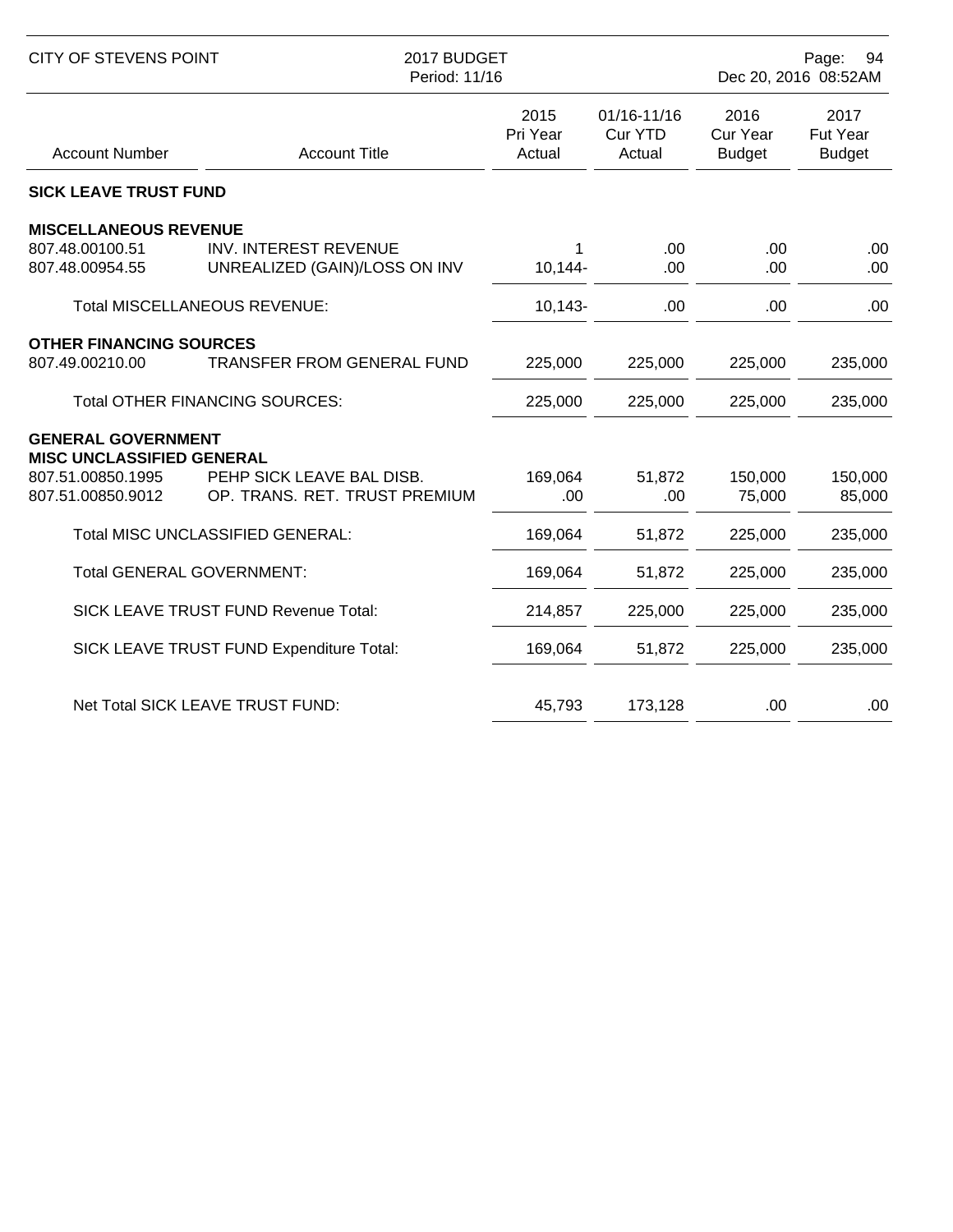| <b>CITY OF STEVENS POINT</b>                                                           |                                              | 2017 BUDGET<br>Period: 11/16 |                                         | Page:<br>95<br>Dec 20, 2016 08:52AM |                                   |
|----------------------------------------------------------------------------------------|----------------------------------------------|------------------------------|-----------------------------------------|-------------------------------------|-----------------------------------|
| <b>Account Number</b>                                                                  | <b>Account Title</b>                         | 2015<br>Pri Year<br>Actual   | 01/16-11/16<br><b>Cur YTD</b><br>Actual | 2016<br>Cur Year<br><b>Budget</b>   | 2017<br>Fut Year<br><b>Budget</b> |
| <b>ARTS ENDOWMENT TRUST FUND</b>                                                       |                                              |                              |                                         |                                     |                                   |
| <b>MISCELLANEOUS REVENUE</b><br>809.48.00900.00<br><b>Total MISCELLANEOUS REVENUE:</b> | MISC UNCLASSIFIED REVENUE                    | .00.<br>.00                  | .00<br>.00                              | .00.<br>.00.                        | .00.<br>.00.                      |
| <b>OTHER FINANCING SOURCES</b>                                                         |                                              |                              |                                         |                                     |                                   |
| 809.49.00220.00                                                                        | OP TRANSFER FROM S.R. FUNDS                  | .00                          | .00                                     | .00.                                | .00                               |
| <b>Total OTHER FINANCING SOURCES:</b>                                                  |                                              | .00.                         | .00                                     | .00.                                | .00.                              |
| <b>GENERAL GOVERNMENT</b><br><b>MISC UNCLASSIFIED GENERAL</b>                          |                                              |                              |                                         |                                     |                                   |
| 809.51.00850.5000                                                                      | MISCELLANEOUS EXPENSES                       | .00.                         | .00                                     | .00.                                | .00.                              |
| Total MISC UNCLASSIFIED GENERAL:                                                       |                                              | .00                          | .00                                     | .00.                                | .00                               |
| <b>Total GENERAL GOVERNMENT:</b>                                                       |                                              | .00.                         | .00                                     | .00.                                | .00                               |
| ARTS ENDOWMENT TRUST FUND Revenue Total:                                               |                                              | .00                          | .00                                     | .00                                 | .00.                              |
|                                                                                        | ARTS ENDOWMENT TRUST FUND Expenditure Total: | .00                          | .00                                     | .00                                 | .00.                              |
|                                                                                        | Net Total ARTS ENDOWMENT TRUST FUND:         | .00.                         | .00                                     | .00.                                | .00                               |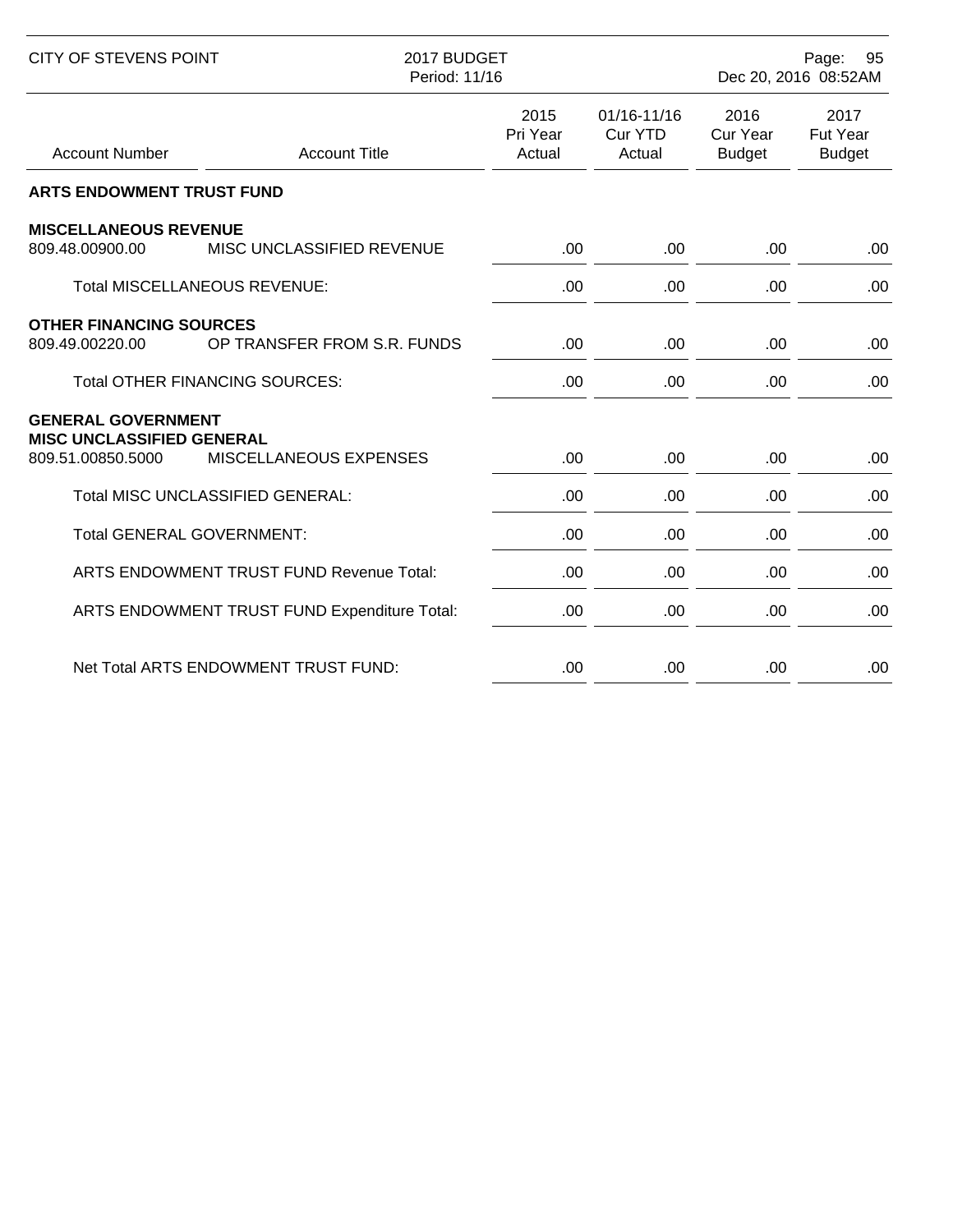| <b>CITY OF STEVENS POINT</b>                          |                                               | 2017 BUDGET<br>Period: 11/16 |                                             |                                   | Page:<br>96<br>Dec 20, 2016 08:52AM |  |
|-------------------------------------------------------|-----------------------------------------------|------------------------------|---------------------------------------------|-----------------------------------|-------------------------------------|--|
| <b>Account Number</b>                                 | <b>Account Title</b>                          | 2015<br>Pri Year<br>Actual   | $01/16 - 11/16$<br><b>Cur YTD</b><br>Actual | 2016<br>Cur Year<br><b>Budget</b> | 2017<br>Fut Year<br><b>Budget</b>   |  |
| <b>FUNDS IN LIEU OF PARK LAND</b>                     |                                               |                              |                                             |                                   |                                     |  |
| <b>MISCELLANEOUS REVENUE</b><br>810.48.00550.00       | MISCELLANEOUS DONATION REV.                   | 2,250                        | 1,500                                       | .00.                              | .00                                 |  |
| <b>Total MISCELLANEOUS REVENUE:</b>                   |                                               | 2,250                        | 1,500                                       | .00                               | .00                                 |  |
| <b>GENERAL GOVERNMENT</b>                             |                                               |                              |                                             |                                   |                                     |  |
| <b>MISC UNCLASSIFIED GENERAL</b><br>810.51.00850.5000 | MISCELLANEOUS EXPENSES                        | .00                          | 3,785                                       | .00                               | .00                                 |  |
|                                                       | Total MISC UNCLASSIFIED GENERAL:              | .00.                         | 3,785                                       | .00                               | .00                                 |  |
| <b>Total GENERAL GOVERNMENT:</b>                      |                                               | .00                          | 3,785                                       | .00                               | .00                                 |  |
| FUNDS IN LIEU OF PARK LAND Revenue Total:             |                                               | 2,250                        | 1,500                                       | .00                               | .00                                 |  |
|                                                       | FUNDS IN LIEU OF PARK LAND Expenditure Total: | .00                          | 3,785                                       | .00                               | .00                                 |  |
|                                                       | Net Total FUNDS IN LIEU OF PARK LAND:         | 2,250                        | $2,285-$                                    | .00                               | .00                                 |  |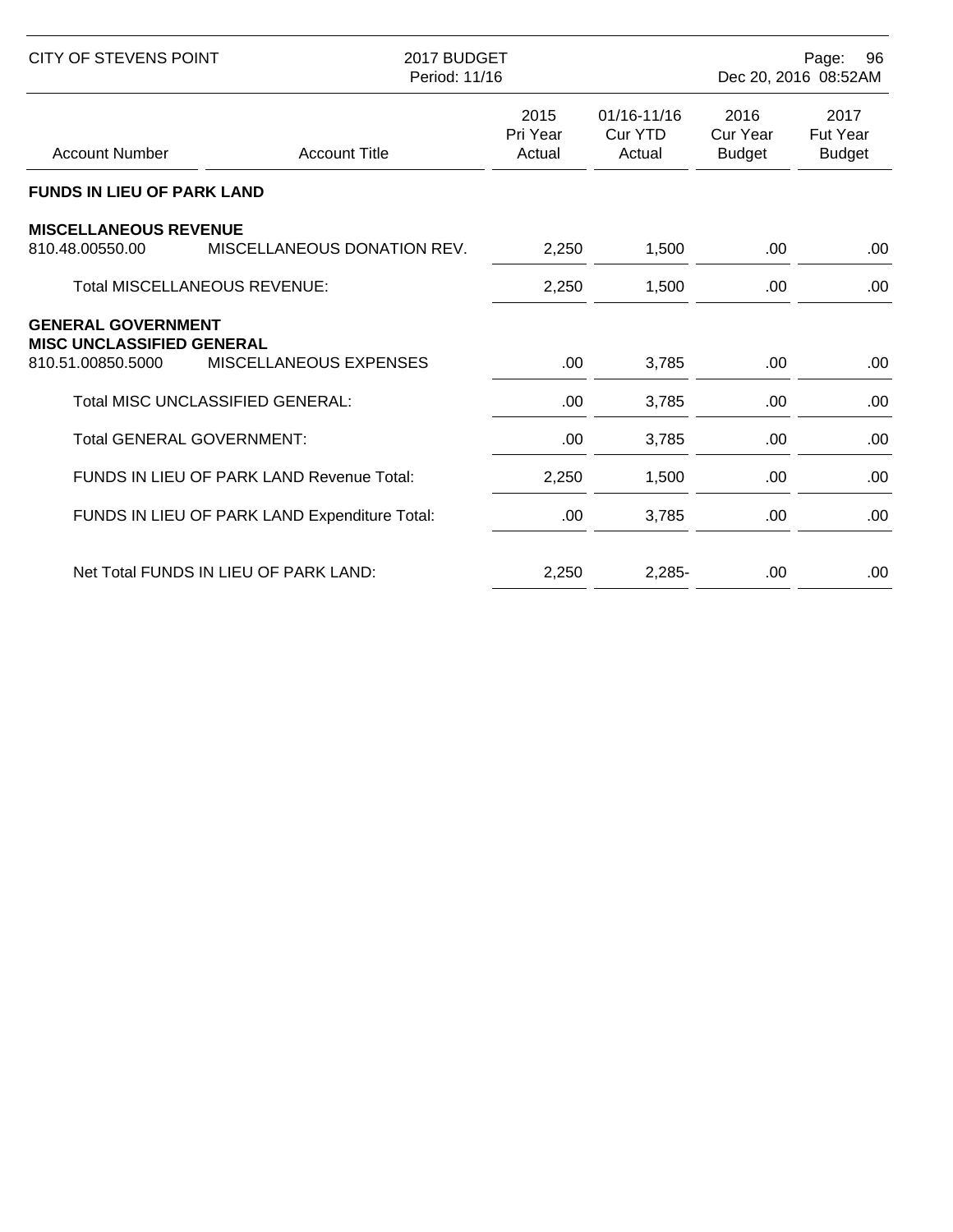| <b>CITY OF STEVENS POINT</b>                                           |                                          | 2017 BUDGET<br>Period: 11/16 |                                         |                                   | Page:<br>97<br>Dec 20, 2016 08:52AM      |  |
|------------------------------------------------------------------------|------------------------------------------|------------------------------|-----------------------------------------|-----------------------------------|------------------------------------------|--|
| <b>Account Number</b>                                                  | <b>Account Title</b>                     | 2015<br>Pri Year<br>Actual   | 01/16-11/16<br><b>Cur YTD</b><br>Actual | 2016<br>Cur Year<br><b>Budget</b> | 2017<br><b>Fut Year</b><br><b>Budget</b> |  |
| <b>SMONGESKI FUND</b>                                                  |                                          |                              |                                         |                                   |                                          |  |
| <b>MISCELLANEOUS REVENUES</b>                                          |                                          |                              |                                         |                                   |                                          |  |
| 814.48.00100.51                                                        | <b>INVESTMENT INTEREST REVENUE</b>       | 1,925                        | .00                                     | 6,000                             | 6,000                                    |  |
| 814.48.00950.55                                                        | CAPITAL (GAIN)/LOSS ON INVEST            | 2,659                        | .00                                     | .00                               | .00                                      |  |
| 814.48.00954.55                                                        | UNREALIZED (GAIN)/LOSS ON INV            | 6,096-                       | .00                                     | .00                               | .00                                      |  |
| <b>Total MISCELLANEOUS REVENUES:</b>                                   |                                          | $1,512-$                     | .00                                     | 6,000                             | 6,000                                    |  |
| <b>MISCELLANEOUS EXPENDITURES</b><br><b>MISCELLANEOUS UNCLASSIFIED</b> |                                          |                              |                                         |                                   |                                          |  |
| 814.51.00850.5000                                                      | <b>MISC EXPENSES</b>                     | 3,323                        | .00                                     | 6,000                             | 6,000                                    |  |
|                                                                        |                                          |                              |                                         |                                   |                                          |  |
|                                                                        | Total MISCELLANEOUS UNCLASSIFIED:        | 3,323                        | .00                                     | 6,000                             | 6,000                                    |  |
|                                                                        | <b>Total MISCELLANEOUS EXPENDITURES:</b> | 3,323                        | .00                                     | 6,000                             | 6,000                                    |  |
|                                                                        | <b>SMONGESKI FUND Revenue Total:</b>     | $1,512-$                     | .00                                     | 6,000                             | 6,000                                    |  |
|                                                                        | SMONGESKI FUND Expenditure Total:        | 3,323                        | .00                                     | 6,000                             | 6,000                                    |  |
|                                                                        |                                          |                              |                                         |                                   |                                          |  |
| Net Total SMONGESKI FUND:                                              |                                          | 4,835-                       | .00                                     | .00                               | .00                                      |  |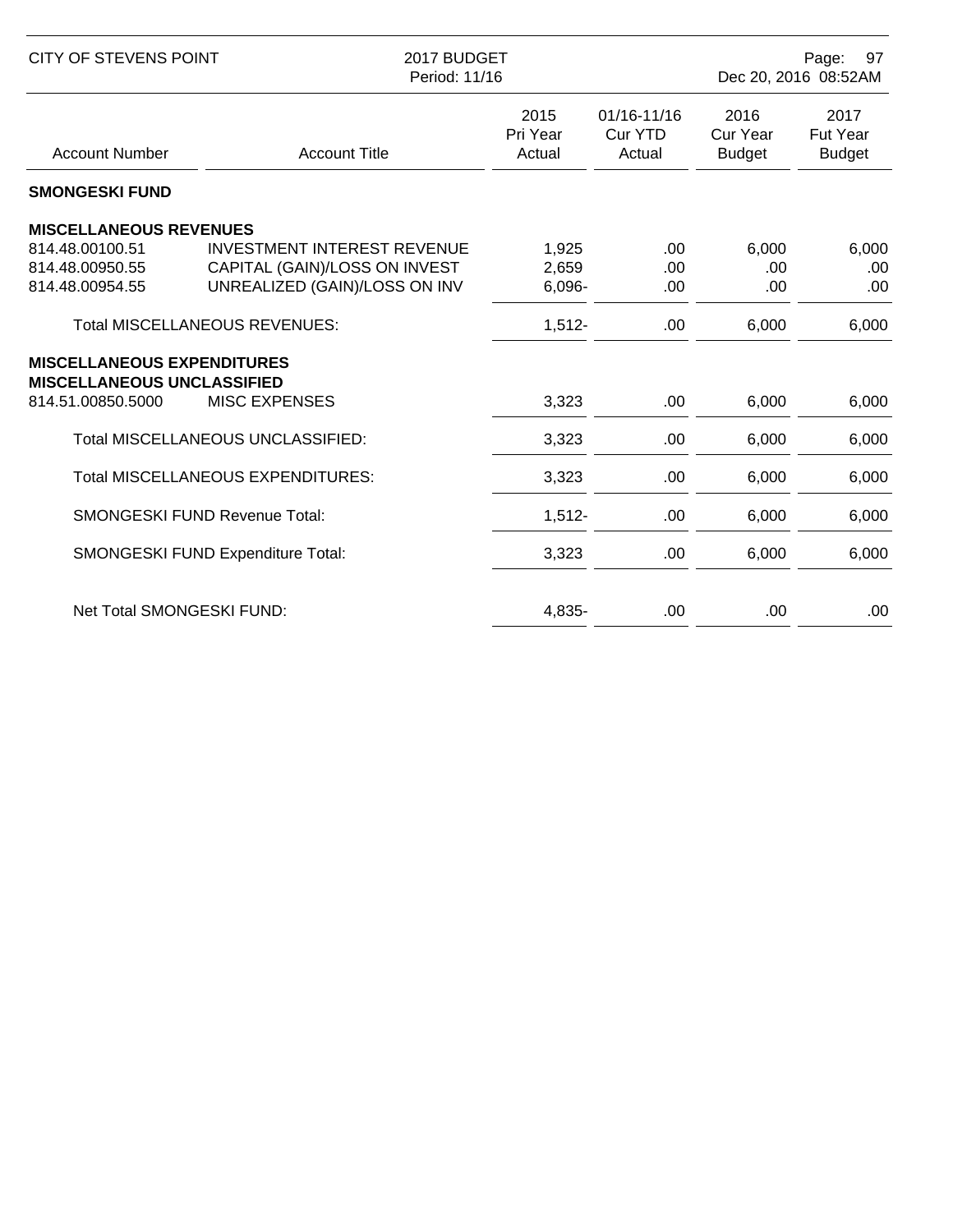| CITY OF STEVENS POINT                                 |                                               | 2017 BUDGET<br>Period: 11/16 |                                             | Page:<br>98<br>Dec 20, 2016 08:52AM |                                          |
|-------------------------------------------------------|-----------------------------------------------|------------------------------|---------------------------------------------|-------------------------------------|------------------------------------------|
| <b>Account Number</b>                                 | <b>Account Title</b>                          | 2015<br>Pri Year<br>Actual   | $01/16 - 11/16$<br><b>Cur YTD</b><br>Actual | 2016<br>Cur Year<br><b>Budget</b>   | 2017<br><b>Fut Year</b><br><b>Budget</b> |
| <b>FOREST CEMETERY TRUST FUND</b>                     |                                               |                              |                                             |                                     |                                          |
| <b>OTHER FINANCING SOURCES</b><br>815.49.00500.00     | <b>RESIDUAL EQUITY TRANSFER</b>               | .00                          | .00                                         | .00                                 | .00                                      |
| <b>Total OTHER FINANCING SOURCES:</b>                 |                                               | .00                          | .00                                         | .00                                 | .00                                      |
| <b>GENERAL GOVERNMENT</b>                             |                                               |                              |                                             |                                     |                                          |
| <b>MISC UNCLASSIFIED GENERAL</b><br>815.51.00850.5000 | MISCELLANEOUS EXPENSES                        | .00                          | .00                                         | .00                                 | .00                                      |
|                                                       | <b>Total MISC UNCLASSIFIED GENERAL:</b>       | .00                          | .00                                         | .00                                 | .00                                      |
| <b>Total GENERAL GOVERNMENT:</b>                      |                                               | .00                          | .00.                                        | .00                                 | .00                                      |
| <b>FOREST CEMETERY TRUST FUND Revenue Total:</b>      |                                               | .00                          | .00.                                        | .00.                                | .00                                      |
|                                                       | FOREST CEMETERY TRUST FUND Expenditure Total: | .00                          | .00.                                        | .00                                 | .00                                      |
|                                                       | Net Total FOREST CEMETERY TRUST FUND:         | .00                          | .00.                                        | .00                                 | .00                                      |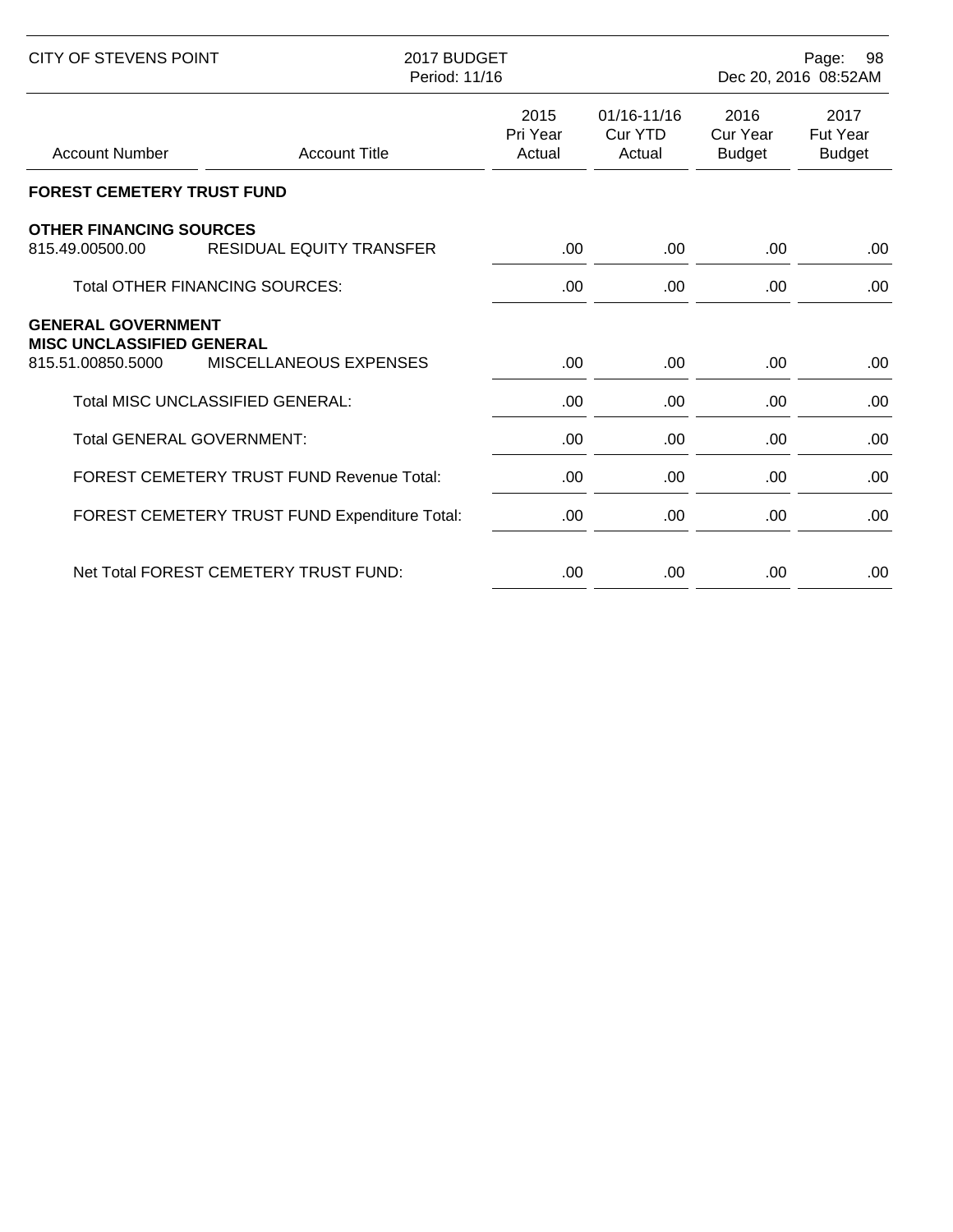| <b>CITY OF STEVENS POINT</b>                                                        | 2017 BUDGET<br>Period: 11/16                                                                   |                             |                                         | Page:<br>99<br>Dec 20, 2016 08:52AM |                                   |
|-------------------------------------------------------------------------------------|------------------------------------------------------------------------------------------------|-----------------------------|-----------------------------------------|-------------------------------------|-----------------------------------|
| <b>Account Number</b>                                                               | <b>Account Title</b>                                                                           | 2015<br>Pri Year<br>Actual  | 01/16-11/16<br><b>Cur YTD</b><br>Actual | 2016<br>Cur Year<br><b>Budget</b>   | 2017<br>Fut Year<br><b>Budget</b> |
| <b>HOUSING TRUST FUND</b>                                                           |                                                                                                |                             |                                         |                                     |                                   |
| <b>MISCELLANEOUS REVENUE</b>                                                        |                                                                                                |                             |                                         |                                     |                                   |
| 817.48.00100.51<br>817.48.00950.55<br>817.48.00954.55                               | <b>INV. INTEREST REVENUE</b><br>CAPITAL (GAIN)/LOSS ON INVEST<br>UNREALIZED (GAIN)/LOSS ON INV | 74,668<br>5,699-<br>12,286- | 55,836<br>.00<br>.00                    | .00<br>.00<br>.00                   | 50,000<br>.00<br>.00              |
| Total MISCELLANEOUS REVENUE:                                                        |                                                                                                | 56,683                      | 55,836                                  | .00                                 | 50,000                            |
| <b>MISCELLANEOUS EXPENSES</b><br><b>MISCELLANEOUS EXPENSES</b><br>817.56.00850.5000 | <b>MISC EXPENSES</b>                                                                           | .00                         | .00                                     | .00                                 | .00                               |
|                                                                                     |                                                                                                |                             |                                         |                                     |                                   |
|                                                                                     | Total MISCELLANEOUS EXPENSES:                                                                  | .00                         | .00                                     | .00                                 | .00                               |
|                                                                                     | Total MISCELLANEOUS EXPENSES:                                                                  | .00                         | .00                                     | .00                                 | .00                               |
| <b>TRANSFER TO FUND 246</b><br><b>TRANSFER TO FUND 246</b>                          |                                                                                                |                             |                                         |                                     |                                   |
| 817.59.99246.9500                                                                   | <b>TRANSFER TO FUND 246</b>                                                                    | 71,139                      | 55,836                                  | .00                                 | 50,000                            |
| Total TRANSFER TO FUND 246:                                                         |                                                                                                | 71,139                      | 55,836                                  | .00                                 | 50,000                            |
| Total TRANSFER TO FUND 246:                                                         |                                                                                                | 71,139                      | 55,836                                  | .00                                 | 50,000                            |
|                                                                                     | <b>HOUSING TRUST FUND Revenue Total:</b>                                                       | 56,683                      | 55,836                                  | .00                                 | 50,000                            |
|                                                                                     | <b>HOUSING TRUST FUND Expenditure Total:</b>                                                   | 71,139                      | 55,836                                  | .00                                 | 50,000                            |
| Net Total HOUSING TRUST FUND:                                                       |                                                                                                | 14,456-                     | .00                                     | .00                                 | .00                               |